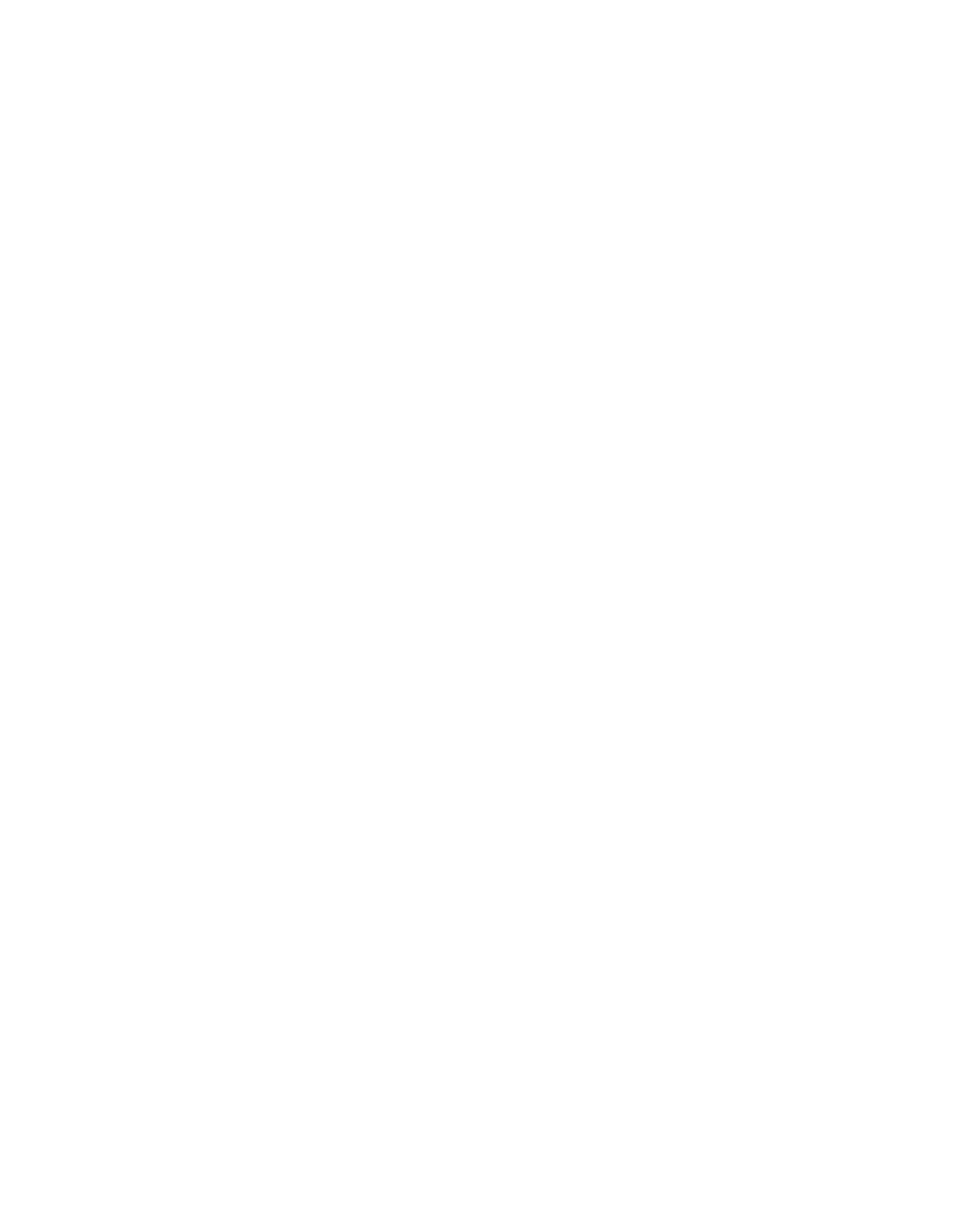#### EXPLANATORY NOTE

*This Explanatory Note was written as a reader's aid to Bill 160 and does not form part of the law. Bill 160 has been enacted as Chapter 25 of the Statutes of Ontario, 2017.*

## **SCHEDULE 1 AMBULANCE ACT**

Amendments are made to the *Ambulance Act* in respect of directives by the Minister, the appointment of Directors, the powers of inspectors and investigators, who may make disclosures to whom, who can hold themselves as a paramedic and rules regarding fees. Other amendments are made to definitions and regulation-making authority.

#### **SCHEDULE 2 EXCELLENT CARE FOR ALL ACT, 2010**

The *Excellent Care for All Act, 2010* is amended to,

- (a) allow the Ontario Health Quality Council (the "Council") to lease office space reasonably necessary for its purposes without the need to obtain Lieutenant Governor in Council approval;
- (b) permit the Council to collect, use and disclose personal health information for purposes to be prescribed by regulation in accordance with any conditions, restrictions or requirements that may also be prescribed; and
- (c) create an exemption from the application of the *Freedom of Information and Protection of Privacy Act* for records in the custody or control of the Council that were prepared or obtained by the patient ombudsman in the course of conducting an investigation within the meaning of section 13.3 of the *Excellent Care for All Act, 2010*.

## **SCHEDULE 3 HEALTH PROTECTION AND PROMOTION ACT**

The Schedule amends the *Health Protection and Promotion Act*. The principal amendments include:

- 1. Replacing the term "guideline" with "public health standard" and the term "reportable disease" with "disease of public health significance".
- 2. Adding the Ontario Agency for Health Protection and Promotion as a recipient of reports regarding diseases and events.
- 3. Extending the dismissal notice and attendant rights of medical officers of health to associate medical officers of health.
- 4. Removing approval requirements for an acting medical officer of health appointed by a board of health.
- 5. Providing that the Minister may, in certain circumstances and subject to limitations, issue orders relating to new or emerging diseases and provisions related to such orders.
- 6. Amending matters subject to Lieutenant Governor in Council and Minister regulations.
- 7. Removing transition provisions.
- 8. Adding prohibitions respecting tattoos and jewellery of the eye.

# **SCHEDULE 4**

# **HEALTH SECTOR PAYMENT TRANSPARENCY ACT, 2017**

The Schedule enacts the *Health Sector Payment Transparency Act, 2017*.

The purpose of the Act, as set out in section 1, is to require the reporting of information about financial relationships that exist within Ontario's health care system, including within health care research and education, and to enable the collection, analysis and publication of that information in order to, among other things, strengthen transparency. The Act requires that certain transactions be reported to the Minister who shall analyse and publish the information. The Act establishes a framework for inspections and other compliance mechanisms. The Act provides for periodic review by the Minister.

#### **SCHEDULE 5 LONG-TERM CARE HOMES ACT, 2007**

A number of Acts related to long-term care homes are amended.

## *Long-Term Care Homes Act, 2007*

A number of amendments are made to this Act. Some of them are set out below.

The provisions of the Act dealing with "secure units" are repealed. Instead, a system is enacted to deal with both the restraining and confining of residents.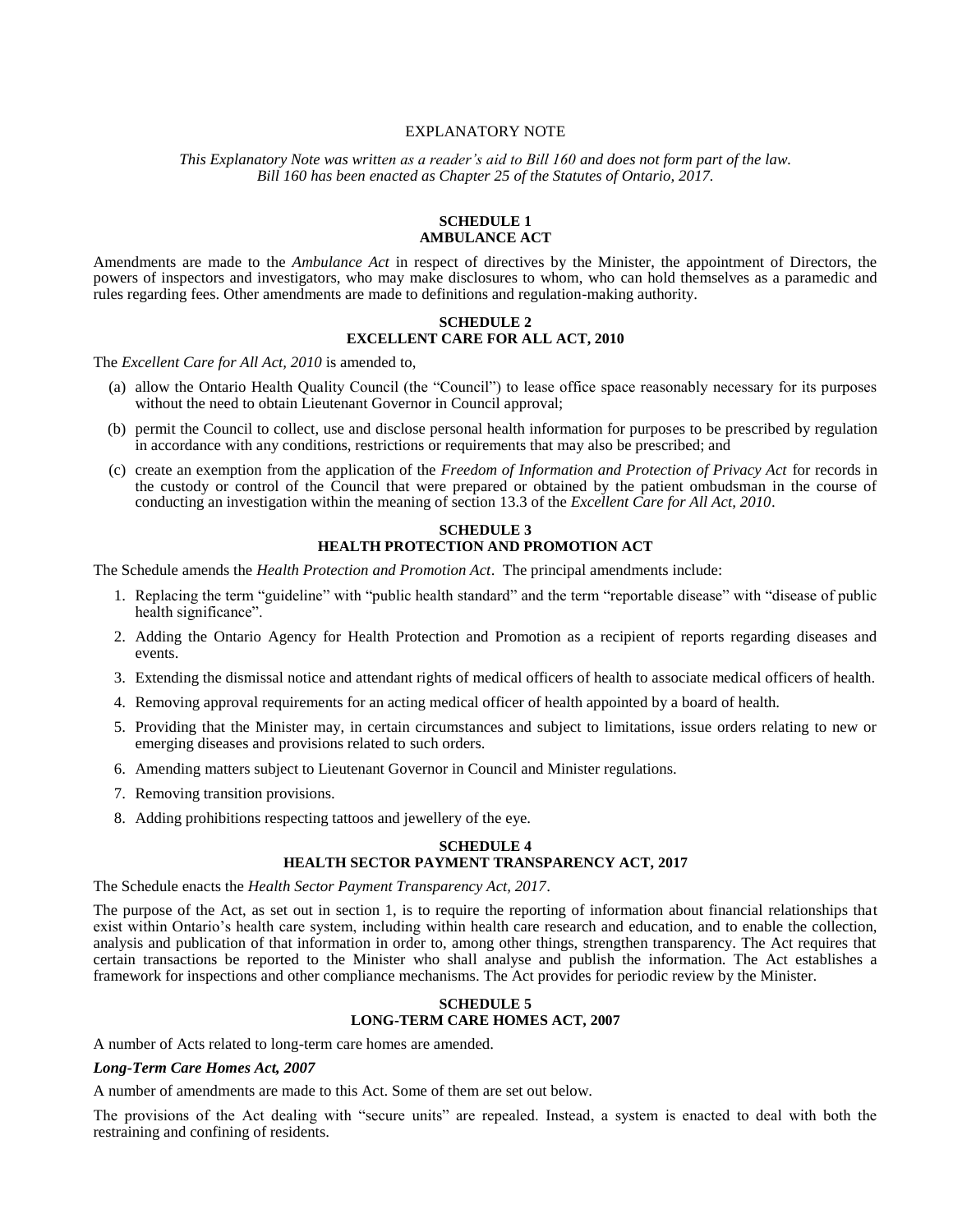A system of administrative penalties is provided for.

The Director is given the power to suspend a licence, in addition to the existing power to revoke one. Provisions are also added permitting the Minister to suspend a licence, and to make operational and policy directives in respect of long-term care homes.

The powers of certain boards of management to borrow for operating and capital costs are expanded.

Courts are given additional authority in making probation orders in prosecutions under the Act. The Crown is given the ability to require a trial to be conducted by a judge rather than a justice of the peace.

A number of amendments of a technical nature are made, as well as amendments respecting the French version of the Act.

## *Health Care Consent Act, 1996*

This Act is amended to provide for rules with respect to confining in a care facility, including rules for who may give consent to confining on behalf of an incapable person, and respecting reviews by the Consent and Capacity Board.

Related amendments are made to the *Personal Health Information Protection Act, 2004* and the *Substitute Decisions Act, 1992*.

## **SCHEDULE 6 MEDICAL RADIATION AND IMAGING TECHNOLOGY ACT, 2017**

The *Medical Radiation Technology Act, 1991* is repealed and replaced.

The *Medical Radiation and Imaging Technology Act, 2017* governs the practice of medical radiation and imaging technology, which is defined as the use of ionizing radiation, electromagnetism, soundwaves and other prescribed forms of energy for the purposes of diagnostic or therapeutic procedures, the evaluation of images and data relating to the procedures and the assessment of an individual before, during and after the procedures.

The College to govern the profession and its Council are provided for, as are restricted titles.

## **SCHEDULE 7 ONTARIO DRUG BENEFIT ACT**

The *Ontario Drug Benefit Act* (ODBA) is amended to specify that regulations are not required in order for the Minister and the executive officer to disclose personal information.

Clause 23 (3) (b) of the ODBA is repealed and replaced to make a change relating to establishing reimbursement criteria for certain drug benefits listed on the Ontario Drug Benefit Formulary. Currently, section 23 of the ODBA indicates that the reimbursement criteria for these benefits could include a requirement that the use of a drug be prescribed by a physician or member of a class of physicians specified by the executive officer. The amendment provides that the executive officer may establish reimbursement criteria relating to any prescriber or class of prescribers, and not only physicians.

## **SCHEDULE 8 ONTARIO MENTAL HEALTH FOUNDATION ACT**

The *Ontario Mental Health Foundation Act* is repealed. Consequential amendments are made to other Acts.

## **SCHEDULE 9 OVERSIGHT OF HEALTH FACILITIES AND DEVICES ACT, 2017**

A regulatory system is established for community health facilities and energy applying and detecting medical devices.

The position of executive officer for community health facilities and energy applying and detecting medical devices is created and the functions and responsibilities of the executive officer are provided for.

Provision is made for inspecting bodies to carry out functions with respect to community health facilities.

A wide range of enforcement tools, including compliance orders, cessation orders and administrative monetary penalties are provided for.

Provision is made for the Minister of Health and Long-Term Care to provide funding for some community health facilities and inspecting bodies and to take action where payment should not have been made.

The *Independent Health Facilities Act*, the *Healing Arts Radiation Protection Act* and the *Private Hospitals Act* are repealed.

Provision is made for governing community health facilities that were formerly licensed under the *Private Hospitals Act*.

A range of consequential amendments are made to other Acts. In addition, the existing provision in the *Independent Health Facilities Act* providing for disclosure of personal information by the Minister is amended to establish that regulations are not required to be made imposing conditions on the release.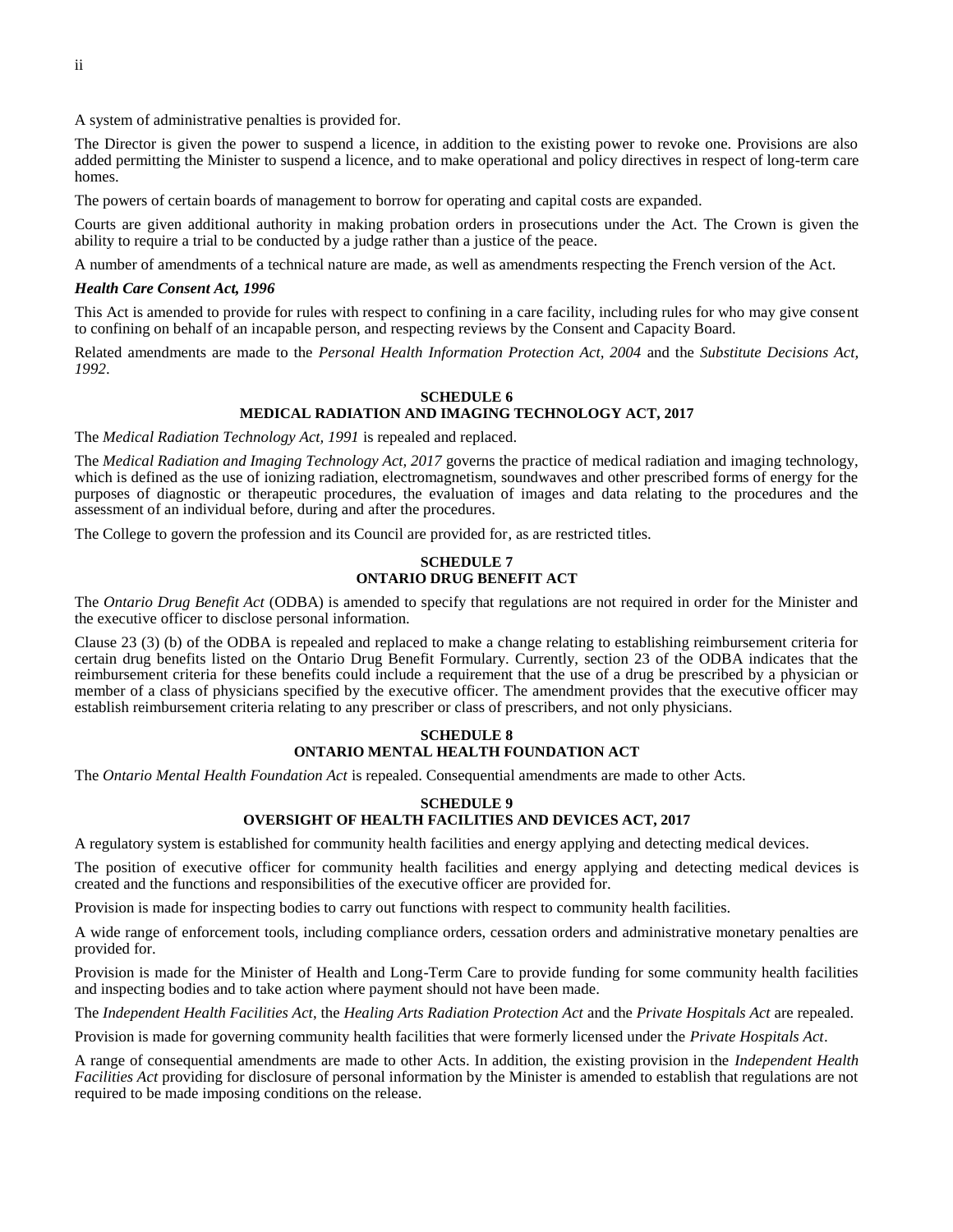#### **SCHEDULE 10 RETIREMENT HOMES ACT, 2010**

The Schedule amends the *Retirement Homes Act, 2010*. The amendments include the following:

If the Minister considers it reasonable to do so in the public interest, the Minister may unilaterally amend the memorandum of understanding between the Minister and the Retirement Homes Regulatory Authority after giving the Authority the notice that the Minister considers reasonable in the circumstances.

The Minister may require the Authority to establish advisory committees. The Minister may require that policy, legislative or regulatory reviews related to the Authority be carried out.

The Minister may require the Authority to make available to the public certain information relating to the compensation for members of its board of directors or officers or employees of the Authority.

The Auditor General may conduct an audit of the Authority.

Section 70 of the Act, on the permitted confinement of residents of a retirement home, is made more specific, for example, in the explanation that is required to be given to a resident before confinement is done. A licensee of a retirement home must ensure that no device prohibited for use in any applicable regulations is used to restrain or confine a resident of the home.

The powers of an investigator under section 80 of the Act to conduct an investigation under a warrant are expanded.

The Registrar may apply to the Superior Court of Justice for an order directing a person to comply with a provision of the Act or the regulations made under it or with an order made under the Act. Upon the application, the court may make any order that the court thinks fit.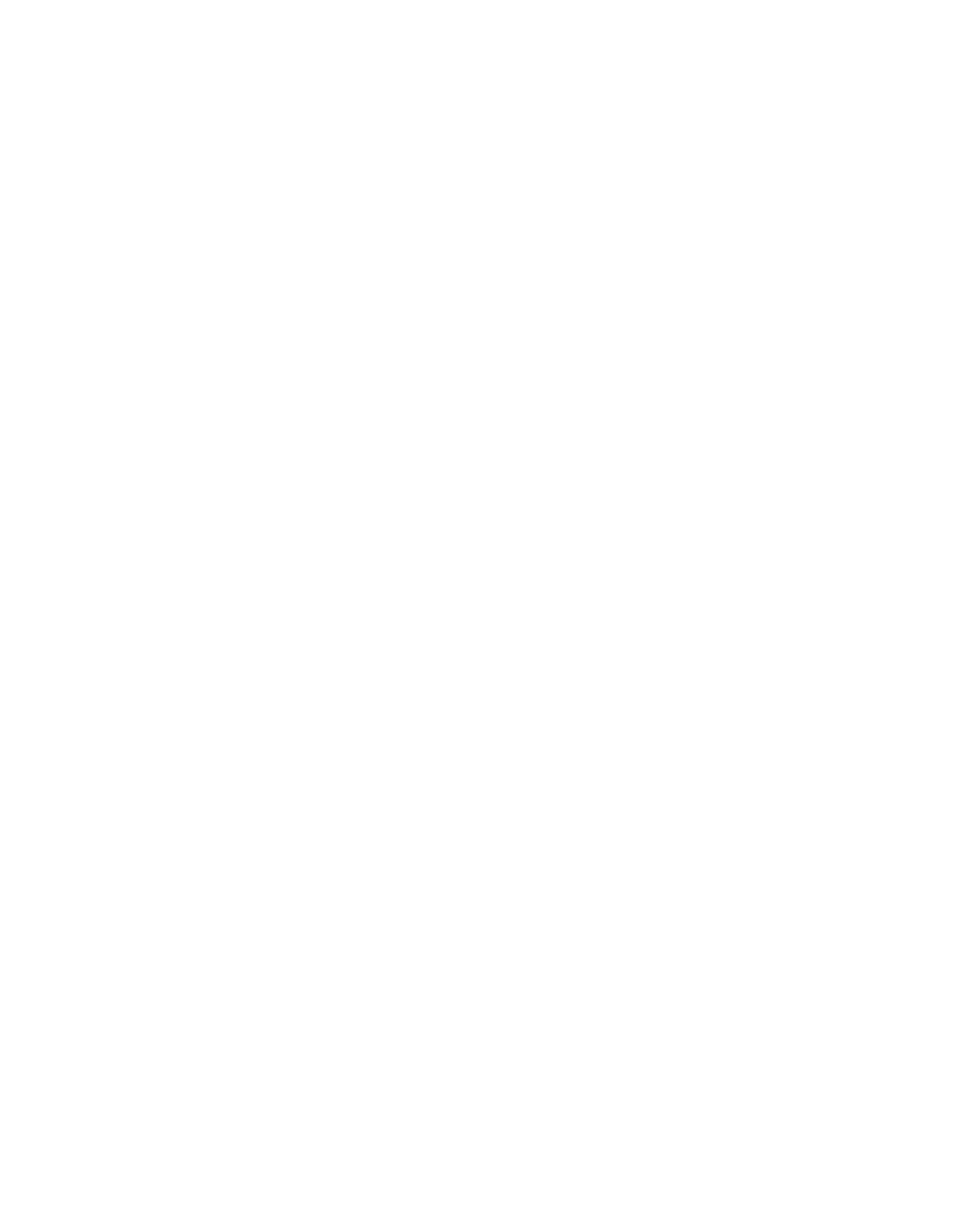## **An Act to amend, repeal and enact various Acts in the interest of strengthening quality and accountability for patients**

## **CONTENTS**

| -1.         | Contents of this Act                                 |
|-------------|------------------------------------------------------|
| 2.          | Commencement                                         |
| 3.          | Short title                                          |
| Schedule 1  | Ambulance Act                                        |
| Schedule 2  | Excellent Care for All Act, 2010                     |
| Schedule 3  | <b>Health Protection and Promotion Act</b>           |
| Schedule 4  | Health Sector Payment Transparency Act, 2017         |
| Schedule 5  | Long-Term Care Homes Act, 2007                       |
| Schedule 6  | Medical Radiation and Imaging Technology Act, 2017   |
| Schedule 7  | Ontario Drug Benefit Act                             |
| Schedule 8  | <b>Ontario Mental Health Foundation Act</b>          |
| Schedule 9  | Oversight of Health Facilities and Devices Act, 2017 |
| Schedule 10 | Retirement Homes Act, 2010                           |

Her Majesty, by and with the advice and consent of the Legislative Assembly of the Province of Ontario, enacts as follows:

## **Contents of this Act**

<span id="page-6-0"></span>**1 This Act consists of this section, sections 2 and 3 and the Schedules to this Act.**

#### **Commencement**

<span id="page-6-1"></span>**2 (1) Subject to subsections (2) and (3), this Act comes into force on the day it receives Royal Assent.**

**(2) The Schedules to this Act come into force as provided in each Schedule.**

**(3) If a Schedule to this Act provides that any of its provisions are to come into force on a day to be named by proclamation of the Lieutenant Governor, a proclamation may apply to one or more of those provisions, and proclamations may be issued at different times with respect to any of those provisions.**

## **Short title**

<span id="page-6-2"></span>**3 The short title of this Act is the** *Strengthening Quality and Accountability for Patients Act, 2017***.**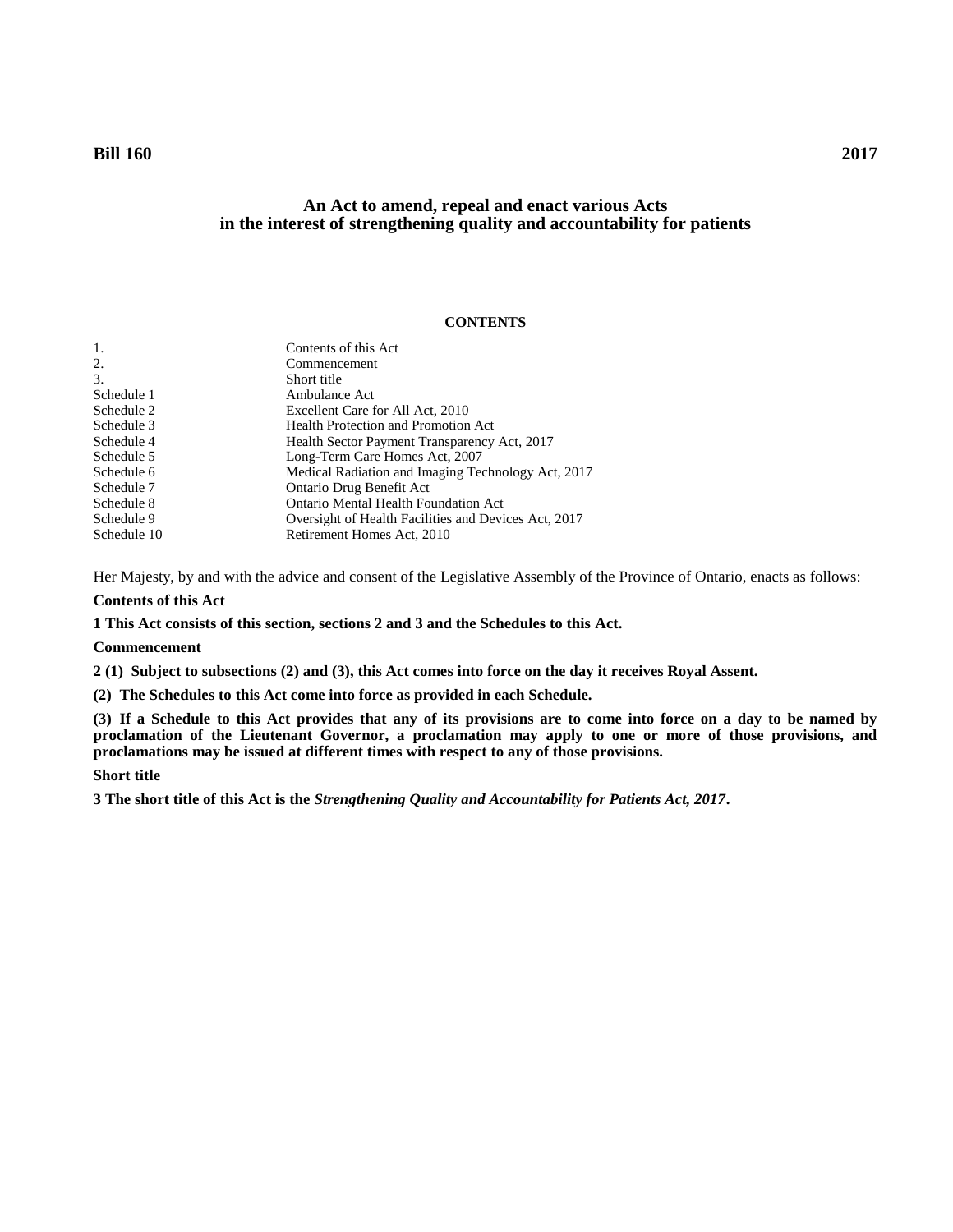## **SCHEDULE 1 AMBULANCE ACT**

<span id="page-7-0"></span>**1 (1) The definition of "base hospital program" in subsection 1 (1) of the** *Ambulance Act* **is amended by striking out "pre-hospital" wherever it appears.**

**(2) The definition of "Director" in subsection 1 (1) of the Act is repealed and the following substituted:**

"Director" means the person appointed under section 17.2 as the Director and, where more than one person has been appointed, means the person who is the Director for the purposes of the provision in which the term appears; ("directeur")

**(3) The definition of "Minister" in subsection 1 (1) of the Act is amended by striking out "Minister of Health" and substituting "Minister of Health and Long-Term Care".**

**(4) The definition of "Ministry" in subsection 1 (1) of the Act is amended by striking out "Ministry of Health" and substituting "Ministry of Health and Long-Term Care".**

#### **2 The Act is amended by adding the following section at the end of Part IV.1:**

#### **Directives by Minister**

**7.0.1** (1) The Minister may issue operational or policy directives to the operator of a land ambulance service where the Minister considers it to be in the public interest to do so.

## **Binding**

(2) An operator shall comply with every directive of the Minister.

#### **General or particular**

(3) An operational or policy directive of the Minister may be general or particular in its application and may include, but is not limited to,

- (a) conveyance of persons by ambulance to destinations other than hospitals; and
- (b) responsibilities in addition to the provision of ambulance services, including,
	- (i) providing treatment by paramedics to persons who may not require conveyance by ambulance,
	- (ii) ensuring treatment provided by paramedics is in accordance with the prescribed standard of care, and
	- (iii) other responsibilities to facilitate the adoption of treatment models for persons with lower acuity conditions.

## **Non-application of the** *Legislation Act, 2006***, Part III**

(4) Part III (Regulations) of the *Legislation Act, 2006* does not apply to operational or policy directives.

#### **Public availability**

(5) The Minister shall make every directive under this section available to the public.

## **Law prevails**

(6) For greater certainty, in the event of a conflict between a directive issued under this section and a provision of any applicable Act or rule of any applicable law, the Act or rule prevails.

#### **3 The Act is amended by adding the following section:**

#### **Director — appointment**

**17.2** The Minister shall appoint one or more employees in the Ministry of Health and Long-Term Care as Director for the purposes of any provision of this Act and the regulations.

## **4 (1) Subsection 18 (2) of the Act is amended by adding "or any other vehicles" after "premises or conveyances" and by adding "or to any current or former employees" after "pertaining to the ambulance service".**

## **(2) Section 18 of the Act is amended by adding the following subsection:**

## **Same**

(2.0.1) An inspector or investigator, upon the production of his or her appointment under subsection (1), may at any time enter any workplace where an ambulance, a vehicle or any supply or equipment for use by an ambulance service or paramedic is located and may, for the purpose of determining compliance with this Act or the regulations,

- (a) examine and inspect any ambulance, vehicle, supply or equipment;
- (b) examine and inspect any workplace in which the ambulance, vehicle, supply or equipment is located;
- (c) examine, inspect, extract information from and make copies of any records or other documents relating to the ambulance service, paramedic, ambulance, vehicle, supply or equipment; and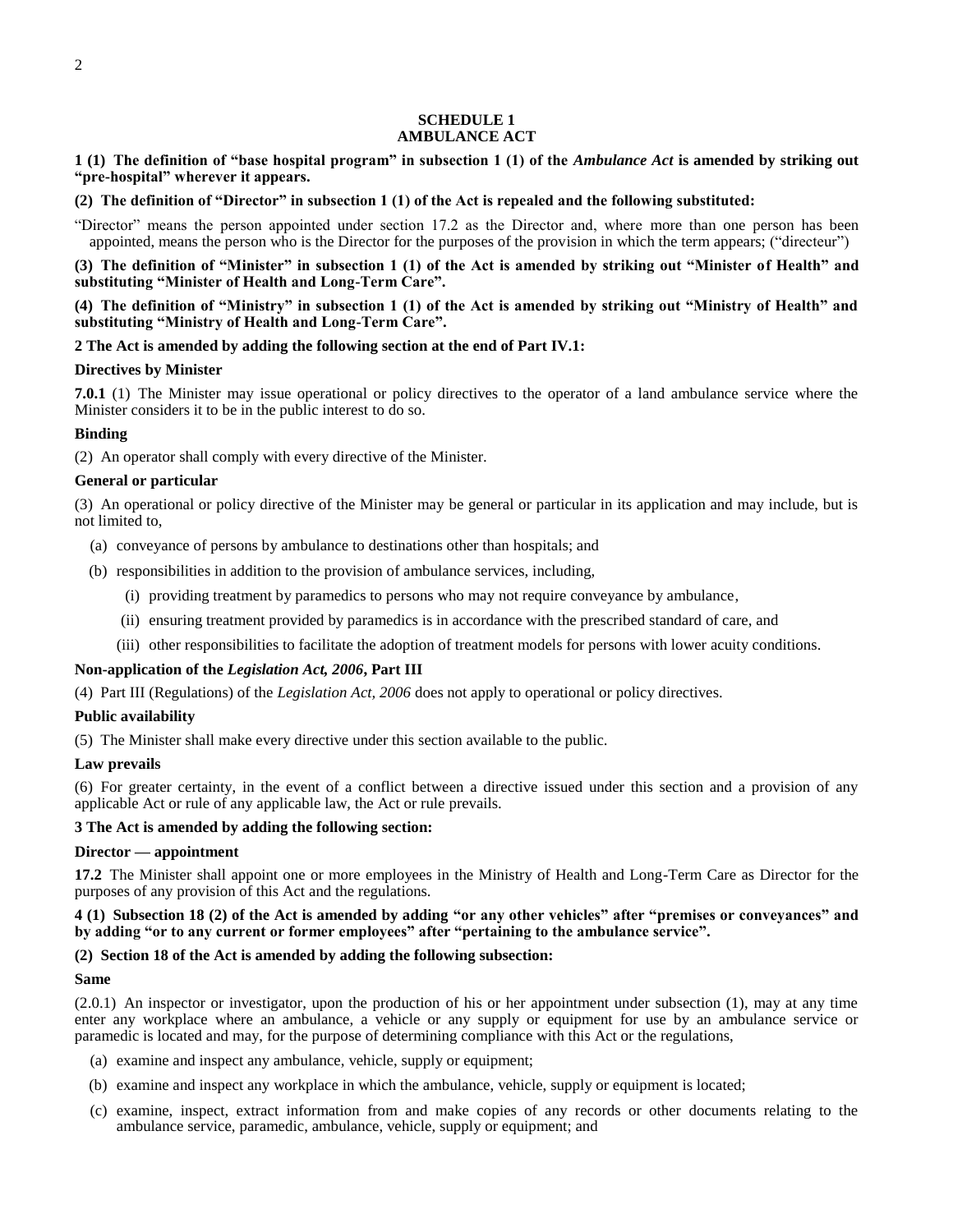(d) make inquiries of any person.

**(3) Subsection 18 (2.1) of the Act is amended by adding "or (2.0.1)" after "subsection (2)" and by striking out "an operator or the employee of an operator" and substituting "an operator, an employee or former employee of an operator, or any other person".**

**(4) Subsection 18 (2.2) of the Act is amended by striking out "An operator or an employee of an operator" at the beginning and substituting "An operator, an employee or former employee of an operator, or any other person".**

## **(5) Section 18 of the Act is amended by adding the following subsection:**

## **Definition**

(3) In this section,

"workplace" means any land, premises, location or thing at, upon, in or near which a paramedic works, other than any part of the land, premises, location or thing used as a dwelling. ("lieu de travail")

## **5 (1) Subsection 19 (2) of the Act is amended by adding the following paragraphs:**

- 7. The Minister and a prescribed person.
- 8. A prescribed person and any other prescribed person.

**(2) Subsection 19 (3) of the Act is amended by adding "or to any other prescribed purpose" after "the regulations" at the end.**

### **6 The Act is amended by adding the following section:**

### **Holding out**

**20.0.1** No person other than a paramedic acting in the course of or in relation to his or her duties as a paramedic for an ambulance service shall hold himself or herself out as a paramedic or emergency medical attendant.

### **7 Section 20.1 of the Act is amended by striking out the portion before clause (a) and substituting the following:**

### **Prohibition, fees**

**20.1** No person shall charge a fee or a co-payment for or in connection with the provision of ambulance services or a class or kind of service provided by the operator of an ambulance service authorized by this Act, whether or not the person is transported by ambulance, unless the fee or co-payment is,

. . . . . . . .

**8 (1) Subsection 22 (1) of the Act is amended by striking out "Subject to the approval of the Lieutenant Governor in Council, the Minister" at the beginning and substituting "The Lieutenant Governor in Council".**

**(2) Clause 22 (1) (a) of the Act is amended by striking out "the standards of ambulances and equipment for ambulance services" and substituting "the standards of ambulances, vehicles and equipment for ambulance services and paramedics".**

**(3) Subsection 22 (1) of the Act is amended by adding the following clause:**

(f) exempting any class of persons, services, conveyances, vehicles or equipment from any provision of this Act or the regulations and attaching any conditions to any such exemption, including exemptions for the purpose of pilot projects;

**9 Subsection 22.0.1 (1) of the Act is amended by striking out "Subject to the approval of the Lieutenant Governor in Council, the Minister" at the beginning and substituting "The Lieutenant Governor in Council".**

**10 Subsection 22.1 (2) of the Act is repealed and the following substituted:**

## **Non-application of the** *Legislation Act, 2006***, Part III**

(2) Part III (Regulations) of the *Legislation Act, 2006* does not apply to a fee set under this section.

## **11 The Act is amended by adding the following section:**

## **Fees**

**22.2** (1) The Minister may, by regulation, establish fees that may be charged for each class or kind of service provided by the operator of each class of ambulance services, may determine the methods and times for payment of such fees, may determine by whom such fees may be charged and may determine the classes of persons to whom the fees may be charged.

## **Regulations**

(2) The Minister may make regulations prescribing fees for the purposes of this section.

**12 Clause 25 (1) (a) of the Act is amended by adding "7.0.1 or" before "7.2".**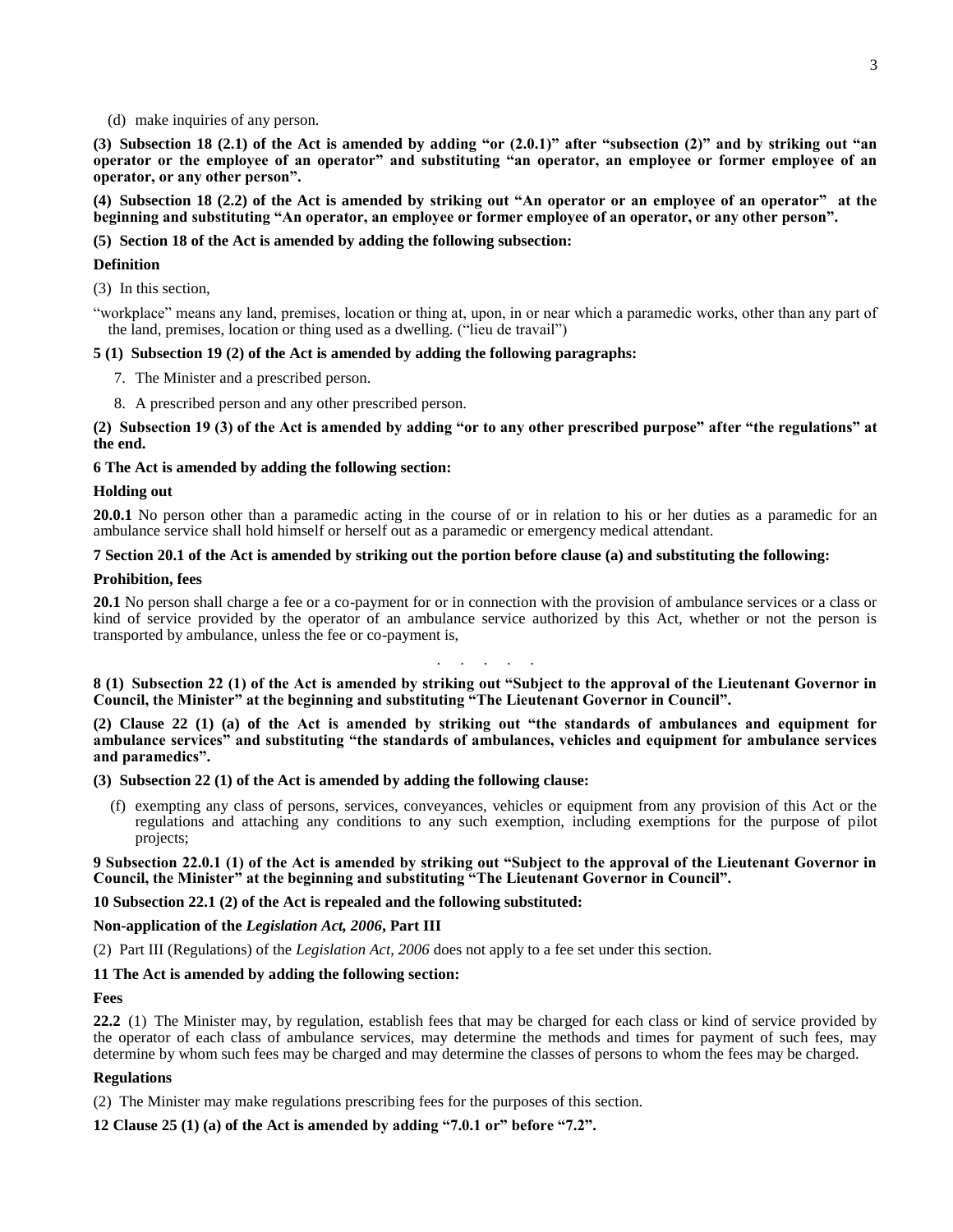## **Commencement**

**13 (1) Subject to subsection (2), this Schedule comes into force on the day the** *Strengthening Quality and Accountability for Patients Act, 2017* **receives Royal Assent.**

**(2) Subsection 1 (1), sections 2, 4, 5, 6 and 7, subsection 8 (2) and sections 11 and 12 come into force on a day to be named by proclamation of the Lieutenant Governor.**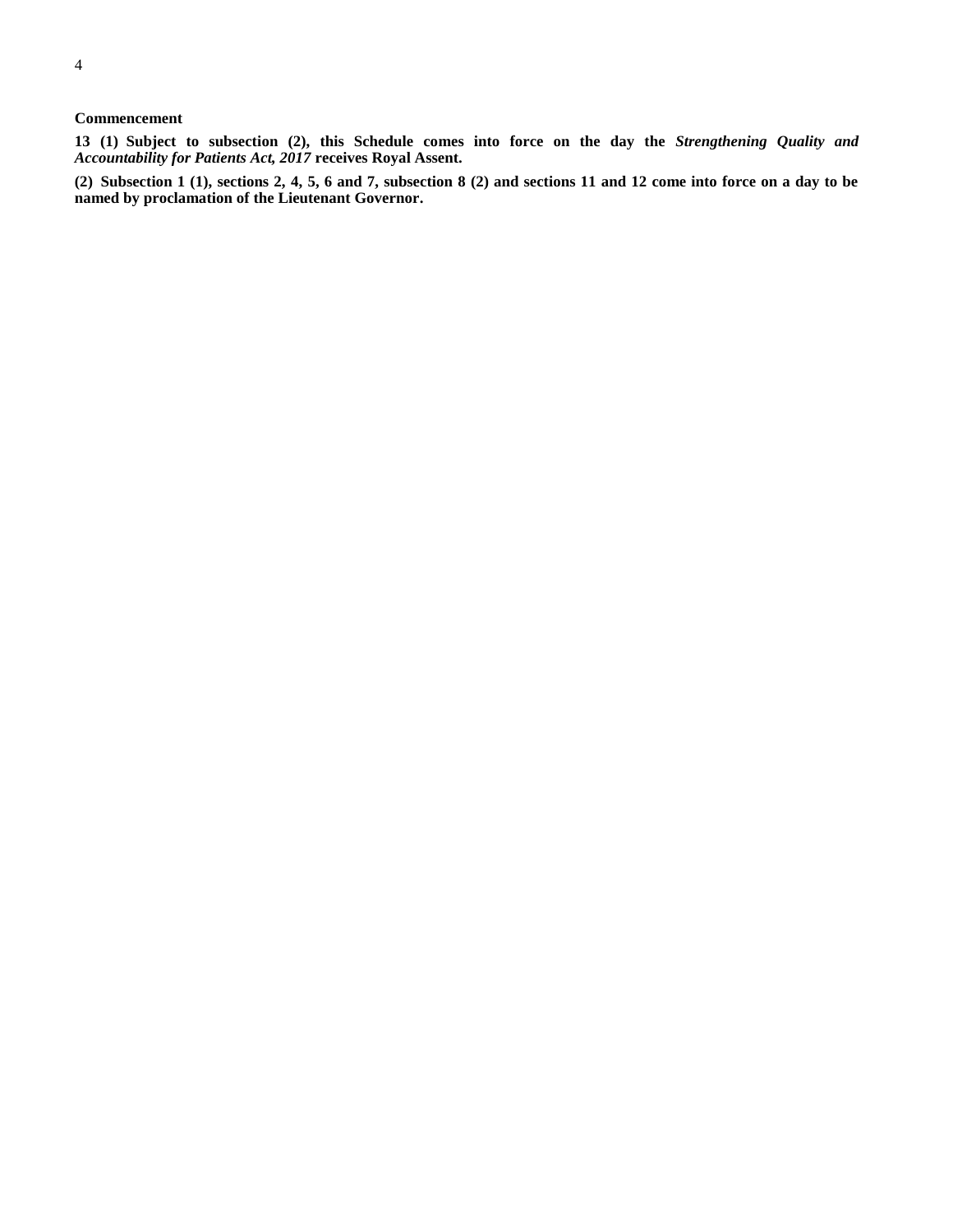## **SCHEDULE 2 EXCELLENT CARE FOR ALL ACT, 2010**

## <span id="page-10-0"></span>**1 Clause 10.2 (4) (a) of the** *Excellent Care for All Act, 2010* **is repealed and the following substituted:**

(a) acquire, dispose, lease, mortgage, charge, hypothecate or otherwise transfer or encumber any interest in real property, except for leasing office space that is reasonably necessary for the purposes of the Council;

## **2 The Act is amended by adding the following section before the heading "Patient Ombudsman":**

## **Personal health information**

**13.0.1** (1) Despite any other Act, the Council may only collect, and use personal health information,

- (a) as provided for in section 13.6; or
- (b) for prescribed purposes.

### **Disclosure**

(2) Despite any other Act, the Council may only disclose personal health information,

- (a) as provided for in section 13.6;
- (b) where it is required by law or by an agreement or arrangement made under the authority of a statute of Ontario or Canada; or
- (c) for prescribed purposes.

## **Conditions, etc.**

(3) In collecting, using or disclosing personal health information, the Council and any person acting on behalf of the Council shall comply with any conditions, restrictions or requirements that may be provided for in the regulations.

### **Restrictions**

(4) In exercising their powers under this Act, the Council and any person acting on behalf of the Council,

- (a) shall not collect, use or disclose personal health information if other information will serve the purpose for which the information was collected, used or disclosed; and
- (b) shall not collect, use or disclose more personal health information than is reasonably necessary for the purpose for which the information was collected, used or disclosed.

## **3 Section 13.6 of the Act is repealed and the following substituted:**

## **Personal health information and the patient ombudsman**

**13.6** (1) The Council may collect personal health information where the patient ombudsman collects that information in exercising the patient ombudsman's powers under this Act.

#### **Same**

(2) The Council may use personal health information for purposes related to the functions of the patient ombudsman.

## **Same**

(3) The Council may disclose personal health information for purposes related to the functions of the patient ombudsman.

## **Application of** *Freedom of Information and Protection of Privacy Act*

**13.6.1** The *Freedom of Information and Protection of Privacy Act* does not apply to records in the Council's custody or control that contain information obtained or prepared by the patient ombudsman in the course of conducting an investigation under section 13.3.

## **4 Clauses 16 (1) (m) and (m.1) of the Act are repealed and the following substituted:**

- (m) respecting and prescribing purposes for which personal health information may be collected, used or disclosed by the Council;
- (m.1) respecting and providing for conditions, restrictions or requirements that apply to the Council and persons acting on its behalf in the collection, use and disclosure of personal health information;

#### **Commencement**

**5 This Schedule comes into force on the day the** *Strengthening Quality and Accountability for Patients Act, 2017* **receives Royal Assent.**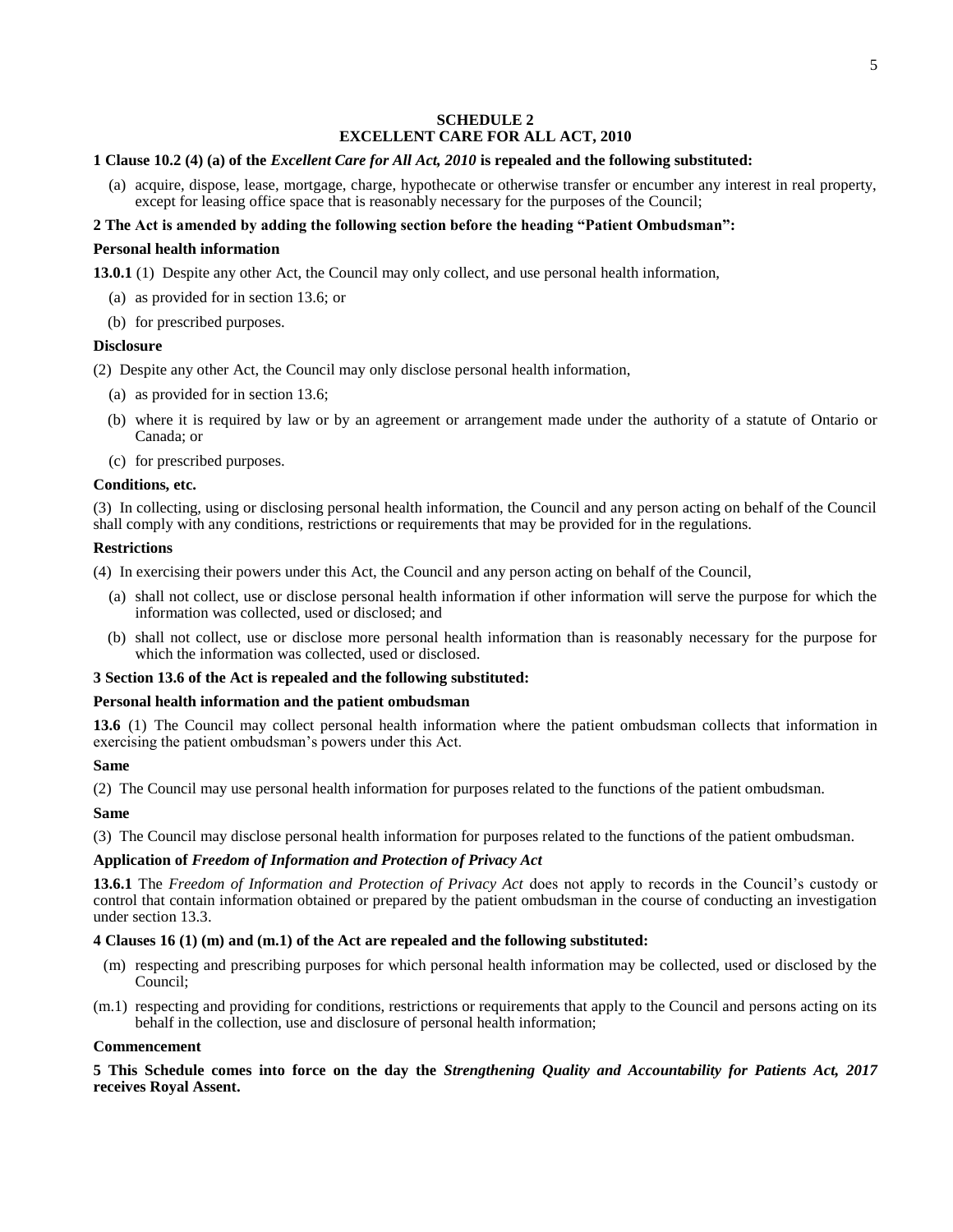## **SCHEDULE 3 HEALTH PROTECTION AND PROMOTION ACT**

<span id="page-11-0"></span>**1 (1) The** *Health Protection and Promotion Act* **is amended by striking out "guideline" wherever it appears in subsections 7 (3), (4), (5) and (6) and substituting in each case "public health standard".**

**(2) The Act is amended by striking out "guidelines" wherever it appears in the following provisions and substituting in each case "public health standards":**

- **1. Subsection 7 (2).**
- **2. Section 8.**
- **3. Clause 72 (2) (a).**
- **4. Clause 82 (3) (a).**
- **5. Clause 83 (1) (a).**
- **6. Clause 84 (1) (a).**

**(3) The Act is amended by striking out "reportable disease" wherever it appears in the following provisions and substituting in each case "disease of public health significance":**

- **1. Subsection 25 (1).**
- **2. Subsection 27 (1).**
- **3. Subsection 27 (2).**
- **4. Subsection 29 (1).**
- **5. Section 30.**
- **6. Subsection 32 (1).**
- **7. Subsection 39 (1).**
- **8. Subsection 95 (4).**
- **9. Subsection 100 (2).**

**(4) The Act is amended by striking out "and the County of Oxford" wherever it appears in the following provisions:**

- **1. Clause (a) of the definition of "board of health" in subsection 1 (1).**
- **2. Clause 49 (9) (a).**
- **3. Clause 55 (a).**
- **4. Subclause 96 (5) (d) (v).**

**2 (1) The definition of "communicable disease" in subsection 1 (1) of the Act is amended by striking out "specified" and substituting "designated".**

**(2) The definition of "food premise" in subsection 1 (1) of the Act is amended by striking out "a private residence" at the end and substituting "a room actually used as a dwelling in a private residence".**

**(3) The definition of "guidelines" in subsection 1 (1) of the Act is repealed.**

#### **(4) Subsection 1 (1) of the Act is amended by adding the following definitions:**

"disease of public health significance" means a disease designated as a disease of public health significance by regulation made by the Minister; ("maladie importante sur le plan de la santé publique")

"personal service setting" means a premises at which personal services are offered where there is a risk of exposure to blood or body fluids and includes premises at which hairdressing and barbering, tattooing, body piercing, nail services, electrolysis and other aesthetic services are offered; ("établissement de services personnels")

"public health standard" means a standard published by the Minister under section 7; ("norme de santé publique")

## **(5) The definition of "virulent disease" in subsection 1 (1) of the Act is repealed and the following substituted:**

"virulent disease" means a disease designated as a virulent disease by regulation made by the Minister. ("maladie virulente")

**3 Paragraph 2 of section 5 of the Act is amended by striking out "reportable diseases" and substituting "diseases of public health significance".**

**4 (1) Subsection 7 (1) of the Act is repealed and the following substituted:**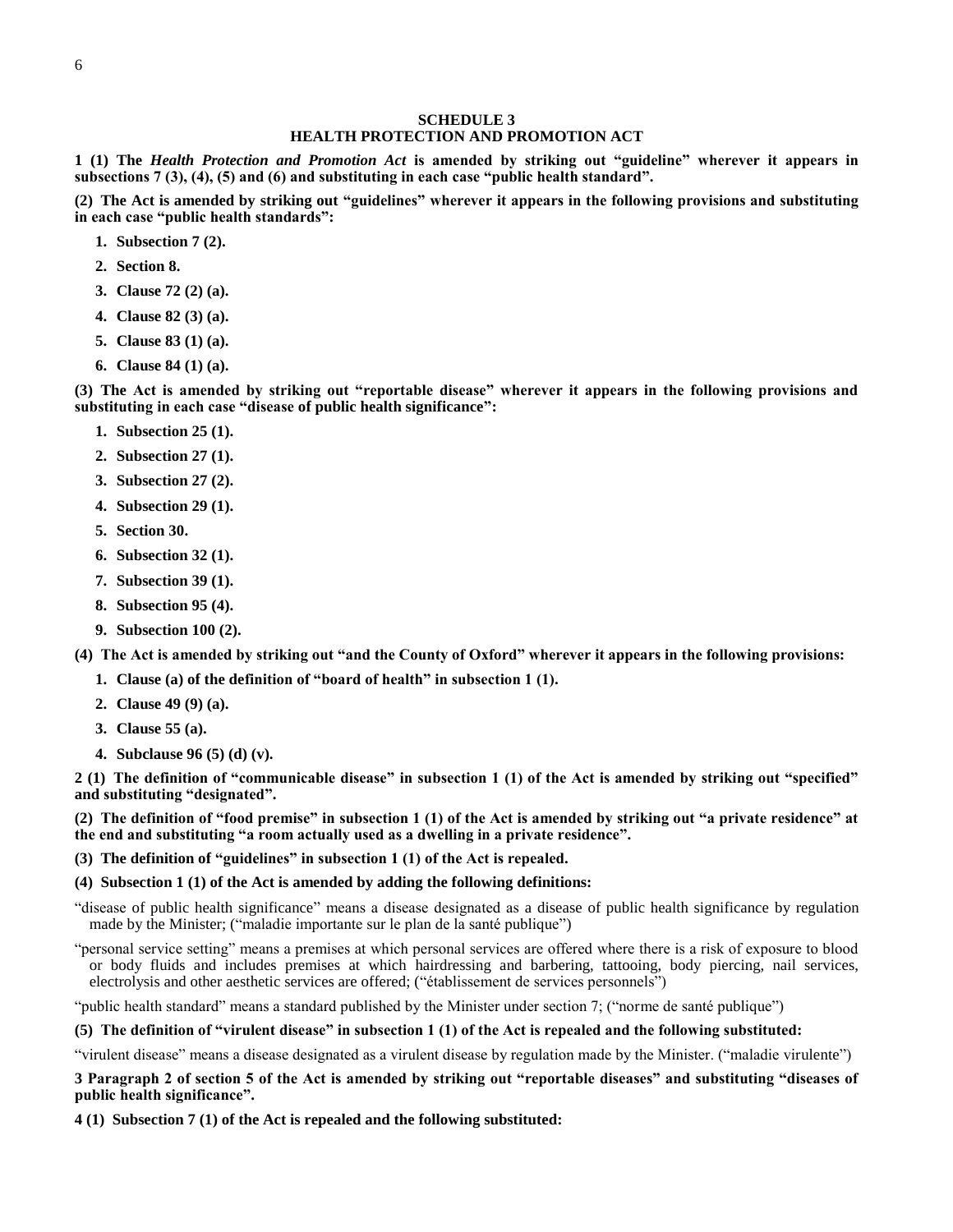### **Public health standards**

(1) The Minister may publish public health standards for the provision of mandatory health programs and services and every board of health shall comply with them.

## **(2) The English version of subsection 7 (2) of the Act is amended by striking out "in the Ministry" at the end and substituting "at the Ministry"**

## **5 The Act is amended by adding the following section:**

#### **Tattoos and jewellery of the eye**

**18.1** (1) No person shall sell, offer for sale or provide, any of the following:

- 1. Scleral tattooing.
- 2. Implantation of eye jewellery under the conjunctiva.

#### **Exception**

(2) Subsection (1) does not apply to a member of a health profession set out in Schedule 1 of the *Regulated Health Professions Act, 1991*, as long as the person is complying with all requirements provided for in the regulations under this Act.

## **6 Section 31 of the Act is repealed the following substituted:**

### **Reports by M.O.H. re diseases**

**31** (1) Every medical officer of health shall report to the Ministry and the Ontario Agency for Health Protection and Promotion in respect of diseases of public health significance and in respect of deaths from such diseases that occur in the health unit served by the medical officer of health.

## **Reports by M.O.H. re events**

(2) Every medical officer of health shall report to the Ministry and the Ontario Agency for Health Protection and Promotion within seven days after receiving a report concerning a reportable event under section 38 that occurs in the health unit served by the medical officer of health.

#### **Definition**

(3) In this section,

"Ontario Agency for Health Protection and Promotion" means the Ontario Agency for Health Protection and Promotion established under section 3 of the *Ontario Agency for Health Protection and Promotion Act, 2007*.

**7 Subsection 35 (1) of the Act is amended by striking out "make an order in the terms specified in subsection (3)" at the end and substituting "make an order specified in subsection (3)".**

## **8 (1) The definition of "immunizing agent" in subsection 38 (1) of the Act is repealed and the following substituted:**

"immunizing agent" means a vaccine or combination of vaccines administered for immunization against any disease specified in this Act or the regulations; ("agent immunisant")

**(2) Subsection 38 (3) of the Act is amended by striking out "A physician, a member of the College of Nurses of Ontario or a member of the Ontario College of Pharmacists" at the beginning and substituting "A physician, a member of the College of Nurses of Ontario, a member of the Ontario College of Pharmacists or a prescribed member of a health profession set out in Schedule 1 to the** *Regulated Health Professions Act, 1991***".**

#### **9 Subsection 66 (2) of the Act is repealed and the following substituted:**

#### **Notice and attendance**

(2) A board of health shall not vote on the dismissal of a medical officer of health or an associate medical officer of health unless the board has given the officer,

- (a) reasonable written notice of the time, place and purpose of the meeting at which the dismissal is to be considered;
- (b) a written statement of the reason for the proposal to dismiss the officer; and
- (c) an opportunity to attend and to make representations to the board at the meeting.

#### **10 Subsections 69 (3) to (8) of the Act are repealed.**

## **11 The Act is amended by adding the following section:**

#### **Order to provide information, new or emerging disease**

**77.7.1** (1) Where the Minister is of the opinion that there exists or there may exist an immediate risk to the health of persons in Ontario from a new or emerging disease, the Minister may issue an order directing any health care provider or health care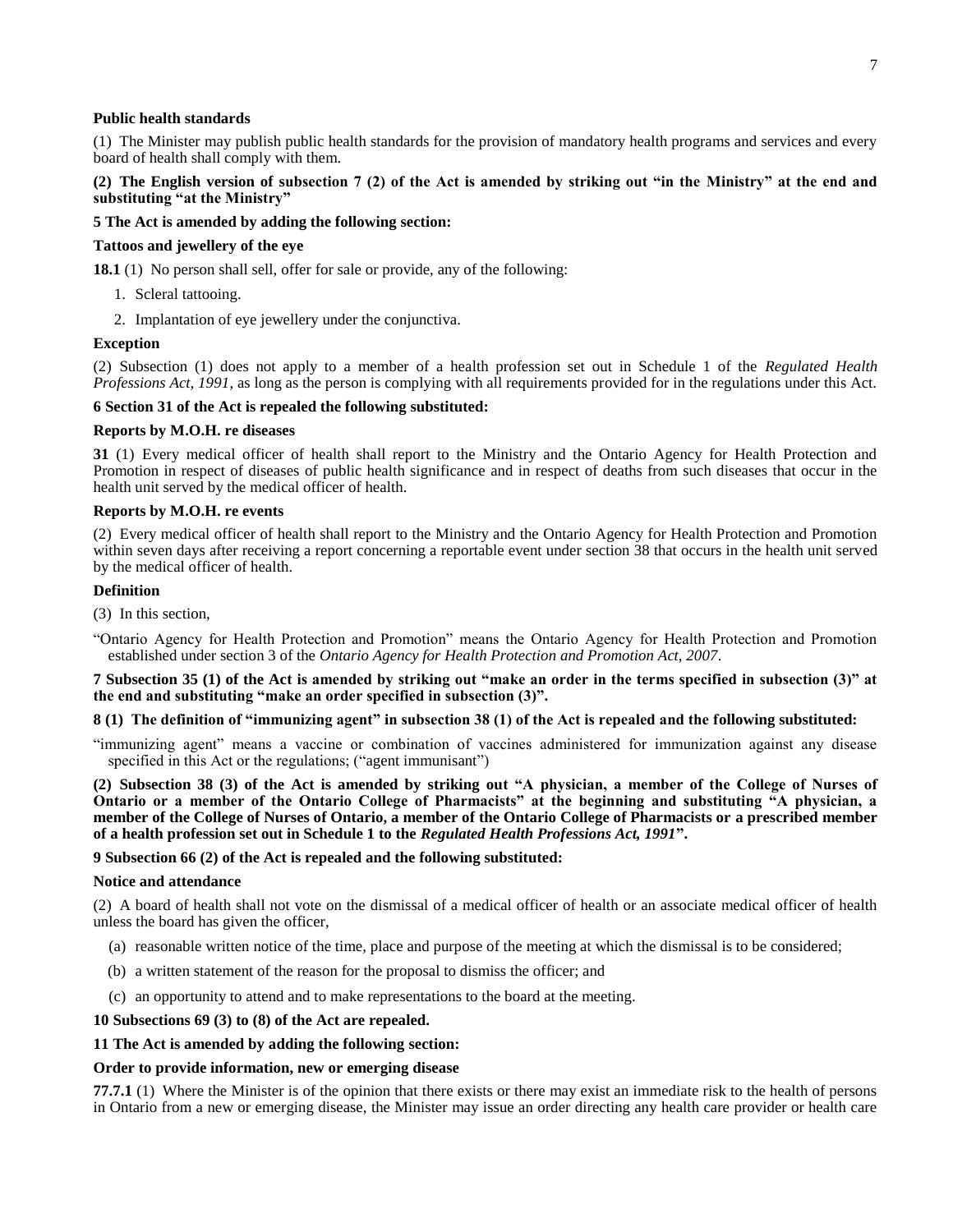entity specified in subsection 77.7 (6) or any other prescribed person to supply the Minister or his or her delegate with any information provided for in the order.

## **Comply with order**

(2) A health care provider or health care entity that is served with an order under subsection (1) shall comply with it.

## **Personal information, personal health information**

(3) A health care provider or health care entity, in complying with an order under subsection (1), shall not include personal health information within the meaning of the *Personal Health Information Protection Act, 2004* or personal information within the meaning of the *Freedom of Information and Personal Protection Act* when supplying information to the Minister or his or her delegate.

## **Duration**

(4) An order under this section is in force for the period set out in the order.

## **12 Subsection 81.1 (3) of the Act is repealed and the following substituted:**

## **Qualifications**

(3) No person is qualified to be or to act as the Associate Chief Medical Officer of Health unless he or she is a physician and possesses the qualifications of the position of medical officer of health prescribed by the regulations.

## **13 Subsection 82 (1) of the Act is amended by striking out "shall" and substituting "may".**

### **14 (1) Clause 96 (3) (a) of the Act is repealed and the following substituted:**

- (a) in respect of any matter related to the health or safety of persons in, on or about public pools, whirlpools and spas, splash pads, spray pads, wading pools and water slide receiving basins and requiring owners and operators of public pools, whirlpools and spas, splash pads, spray pads, wading pools and water slide receiving basins to comply with such regulations, including, but not limited to,
	- (i) governing the construction, alteration, repair, location, operation, maintenance and use, or prohibiting any of them, of such public pools, whirlpools and spas, splash pads, spray pads, wading pools and water slide receiving basins and related buildings, appurtenances and equipment,
	- (ii) requiring the installation and maintenance of safety equipment,
	- (iii) requiring the presence of lifeguards and other staff, and
	- (iv) prescribing standards and requirements in respect of lifeguards and staff and requiring compliance with such standards and requirements;

#### **(2) Clause 96 (3) (j) of the Act is repealed and the following substituted:**

(j) in respect of any matter relating to the health and safety of personal service settings including establishing requirements and standards with which operators of personal service settings must comply;

#### **(3) Subsection 96 (3.1) of the Act is repealed.**

## **(4) Clause 96 (4) (i) of the Act is amended by striking out "reportable diseases" and substituting "diseases of public health significance".**

## **15 Clause 97 (a) of the Act is repealed and the following substituted:**

(a) designating diseases as communicable diseases, diseases of public health significance and virulent diseases for the purposes of this Act;

#### **16 Subsection 100 (3) of the Act is amended by striking out "18" and substituting "18, 18.1".**

#### **17 Part X of the Act is repealed.**

#### **Commencement**

**18 This Schedule comes into force on a day to be named by proclamation of the Lieutenant Governor.**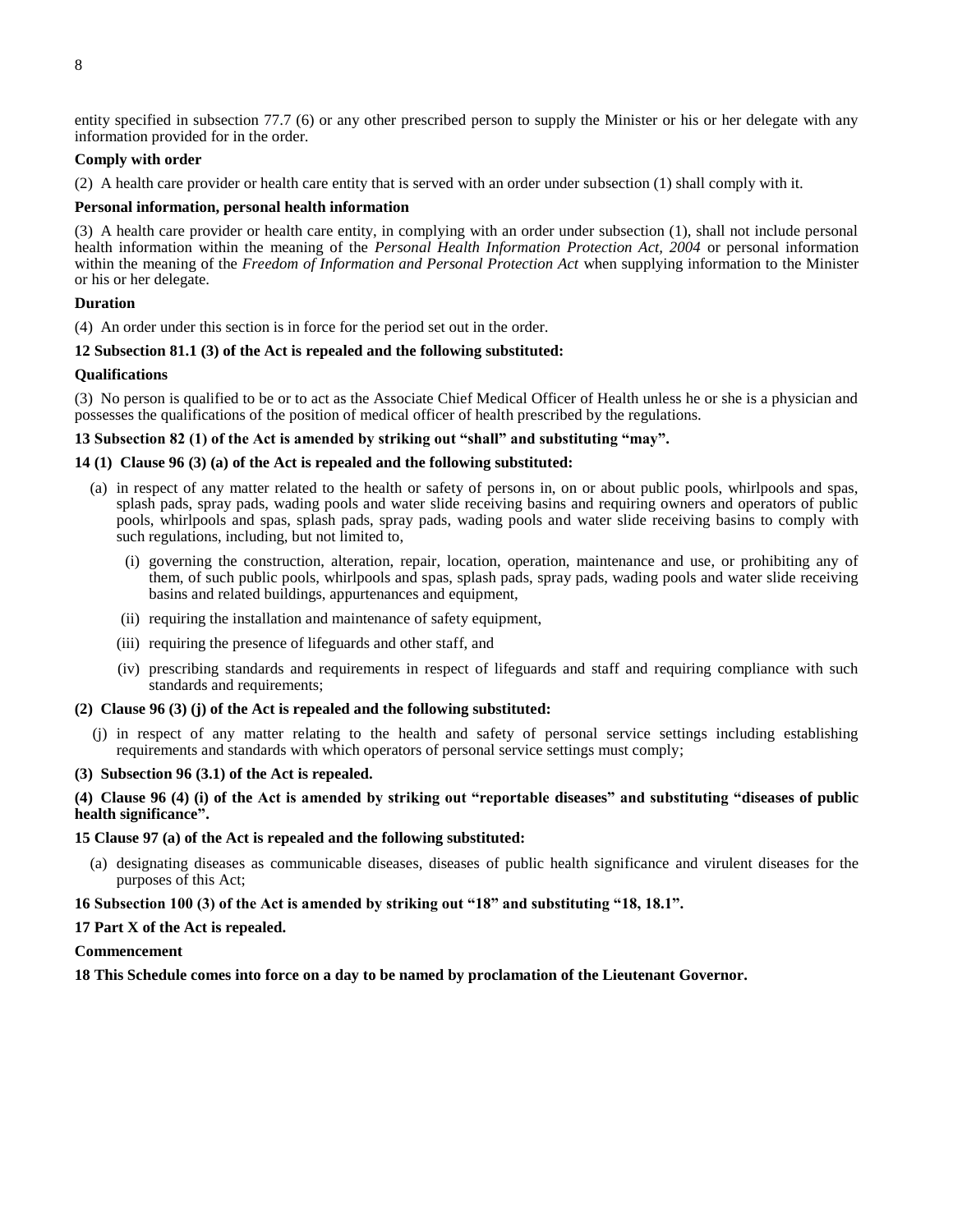## **SCHEDULE 4 HEALTH SECTOR PAYMENT TRANSPARENCY ACT, 2017**

#### **CONTENTS**

<span id="page-14-0"></span>

| 1.  | Purpose                              |
|-----|--------------------------------------|
| 2.  | Definitions                          |
| 3.  | Interpretation, "payor"              |
| 4.  | Reporting obligations                |
| 5.  | Use of information for analysis      |
| 6.  | Publication of information           |
| 7.  | Request for correction               |
| 8.  | Requests for information             |
| 9.  | Inspectors                           |
| 10. | Production order                     |
| 11. | Compliance orders                    |
| 12. | Court order to comply                |
| 13. | Publication re orders                |
| 14. | Delegation                           |
| 15. | Liability                            |
| 16. | Obligation of directors and officers |
| 17. | <b>Offences</b>                      |
| 18. | Review of the Act                    |
| 19. | Regulations                          |
| 20. | Commencement                         |
| 21. | Short title                          |
|     |                                      |

#### **Purpose**

<span id="page-14-1"></span>**1** The purpose of this Act is to require the reporting of information about financial relationships that exist within Ontario's health care system, including within health care research and education, and to enable the collection, analysis and publication of that information in order to,

- (a) strengthen transparency in order to sustain and enhance the trust that patients have in their health care providers and in the health care system;
- (b) provide patients with access to information that may assist them in making informed decisions about their health care;
- (c) provide the Minister and others with information for the purposes of health system research and evaluation, planning and policy analysis; and
- (d) provide for the collection, use and disclosure of personal information for these purposes.

## **Definitions**

<span id="page-14-2"></span>**2** In this Act,

"affiliate" has the same meaning as in the *Business Corporations Act*; ("membre du même groupe")

"drug" means,

- (a) subject to the regulations, a substance or a preparation containing a substance referred to in clauses (a) to (d) of the definition of drug in subsection 1 (1) of the *Drug and Pharmacies Regulation Act* for human use, but does not include,
	- (i) a substance or preparation referred to in clause (e) of that definition, or
	- (ii) a natural health product within the meaning of the *Natural Health Products Regulation* made under the *Food and Drugs Act* (Canada), and
- (b) any other prescribed substance or preparation; ("médicament")
- "intermediary" means a person or entity who provides or facilitates a transfer of value to a recipient on behalf of a payor; ("intermédiaire")

"medical device" means,

- (a) a device as defined in section 2 of the *Food and Drugs Act* (Canada) that is intended for human use other than a prescribed device, and
- (b) any other prescribed instrument, apparatus, contrivance or similar article intended for human use; ("instrument médical")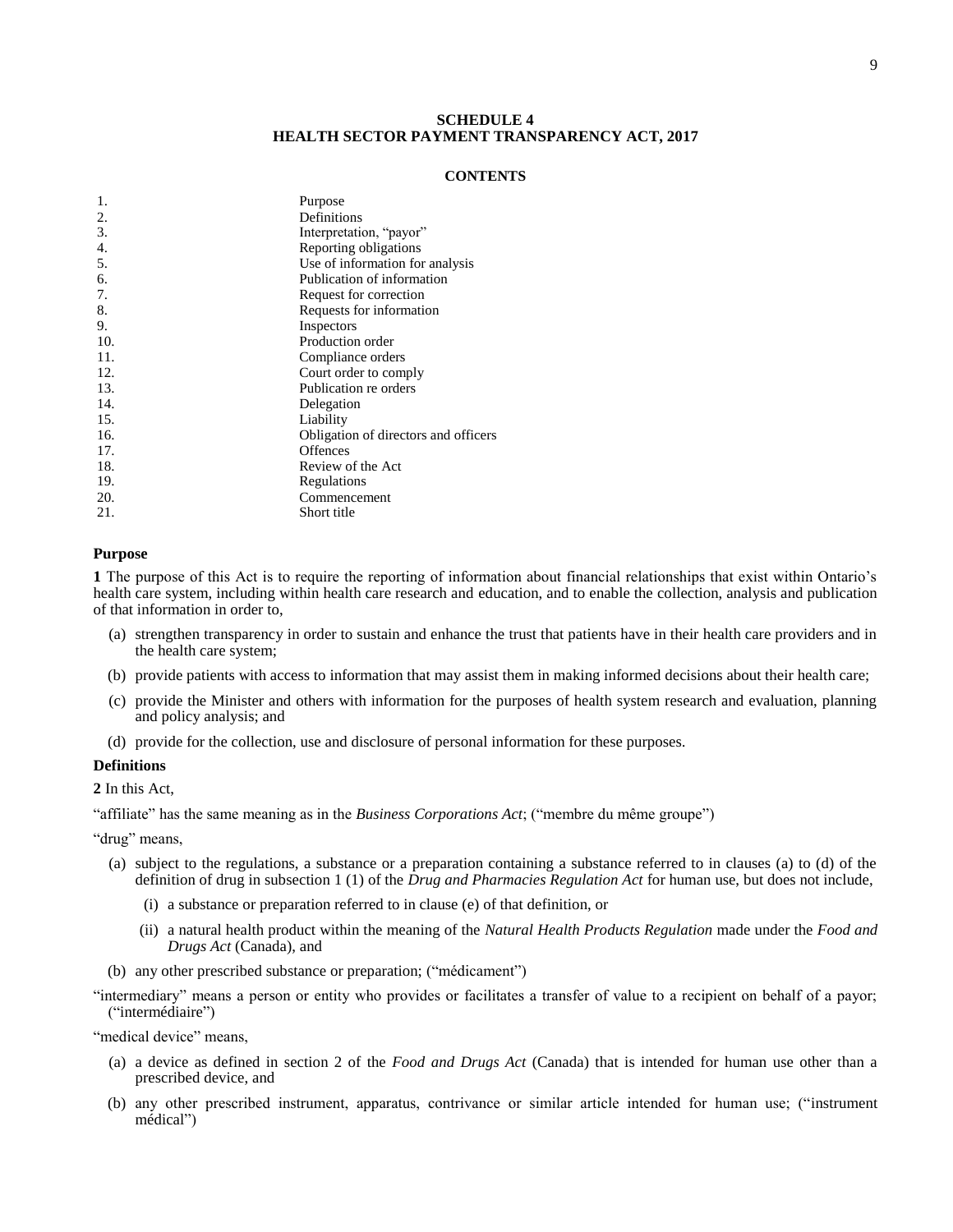"medical product" means,

- (a) a drug,
- (b) a medical device, and
- (c) any other prescribed product used in the health care system; ("produit médical")
- "Minister" means the Minister of Health and Long-Term Care or such other member of the Executive Council as may be assigned the administration of this Act under the *Executive Council Act*; ("ministre")
- "Ministry" means the ministry of the Minister; ("ministère")
- "payor" has the meaning set out in section 3; ("payeur")
- "personal information" has the same meaning as in subsection 2 (1) of the *Freedom of Information and Protection of Privacy Act* other than personal information that is personal health information within the meaning of the *Personal Health Information Protection Act, 2004*; ("renseignements personnels")
- "prescribed" means prescribed by the regulations; ("prescrit")
- "recipient" means a prescribed person or entity that receives a transfer of value from a payor; ("bénéficiaire")
- "regulations" means the regulations made under this Act; ("règlements")
- "transfer of value" means a transfer of value of any kind and includes a payment, benefit, gift, advantage, perquisite or any other prescribed benefit. ("transfert de valeur")

## **Interpretation, "payor"**

<span id="page-15-0"></span>**3** Any of the following persons is a payor for the purposes of this Act if the person provides a transfer of value to a recipient:

- 1. A manufacturer that sells a medical product under the manufacturer's own name or under a trade-mark, design, trade name or other name or mark that is owned or controlled by the manufacturer and that fabricates, produces, processes, assembles, packages or labels the product, even if those tasks are performed by someone else on the manufacturer's behalf.
- 2. A person who fabricates, produces, processes, assembles, packages or labels a medical product on behalf of a manufacturer described in paragraph 1.
- 3. A wholesaler, distributor, importer or broker that promotes or facilitates the sale of a medical product.
- 4. A marketing firm or person who performs activities for the purposes of marketing or promoting a medical product.
- 5. A person who organizes continuing education events for members of a health profession on behalf of a manufacturer described in paragraph 1.
- 6. A prescribed person or entity.

## **Reporting obligations**

<span id="page-15-1"></span>**4** (1) Subject to subsection (2), a payor shall report to the Minister the information set out in subsection (5) with respect to the following transactions:

- 1. A transfer of value provided directly by a payor to a recipient.
- 2. A transfer of value provided indirectly by a payor to a recipient through an intermediary.

## **Exceptions**

(2) A payor is not required to report a transaction that,

- (a) has a dollar value that is less than the prescribed threshold; or
- (b) is otherwise prescribed.

## **Report by intermediaries, affiliates**

(3) If requested by the Minister, an intermediary in a transaction, an affiliate of the intermediary or an affiliate of a payor shall, in the manner and the timeframe set out in the request, report to the Minister the information set out in subsection (5) that the Minister may request with respect to a transaction that is required to be reported under subsection (1).

## **Requests by party to transaction**

(4) A party or an affiliate of a party to a transaction that is required to be reported under subsection (1), other than a recipient or an affiliate of a recipient, shall obtain from any other party or affiliate of a party to the transaction, other than a recipient or an affiliate of a recipient, any information that the party or affiliate requires in order to comply with subsection  $(1)$  or  $(3)$ , and a party or affiliate that receives a request for the information shall comply with it.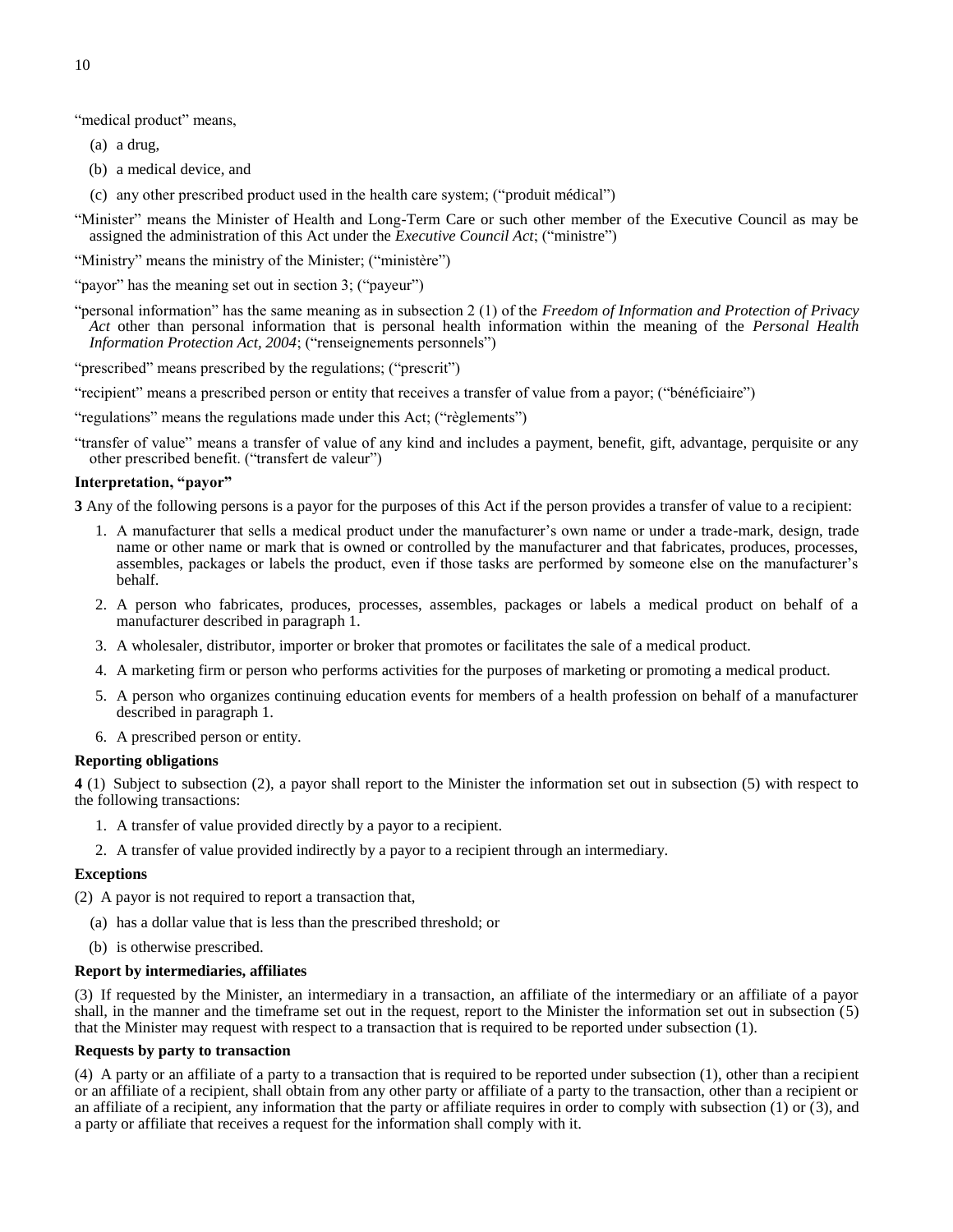### **Information to be reported**

(5) Subject to the regulations, the following information, which may include personal information, shall be reported:

- 1. The name of the parties to the transaction including,
	- i. if a party is a business, its legal and operating names,
	- ii. if a party is an individual, the individual's name, profession or title and any other prescribed identifying information.
- 2. If requested by the Minister from an intermediary or an affiliate of an intermediary under subsection (3), the source of the transfer of value.
- 3. The parties' respective business addresses.
- 4. The date of the transfer of value.
- 5. The transfer of value's dollar value or, in the case of a non-monetary transfer of value, its approximate dollar value.
- 6. A description of the transfer of value, including the reasons for it.
- 7. Any other prescribed information.

### **Notice required by s. 39 (2) of FIPPA**

(6) If the Minister collects personal information indirectly under this section, the notice required by subsection 39 (2) of the *Freedom of Information and Protection of Privacy Act* may be given by,

- (a) a public notice posted on the Ministry or the Government of Ontario's website; or
- (b) any other method that may be prescribed.

## **Manner and frequency of reporting**

(7) A payor shall report to the Minister at the prescribed times and in the prescribed manner.

#### **False or misleading statements**

(8) No payor, intermediary or affiliate shall report any information that is false or misleading.

#### **Retention of records**

(9) A party to a transaction described in subsection (1) shall retain any records that the party creates or receives with respect to the transaction for the prescribed length of time.

## **Definition**

(10) In this section,

"party" means, in respect of a transaction that is required to be reported to the Minister under subsection (1), the recipient and the payor and includes any intermediary in the case of an indirect payment.

## **Use of information for analysis**

<span id="page-16-0"></span>**5** The Minister shall analyse the information reported under this Act, including any personal information, for the purposes of health system research and evaluation, planning and policy analysis.

#### **Publication of information**

<span id="page-16-1"></span>**6** (1) The Minister shall, in any format the Minister considers appropriate, disclose the information reported under this Act, which may include personal information, on a website and in any other manner that the Minister considers appropriate at least once in a calendar year and at any other time as the Minister considers appropriate.

## **Publication of analysis**

(2) If the Minister determines it is appropriate to do so, the Minister shall publish the results of any analysis conducted using information collected under this Act at the time and in the manner that the Minister considers appropriate.

#### **Request for correction**

<span id="page-16-2"></span>**7** A prescribed person may, in accordance with the regulations, request that the Minister correct information reported to the Minister under this Act, and the Minister shall deal with the request in accordance with the regulations.

#### **Requests for information**

<span id="page-16-3"></span>**8** (1) The Minister may request that a recipient, a payor, an intermediary or an affiliate of a payor or an intermediary provide any information, including personal information, to the Minister that the Minister requires to determine compliance with this Act and the regulations.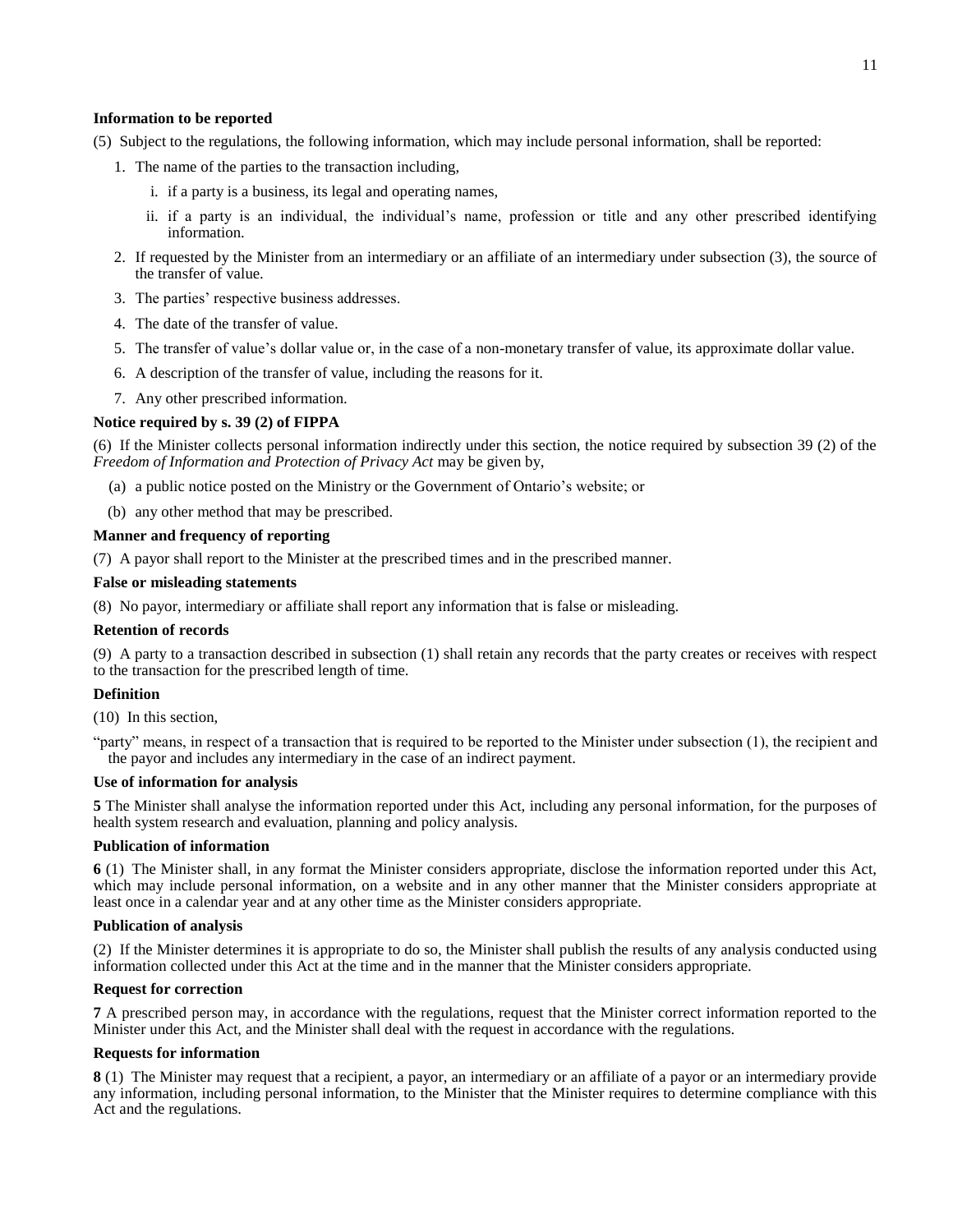## **Compliance required**

(2) A recipient, payor, intermediary or affiliate shall comply with any request from the Minister within the timelines specified in the request.

## **Inspectors**

<span id="page-17-0"></span>**9** (1) The Minister may appoint, in writing, any person as an inspector for the purposes of this Act.

## **Inspection**

(2) An inspector may, without a warrant and at any reasonable time, enter a premises or any part of a premises if the inspector reasonably believes that a record relating to a transaction that is required to be reported under subsection 4 (1) may be located there, in order to conduct inspections for the purpose of determining compliance with the requirements under this Act.

## **Dwellings**

(3) No inspector shall enter a premises or any part of a premises that is being used as a dwelling, except with the consent of the occupier of the premises.

### **Identification**

(4) The Minister shall issue to every inspector a certificate of appointment which the inspector conducting an inspection shall produce, upon request, when acting in the performance of the inspector's duties.

### **Powers of inspector**

(5) An inspector conducting an inspection may, with respect to any record or other thing the inspector determines relevant to the inspection,

- (a) examine and make copies of it;
- (b) demand its production; and
- (c) remove it for the purpose of making a copy.

### **Same, questioning any person**

(6) An inspector conducting an inspection may question any person on matters the inspector determines relevant to the inspection and the person shall co-operate fully with the inspector.

#### **Same, audit**

(7) An inspector conducting an inspection may audit the accounts and financial transactions of a recipient, a payor, an intermediary or an affiliate of a payor or an intermediary in order to determine compliance with this Act.

#### **Obligation to produce and assist**

(8) If an inspector demands that a record or other thing be produced under this section, the person who has access to the record or thing shall produce it within the time provided for in the demand and shall, on request, provide any assistance that is reasonably necessary to copy it, interpret it or produce it in a readable form.

## **Documents and things removed from place**

(9) An inspector shall return, as promptly as reasonably possible, a record or thing that the inspector removes.

#### **Certificate of evidence**

(10) A copy of a record or other thing that appears to be certified by an inspector as being a true copy of the original is admissible in evidence in any proceeding to the same extent as the original and has the same evidentiary value as the original, without proof of the signature or official character of the person appearing to have certified the copy.

#### **No obstruction**

(11) No person shall,

- (a) hinder, obstruct or interfere with or attempt to obstruct, hinder or interfere with an inspector conducting an inspection or an audit;
- (b) destroy or alter a record or other thing that has been demanded under clause (5) (b);
- (c) fail to do anything required under subsection (6) or (8); or
- (d) provide the inspector with false information on matters relevant to the inspection.

## **Definition of record**

(12) In this section,

"record" means any document or record of information, in any form, including a record that contains personal information.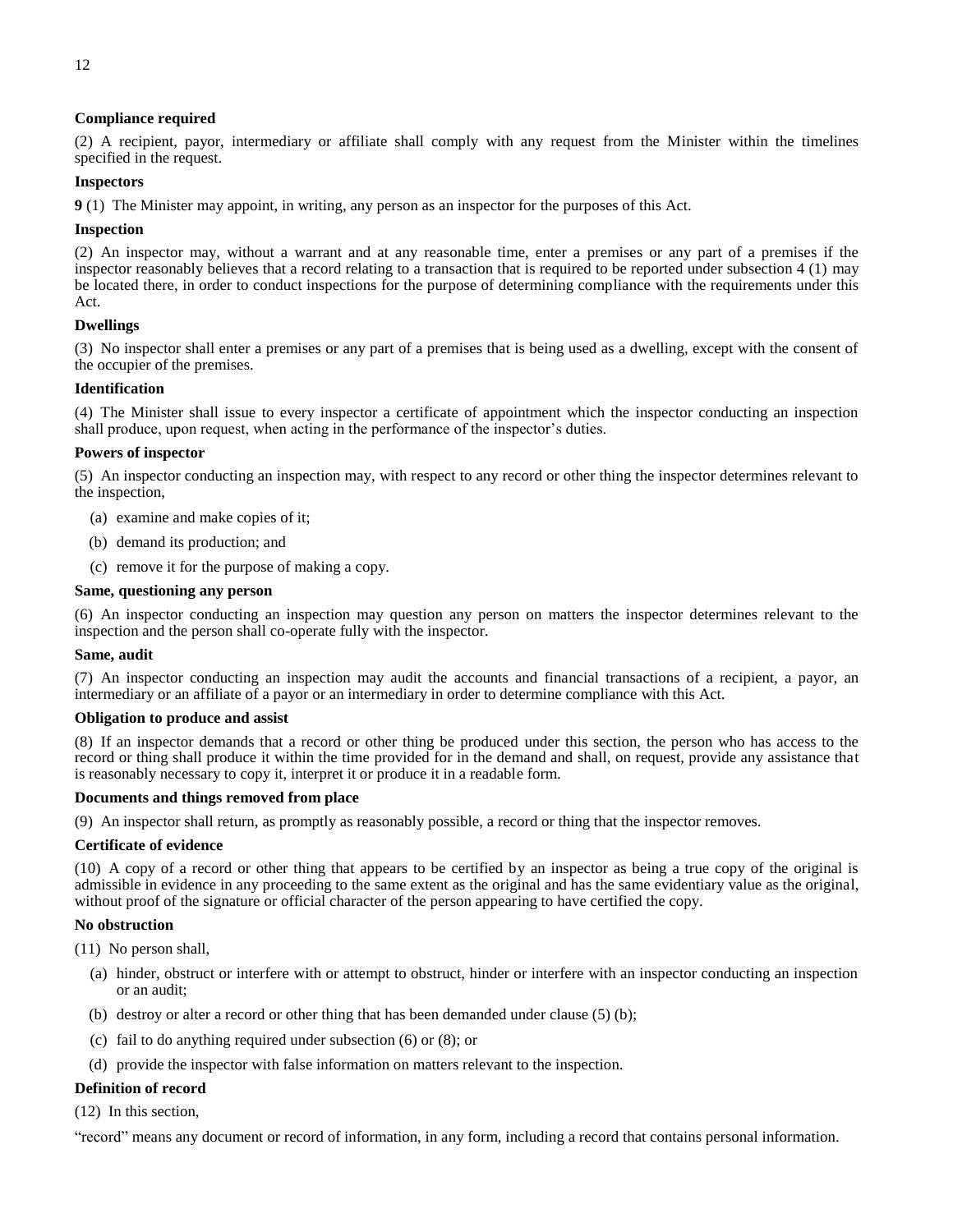## **Production order**

<span id="page-18-0"></span>**10** (1) On application, without notice by an inspector, a justice may issue a production order to a person, other than a person being investigated, requiring the person to,

- (a) produce data, a document or a copy of a document certified by affidavit to be a true copy; or
- (b) prepare and produce data or a document based on documents or other things already in existence.

#### **Contents of order**

(2) A production order shall set out the time at which, the form and manner in which and to whom the data, document or copy of a document shall be produced.

#### **Grounds**

(3) A justice may make a production order if the justice is satisfied, by information given under oath or affirmation, that there are grounds to believe that,

- (a) an offence under this Act has been or is being committed;
- (b) the data or document will provide evidence respecting the offence or suspected offence; and

(c) the person who is subject to the order has possession or control of the data or document.

## **Conditions**

(4) A production order may contain any conditions the justice considers advisable.

#### **Evidence**

(5) A copy of data or a document produced under this section, on proof by affidavit that it is a true copy, is admissible in evidence in any proceeding under this Act to the same extent as the original data or document and has the same evidentiary value as the original data or document would have if it had been proved in the ordinary way without proof of the signature of the person appearing to have provided the affidavit.

#### **No return of data, copies**

(6) Data or copies of documents produced under this section are not required to be returned to the persons who provided them.

#### **Compliance required**

(7) A person to whom a production order is directed shall comply with the order according to its terms.

#### **Definition of justice**

(8) In this section,

"justice" means a justice under the *Provincial Offences Act*.

#### **Compliance orders**

<span id="page-18-1"></span>**11** (1) If the Minister or an inspector has grounds to believe that a person has failed to comply with this Act or the regulations, the Minister or the inspector may serve on the person a compliance order requiring the person to do anything, or refrain from doing anything, in order to comply with this Act and the regulations.

#### **Submissions**

(2) The person to whom the order is directed may, within 14 days after the order is served, provide submissions to the Minister as to how the person has complied with the Act and the regulations.

#### **Reconsideration by Minister**

(3) After considering the submissions, the Minister shall confirm or rescind the compliance order and serve on the person a notice of the decision.

#### **Compliance**

(4) A person to whom a compliance order is directed shall comply with it unless the Minister rescinds it.

#### **Service of order**

(5) A compliance order shall be served in accordance with the regulations.

#### **Proof of service**

(6) A certificate of service that appears to have been signed by the person who effected service of a document is evidence of service and the facts contained in it without proof of the signature, if the person,

(a) certifies that the copy of the document is a true copy of it;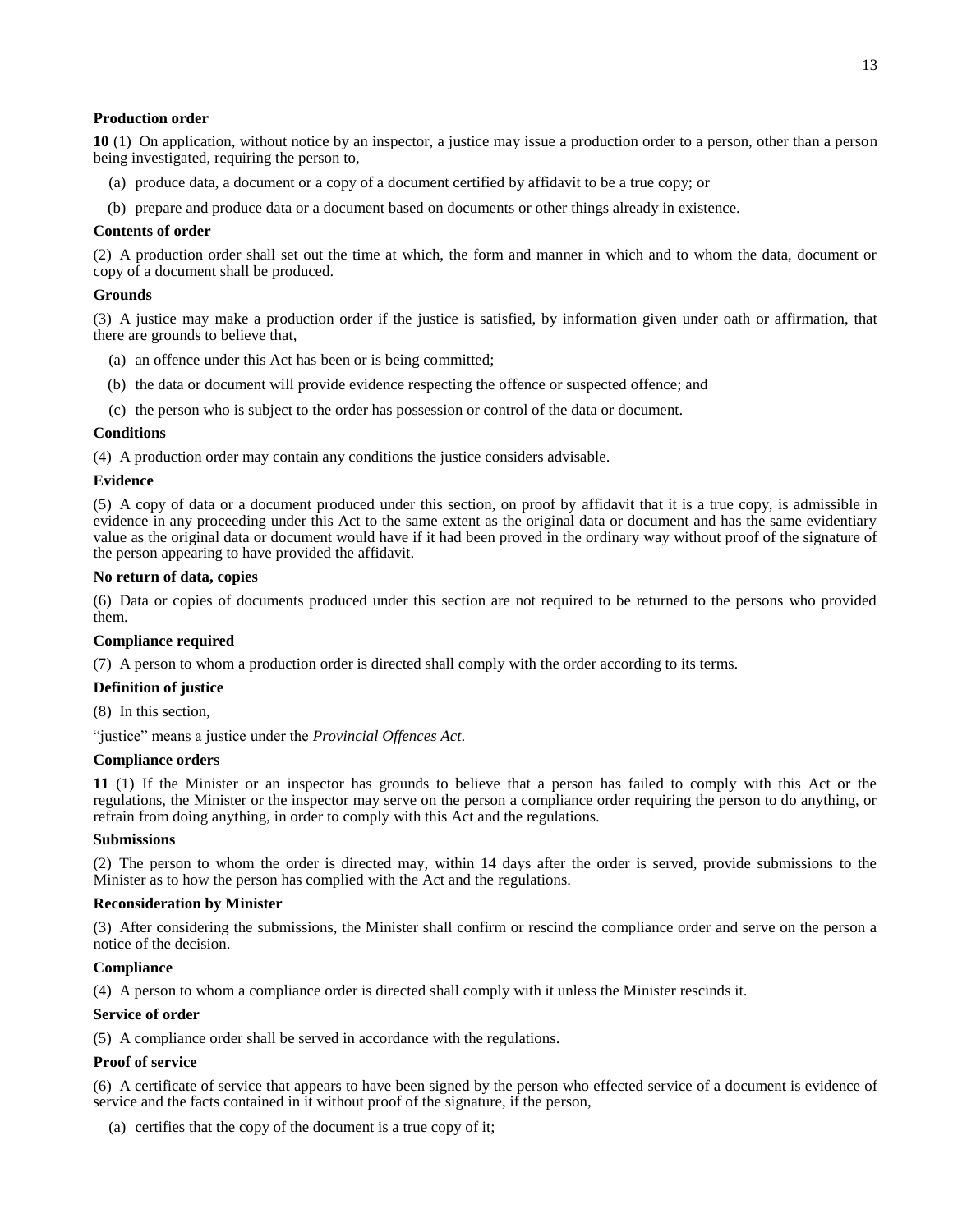- (b) certifies that the document was served on the person; and
- (c) sets out in it the method of service used.

## **Non-application of SPPA**

(7) The *Statutory Powers Procedure Act* does not apply to the making, confirmation or rescission of a compliance order under this section.

## **Court order to comply**

<span id="page-19-0"></span>**12** If it appears to the Minister that a person is not complying with this Act or the regulations, the Minister may apply to the Superior Court of Justice, on notice to the person, for an order directing the person to comply and, on the application, the court may make the order that the court thinks fit.

## **Publication re orders**

<span id="page-19-1"></span>**13** (1) The Minister shall publish on a website the following information about a compliance order issued under section 11 or a court order issued under section 12:

- 1. The name of the person or entity to whom the order is directed.
- 2. A description of the non-compliance that gave rise to the order.

## **Limitation**

(2) The Minister shall not publish information about a compliance order issued under section 11 unless,

- (a) 14 days have elapsed since the Minister or inspector served the order and the person to whom the order is directed has not provided submissions under subsection 11 (2); or
- (b) the Minister has confirmed the order under subsection 11 (3).

## **Delegation**

<span id="page-19-2"></span>**14** The Minister may delegate in writing any of the Minister's powers or duties under this Act to any person.

## **Liability**

<span id="page-19-3"></span>**15** (1) No action or other proceeding for damages may be instituted against the Minister, an employee or agent of the Ministry, a person to whom a power or duty of the Minister under this Act is delegated or an employee or agent of that person for any act done in good faith in the execution or intended execution of the person's powers or duties under this Act or for any alleged neglect or default in the execution in good faith of the person's powers or duties under this Act.

## **Liability in certain cases**

(2) Despite subsections 5 (2) and (4) of the *Proceedings Against the Crown Act*, subsection (1) does not relieve the Crown of any liability to which it would otherwise be subject.

## **Obligation of directors and officers**

<span id="page-19-4"></span>**16** Every director and officer of a corporation to which this Act applies shall ensure that the corporation complies with this Act and the regulations.

## **Offences**

<span id="page-19-5"></span>**17** (1) Every person who contravenes any provision of this Act or the regulations is guilty of an offence and on conviction is liable,

- (a) in the case of an individual's first offence, to a fine not exceeding \$10,000 for each day or part of a day on which the offence occurs or continues;
- (b) in the case of an individual's second or subsequent offence, to a fine not exceeding \$25,000 for each day or part of a day on which the offence occurs or continues;
- (c) in the case of a corporation's first offence, to a fine not exceeding \$50,000 for each day or part of a day on which the offence occurs or continues; or
- (d) in the case of a corporation's second or subsequent offence, to a fine not exceeding \$100,000 for each day or part of a day on which the offence occurs or continues.

## **No imprisonment or probation**

(2) A person convicted of an offence under this Act is not liable to imprisonment or to a probation order under subsection 72 (1) of the *Provincial Offences Act* as a result of the conviction or a result of default in payment of the fine resulting from the conviction.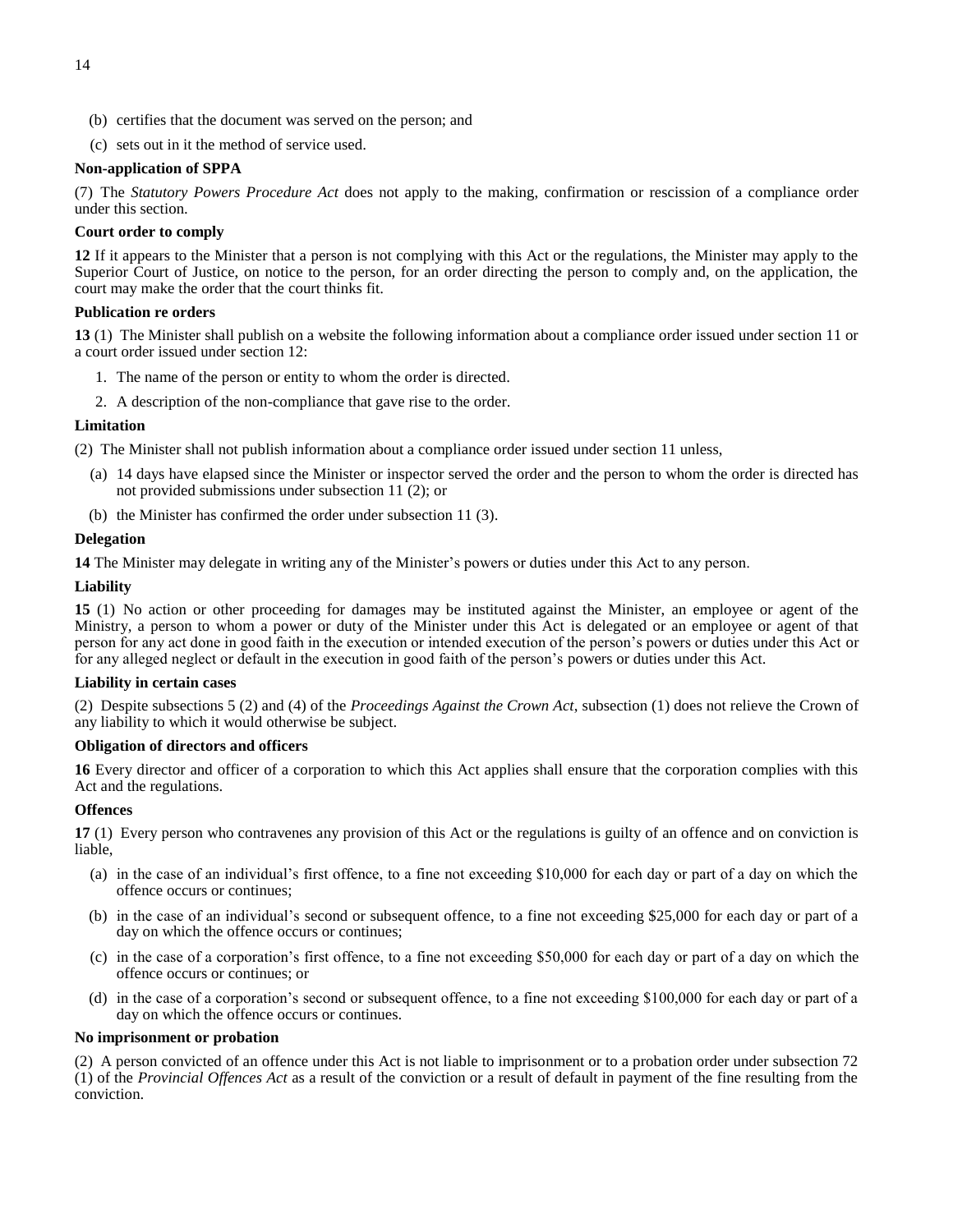## **Due diligence, mistake of fact**

(3) Subject to subsection (4), it is not a defence to a charge under this Act that,

- (a) the person took all reasonable steps to prevent the contravention; or
- (b) at the time of the contravention, the person had an honest and reasonable belief in a mistaken set of facts which, if true, would have resulted in there not being any contravention.

## **Defence**

(4) It is a defence to a charge related to a contravention of subsection 4 (8) that,

- (a) the person took all reasonable steps to prevent the contravention; or
- (b) at the time of the contravention, the person had an honest and reasonable belief in a mistaken set of facts that, if true, would have rendered the contravention innocent.

## **No limitation**

(5) Section 76 of the *Provincial Offences Act* does not apply to a prosecution under this Act.

## **Compliance order not necessary**

(6) A person may be prosecuted under this Act whether or not a compliance order has been made in respect of the alleged contravention.

### **Copy of order**

(7) In a prosecution for failing to comply with a compliance order, a copy of the order that appears to have been signed by the Minister or an inspector is evidence of the order and the facts contained in it without proof of the signature.

## **Presiding judge**

(8) The Crown may, by notice to the clerk of the Ontario Court of Justice, require that a provincial judge preside over a proceeding in respect of a prosecution under this Act.

## **Copy of record**

(9) In a prosecution under this Act, a copy of a record or thing made under subsection 9 (5) that appears to be certified as a true copy of the original by an inspector is admissible as evidence of the record or thing and of the facts appearing in it without further proof.

#### **Review of the Act**

<span id="page-20-0"></span>**18** (1) The Minister shall periodically conduct a review of this Act.

## **Written report**

(2) The Minister shall prepare a written report respecting the review and make it available to the public on a website and in any other manner that the Minister considers appropriate.

#### **Period for review**

(3) The first review shall be completed and the report made available to the public within five years after the day this section comes into force.

## **Same**

(4) Each subsequent review shall be completed and the report made available to the public within five years after the day the report on the previous review has been made available to the public.

## **Regulations**

<span id="page-20-1"></span>**19** The Lieutenant Governor in Council may make regulations,

- (a) respecting any matter that this Act describes as being prescribed by or provided for in the regulations;
- (b) defining or clarifying any word or expression used in this Act but not otherwise defined;
- (c) prescribing substances or preparations that are not a drug for the purposes of the definition of "drug" in section 2;
- (d) further defining, specifying or clarifying the meaning of "intermediary" or "transfer of value" in section 2;
- (e) respecting the correction of information under section 7, including prescribing procedures for requests for corrections, procedures for making a correction and procedures that apply if the Minister does not make a requested correction;
- (f) governing the service of a compliance order under subsection 11 (5);
- (g) exempting a person or a class of person from the application of this Act or any provision of it, subject to any prescribed conditions;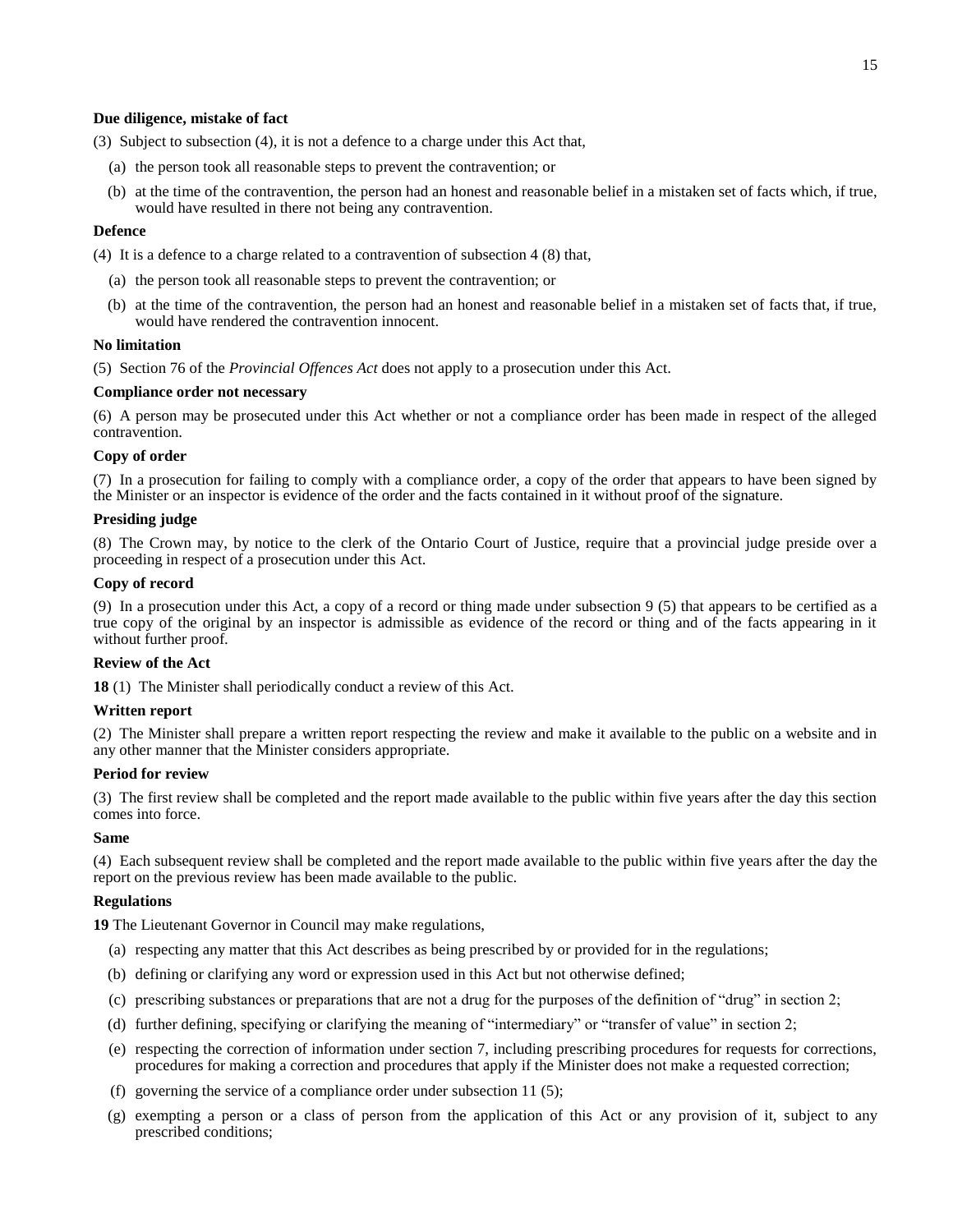- (h) prescribing processes, requirements or conditions related to the collection of personal information under this Act and the use or disclosure of that information;
- (i) respecting any other matter that the Lieutenant Governor in Council considers necessary or advisable for carrying out the purposes and provisions of this Act.

## **Commencement**

<span id="page-21-0"></span>**20 The Act set out in this Schedule comes into force on a day to be named by proclamation of the Lieutenant Governor.**

## **Short title**

<span id="page-21-1"></span>**21 The short title of the Act set out in this Schedule is the** *Health Sector Payment Transparency Act, 2017***.**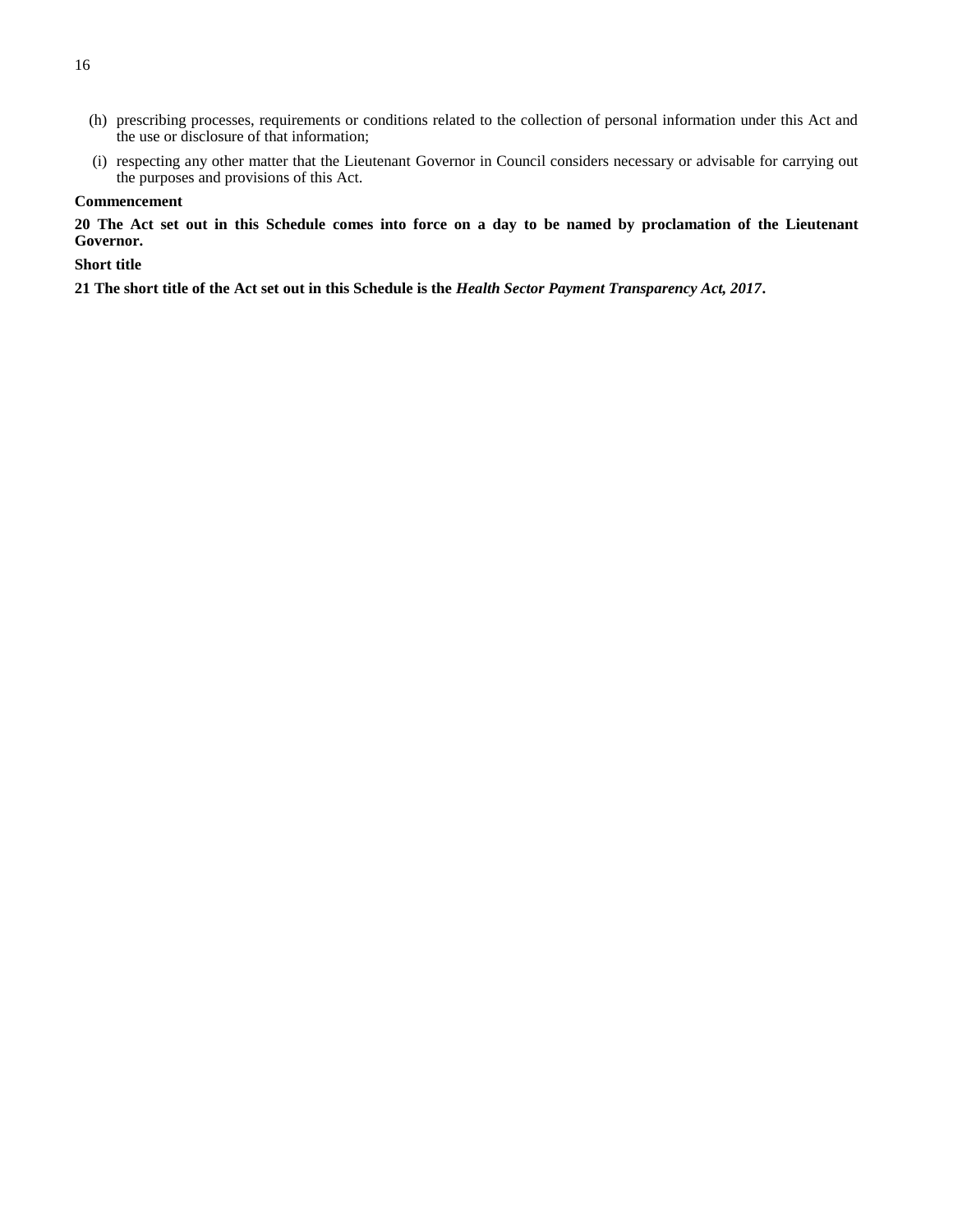## **SCHEDULE 5 LONG-TERM CARE HOMES ACT, 2007**

## <span id="page-22-0"></span>**1 (1) The French version of the definition of "abuse" in subsection 2 (1) of the** *Long-Term Care Homes Act, 2007* **is amended by striking out "psychologique" and substituting "affectif".**

### **(2) Subsection 2 (1) of the Act is amended by adding the following definition:**

"confine", except with respect to the common law duty of a caregiver to confine a person as referred to in section 36, has the meaning provided for in the regulations; ("confiner")

## **(3) The definition of "requirement under this Act" in subsection 2 (1) of the Act is repealed and the following substituted:**

"requirement under this Act" means a requirement contained in this Act, in the regulations, or in an order or agreement made under this Act, and includes a condition of a licence under Part VII or an approval under Part VIII, a condition to which funding is subject under section 90 and, subject to subsection 174.1 (7), an operational or policy directive issued by the Minister under section 174.1; ("exigence que prévoit la présente loi")

### **(4) The definition of "secure unit" in subsection 2 (1) of the Act is repealed.**

**2 (1) Subparagraph 11 iii of subsection 3 (1) of the Act is amended by striking out "or a secure unit".**

**(2) Paragraph 13 of subsection 3 (1) of the Act is amended by striking out "restrained" and substituting "restrained or confined".**

### **3 Section 19 of the Act is amended by adding the following subsection:**

### **Offence**

(3) Every licensee who contravenes subsection (1) is guilty of an offence.

**4 (1) Paragraph 7 of subsection 25 (1) of the Act is amended by adding "that resulted in harm or risk of harm to a resident" at the end.**

## **(2) Paragraphs 1 and 2 of subsection 25 (2) of the Act are repealed and the following substituted:**

1. Anything described in paragraph 1, 2 or 3 of subsection (1) that resulted in serious harm or a significant risk of serious harm to a resident.

**5 (1) The heading before section 29 of the Act is amended by striking out "Restraining" and substituting "Restraining and Confining".**

#### **(2) Subsection 29 (1) of the Act is repealed and the following substituted:**

## **Policy to minimize restraining and confining of residents, etc.**

- (1) Every licensee of a long-term care home,
	- (a) shall ensure that there is a written policy to minimize the restraining and confining of residents and to ensure that any restraining or confining that is necessary is done in accordance with this Act and the regulations; and
	- (b) shall ensure that the policy is complied with.

#### **6 Section 30 of the Act is repealed and the following substituted:**

#### **Protection from restraining and confining**

**30** (1) Every licensee of a long-term care home shall ensure that no resident of the home is:

- 1. Restrained or confined, in any way, for the convenience of the licensee or staff.
- 2. Restrained or confined, in any way, as a disciplinary measure.
- 3. Restrained by the use of a physical device, other than in accordance with section 31 or under the common law duty referred to in section 36.
- 4. Restrained by the administration of a drug to control the resident, other than under the common law duty referred to in section 36.
- 5. Confined, other than in accordance with section 30.1 or under the common law duty referred to in section 36.

#### **Devices that resident can release**

(2) The use of a physical device from which a resident is both physically and cognitively able to release themself is not a restraining of the resident.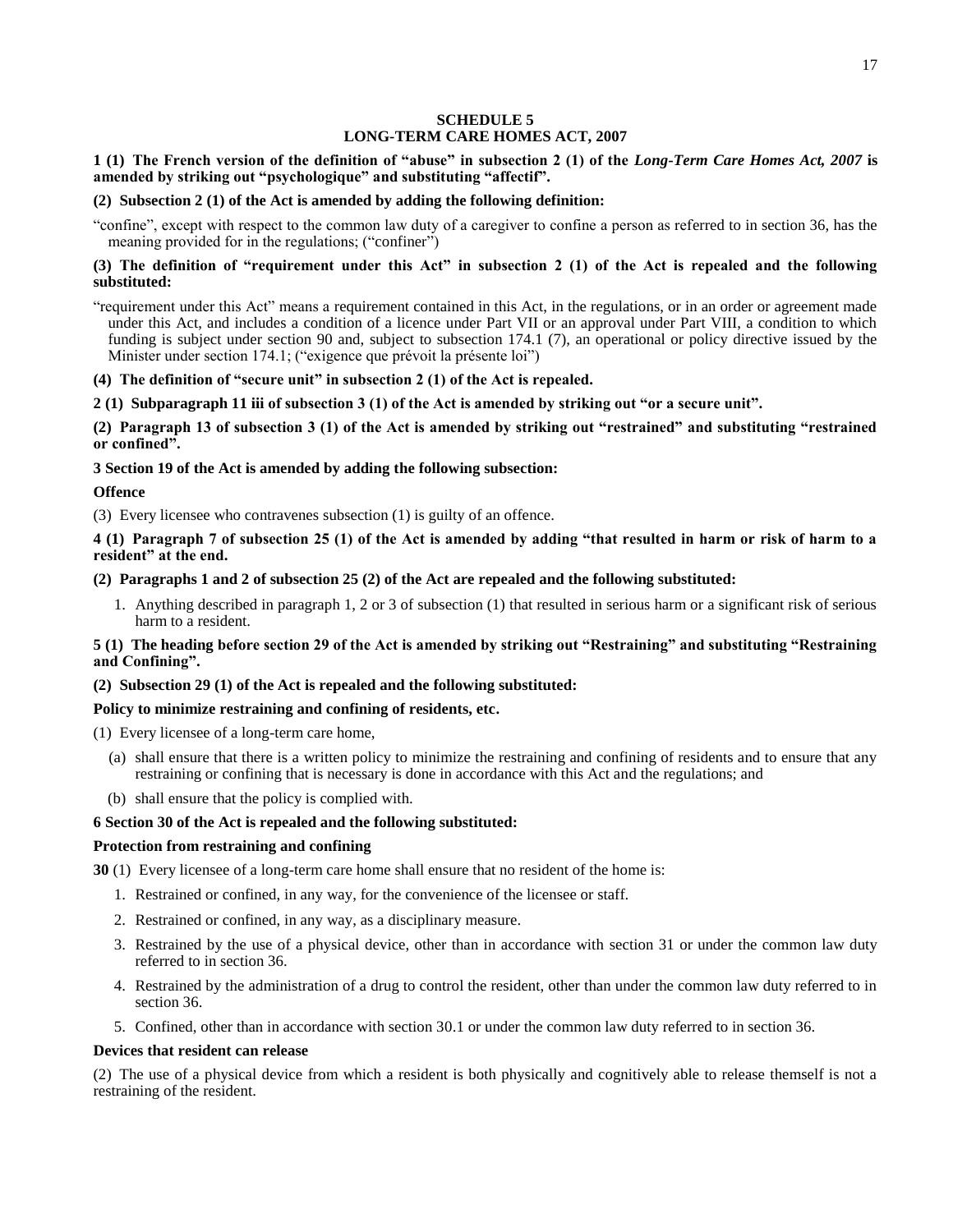## **Use of PASD to assist resident**

(3) The use of a personal assistance services device ("PASD"), within the meaning of subsection 33 (2), to assist a resident with a routine activity of living is not a restraining of the resident.

## **Administration of drugs, etc., as treatment**

(4) The administration of a drug to a resident as a treatment set out in the resident's plan of care is not a restraining of the resident.

## **Confining of resident**

**30.1** (1) A resident may be confined as described in paragraph 5 of subsection 30 (1) if the confining of the resident is included in the resident's plan of care.

## **Provision in plan of care**

- (2) The confining of a resident may be included in a resident's plan of care only if all of the following are satisfied:
	- 1. There is a significant risk that the resident or another person would suffer serious bodily harm if the resident were not confined.
	- 2. Alternatives to confining the resident have been considered, and tried where appropriate, but would not be, or have not been, effective to address the risk referred to in paragraph 1.
	- 3. The method and degree of confining are reasonable, in light of the resident's physical and mental condition and personal history, and the method and degree are the least restrictive of the reasonable methods and degrees that would be effective to address the risk referred to in paragraph 1.
	- 4. A physician, registered nurse or other person provided for in the regulations has recommended the confining.
	- 5. The confining of the resident has been consented to by the resident or, if the resident is incapable, by a substitute decision-maker of the resident with authority to give that consent.
	- 6. The plan of care provides for everything required under subsection (3).

## **Requirements if resident is confined**

(3) If a resident is being confined under subsection (1), the licensee shall ensure that,

- (a) the resident's condition is reassessed and the effectiveness of the confining evaluated, in accordance with the requirements provided for in the regulations;
- (b) the resident is confined only for as long as is necessary to address the risk referred to in paragraph 1 of subsection (2);
- (c) the confining is discontinued if, as a result of the reassessment of the resident's condition, one of the following is identified that would address the risk referred to in paragraph 1 of subsection (2):
	- (i) an alternative to confining, or
	- (ii) a less restrictive method of confining or a less restrictive degree of confining that would be reasonable in light of the resident's physical and mental condition and personal history; and
- (d) any other requirements provided for in the regulations are satisfied.

## **Notice and advice if substitute consent to confining**

(4) The following apply if the substitute decision-maker of a resident has given consent on the resident's behalf to the confining of the resident:

- 1. The licensee of the home shall,
	- i. ensure that the resident is promptly given a written notice that complies with subsection (6),
	- ii. ensure that the resident is promptly provided with a verbal explanation of the written notice, the verbal explanation complies with the requirements, if any, provided for in the regulations and the resident is asked whether he or she wishes to meet with a rights adviser, and
	- iii. ensure that, if the resident wishes to meet with a rights adviser or expresses disagreement with the confining, a rights adviser is promptly notified and the notification is provided in accordance with the requirements, if any, provided for in the regulations.
- 2. The rights adviser notified under subparagraph 1 iii shall promptly meet with the resident and explain,
	- i. the right of the resident or any person acting on his or her behalf to apply to the Consent and Capacity Board, under section 54.18 of the *Health Care Consent Act, 1996*, for a determination as to whether the substitute decision-maker complied with section 54.7 of that Act, and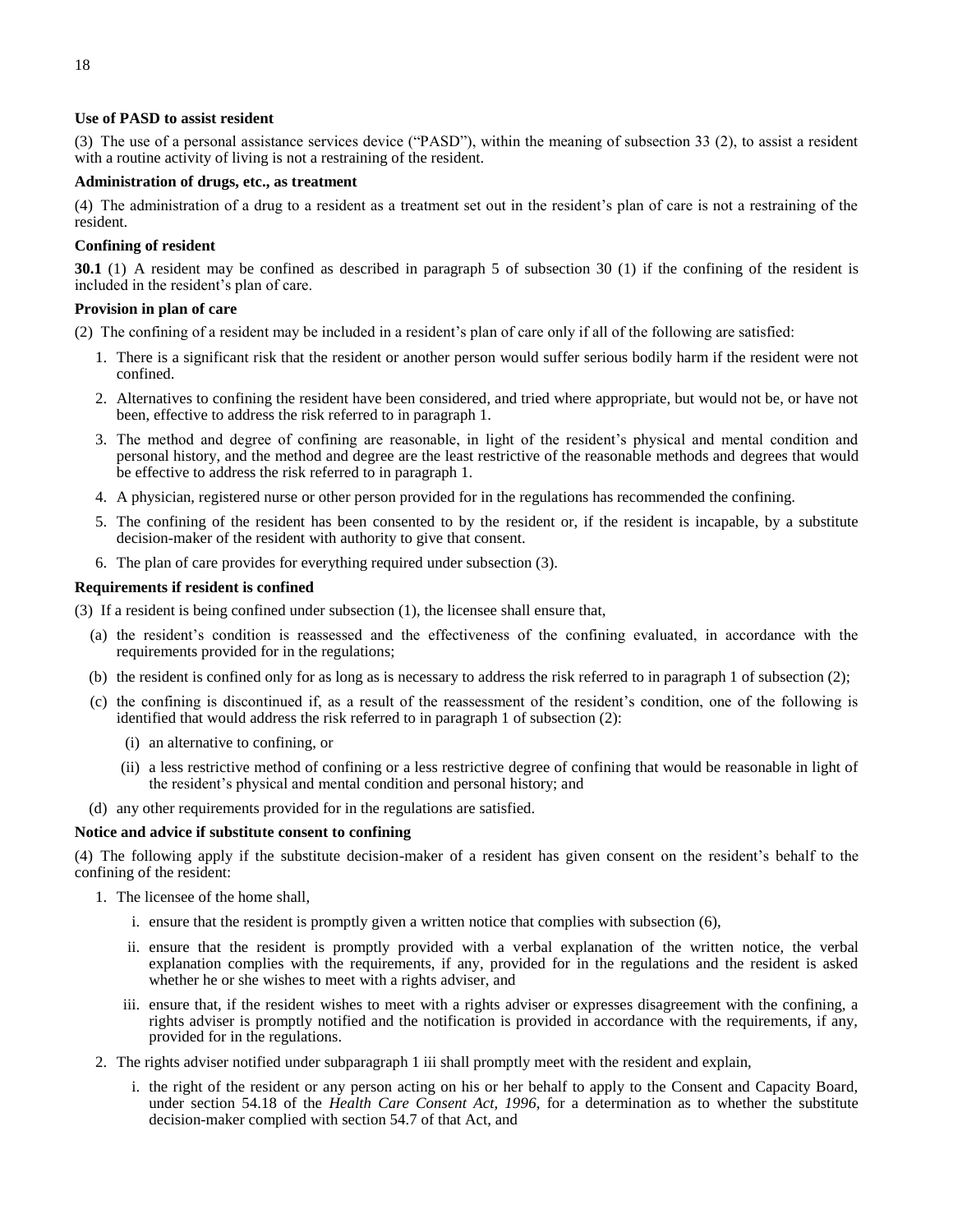- ii. any other matters that may be provided for in the regulations.
- 3. At the resident's request, the rights adviser shall assist him or her in making an application to the Consent and Capacity Board and in obtaining legal services.
- 4. The rights adviser shall comply with the regulations, if any, providing for how the rights adviser satisfies the requirements of paragraphs 2 and 3.
- 5. Paragraphs 2 and 3 do not apply if the resident refuses to meet with the rights adviser.
- 6. The licensee shall ensure that the resident is not confined until after,
	- i. the requirements of paragraph 1 have been satisfied,
	- ii. the requirements of paragraph 2, if applicable, have been satisfied or the licensee is advised by the rights adviser that the resident refuses to meet with the rights adviser, and
	- iii. the requirements, if any, provided for in the regulations have been satisfied.
- 7. For greater certainty, paragraph 6 does not affect any further restrictions on the licensee under Part III.1 of the *Health Care Consent Act, 1996*.

#### **Rights adviser to notify licensee**

(5) The rights adviser shall promptly notify the licensee, and shall do so in accordance with the requirements, if any, provided for in the regulations,

- (a) that the meeting with the resident has occurred, or that the resident refused to meet with the rights adviser, as the case may be; and
- (b) if the rights adviser is aware that the resident or any person acting on the resident's behalf intends to make an application to the Consent and Capacity Board referred to in section 54.10 of the *Health Care Consent Act, 1996* or that another person intends to apply to the Consent and Capacity Board to be appointed as the representative to give or refuse consent to the confining on the resident's behalf.

#### **Contents of notice to resident**

(6) The written notice given to the resident under subparagraph 1 i of subsection (4) shall be in accordance with the requirements, if any, provided for in the regulations and shall inform the resident,

- (a) of the reasons for the confining;
- (b) that the resident has the right to meet with a rights adviser, together with the contact information for the rights adviser;
- (c) that the resident, or any person acting on his or her behalf, is entitled to apply to the Consent and Capacity Board, under section 54.18 of the *Health Care Consent Act, 1996*, for a determination as to whether the substitute decisionmaker complied with section 54.7 of that Act;
- (d) that the resident has the right to retain and instruct counsel without delay; and
- (e) of any other matters provided for in the regulations.

#### **Placement co-ordinator recommendation**

(7) If the placement co-ordinator has, under subsection 44 (2.1), recommended that a resident be confined in the home, the licensee,

- (a) shall consider the recommendation; and
- (b) in considering the recommendation shall comply with the requirements provided for in the regulations, if any.

## **Elements of consent for confining**

(8) Section 46 applies, with necessary modifications, with respect to consent to the confining of a resident in a home. When obtaining consent to confining, the licensee shall ensure that the resident or substitute decision-maker is informed that consent may be withdrawn at any time.

## **Requirements under this section**

(9) The licensee of the home shall ensure that the requirements under this section are satisfied,

- (a) when a resident is initially confined under subsection (1); and
- (b) at any other times and under any other circumstances provided for in the regulations.

## **7 Section 32 of the Act is repealed.**

## **8 Paragraph 1 of section 34 of the Act is repealed and the following substituted:**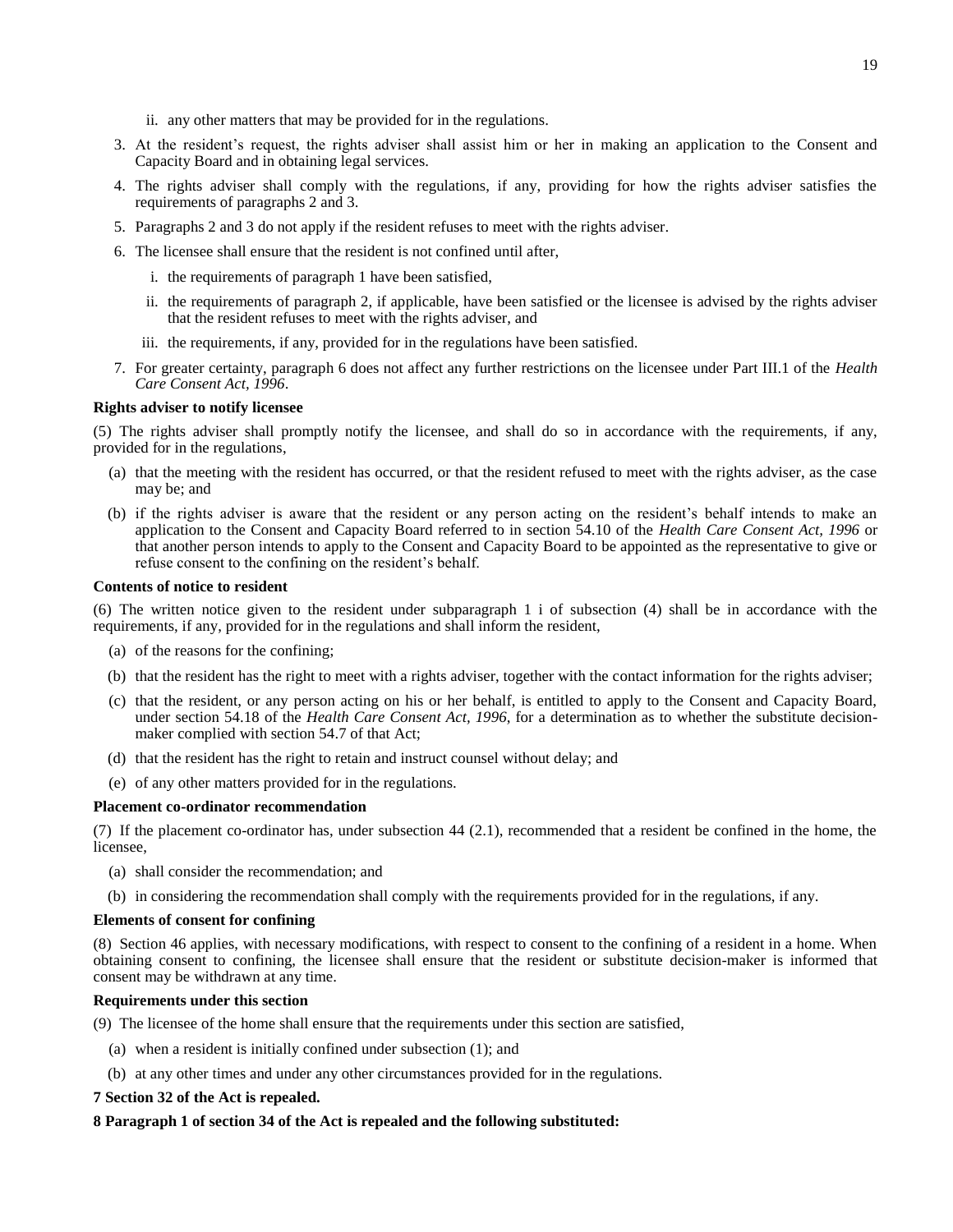1. The restraining of a resident.

## **9 Section 35 of the Act is amended by adding the following subsection:**

## **Same, confinement**

(2) Every licensee of a long-term care home shall ensure that no device provided for in the regulations is used to confine a resident.

**10 (1) Subsections 36 (2), (3) and (4) of the Act are amended by striking out "described in" wherever it appears, and substituting "referred to in" in each case.**

## **(2) Section 36 of the Act is amended by adding the following subsection:**

## **Confinement**

(5) If a resident is being confined pursuant to the common law duty referred to in subsection (1), the licensee shall ensure that the confining is in accordance with any requirements provided for in the regulations and that any other requirements provided for in the regulations are satisfied.

## **11 Subsection 38 (2) of the Act is amended by adding the following clause:**

(i.1) governing the confining of residents, including the setting of requirements in addition to those set out in this Part;

**12 (1) Subsection 39 (2) of the Act is amended by striking out "even if the specialized unit is also a secure unit" at the end.**

**(2) Subsection 39 (3) of the Act is amended by striking out "but does not include a secure unit unless the secure unit is designated as a specialized unit by regulation" at the end.**

## **13 (1) Section 44 of the Act is amended by adding the following subsections:**

## **Confinement to be considered**

(2.1) The placement co-ordinator who determined that the applicant is eligible for long-term care home admission shall consider whether the applicant may need to be confined in the home and shall make a recommendation to the licensee after considering,

- (a) whether there would be a significant risk that the applicant or anyone else would suffer serious bodily harm if the applicant were not confined;
- (b) whether confining the applicant would be reasonable in light of the applicant's physical and mental condition and personal history; and
- (c) whether a physician, registered nurse in the extended class or other person provided for in the regulations has recommended the confining.

## **Advising of confinement recommendation**

(2.2) If the placement co-ordinator intends to recommend to the licensee that the applicant be confined in the home, the placement co-ordinator shall advise the applicant, and if the applicant is incapable, a substitute decision-maker of the applicant, of the recommendation and of anything else that may be provided for in the regulations, prior to authorization of the admission and at such other times as may be provided for in the regulations.

## **Compliance with regulations**

(2.3) The placement co-ordinator shall, when acting under subsections (2.1) and (2.2), comply with the requirements, if any, provided for in the regulations.

## **(2) Subsection 44 (7) of the Act is repealed and the following substituted:**

## **Licensee consideration and approval**

(7) The appropriate placement co-ordinator shall give the licensee of each selected home copies of the assessments and information that were required to have been taken into account under subsection 43 (6) as well as any recommendation made under subsection (2.1), and the licensee shall review the assessments, information and recommendation and shall approve the applicant's admission to the home unless,

- (a) the home lacks the physical facilities necessary to meet the applicant's care requirements;
- (b) the staff of the home lack the nursing expertise necessary to meet the applicant's care requirements; or
- (c) circumstances exist which are provided for in the regulations as being a ground for withholding approval.

## **14 Section 45 of the Act is repealed.**

## **15 Paragraph 9 of subsection 57 (1) of the Act is amended by adding the following subparagraph:**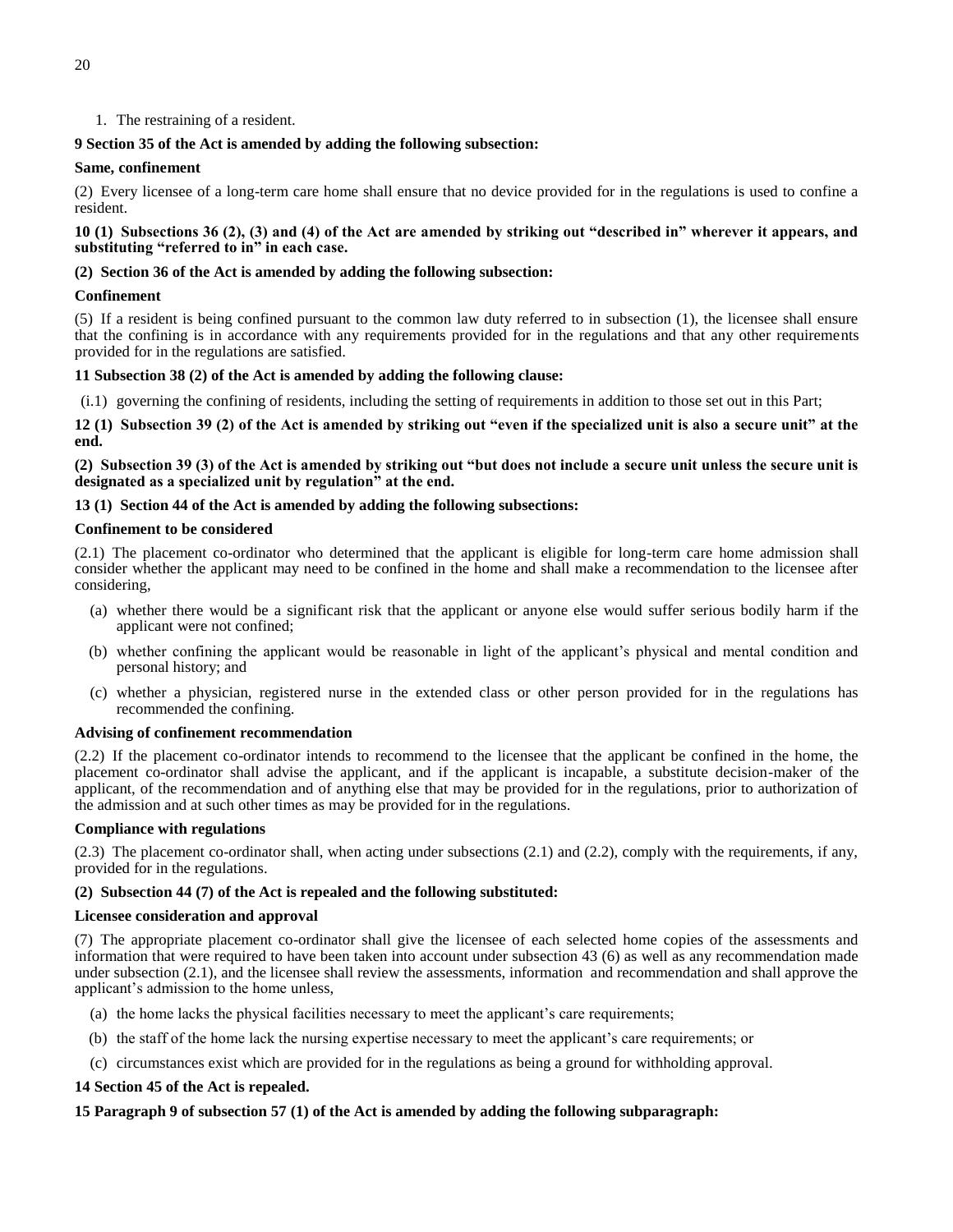i.1 a written plan for achieving compliance, prepared by the licensee, that the Director has ordered in accordance with clause 153 (1) (b) following a referral under paragraph 4 of subsection 152 (1),

## **16 Paragraph 7 of subsection 60 (1) of the Act is amended by adding the following subparagraph:**

i.1 a written plan for achieving compliance, prepared by the licensee, that the Director has ordered in accordance with clause 153 (1) (b) following a referral under paragraph 4 of subsection 152 (1),

### **17 (1) Subsection 69 (1) of the Act is repealed and the following substituted:**

#### **Duties of directors and officers of a corporation**

(1) Where a licensee is a corporation, every director and every officer of the corporation shall ensure that the corporation complies with all requirements under this Act.

## **(2) Section 69 of the Act is amended by adding the following subsection:**

#### **Corporate prosecution not necessary**

(4) A person may be prosecuted and convicted under this section even if the corporation has not been prosecuted or convicted.

**18 (1) Paragraph 6 of subsection 76 (2) of the Act is amended by striking out "restraining" and substituting "restraining and confining".**

### **(2) Paragraph 4 of subsection 76 (7) of the Act is repealed and the following substituted:**

4. How to minimize the restraining and confining of residents and, where restraining or confining is necessary, how to do so in accordance with this Act and the regulations.

## **19 Section 77 of the Act is amended by striking out the portion before clause (a) and substituting the following:**

**77** Every licensee of a long-term care home shall develop and implement an orientation program for volunteers that includes information on,

. . . . . . .

## **20 (1) Clause 78 (2) (f) of the Act is repealed and the following substituted:**

(f) the written procedure, provided by the Director, for making complaints to the Director, together with the contact information of the Director, or the contact information of a person designated by the Director to receive complaints;

#### **(2) Clause 78 (2) (g) of the Act is repealed and the following substituted:**

(g) notification of the long-term care home's policy to minimize the restraining and confining of residents and how a copy of the policy can be obtained;

#### **21 (1) Clause 79 (3) (f) of the Act is repealed and the following substituted:**

(f) the written procedure, provided by the Director, for making complaints to the Director, together with the contact information of the Director, or the contact information of a person designated by the Director to receive complaints;

#### **(2) Clause 79 (3) (g) of the Act is repealed and the following substituted:**

(g) notification of the long-term care home's policy to minimize the restraining and confining of residents, and how a copy of the policy can be obtained;

## **(3) Subsection 79 (3) of the Act is amended by adding the following clause:**

(l.1) a written plan for achieving compliance, prepared by the licensee, that the Director has ordered in accordance with clause 153 (1) (b) following a referral under paragraph 4 of subsection 152 (1);

#### **22 Subsection 83 (2) of the Act is amended by striking out "or transfer to a secure unit" at the end.**

**23 Subsection 101 (3) of the Act is amended by striking out "every order made" and substituting "every directive issued, order made".**

#### **24 Subsection 107 (2) of the Act is repealed and the following substituted:**

#### **Application of Act if management contract used**

(2) If a person exercising a security interest enters into a contract under section 110, then, subject to the regulations, if any, this Act applies, with necessary modifications, to that person as though that person were acting as the licensee.

## **25 The French version of clause 117 (2) (g) of the Act is amended by striking out "conditions" and substituting "durées".**

## **26 Subsections 126 (3) to (6) of the Act are repealed and the following substituted:**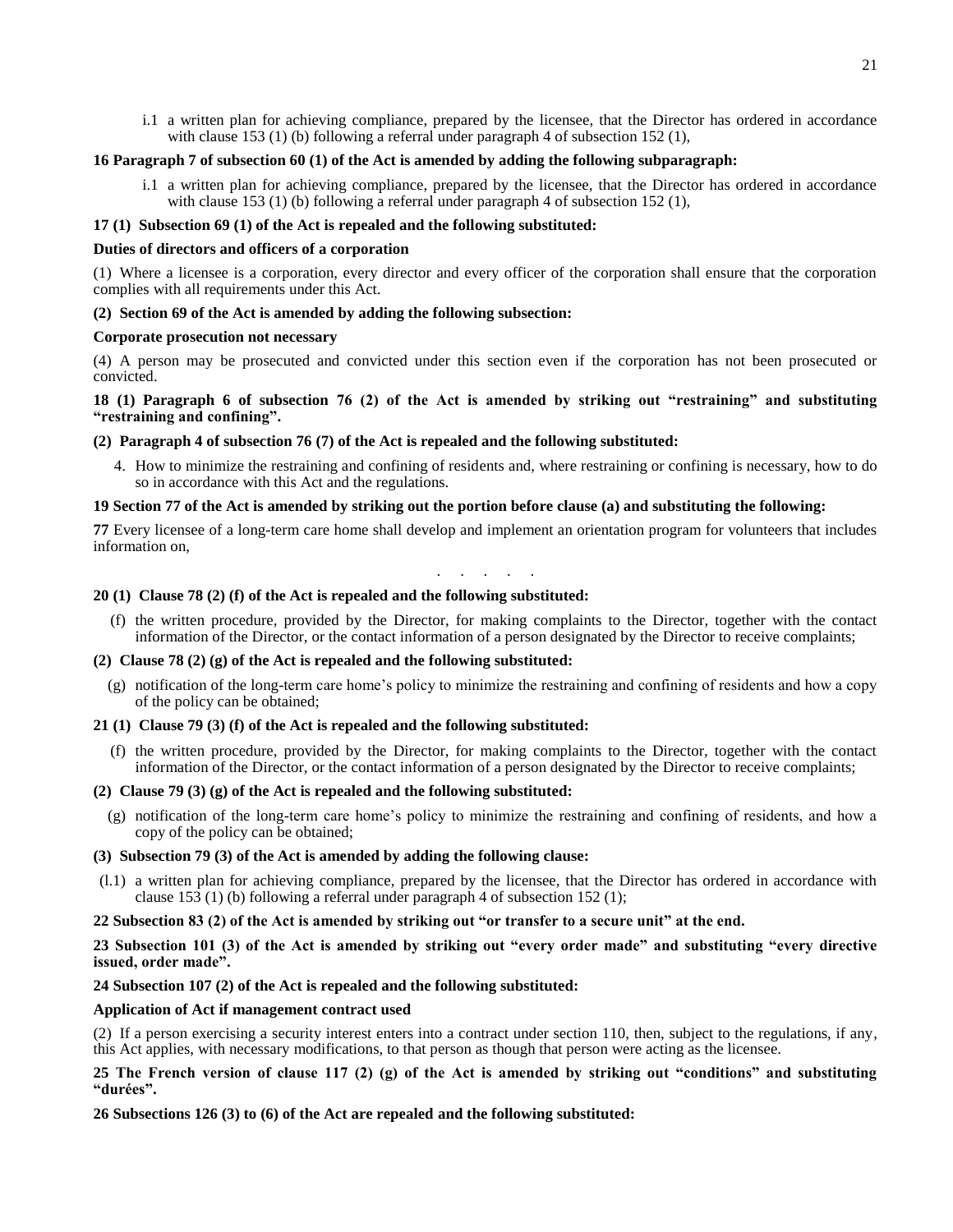## **Operating reserve**

(3) In preparing the estimates, the board may provide for a reserve for working funds, but the amount of the reserve in a year shall not exceed the higher of,

- (a) 15 per cent of the total estimates of the board for the year; or
- (b) such other percentage or limit as may be prescribed by the regulations.

## **Power of district homes to borrow for operating costs**

(4) Subject to subsections (5) and (6) and to any restrictions or requirements that may be prescribed by regulation, the board of management may borrow from time to time by way of a promissory note, or such other means as may be prescribed by regulation such sums as the board considers necessary to meet the operating costs of the board.

#### **Maximum borrowings**

(5) Subject to any restrictions or requirements that may be prescribed by regulation, the amount that may be borrowed at any one time for the purpose mentioned in subsection (4) together with the total of any other borrowing for operating costs that have not been repaid shall not exceed the higher of,

- (a) 25 per cent of the estimated current revenue of the board for the year; or
- (b) such other percentage or limit as may be prescribed by the regulations.

#### **Same**

(6) Until the estimated current revenue of the board for the year has been determined, the limitation upon borrowing set out in subsection (5) shall be temporarily calculated based upon the higher of,

- (a) 25 per cent of the revenue of the board determined for the previous year; or
- (b) such other percentage or limit as may be prescribed by the regulations.

### **Security for borrowing**

(7) In the circumstances prescribed by regulation and subject to any restrictions and requirements that may be prescribed by regulation, if the board is permitted to borrow under this section it may pledge security for the permitted borrowing from the real or personal property of the board.

#### **27 Section 127 of the Act is amended by adding the following subsections:**

#### **Power of district homes to borrow for capital costs**

(3) In the circumstances prescribed by regulation and subject to any restrictions or requirements that may be prescribed by regulation, a board that meets the prescribed requirements may borrow such sums as the board considers necessary to meet the capital costs it estimates under subsection (1).

#### **Security for borrowing**

(4) In the circumstances prescribed by regulation and subject to the restrictions and requirements that may be prescribed by regulation, if the board is permitted to borrow under this section it may pledge security for the permitted borrowing from the real or personal property of the board.

#### **28 Paragraph 1 of subsection 139 (1) of the Act is repealed and the following substituted:**

1. The Director has all of the powers of the municipality, municipalities or board of management, as the case may be, to occupy, manage, operate and administer the home, and they do not have those powers.

#### **29 Clause 140 (2) (d) of the Act is repealed and the following substituted:**

- (d) prescribing the percentage or limit for the purpose of subsections  $126 (3)$ ,  $(5)$  and  $(6)$ ;
- (d.1) respecting the specification of times by which payments required under sections 126 and 127 must be made;
- (d.2) prescribing any circumstances, restrictions or requirements related to borrowing under sections 126 and 127;
- (d.3) providing for and governing any transitional matters the Lieutenant Governor in Council considers necessary or advisable in connection with borrowing under sections 126 and 127;

#### **30 (1) Clauses 147 (1) (c) and (d) of the Act are repealed and the following substituted:**

- (c) may demand the production of records or other things that the inspector believes are relevant to the inspection from any person;
- (d) may question a person;

**(2) Clause 147 (1) (g) of the Act is amended by striking out "systems at the premises" and substituting "systems located at the premises".**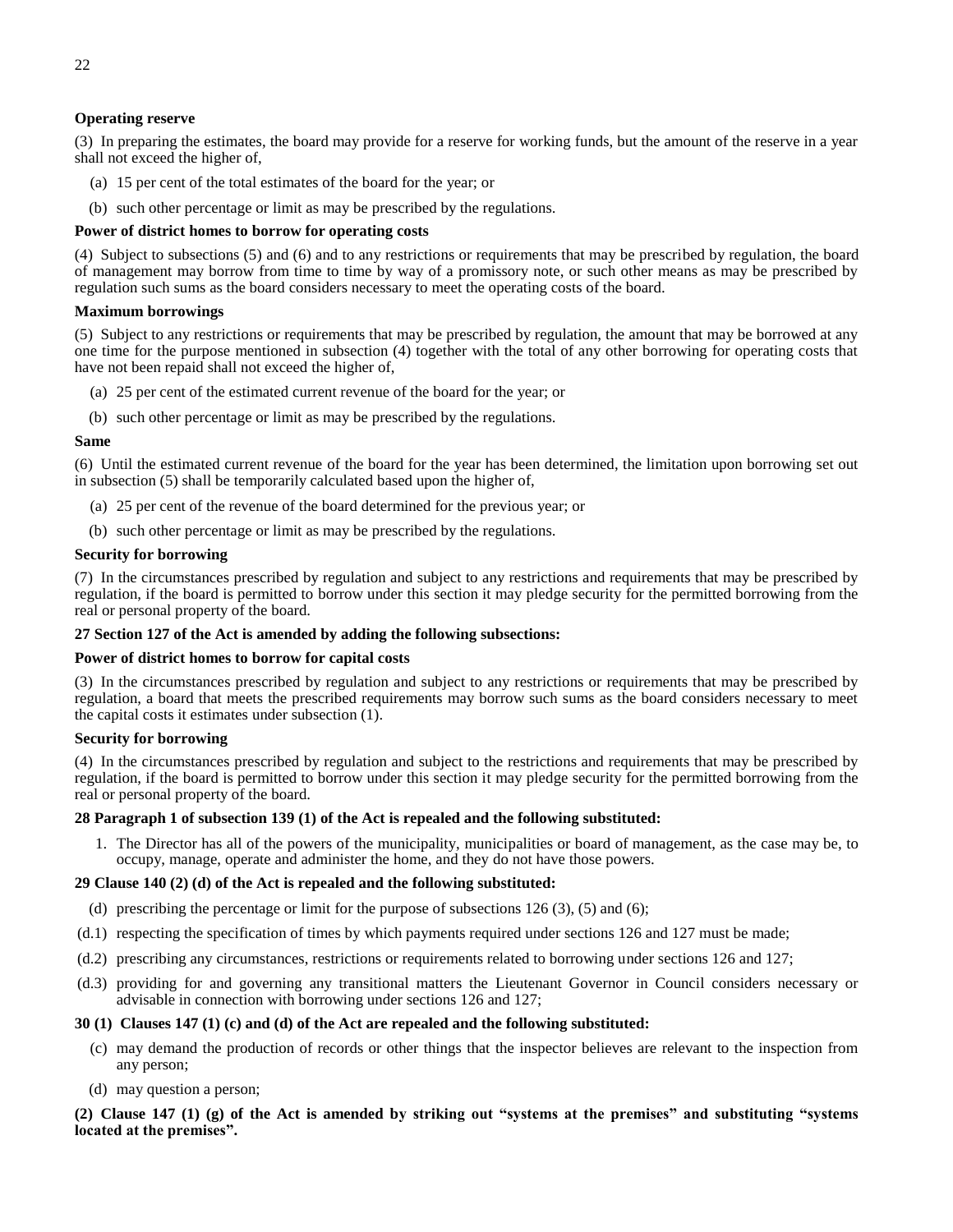## **(3) Section 147 of the Act is amended by adding the following subsection:**

## **Assistance**

(3.1) Every person shall give all reasonable assistance to an inspector in the exercise of the inspector's powers or the performance of the inspector's duties under this Act or the regulations.

## **(4) Subsection 147 (4) of the Act is repealed and the following substituted:**

## **Power to exclude persons**

(4) An inspector who questions a person under clause (1) (d) may exclude any person from the questioning.

## **31 Section 150 of the Act is repealed.**

## **32 (1) Clause 151 (a) of the Act is repealed and the following substituted:**

(a) hinders, obstructs or interferes with or attempts to hinder, obstruct or interfere with an inspector conducting an inspection, or otherwise impedes an inspector in carrying out the inspector's duties;

### **(2) Clause 151 (c) of the Act is amended by adding "or (3.1)" at the end.**

### **33 (1) Section 152 of the Act is amended by adding the following paragraph:**

3.1 Issue a notice of administrative penalty under section 156.1.

### **(2) Section 152 of the Act is amended by adding the following subsection:**

### **Vicariously liable**

(2) Where an inspector finds that a staff member has not complied with subsection 24 (1) or 26 (1), the licensee shall be deemed to have not complied with the relevant subsection and the inspector shall do at least one of the actions set out in subsection (1) as the inspector considers appropriate.

## **34 Clause 153 (1) (b) of the Act is amended by striking out "a plan" and substituting "a written plan".**

**35 The French version of clause 154 (1) (a) of the Act is amended by striking out "contractants" and substituting "entrepreneurs".**

## **36 (1) Clause 155 (1) (a) of the Act is repealed and the following substituted:**

(a) that a specified amount of funding provided to or collected by the licensee under this Act be returned or paid by the licensee;

**(2) Subsection 155 (3) of the Act is amended by striking out "returned or withheld" and substituting "returned, paid or withheld".**

**(3) Subsection 155 (4) of the Act is amended by striking out "returned or withheld" wherever it occurs and substituting in each case "returned, paid or withheld".**

**(4) Clause 155 (5) (c) of the Act is amended by striking out "returned or withheld" and substituting "returned, paid or withheld".**

## **37 The Act is amended by adding the following section:**

#### **Notice of administrative penalty**

**156.1** (1) An inspector or the Director may issue a notice in writing requiring a licensee to pay an administrative penalty in the amount set out in the notice if the inspector or Director is of the opinion that the licensee has not complied with a requirement under this Act.

#### **Purpose of administrative penalty**

(2) A notice of administrative penalty may be issued under this section for the purpose of,

- (a) encouraging compliance with a requirement under this Act; or
- (b) preventing a licensee from deriving, directly or indirectly, any economic benefit as a result of not complying with a requirement under this Act.

#### **Amount of administrative penalty**

(3) Subject to subsections (4) and (5), the amount of an administrative penalty in respect of a failure to comply,

- (a) shall not exceed \$100,000;
- (b) shall be determined by the inspector or Director in accordance with the regulations; and
- (c) shall reflect the purpose referred to in subsection (2).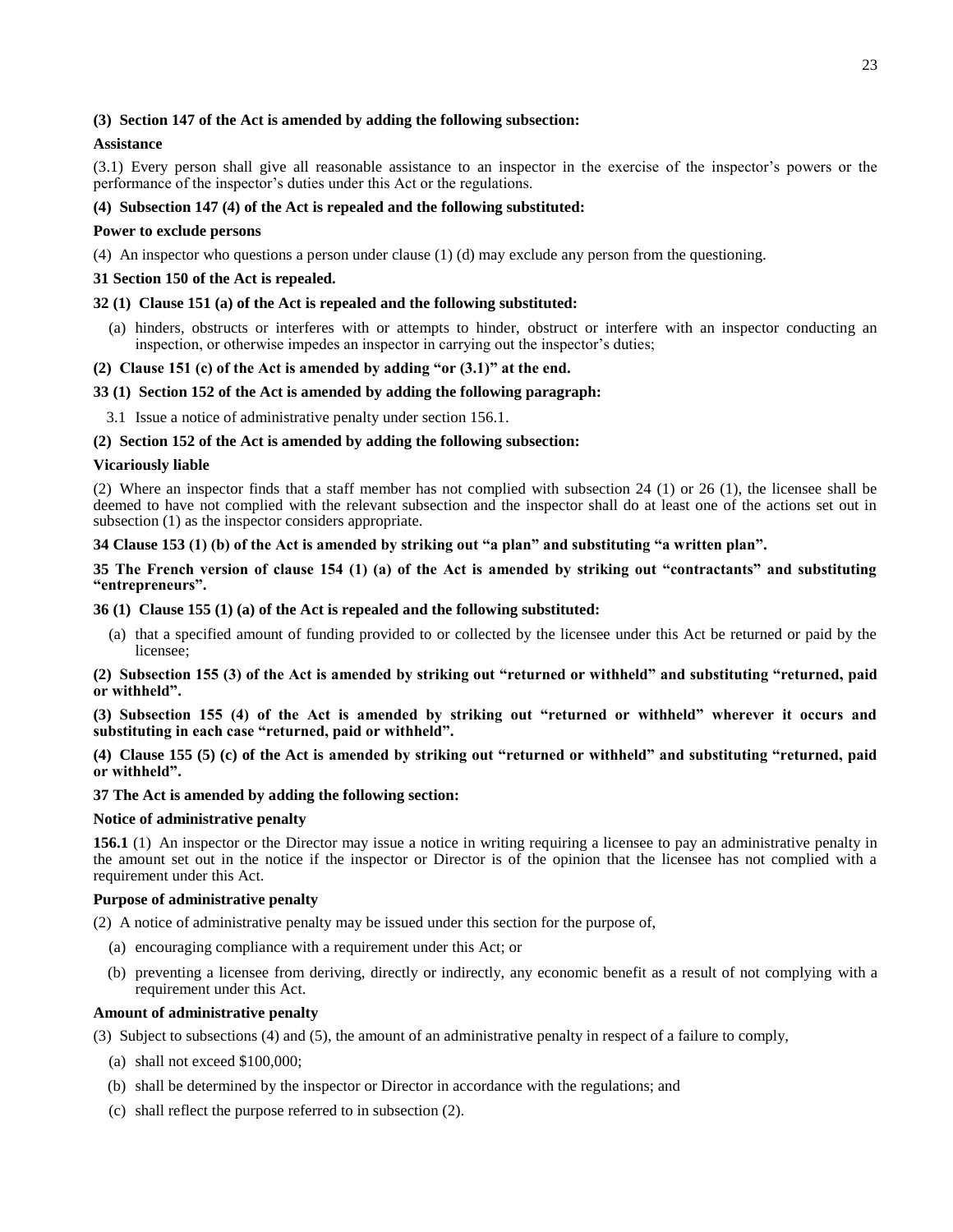## **Same, reduction**

(4) The inspector or Director shall reduce the amount of an administrative penalty determined under clause (3) (b) if the inspector or Director determines that the amount is excessive in the circumstances or is, by its magnitude, punitive in nature having regard to all the circumstances.

## **Same, considerations**

(5) In determining the amount of an administrative penalty under clause (3) (b), the inspector or Director may consider whether an order has been previously made under section 153 or 154 in respect of the licensee not complying with the same requirement under this Act, including an order made before this section came into force.

### **Two-year limitation**

(6) A notice of administrative penalty shall not be issued under this section more than two years after the day the most recent failure to comply on which the notice is based first came to the knowledge of an inspector or Director.

### **Payment to Minister of Finance**

(7) A licensee who is required to pay an administrative penalty under this Act shall pay the penalty to the Minister of Finance.

### **Enforcement of administrative penalty**

(8) Subject to subsection (9), if a licensee who is required to pay an administrative penalty fails to pay it within the time specified in the notice, a copy of any of the following may be filed with a local registrar of the Superior Court of Justice and on filing is deemed to be an order of that court and is enforceable as an order of that court:

- 1. A notice of administrative penalty under subsection (1).
- 2. A decision of the Director under subsections 163 (6) or (7).
- 3. A decision of the Appeal Board under subsection 169 (2).

#### **Same**

(9) The notice of administrative penalty or decision filed under subsection (8) may only be filed upon the expiry of the period for reviewing the notice under subsection 163 (2) or appealing the notice or decision under sections 165 or 170, as the case may be.

#### **Post-judgment interest**

(10) Section 129 of the *Courts of Justice Act* applies in respect of a notice of administrative penalty or decision filed with the Superior Court of Justice under subsection (8) and, for the purpose, the date on which the notice of administrative penalty or decision is filed under subsection (8) is deemed to be the date of the order that is referred to in section 129 of the *Courts of Justice Act*.

#### **Crown debt**

(11) An administrative penalty issued under this Act that is not paid within the time set out in the notice of administrative penalty is a debt due to the Crown and enforceable as such.

#### **38 (1) Subsection 157 (1) of the Act is repealed and the following substituted:**

#### **Suspension or revocation**

(1) The Director may make an order suspending or revoking a licence.

**(2) Subsection 157 (2) of the Act is amended by striking out "may be revoked" in the portion before clause (a) and substituting "may be suspended or revoked".**

## **(3) Subsection 157 (2) of the Act is amended by striking out "or" at the end of clause (d) and by adding the following clause:**

(d.1) a person has acquired control over the operation of the long-term care home by exercising a security interest in accordance with section 107, and the conditions provided for in the regulations apply; or

## **(4) Subsections 157 (3) and (4) of the Act are repealed and the following substituted:**

## **When order effective**

(3) An order suspending or revoking a licence takes effect upon the expiry of the period for appealing the order under section 165, subject to section 25 of the *Statutory Powers Procedure Act* if the order is appealed.

## **Interim management**

(4) If the Director has made an order suspending or revoking a licence, the Director may also make an order providing for the long-term care home to be occupied and operated by an interim manager,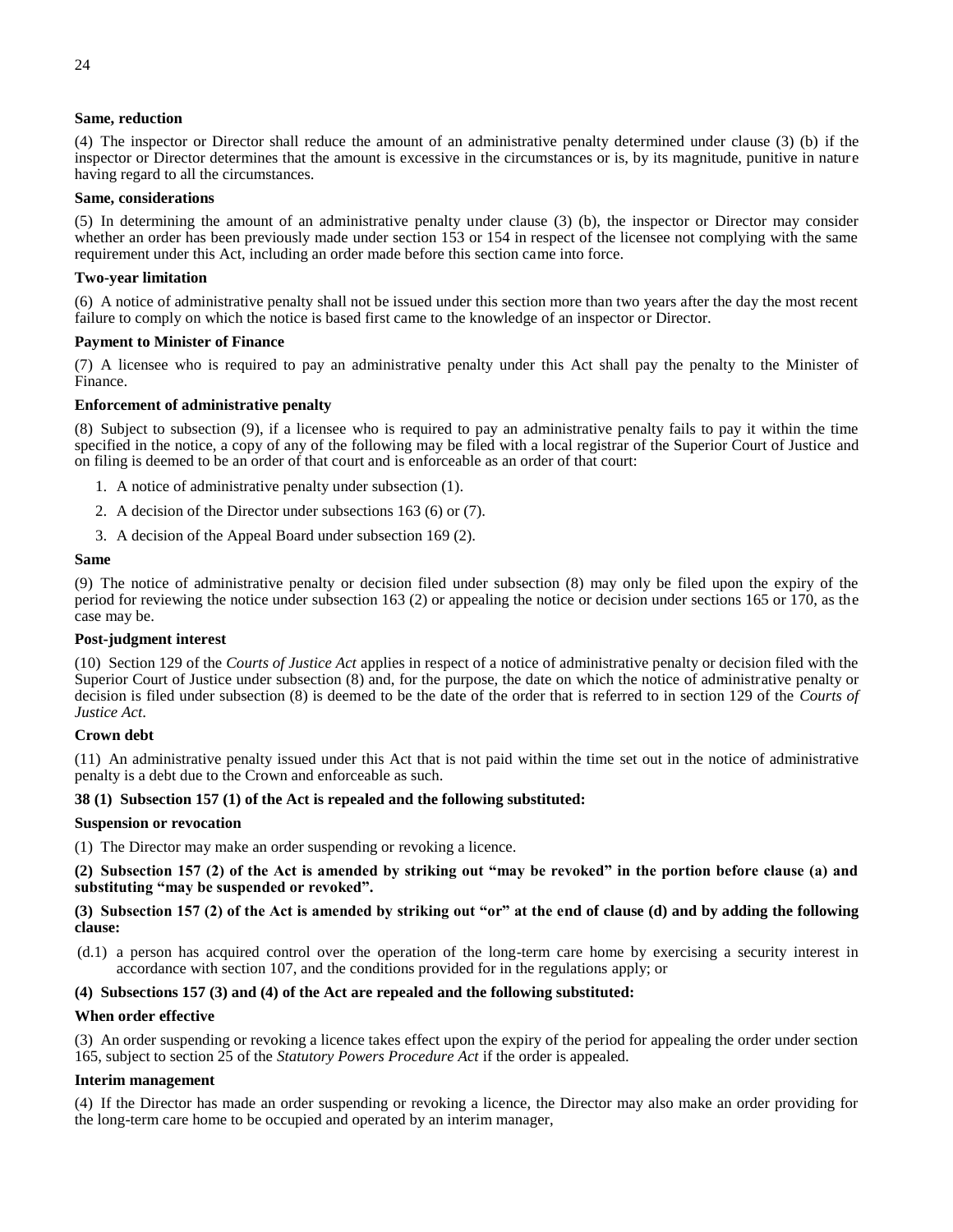- (a) for a period of time specified in the suspension order, subject to the regulations, if any; or
- (b) until the revocation of the licence becomes effective and the residents of the home are relocated.

## **(5) The French version of subsection 157 (5) of the Act is amended by striking out "contractant" and substituting "entrepreneur".**

#### **(6) Paragraph 1 of subsection 157 (6) of the Act is repealed and the following substituted:**

1. The interim manager has all of the powers of the licensee to occupy, manage, operate and administer the home, and the licensee does not have those powers.

## **39 Subsection 158 (1) of the Act is repealed and the following substituted:**

### **Interim manager, rules relating to employees**

- (1) This section applies,
	- (a) subject to the regulations, if any, if an interim manager occupies and operates a long-term care home pursuant to an order under subsection 157 (4) with respect to the suspension of a licence; and
	- (b) if an interim manager occupies and operates a long-term care home pursuant to an order under subsection 157 (4) with respect to the revocation of a licence.

### **40 The Act is amended by adding the following section:**

#### **Minister's suspension**

**158.1** (1) If the Minister has reasonable grounds to believe that a long-term care home is being operated or will be operated in a manner that is prejudicial to the health, safety or welfare of its residents, the Minister may make an order suspending the licence for the home.

## **Application of other provisions, etc.**

(2) Subject to the regulations and subsection (3), where the Minister makes an order under subsection (1), sections 157 to 171 apply with necessary modifications.

## **Interim management order**

(3) Where the Minister makes an order under subsection (1), the Director shall make an order described in subsection 157 (4), and such an order is deemed to have been made under subsection 157 (4).

## **41 Sections 159, 160, 160.1, 161, 162, 163 and 164 of the Act are repealed and the following substituted:**

## **Due diligence, mistake do not prevent orders or penalties**

**159** (1) The authority to make an order or issue a notice under sections 153 to 158.1 against a licensee who has not complied with a requirement under this Act may be exercised whether or not,

- (a) the licensee took all reasonable steps to prevent the non-compliance; or
- (b) at the time of the non-compliance, the licensee had an honest and reasonable belief in a set of facts that, if true, would have resulted in there not being any non-compliance.

#### **Same, decisions**

(2) The authority to make a decision under subsection 163 (6) or section 169 may be exercised whether or not,

- (a) the licensee took all reasonable steps to prevent the non-compliance; or
- (b) at the time of the non-compliance, the licensee had an honest and reasonable belief in a set of facts that, if true, would have resulted in there not being any non-compliance.

#### **More than one order or notice**

**160** More than one order or notice under sections 153 to 158.1 may be made or issued in respect of the same instance of noncompliance with a requirement under this Act.

## **Enforcement under other Acts**

**160.1** An order may be made or a notice issued under sections 153 to 158.1 despite any other measures taken under the *Local Health System Integration Act, 2006* or the *Commitment to the Future of Medicare Act, 2004*, in respect of the same instance of non-compliance with a requirement under this Act.

#### **Order or notice not a bar to conviction**

**161** An order or a notice under sections 153 to 158.1 in respect of non-compliance with a requirement under this Act does not affect the liability of any person to conviction for an offence arising from the non-compliance.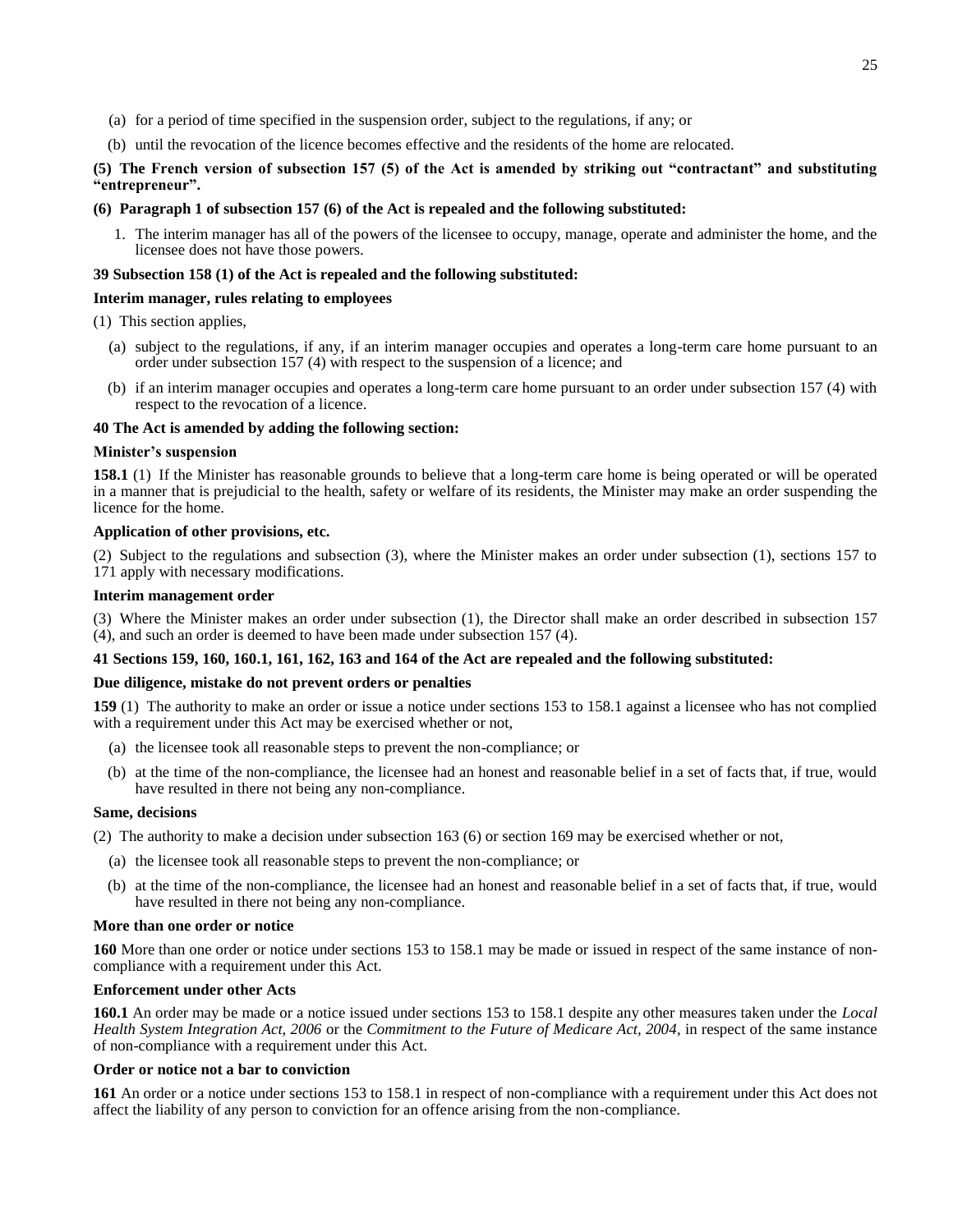## **Form and service of orders and notices**

**162** (1) An order or a notice under sections 153 to 158.1,

- (a) must be in writing;
- (b) must set out the grounds upon which it is made or issued;
- (c) must set out, if there is a right under section 163 to have it reviewed, a statement of that right and an explanation of how to exercise that right, including the deadline for requesting a review;
- (d) must set out, if there is a right of appeal under section 164, a statement of that right and an explanation of how to exercise that right, including the deadline for the appeal; and
- (e) must be served on the licensee against whom it is made or issued.

#### **Additional content, notices**

(2) A notice of administrative penalty shall set out, in accordance with the regulations, the amount of the penalty to be paid, and shall specify the time and manner of the payment.

## **Filing with court**

**162.1** (1) Subject to subsection (2), a certified copy of an order under sections 153 to 158.1 or a Director's decision under subsection 163 (6) may be filed with a local registrar of the Superior Court of Justice and on filing is deemed to be an order of that court and is enforceable as an order of that court.

#### **Same**

(2) An order or decision filed under subsection (1) may only be filed upon the expiry of the period for reviewing the order under subsection 163 (2) or appealing the order under section 165 or 170, as the case may be.

## **Offence**

**162.2** (1) Every person is guilty of an offence who fails to comply with an order under sections 153 to 156 or 157 to 158.1.

### **No imprisonment or probation**

(2) Despite anything else in this Act, a person convicted of an offence under subsection (1) is not liable to imprisonment or to a probation order under subsection 72 (1) of the *Provincial Offences Act* as a result of the conviction or as a result of default in payment of the fine resulting from the conviction.

#### **Due diligence, mistake not a defence**

(3) It is not a defence to a charge under subsection (1) that the person took all reasonable steps to prevent the noncompliance, or at the time of the failure, the person had an honest and reasonable belief in a set of facts that, if true, would have resulted in there not being any non-compliance.

#### REVIEWS AND APPEALS

#### **Review of inspector's order or notice**

**163** (1) A licensee against whom an order is made by an inspector under section 153 or 154 or against whom a notice of administrative penalty is issued by an inspector under section 156.1 may request the Director to review the order or notice of administrative penalty.

#### **When and how request to be made**

(2) The request for review must be in writing and shall be served on the Director within 28 days from the day the order or notice was served on the licensee.

#### **Contents of request for review**

(3) The request for review must include,

- (a) the portions of the order or notice of administrative penalty in respect of which the review is requested;
- (b) any submissions that the licensee wishes the Director to consider; and
- (c) an address for service for the licensee.

#### **No automatic stay pending review of an order**

(4) Despite section 25 of the *Statutory Powers Procedure Act*, a request for a review does not stay an order unless the Director orders otherwise in writing upon being satisfied that a stay will not cause harm or a risk of harm to a resident.

#### **Stay, administrative penalty**

(5) If a licensee requests a review of a notice of administrative penalty, the requirement to pay is stayed until the disposition of the review.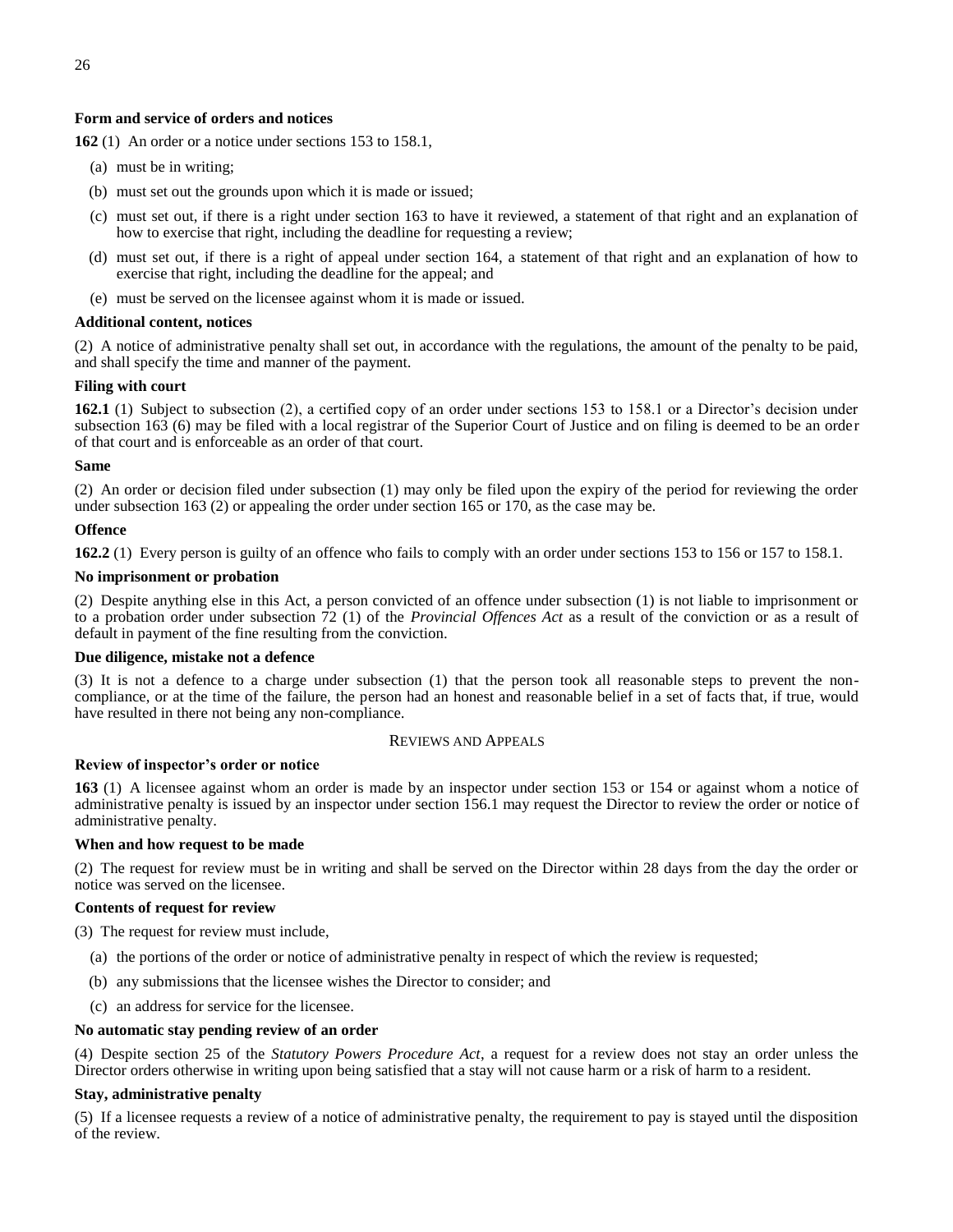### **Director's decision**

(6) On a review of an order or notice of administrative penalty, the Director may rescind, confirm or alter the order or notice, and the Director may substitute his or her own order or notice for that of the inspector.

## **Reduction of administrative penalty**

(7) In confirming or altering a notice of administrative penalty, the Director may find that the penalty is excessive in the circumstances or is, by its magnitude, punitive in nature having regard to all the circumstances, and in that case shall reduce the amount of the penalty.

### **Serving decision**

(8) The Director shall serve the Director's decision, including reasons if the order or notice of administrative penalty is confirmed or altered, on,

- (a) the licensee; and
- (b) the local health integration network that provides funding under the *Local Health System Integration Act, 2006* to the licensee, in respect of a decision that relates to an order made under section 154.

### **Automatic confirmation of order**

(9) If the Director does not serve the licensee with a copy of the Director's decision within 28 days of receiving the request for review, the Director shall be deemed to have confirmed the order or notice of administrative penalty and, for the purposes of an appeal to the Appeal Board by the licensee, the Director shall be deemed to have served the licensee with a copy of that decision on the expiry of the 28-day period.

## **Appeal from order, notice, decision**

**164** A licensee may appeal any of the following to the Appeal Board:

- 1. An order made by the Director under sections 153 to 157, and, subject to the regulations, if any, an order made by the Minister under section 158.1.
- 2. A notice of administrative penalty issued by the Director under section 156.1.
- 3. A decision of the Director under section 163.

## **42 Section 165 of the Act is amended by striking out "the order or decision" and substituting "the order, notice of administrative penalty, or decision".**

## **43 (1) Subsection 166 (2) of the Act is repealed and the following substituted:**

#### **Exception**

(2) Subsection (1) does not apply with respect to an order to suspend or revoke a licence under subsection 157 (1) or an order to suspend a licence under subsection 158.1 (1), but does apply with respect to an order under subsection 157 (4).

## **(2) Section 166 of the Act is amended by adding the following subsection:**

#### **Stay, administrative penalty**

(5) If a licensee appeals to the Appeal Board a notice of administrative penalty issued by the Director under section 156.1 or a decision of the Director under section 163 respecting a notice of administrative penalty, the requirement to pay is stayed until the disposition of the appeal.

#### **44 Section 168 of the Act is amended by adding the following subsection:**

#### **When hearing to begin if licence suspended**

(2.1) In the case of an appeal of an order to suspend a licence under section 157 or 158.1, the hearing shall begin within 30 days after the day the Appeal Board receives the notice unless the parties agree to a postponement.

## **45 Section 169 of the Act is amended by adding the following subsection:**

#### **Same, administrative penalty**

(2) Despite subsection (1), after a hearing the Appeal Board may rescind, confirm or alter a notice of administrative penalty issued by the Director under section 156.1 or a decision of the Director under section 163 respecting a notice of administrative penalty according to what it considers reasonable in the circumstances, but the Board shall not vary the amount of the penalty unless it considers the amount to be unreasonable.

## **46 Section 170 of the Act is amended by adding the following subsection:**

## **Stay, administrative penalty**

(4.1) Despite anything else in this section, if a party appeals a decision of the Appeal Board made under subsection 169 (2) to the Divisional Court, the requirement to pay is stayed until the disposition of the appeal.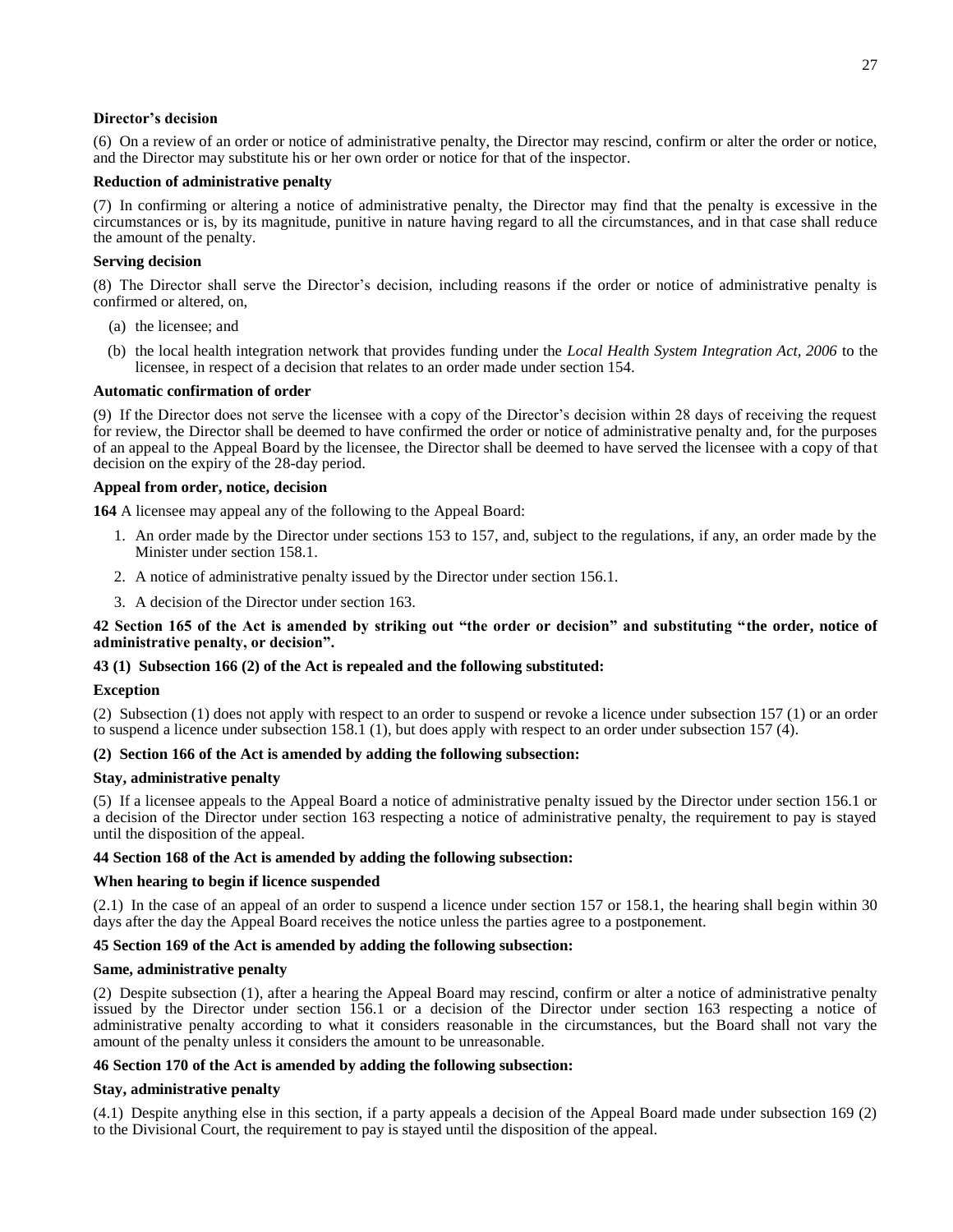# **47 Section 173 of the Act is repealed and the following substituted:**

# **Reports, etc., to be public**

**173** The Director shall publish, in any format or manner the Director considers appropriate,

- (a) every direction under subsection 50 (1);
- (b) every inspection report under section 149;
- (c) every order under this Part;
- (d) every written notification or request under subsection 152 (1);
- (e) every written plan for achieving compliance, prepared by the licensee, that the Director has ordered in accordance with clause 153 (1) (b) following a referral under paragraph 4 of subsection 152 (1); and
- (f) any information specified by the Director about administrative penalties issued under this Act and about convictions and penalties imposed on conviction.

# **Copy constitutes evidence**

**173.1** (1) In any proceeding, other than a prosecution, a copy of an order, decision or inspection report made under this Act or the regulations that appears to be signed by an inspector or the Director is admissible as evidence of the order, decision or inspection report and of the facts appearing in the document without further proof.

## **Same**

(2) In any proceeding, other than a prosecution, a copy of a record or thing made under clause 147 (1) (b) that appears to be certified as a true copy of the original by an inspector or the Director is admissible as evidence of the record or thing and of the facts appearing in it without further proof.

## **Same, prosecution**

(3) In any prosecution, a copy of an order, decision or inspection report made under this Act or the regulations that appears to be signed by an inspector or the Director, is admissible as evidence, in the absence of evidence to the contrary, of the order, decision or inspection report and of the facts appearing in the document without further proof.

## **Same**

(4) In any prosecution, a copy of a record or thing made under clause 147 (1) (b) that appears to be certified as a true copy of the original by an inspector or the Director is admissible as evidence, in the absence of evidence to the contrary, of the record or thing and of the facts appearing in it without further proof.

## **Admissibility of certain documents**

(5) In any proceeding, a certificate as to the result of an examination or test conducted under clause 147 (1) (f) that states the name and qualifications of the person who conducted the examination or test and that appears to be signed by that person is, without further proof of the office or signature of that person, admissible as evidence, in the absence of evidence to the contrary, of the facts stated in the certificate, if the certificate has been served on the other parties to the proceeding within a reasonable time before the certificate is adduced.

## **48 (1) Clause 174 (2) (a) of the Act is repealed and the following substituted:**

- (a) governing the actions to be taken by an inspector under subsection 152 (1) and the orders to be made by an inspector or Director under sections 153 to 157, including, without limiting the generality of the foregoing, specifying factors to be taken into account in determining what actions to take or orders to make, and specifying how such factors are to be taken into account;
- (a.1) requiring the payment of, and governing the charging of fees for, inspections;
- (a.2) governing administrative penalties under this Act and respecting all matters concerning the administration of a system of administrative penalties under this Act;

## **(2) Clause 174 (2) (b) of the Act is amended by adding the following subclause:**

(iv) for the purposes of clause 158 (1) (a), making exemptions from any other provision under section 158 and specifying alternative or additional conditions and requirements in respect of the employment of employees and in respect of any other matter affected by section 158;

## **(3) Subsection 174 (2) of the Act is amended by adding the following clause:**

(b.1) governing suspensions by the Minister under section 158.1, including clarifying and modifying the application of other provisions of this Act to such suspensions;

## **49 Part X of the Act is amended by adding the following section:**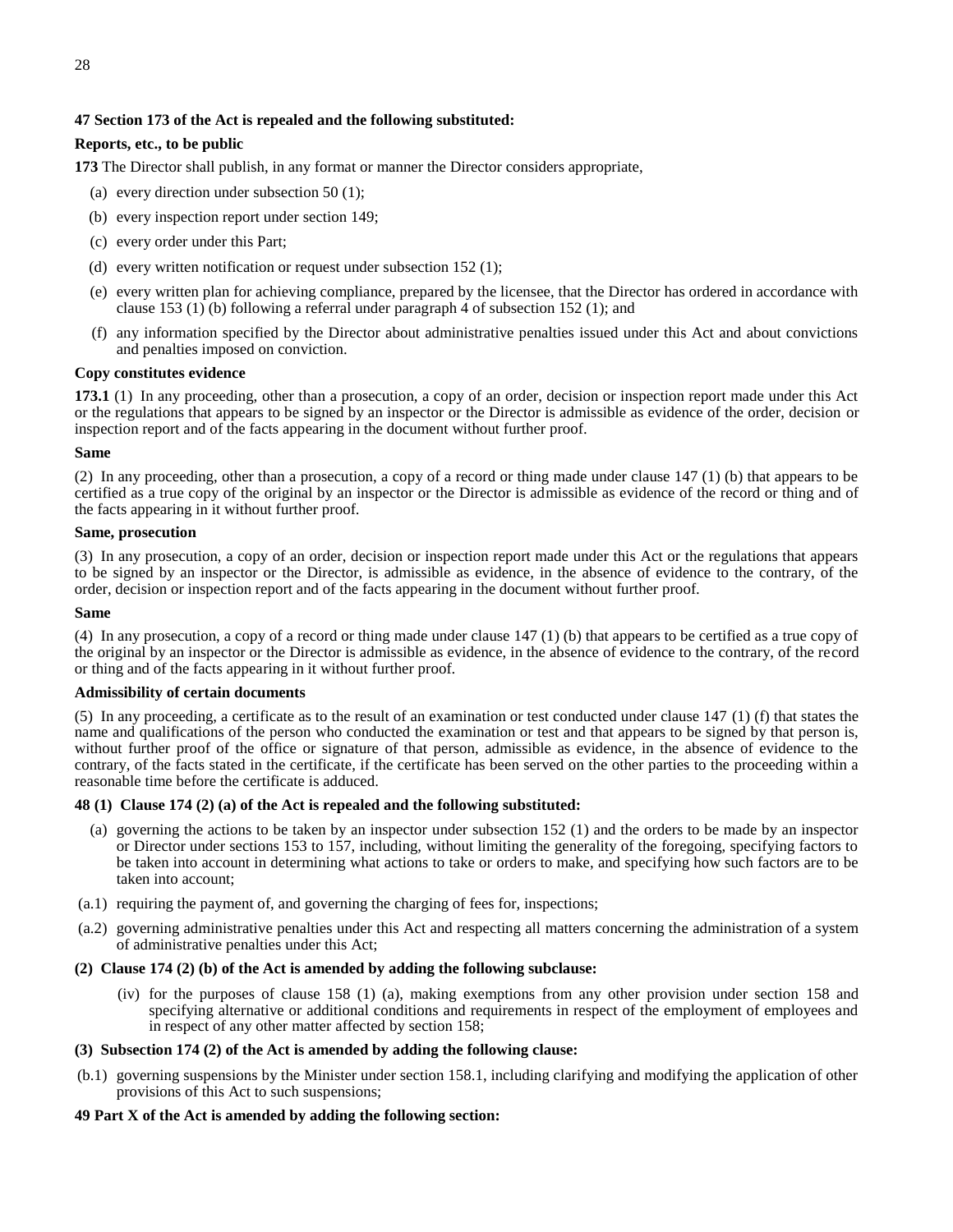## **Directives by Minister**

**174.1** (1) The Minister may issue operational or policy directives respecting long-term care homes where the Minister considers it to be in the public interest to do so.

## **Public interest**

(2) In deciding to issue an operational or policy directive, the Minister may consider any matter that the Minister regards as relevant, and without limiting the generality of the foregoing, may consider,

- (a) the proper management and operation of long-term care homes in general;
- (b) the availability of financial resources for the management and operation of the long-term care home system and for the delivery of long-term care home services; and
- (c) the quality of care and treatment of residents within long-term care homes generally.

#### **Binding on licensees**

(3) Every licensee of a long-term care home shall carry out every operational or policy directive that applies to the long-term care home.

## **General or particular**

(4) An operational or policy directive of the Minister may be general or particular in its application, but may not be made with respect to one particular home or licensee.

### **Non-application of** *Legislation Act, 2006*

(5) Part III (Regulations) of the *Legislation Act, 2006* does not apply to operational or policy directives.

## **Public availability**

(6) The Minister shall make every operational or policy directive available to the public.

### **Law prevails**

(7) For greater certainty, in the event of a conflict between an operational or policy directive issued under this section and another requirement under this Act, a provision of any applicable Act, or rule of any applicable law, the requirement, Act or rule prevails.

## **50 Section 181 of the Act is amended by adding the following subsection:**

#### **No remedy**

(2) Despite any other Act or law, no costs, compensation or damages are owing or payable to any person and no remedy, including but not limited to a remedy in contract, restitution, tort or trust, is available to any person against the Crown, the Minister, the Director or any employee or agent of the Crown, including a local health integration network, or any officer, director or employee of a local health integration network, in connection with anything referred to in subsection (1), except as provided for under this Act.

## **51 (1) Subsections 182 (1), (2), (3) and (4) of the Act are repealed and the following substituted:**

## **Penalties**

(1) Except where subsection (2) applies, every individual who is convicted of an offence under this Act is liable,

- (a) for a first offence, to a fine of not more than \$100,000 or to imprisonment for a term of not more than 12 months, or to both; and
- (b) for a subsequent offence, to a fine of not more than \$200,000 or to imprisonment for a term of not more than 12 months, or to both.

#### **Same**

(2) Every individual who is convicted of an offence under section 24 of this Act is liable to a fine of not more than \$100,000.

## **Directors, etc.**

(3) Despite subsection (1), the following rules apply if an individual is convicted of an offence under this Act by virtue of section 69:

- 1. If the individual is a member mentioned in subsection 69 (2), or a director or officer of a corporation that is the licensee of a non-profit long-term care home, the individual is liable to a fine of not more than \$2,000.
- 2. In every other case, the individual is liable to a fine of not more than \$100,000 for a first offence, and not more than \$200,000 for a second or subsequent offence.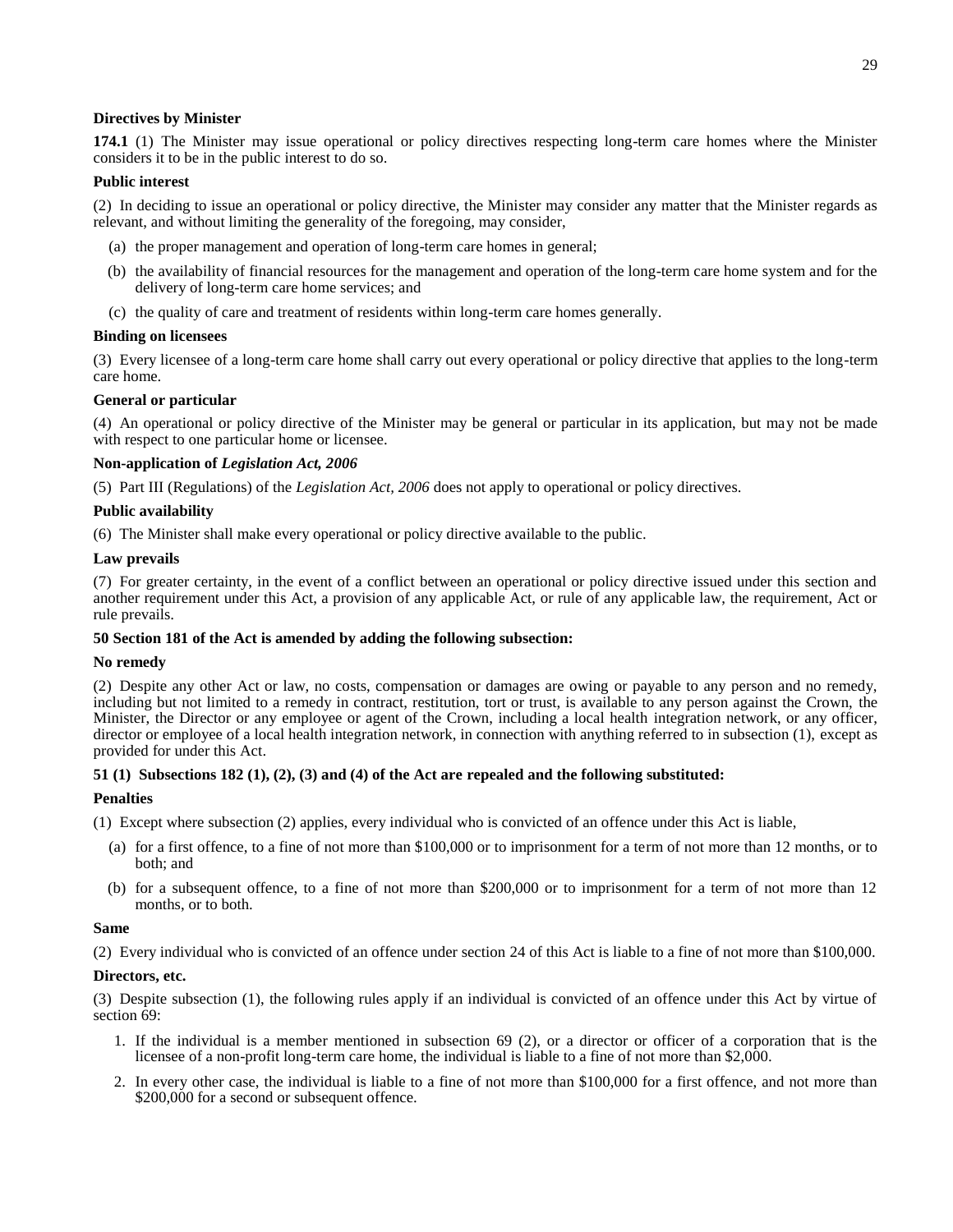## **Same, corporations**

(4) Every corporation that is convicted of an offence under this Act is liable to a fine of not more than \$200,000 for a first offence and to a fine of not more than \$500,000 for a subsequent offence.

## **(2) Section 182 of the Act is amended by adding the following subsections:**

## **Other conditions**

(5.1) Despite clause 72 (3) (c) of the *Provincial Offences Act*, the court that convicts a person of an offence under this Act may prescribe conditions described in that clause even though the offence is not punishable by imprisonment.

## **Presiding judge**

(5.2) The Crown may, by notice to the clerk of the Ontario Court of Justice, require that a provincial judge preside over a proceeding in respect of a prosecution under this Act.

## **(3) Section 182 of the Act is amended by adding the following subsections:**

## **Protection of information**

(5.3) In a prosecution for an offence under this Act or where documents or materials are filed with a court under section 148 of this Act or sections 158 to 160 of the *Provincial Offences Act* in relation to an investigation into an offence under this Act, the court may, at any time, take precautions to avoid the disclosure by the court or any person of any personal health information about an individual, including, where appropriate,

- (a) removing the identifying information of any person whose personal health information is referred to in any documents or materials;
- (b) receiving representations without notice;
- (c) conducting hearings or parts of hearings in private; or
- (d) sealing all or part of the court files.

## **Definition of personal health information**

(5.4) In this section,

"personal health information" means personal health information as defined in the *Personal Health Information Protection Act, 2004*.

## **52 (1) The French version of clause 183 (2) (b) of the Act is amended by striking out "psychologique" and substituting "affectif".**

## **(2) Subsection 183 (2) of the Act is amended by adding the following clause:**

 $(f.1)$  defining any word or expression used in this Act but not defined in this Act;

## **53 The following provisions of the Act are repealed:**

- **1. Subsection 207 (2).**
- **2. Subsection 207 (3).**
- **3. Subsection 207 (4).**
- **4. Subsection 207 (5).**
- **5. Subsection 207 (6).**
- **6. Subsection 207 (7).**
- **7. Subsection 207 (8).**
- **8. Subsection 207 (11).**
- **9. Subsection 207 (12).**
- **10. Subsection 207 (13).**
- **11. Subsection 207 (14).**
- **12. Subsection 207 (18).**

## **HEALTH CARE CONSENT ACT, 1996**

**54 (1) Clause 1 (b) of the** *Health Care Consent Act, 1996* **is amended by striking out "admission to care facilities" and substituting "admission to or confining in care facilities".**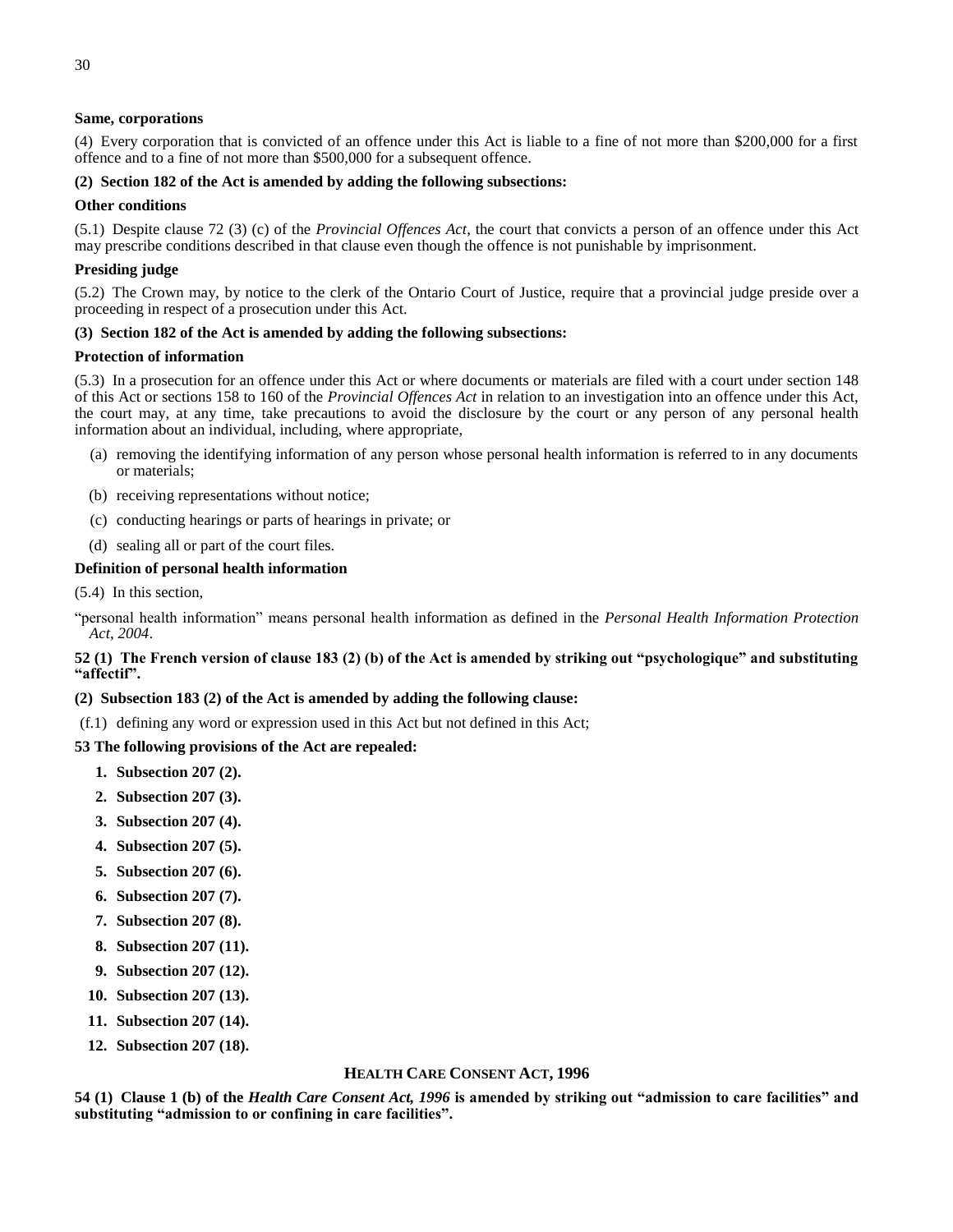### **(2) Clauses 1 (c), (e) and (f) of the Act are repealed and the following substituted:**

- (c) to enhance the autonomy of persons for whom treatment is proposed, persons for whom admission to or confining in a care facility is proposed and persons who are to receive personal assistance services by,
	- (i) allowing those who have been found to be incapable to apply to a tribunal for a review of the finding,
	- (ii) allowing incapable persons to request that a representative of their choice be appointed by the tribunal for the purpose of making decisions on their behalf concerning treatment, admission to or confining in a care facility or personal assistance services, and
	- (iii) requiring that wishes with respect to treatment, admission to or confining in a care facility or personal assistance services, expressed by persons while capable and after attaining 16 years of age, be adhered to;
		- . . . . . . .
- (e) to ensure a significant role for supportive family members when a person lacks the capacity to make a decision about a treatment, an admission to or a confining in a care facility or a personal assistance service; and
- (f) to permit intervention by the Public Guardian and Trustee only as a last resort in decisions on behalf of incapable persons concerning treatment, admission to or confining in a care facility or personal assistance services.

### **55 (1) Subsection 2 (1) of the Act is amended by adding the following definition:**

"confining in a care facility" and related expressions when used in this Part and Part III.1 have the meaning or meanings provided for in the regulations; ("confinement dans un établissement de soins")

#### **(2) The definition of "treatment" in subsection 2 (1) of the Act is amended,**

- **(a) by striking out "admission to a care facility" in clause (a), and substituting "admission to or confining in a care facility"; and**
- **(b) by adding the following clause:**
- (e.1) a person's confining in a care facility,

### **56 Section 4 of the Act is repealed and the following substituted:**

#### **Capacity**

**4** (1) A person is capable with respect to a treatment, admission to or confining in a care facility or a personal assistance service if the person is able to understand the information that is relevant to making a decision about the treatment, admission, confining or personal assistance service, as the case may be, and able to appreciate the reasonably foreseeable consequences of a decision or lack of decision.

#### **Presumption of capacity**

(2) A person is presumed to be capable with respect to treatment, admission to or confining in a care facility and personal assistance services.

### **Exception**

(3) A person is entitled to rely on the presumption of capacity with respect to another person unless he or she has reasonable grounds to believe that the other person is incapable with respect to the treatment, the admission, the confining or the personal assistance service, as the case may be.

### **57 Subsection 5 (1) of the Act is amended by striking out "admission to a care facility" and substituting "admission to or confining in a care facility".**

#### **58 The definition of "crisis" in section 39 of the Act is repealed and the following substituted:**

"crisis" means.

- (a) a crisis relating to the condition or circumstances of the person who is to be admitted to the care facility, and
- (b) a situation prescribed by the regulations as a crisis; ("crise")

### **59 Subsection 40 (1) of the Act is repealed and the following substituted:**

### **Consent on incapable person's behalf**

(1) If a person is found by an evaluator to be incapable with respect to the admission,

(a) consent may be given or refused on the person's behalf by his or her substitute decision-maker in accordance with this Act; and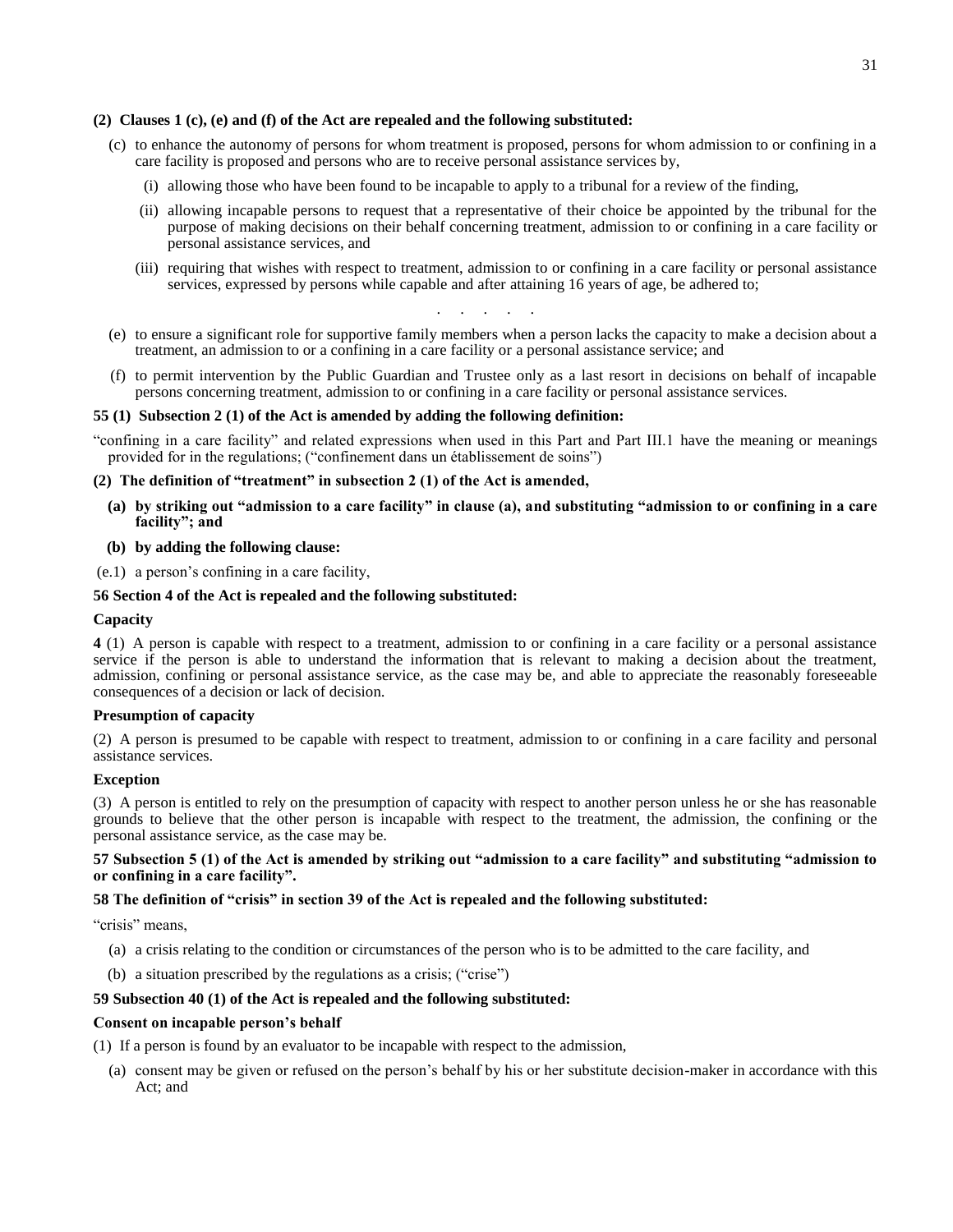(b) the person responsible for authorizing admissions to the care facility shall take reasonable steps to ensure that the person's admission is not authorized unless the person responsible for authorizing admissions is of the opinion that the substitute decision-maker has given consent on the person's behalf in accordance with this Act.

#### **60 The Act is amended by adding the following Part:**

# **PART III.1 CONFINING IN A CARE FACILITY**

GENERAL

#### **Application of Part**

**54.3** This Part applies to confining in a care facility.

#### **Definitions**

**54.4** In this Part,

"licensee" means,

- (a) a licensee within the meaning of the *Long-Term Care Homes Act, 2007*, and
- (b) any other person prescribed by the regulations as a licensee for the purposes of this Part; ("titulaire de permis")

"substitute decision-maker" means a person who is authorized under section 54.6 to give or refuse consent to confining in a care facility on behalf of a person who is incapable with respect to the confining. ("mandataire spécial")

### CONSENT ON INCAPABLE PERSON'S BEHALF

### **Consent on incapable person's behalf**

**54.5** (1) If a person is found by an evaluator to be incapable with respect to confining in a care facility,

- (a) consent to confining may be given or refused on the person's behalf by his or her substitute decision-maker in accordance with this Act; and
- (b) the licensee shall take reasonable steps to ensure that the person is not confined in the care facility unless the licensee is of the opinion that the person's substitute decision-maker has given consent on the person's behalf in accordance with this Act.

#### **Opinion of Board or court governs**

(2) If a person who is found by an evaluator to be incapable with respect to his or her confining in a care facility is found to be capable with respect to the confining by the Board on an application for review of the evaluator's finding, or by a court on an appeal of the Board's decision, subsection (1) does not apply.

#### **Determining who may give or refuse consent**

**54.6** Section 20 applies, with necessary modifications, for the purpose of determining who is authorized to give or refuse consent to confining in a care facility on behalf of a person who is incapable with respect to the confining.

### **Principles for giving or refusing consent**

**54.7** (1) A person who gives or refuses consent on an incapable person's behalf to his or her confining in a care facility shall do so in accordance with the following principles:

- 1. If the person knows of a wish applicable to the circumstances that the incapable person expressed while capable and after attaining 16 years of age, the person shall give or refuse consent in accordance with the wish.
- 2. If the person does not know of a wish applicable to the circumstances that the incapable person expressed while capable and after attaining 16 years of age, or if it is impossible to comply with the wish, the person shall act in the incapable person's best interests.

### **Best interests**

(2) In deciding what the incapable person's best interests are, the person who gives or refuses consent on the incapable person's behalf shall take into consideration,

- (a) the values and beliefs that the person knows the incapable person held when capable and believes that the incapable person would still act on if capable;
- (b) any wishes expressed by the incapable person with respect to confining in a care facility that are not required to be followed under paragraph 1 of subsection (1); and
- (c) the following factors:
	- (i) whether confining in the care facility is likely to,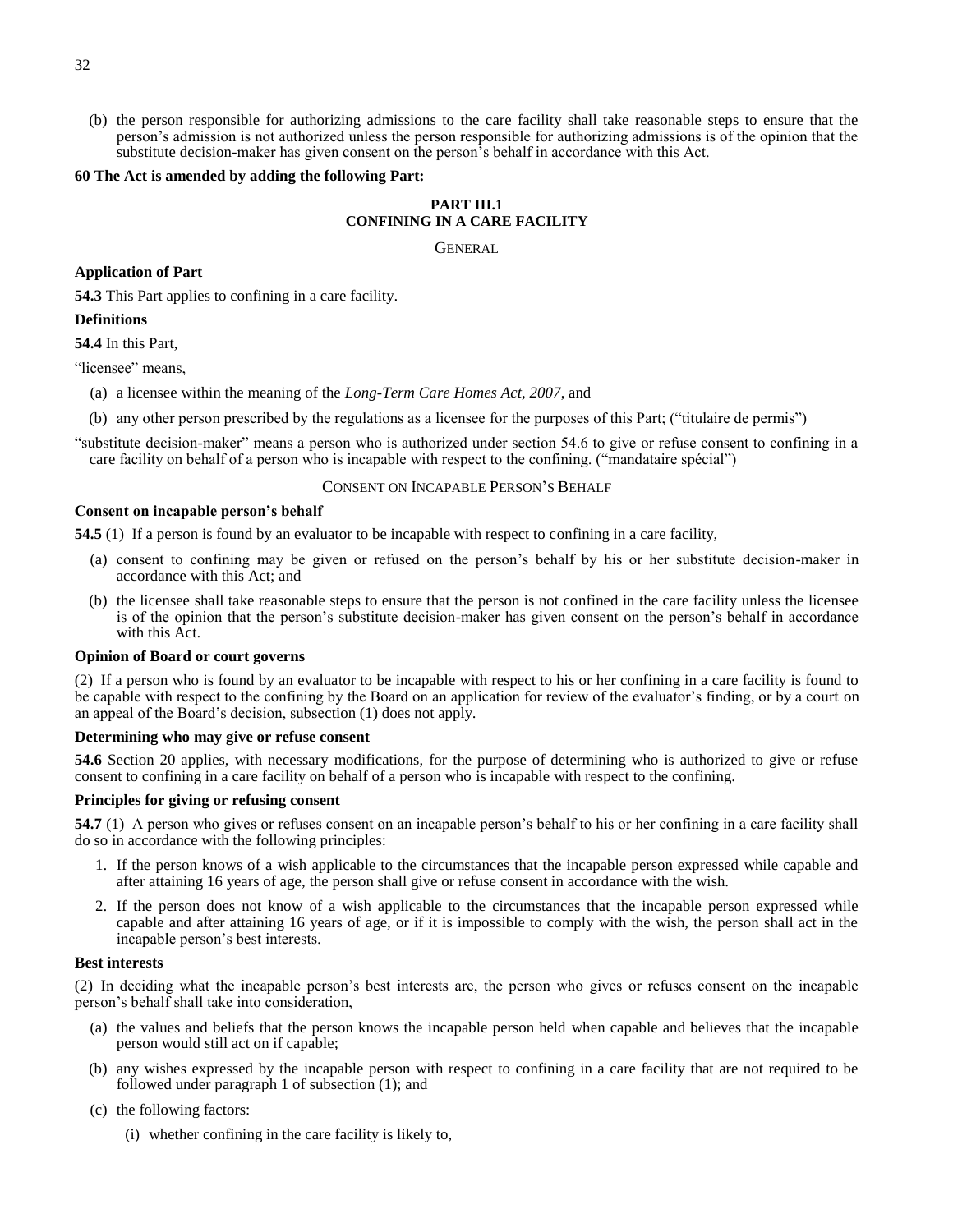- (A) improve the quality of the incapable person's life,
- (B) prevent the quality of the incapable person's life from deteriorating, or
- (C) reduce the extent to which, or the rate at which, the quality of the incapable person's life is likely to deteriorate,
- (ii) whether the quality of the incapable person's life is likely to improve, remain the same or deteriorate without confining in the care facility,
- (iii) whether the benefit the incapable person is expected to obtain from confining in the care facility outweighs the risk of negative consequences to the incapable person,
- (iv) whether a course of action that is less restrictive than confining in the care facility is available and is appropriate in the circumstances.

### **Confining**

(3) Subject to paragraph 1 of subsection (1), the person shall not give consent on the incapable person's behalf to the incapable person's confining in a care facility, unless the confining is essential to prevent serious bodily harm to the incapable person or to others, or allows the incapable person greater freedom or enjoyment.

#### **Withdrawal of consent**

(4) Authority to consent on an incapable person's behalf to the person's confining in a care facility includes authority to withdraw the consent at any time.

### **Information**

**54.8** (1) Before giving or refusing consent on an incapable person's behalf to the incapable person's confining in a care facility, a substitute decision-maker is entitled to receive all the information required in order to make the decision.

### **Conflict**

(2) Subsection (1) prevails despite anything to the contrary in the *Personal Health Information Protection Act, 2004*.

### **Ancillary decisions**

**54.9** (1) Authority to consent on an incapable person's behalf to the incapable person's confining in a care facility includes authority to make decisions that are necessary and ancillary to the confining.

### **Collection and disclosure of information**

(2) A decision concerning the collection, use and disclosure of information relating to the incapable person is a decision that is necessary and ancillary to the confining, if the information is required for the purpose of the confining and is not personal health information within the meaning of the *Personal Health Information Protection Act, 2004*.

### **Exception**

(3) Subsection (1) does not authorize the making of a decision concerning the incapable person's property.

### **Obligation when application is being made**

## **Application**

**54.10** (1) This section applies if,

- (a) an evaluator finds that a person is incapable with respect to his or her confining in a care facility;
- (b) before the confining takes place, the licensee is informed that the person who was found to be incapable, or a person acting on the person's behalf, intends to apply, or has applied, to the Board for a review of the finding; and
- (c) the application to the Board is not prohibited by subsection 54.14 (2).

### **Same**

(2) This section also applies if,

- (a) an evaluator finds that a person is incapable with respect to his or her confining in a care facility;
- (b) before the confining takes place, the licensee is informed that,
	- (i) the incapable person intends to apply, or has applied, to the Board for appointment of a representative to give or refuse consent to the confining on his or her behalf, or
	- (ii) another person intends to apply, or has applied, to the Board to be appointed as the representative of the incapable person to give or refuse consent to the confining on his or her behalf; and
- (c) the application to the Board is not prohibited by subsection 54.15 (3).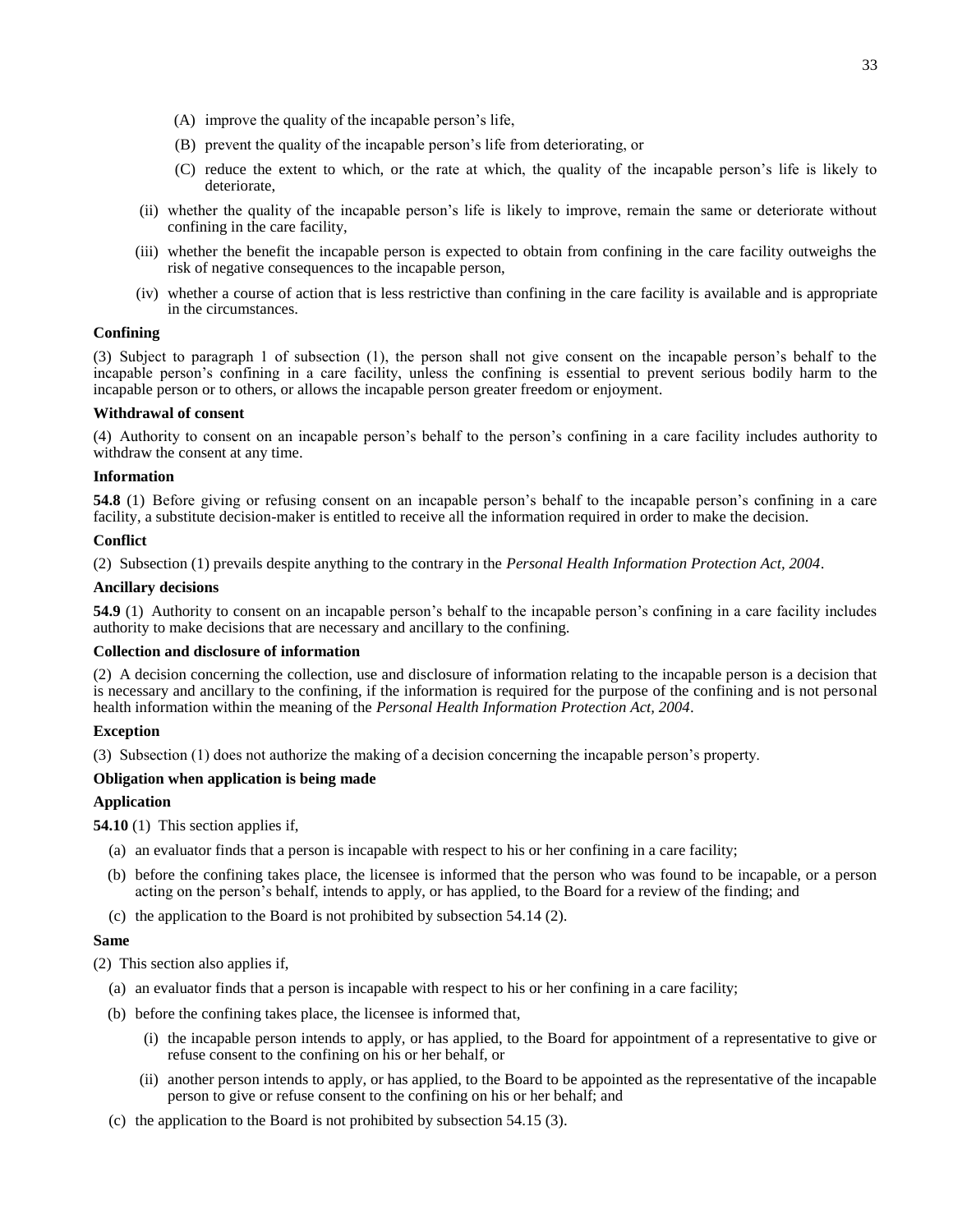### **Same**

(3) This section also applies if,

- (a) an evaluator finds that a person is incapable with respect to his or her confining in a care facility;
- (b) consent to the incapable person's confining in a care facility is given on the person's behalf by his or her substitute decision-maker; and
- (c) before the confining takes place, the licensee is informed that the incapable person, or a person acting on the incapable person's behalf, intends to apply, or has applied, to the Board for a determination as to whether the substitute decisionmaker complied with section 54.7.

#### **Shall not confine**

(4) In the circumstances described in subsections (1), (2) and (3), the licensee shall take reasonable steps to ensure that the person is not confined in the care facility,

- (a) until 48 hours have elapsed since the licensee was first informed of the intended application to the Board without an application being made;
- (b) until the application to the Board has been withdrawn;
- (c) until the Board has rendered a decision in the matter, if none of the parties to the application before the Board has informed the licensee that he or she intends to appeal the Board's decision; or
- (d) if a party to the application before the Board has informed the licensee that he or she intends to appeal the Board's decision,
	- (i) until the period for commencing the appeal has elapsed without an appeal being commenced, or
	- (ii) until the appeal of the Board's decision has been finally disposed of.

#### **Where confining has taken place**

(5) For greater certainty, subsection (4) does not apply if the licensee is not informed of a matter described in clause (1) (b), (2) (b) or (3) (c) until after the confining has taken place.

#### **Non-application**

(6) This section does not apply if the licensee is of the opinion that the incapable person requires confining under the common law duty of a caregiver to confine a person when immediate action is necessary to prevent serious bodily harm to the person or to others.

#### **Incapacity information**

**54.11** An evaluator shall, in the circumstances and manner specified in guidelines established by the governing body of the evaluator's profession, provide to persons found by the evaluator to be incapable with respect to confining in a care facility such information about the consequences of the findings as is specified in the guidelines.

#### **Apparently valid consent to confining**

**54.12** (1) If a licensee confines a person in a care facility with a consent that the licensee believes, on reasonable grounds and in good faith, to be sufficient for the purpose of this Act, the licensee is not liable for confining the person without consent.

### **Apparently valid refusal of confining**

(2) If a licensee does not confine a person in a care facility because of a refusal that the licensee believes, on reasonable grounds and in good faith, to be sufficient for the purpose of this Act, the licensee is not liable for failing to confine the person.

#### **Reliance on assertion**

(3) If a person who gives or refuses consent to confining in a care facility on an incapable person's behalf asserts that he or she,

- (a) is a person described in subsection 20 (1), as it applies for the purpose of section 54.6, or an attorney for personal care described in clause 54.14 (2) (b);
- (b) meets the requirement of clause 20 (2) (b) or (c), as it applies for the purpose of section 54.6; or

(c) holds the opinions required under subsection 20 (4), as it applies for the purpose of section 54.6;

the licensee is entitled to rely on the accuracy of the assertion, unless it is not reasonable to do so in the circumstances.

#### **Person making decision on another's behalf**

**54.13** A person who gives or refuses consent on another person's behalf to the other person's confining in a care facility, acting in good faith and in accordance with this Act, is not liable for giving or refusing consent.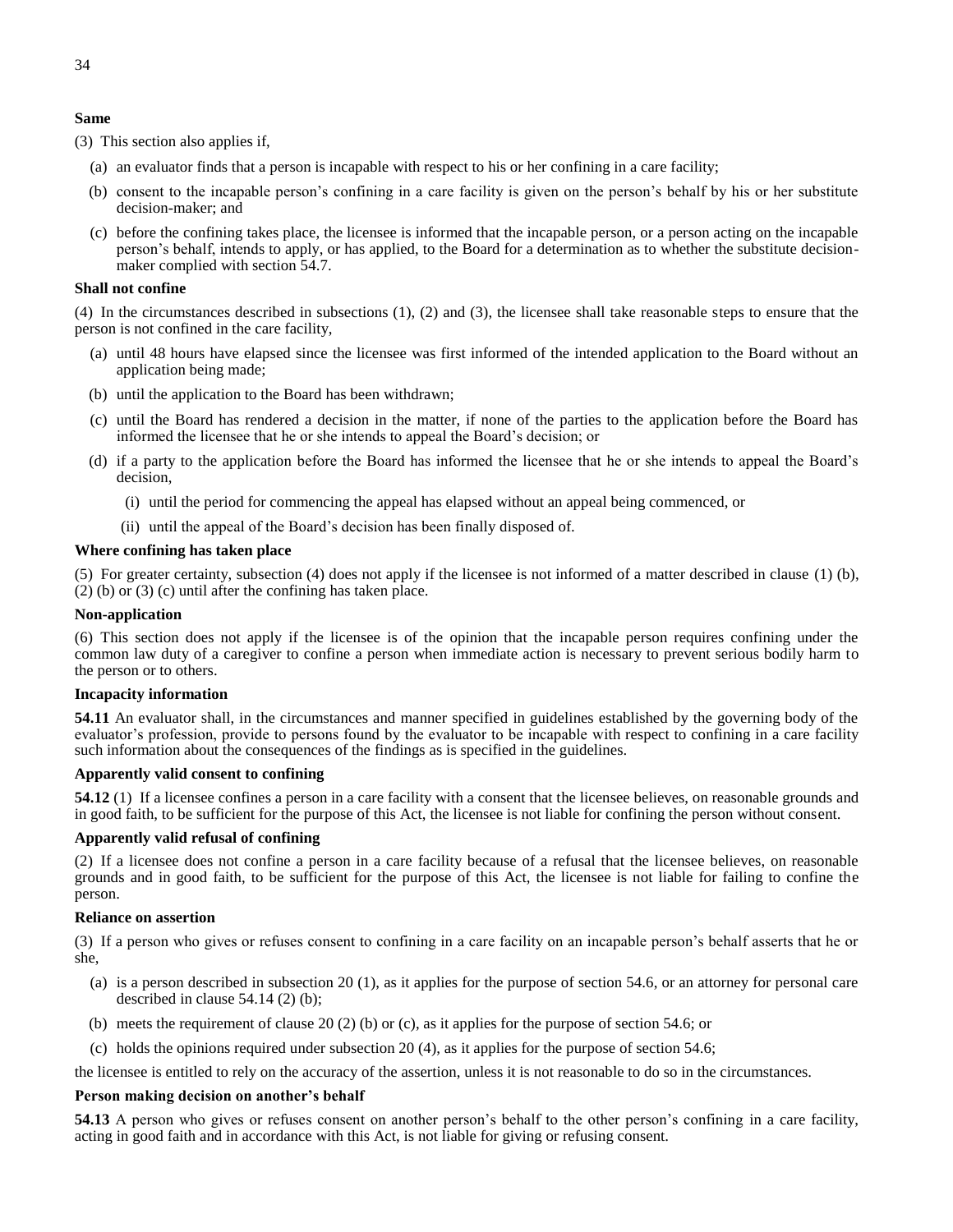### APPLICATIONS TO BOARD

### **Application for review of finding of incapacity**

**54.14** (1) A person, or any person acting on that person's behalf, may apply to the Board for a review of an evaluator's finding that the person is incapable with respect to the person's confining in a care facility.

### **Exception**

(2) Subsection (1) does not apply to,

- (a) a person who has a guardian of the person, if the guardian has authority to give or refuse consent to the person's confining in a care facility; or
- (b) a person who has an attorney for personal care, if the power of attorney contains a provision waiving the person's right to apply for the review and the provision is effective under subsection 50 (1) of the *Substitute Decisions Act, 1992*.

### **Parties**

(3) The parties to the application are:

- 1. The person found to be incapable.
- 2. The evaluator.
- 3. The licensee.
- 4. Any other person whom the Board specifies.

### **Subss. 32 (4) to (7) apply**

(4) Subsections 32 (4) to (7) apply, with necessary modifications, to an application under this section.

#### **Application for appointment of representative**

**54.15** (1) A person who is 16 years old or older and who is incapable with respect to his or her confining in a care facility may apply to the Board for appointment of a representative to give or refuse consent on his or her behalf.

#### **Application by proposed representative**

(2) A person who is 16 years old or older may apply to the Board to be appointed as the representative of a person who is incapable with respect to his or her confining in a care facility, in order to give or refuse consent on behalf of the incapable person.

#### **Exception**

(3) Subsections (1) and (2) do not apply if the incapable person has a guardian of the person who has authority to give or refuse consent to the person's confining in a care facility, or an attorney for personal care under a power of attorney conferring that authority.

### **Parties**

(4) The parties to the application are:

- 1. The incapable person.
- 2. The proposed representative named in the application.
- 3. Every person who is described in paragraph 4, 5, 6 or 7 of subsection 20 (1), as it applies for the purpose of section 54.6.
- 4. The licensee.
- 5. Any other person whom the Board specifies.

#### **Appointment**

(5) In an appointment under this section, the Board may authorize the representative to give or refuse consent on the incapable person's behalf to his or her confining in a care facility.

#### **Subss. 33 (6) to (8) apply**

(6) Subsections 33 (6) to (8) apply, with necessary modifications, to an appointment under this section.

#### **Application for directions**

**54.16** (1) A substitute decision-maker or the licensee may apply to the Board for directions if the incapable person expressed a wish with respect to the incapable person's confining in the care facility, but,

(a) the wish is not clear;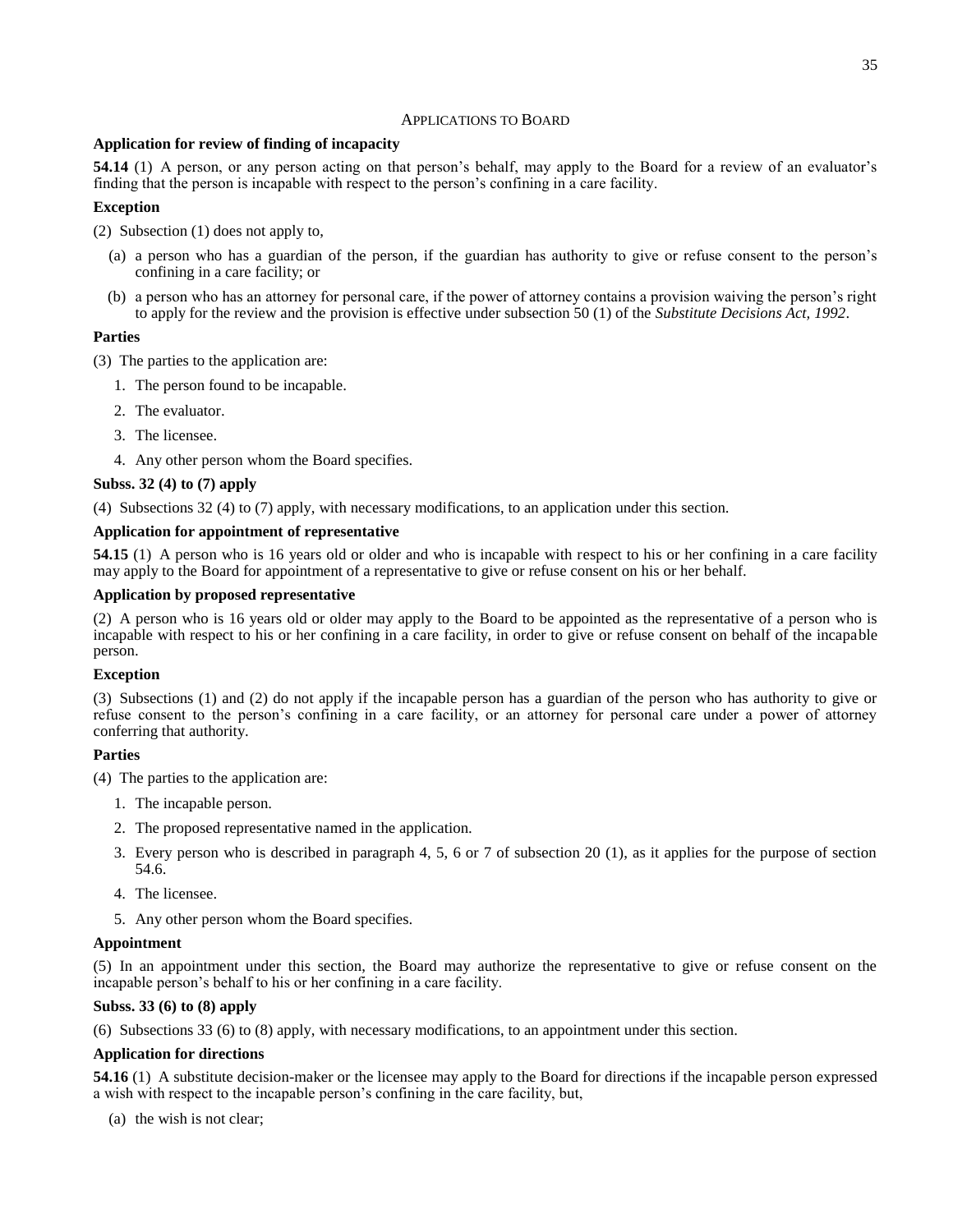- (b) it is not clear whether the wish is applicable to the circumstances;
- (c) it is not clear whether the wish was expressed while the incapable person was capable; or
- (d) it is not clear whether the wish was expressed after the incapable person attained 16 years of age.

### **Notice to substitute decision-maker**

(2) A licensee who intends to apply for directions shall inform the substitute decision-maker of the intention before applying.

### **Parties**

(3) The parties to the application are:

- 1. The substitute decision-maker.
- 2. The incapable person.
- 3. The licensee.
- 4. Any other person whom the Board specifies.

### **Directions**

(4) The Board may give directions and, in doing so, shall apply section 54.7.

### **Application to depart from wishes**

**54.17** (1) If a substitute decision-maker is required by paragraph 1 of subsection 54.7 (1) to refuse consent to the incapable person's confining in a care facility because of a wish expressed by the incapable person while capable and after attaining 16 years of age,

- (a) the substitute decision-maker may apply to the Board for permission to consent to the confining despite the wish; or
- (b) the licensee may apply to the Board to obtain permission for the substitute decision-maker to consent to the confining despite the wish.

#### **Notice to substitute decision-maker**

(2) If the licensee intends to apply under subsection (1), the licensee shall inform the substitute decision-maker of the licensee's intention before applying.

#### **Parties**

(3) The parties to the application are:

- 1. The substitute decision-maker.
- 2. The incapable person.
- 3. The licensee.
- 4. Any other person whom the Board specifies.

### **Criteria for permission**

(4) The Board may give the substitute decision-maker permission to consent to the confining despite the wish if it is satisfied that the incapable person, if capable, would probably give consent because the likely result of the confining is significantly better than would have been anticipated in comparable circumstances at the time the wish was expressed.

#### **Application with respect to confining**

**54.18** (1) If consent to a person's confining in a care facility is given on an incapable person's behalf by a substitute decision-maker, the person, or any other person acting on the incapable person's behalf, may apply to the Board for a determination as to whether the substitute decision-maker complied with section 54.7.

### **Parties**

- (2) The parties to the application are:
	- 1. The substitute decision-maker.
	- 2. The incapable person.
	- 3. The licensee.
	- 4. Any other person whom the Board specifies.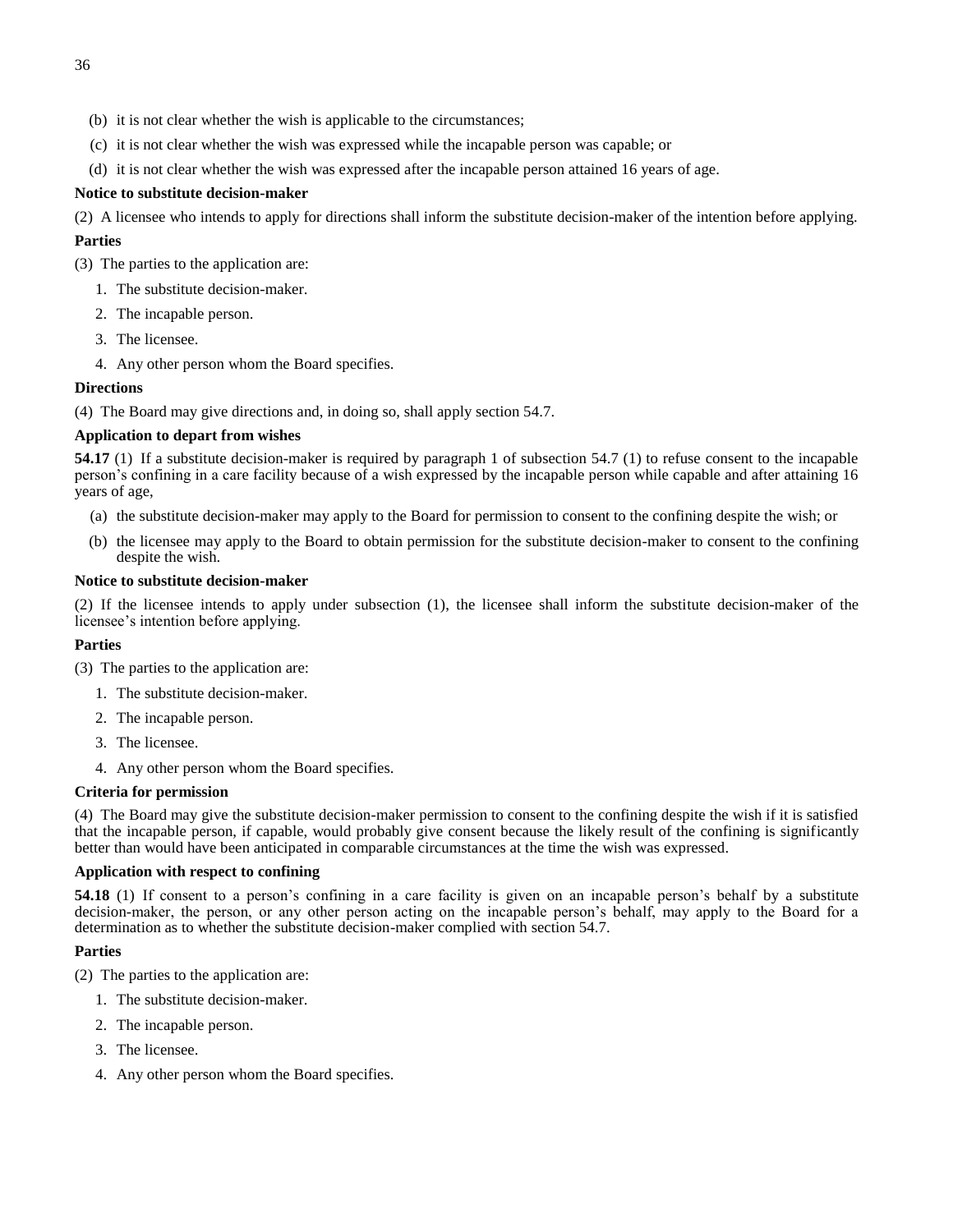### **Restriction on repeated applications**

(3) If the decision to consent to the confining of the person is confirmed on the final disposition of an application under this section, the person or another person acting on that person's behalf shall not make a new application for a review of the decision to consent within six months after the final disposition of the earlier application, unless the Board gives leave in advance.

### **Restriction where other applications**

(4) A person shall not make an application under this section for a review of a decision to consent to the confining within six months after any of the following, unless the Board gives leave in advance:

- 1. A final disposition of an application under section 54.16 if the result of the final disposition was that directions were given with respect to a wish, applicable to the circumstances, expressed by the person while capable and after attaining 16 years of age.
- 2. A final disposition of an application under section 54.17 if the result of the final disposition was that permission was given to the substitute decision-maker to consent to the confining despite a wish expressed by the person while capable and after attaining 16 years of age.
- 3. A final disposition of an application under section 54.18 if the result of the final disposition was that directions were given with respect to the consent to the confining.

### **Same**

(5) The Board may give leave for the new application to be made under subsection (3) or (4) if it is satisfied that there has been a material change in circumstances that justifies reconsideration of the decision to consent to the confining.

#### **Power of Board**

(6) In determining whether the substitute decision-maker complied with section 54.7, the Board may substitute its opinion for that of the substitute decision-maker.

#### **Directions**

(7) If the Board determines that the substitute decision-maker did not comply with section 54.7, it may give the substitute decision-maker directions and, in doing so, shall apply section 54.7.

### **Time for compliance**

(8) The Board shall specify the time within which its directions must be complied with.

#### **Deemed not authorized**

(9) If the substitute decision-maker does not comply with the Board's directions within the time specified by the Board, the substitute decision-maker shall be deemed not to meet the requirements of subsection 20 (2), as it applies for the purpose of section 54.6.

### **Subsequent substitute decision-maker**

(10) If, under subsection (9), the substitute decision-maker is deemed not to meet the requirements of subsection 20 (2), any subsequent substitute decision-maker shall, subject to subsections (11) and (12), comply with the directions given by the Board on the application within the time specified by the Board.

### **Application for directions**

(11) If a subsequent substitute decision-maker knows of a wish expressed by the incapable person with respect to confining in a care facility, the substitute decision-maker may, with leave of the Board, apply to the Board for directions under section 54.16.

#### **Inconsistent directions**

(12) Directions given by the Board under section 54.16 on a subsequent substitute decision-maker's application brought with leave under subsection (11) prevail over inconsistent directions given under subsection (7) to the extent of the inconsistency.

### **P.G.T.**

(13) If the substitute decision-maker who is given directions is the Public Guardian and Trustee, the Public Guardian and Trustee is required to comply with the directions, and subsection (9) does not apply to him or her.

#### **Application by licensee to determine compliance with s. 54.7**

**54.19** (1) If consent to confining in a care facility is given or refused on an incapable person's behalf by his or her substitute decision-maker, and if the licensee is of the opinion that the substitute decision-maker did not comply with section 54.7, the licensee may apply to the Board for a determination as to whether the substitute decision-maker complied with section 54.7.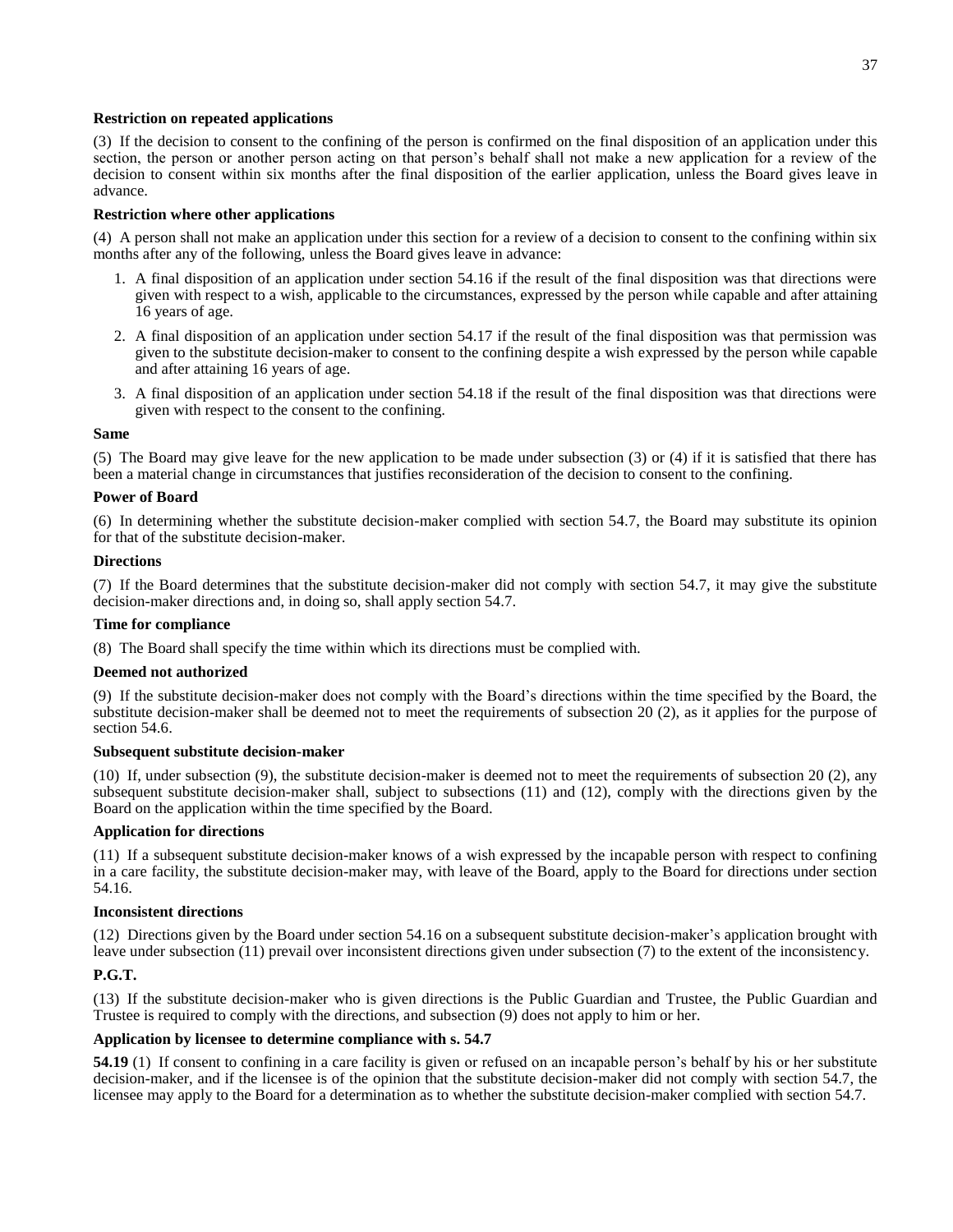# **Parties**

(2) The parties to the application are:

- 1. The licensee.
- 2. The incapable person.
- 3. The substitute decision-maker.
- 4. Any other person whom the Board specifies.

## **Power of Board**

(3) In determining whether the substitute decision-maker complied with section 54.7, the Board may substitute its opinion for that of the substitute decision-maker.

### **Directions**

(4) If the Board determines that the substitute decision-maker did not comply with section 54.7, it may give the substitute decision-maker directions and, in doing so, shall apply section 54.7.

### **Time for compliance**

(5) The Board shall specify the time within which its directions must be complied with.

## **Deemed not authorized**

(6) If the substitute decision-maker does not comply with the Board's directions within the time specified by the Board, the substitute decision-maker shall be deemed not to meet the requirements of subsection 20 (2), as it applies for the purpose of section 54.6.

## **Subsequent substitute decision-maker**

(7) If, under subsection (6), the substitute decision-maker is deemed not to meet the requirements of subsection 20 (2), any subsequent substitute decision-maker shall, subject to subsections (8) and (9), comply with the directions given by the Board on the application within the time specified by the Board.

## **Application for directions**

(8) If a subsequent substitute decision-maker knows of a wish expressed by the incapable person with respect to the confining in a care facility, the substitute decision-maker may, with leave of the Board, apply to the Board for directions under section 54.16.

### **Inconsistent directions**

(9) Directions given by the Board under section 54.16 on a subsequent substitute decision-maker's application brought with leave under subsection (8) prevail over inconsistent directions given under subsection (4) to the extent of the inconsistency.

# **P.G.T.**

(10) If the substitute decision-maker who is given directions is the Public Guardian and Trustee, the Public Guardian and Trustee is required to comply with the directions, and subsection (6) does not apply to him or her.

# **Deemed application concerning capacity**

**54.20** An application to the Board under section 54.15, 54.16, 54.17, 54.18 or 54.19 shall be deemed to include an application to the Board under section 54.14 with respect to the person's capacity to consent to his or her confining in a care facility unless the person's capacity to consent to such confining has been determined by the Board within the previous six months.

### **Transition, applications to the Board under Part III.1**

**54.21** Despite subsection 75 (2), the hearing of an application made under this Part before the day on which this section has been in force for eight months shall begin within 14 days after the day the Board receives the application, unless the parties agree to a postponement.

# **61 Subsection 57 (1) of the Act is repealed and the following substituted:**

### **Decision on incapable recipient's behalf**

(1) If a recipient is found by an evaluator to be incapable with respect to a personal assistance service,

- (a) a decision concerning the service may be made on the recipient's behalf by the recipient's substitute decision-maker in accordance with this Act; and
- (b) the person who is proposing to provide the service shall not rely on the consent of the substitute decision-maker unless the person is of the opinion that the recipient's substitute decision-maker has given consent on the recipient's behalf in accordance with this Act.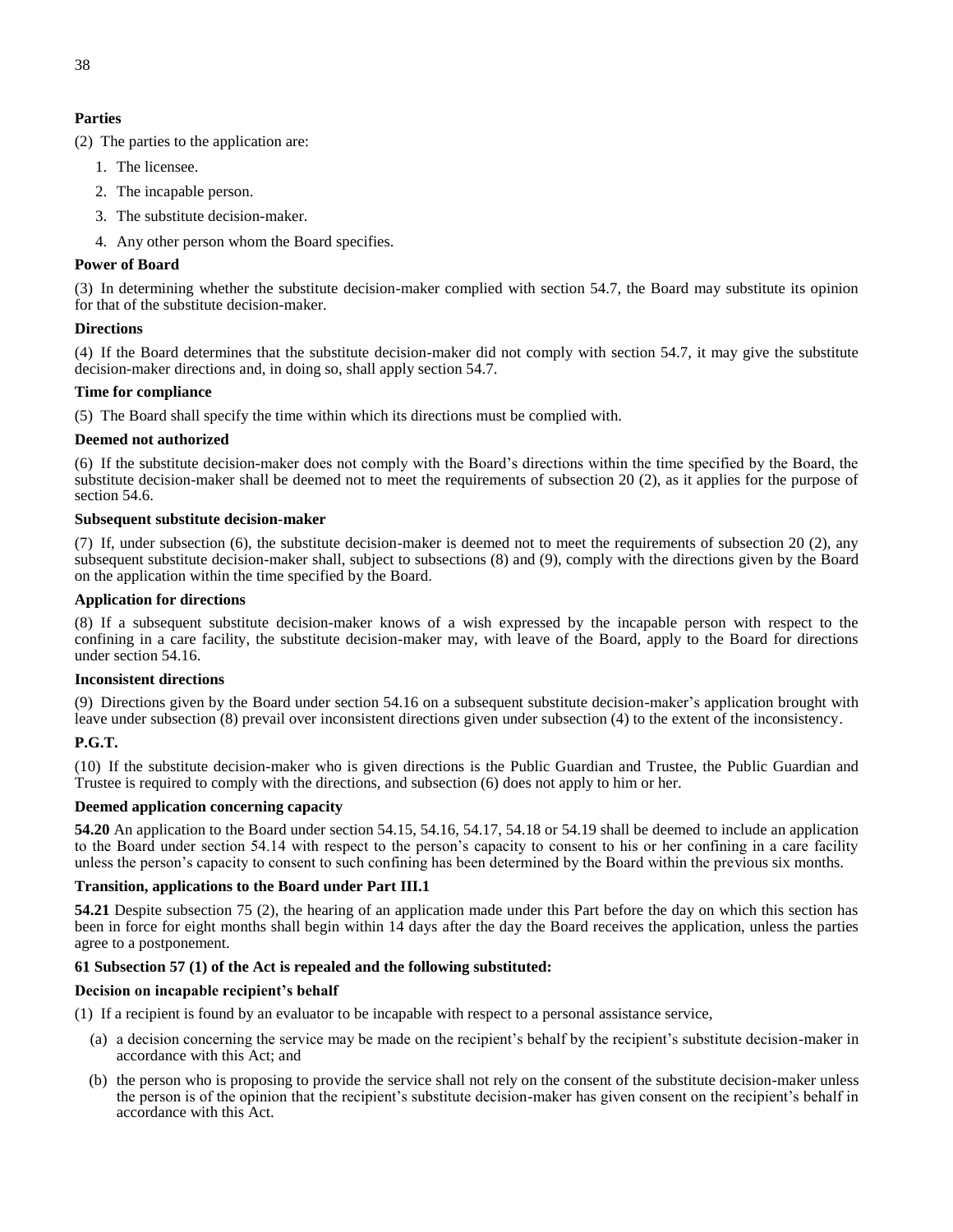39

### **62 Subsection 81 (1) of the Act is amended by striking out "admission to a care facility" in the portion before clause (a) and substituting "admission to or confining in a care facility".**

# **63 (1) Section 82 of the Act is amended by adding the following subsection:**

## **Same**

(2.1) No person who gives or refuses consent to confining in a care facility on an incapable person's behalf shall make an assertion referred to in subsection 54.12 (3), knowing that it is untrue.

**(2) Subsection 82 (4) of the Act is amended by striking out "subsection (1), (2) or (3)" and substituting "subsection (1), (2), (2.1) or (3)".**

### **64 Subsection 83 (1) of the Act is amended by striking out "admission to a care facility" and substituting "admission to or confining in a care facility".**

## **65 Section 84 of the Act is repealed and the following substituted:**

## **Offence: decision contrary to wishes**

**84** (1) A person who knowingly contravenes paragraph 1 of subsection 21 (1), paragraph 1 of subsection 42 (1), paragraph 1 of subsection 54.7 (1) or paragraph 1 of subsection 59 (1) is guilty of an offence and is liable, on conviction, to a fine not exceeding \$10,000.

## **Exception**

(2) Subsection (1) does not apply if the person acts in accordance with permission given under section 36, 53, 54.17 or 68 or in accordance with directions given under section 35, 37, 52, 54, 54.16, 54.18, 67 or 69.

## **66 The Act is amended by adding the following section:**

### **Protection of information**

**84.1** (1) In a prosecution for an offence under this Act or where documents or materials are filed with a court under sections 158 to 160 of the *Provincial Offences Act* in relation to an investigation into an offence under this Act, the court may, at any time, take precautions to avoid the disclosure by the court or any person of any personal health information about an individual, including, where appropriate,

- (a) removing the identifying information of any person whose personal health information is referred to in any documents or materials;
- (b) receiving representations without notice;
- (c) conducting hearings or parts of hearings in private; or
- (d) sealing all or part of the court files.

# **Definition of personal health information**

(2) In this section,

"personal health information" means personal health information as defined in the *Personal Health Information Protection Act, 2004*.

**67 (1) Clause 85 (1) (h) of the Act is amended by striking out "admission to a care facility" and substituting "admission to or confining in a care facility".**

# **(2) Clauses 85 (1) (k), (l) and (m) of the Act are repealed and the following substituted:**

- (k) governing the transfer of information between an evaluator and the person responsible for authorizing admissions to a care facility or between the evaluator and a licensee within the meaning of Part III.1, or between an evaluator and the member of a service provider's staff who is responsible for a personal assistance service;
- (l) governing the transfer of information that is relevant to the making of a decision under this Act concerning a treatment, admission to or confining in a care facility or a personal assistance service, including regulating the disclosure of such information to the person who is the subject of the decision or to his or her substitute decision-maker and requiring or permitting the disclosure of such information with the consent of the person or his or her substitute decision-maker;
- (m) providing for and governing anything that under this Act is to be prescribed in the regulations or provided for in the regulations;
- (n) governing confining in a care facility, including clarifying the application of this Act or any provision of this Act to confining in a care facility;
- (o) providing for additional or alternate rules with respect to confining in a care facility or a class of care facilities;
- (p) prescribing and governing forms for the purpose of this Act or the regulations.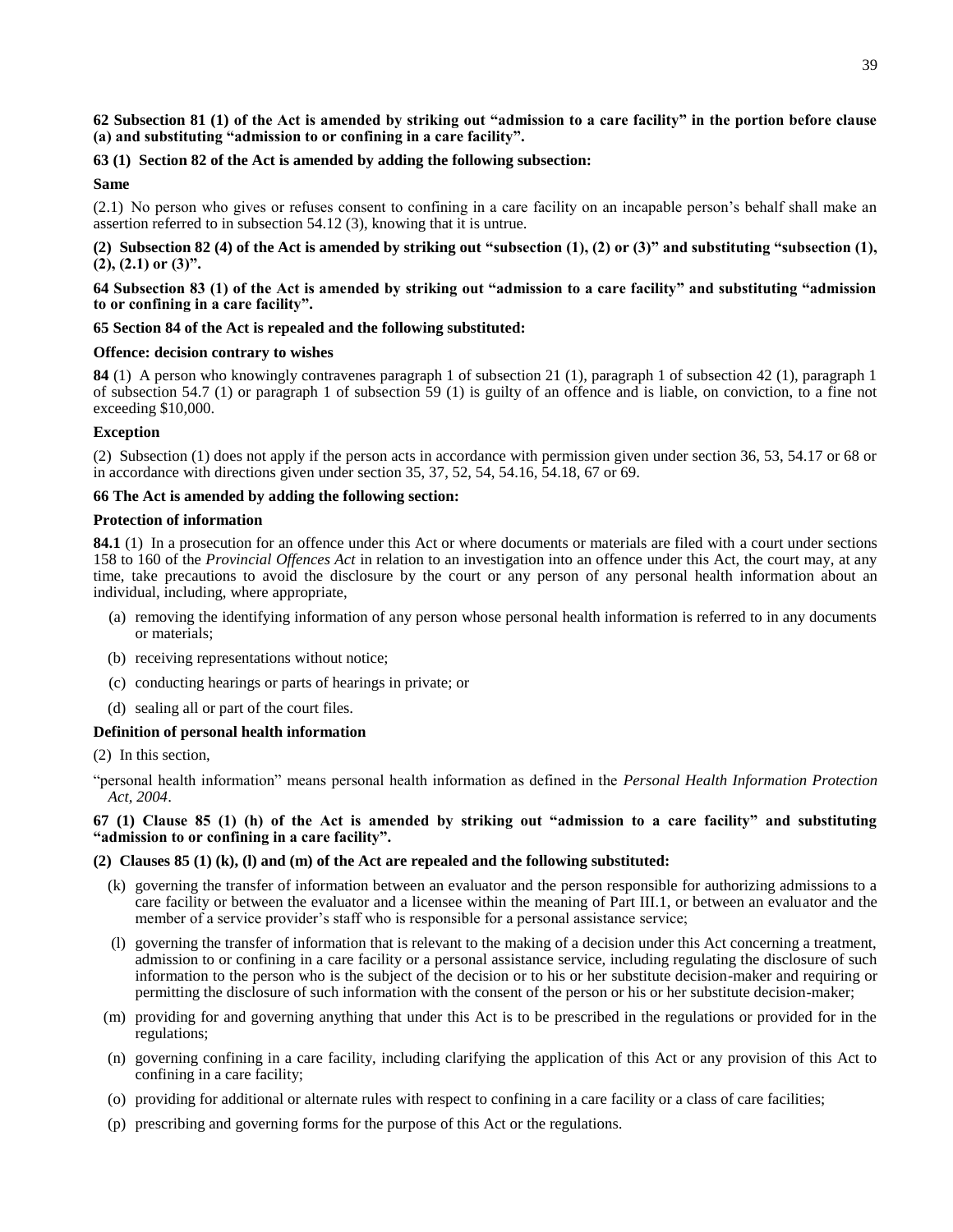# **PERSONAL HEALTH INFORMATION PROTECTION ACT, 2004**

# **69 Section 5 of the** *Personal Health Information Protection Act, 2004* **is amended by adding the following subsection:**

# **Confining in a care facility**

(3.1) A substitute decision-maker of an individual within the meaning of section 54.4 of the *Health Care Consent Act, 1996* shall be deemed to be a substitute decision-maker of the individual in respect of the collection, use or disclosure of personal health information about the individual if the purpose of the collection, use or disclosure is necessary for, or ancillary to, a decision about confining in a care facility under Part III.1 of that Act.

**70 Subsection 22 (3) of the Act is amended by striking out "(3) or (4)" at the end and substituting "(3), (3.1) or (4)".**

**71 Paragraph 3 of subsection 23 (1) of the Act is amended by striking out "(3) or (4)" and substituting "(3), (3.1) or (4)".**

**72 Subsection 26 (11) of the Act is amended by striking out "(3) or (4)" at the end and substituting "(3), (3.1) or (4)".**

# **SUBSTITUTE DECISIONS ACT, 1992**

**73 Paragraph 3 of subsection 50 (2) of the** *Substitute Decisions Act, 1992* **is amended by striking out "50 and 65" and substituting "50, 54.14 and 65".**

## **COMMENCEMENT**

### **Commencement**

**74 This Schedule comes into force on a day to be named by proclamation of the Lieutenant Governor.**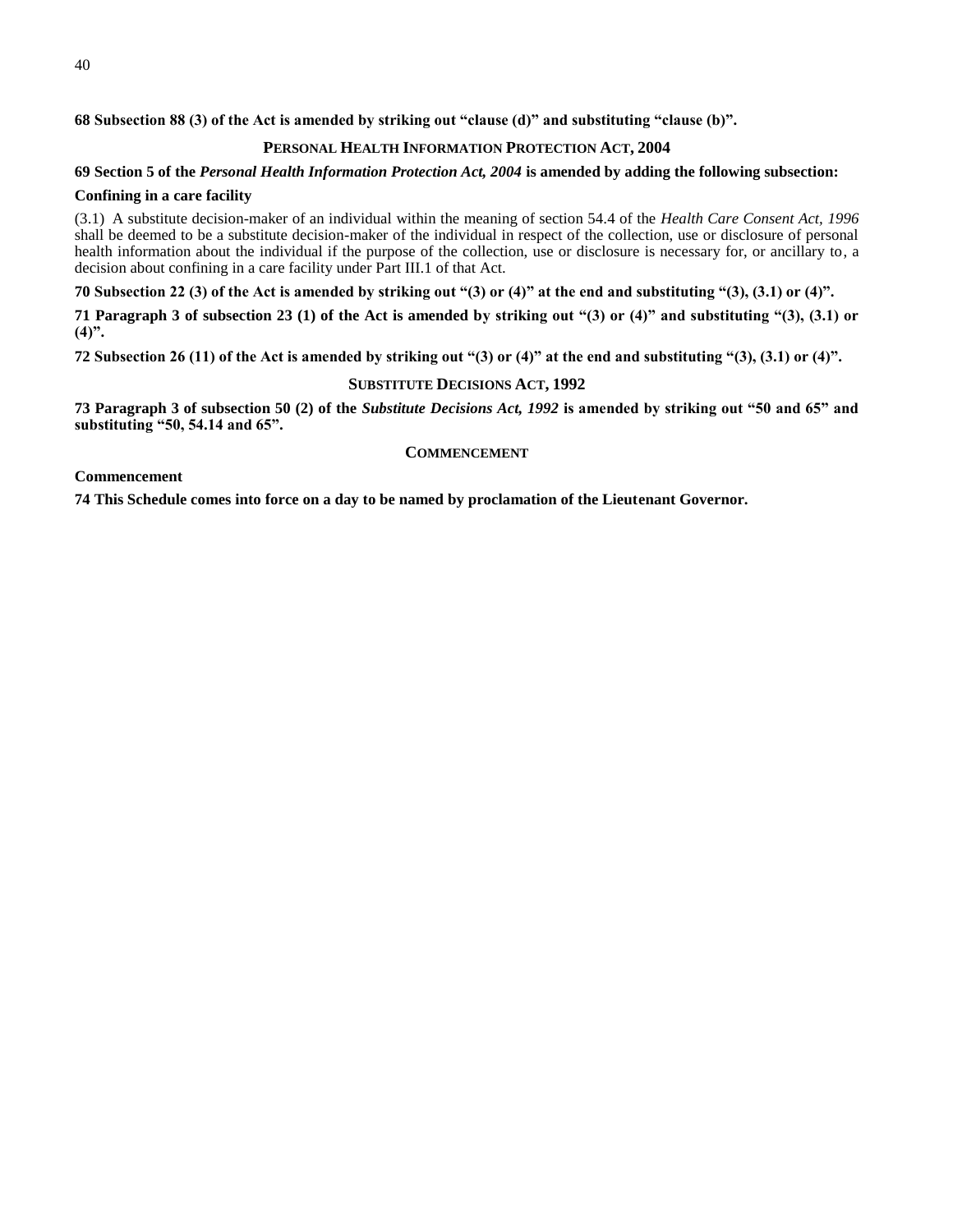### **SCHEDULE 6 MEDICAL RADIATION AND IMAGING TECHNOLOGY ACT, 2017**

### **Definitions**

**1** In this Act,

"College" means the College of Medical Radiation and Imaging Technologists of Ontario; ("Ordre")

"Health Professions Procedural Code" means the Health Professions Procedural Code set out in Schedule 2 to the *Regulated Health Professions Act, 1991*; ("Code des professions de la santé")

"member" means a member of the College; ("membre")

"profession" means the profession of medical radiation and imaging technology; ("profession")

"this Act" includes the Health Professions Procedural Code. ("la présente loi")

## **Health Professions Procedural Code**

**2** (1) The Health Professions Procedural Code shall be deemed to be part of this Act.

## **Terms in Code**

(2) In the Health Professions Procedural Code as it applies in respect of this Act,

"College" means the College of Medical Radiation and Imaging Technologists of Ontario; ("Ordre")

"health profession Act" means this Act; ("loi sur une profession de la santé")

"profession" means the profession of medical radiation and imaging technology; ("profession")

"regulations" means the regulations under this Act. ("règlements")

### **Definitions in Code**

(3) Definitions in the Health Professions Procedural Code apply with necessary modifications to terms in this Act.

### **Scope of practice**

**3** The practice of medical radiation and imaging technology is the use of ionizing radiation, electromagnetism, soundwaves and other prescribed forms of energy for the purposes of diagnostic or therapeutic procedures, the evaluation of images and data relating to the procedures and the assessment of an individual before, during and after the procedures.

### **Authorized acts**

**4** In the course of engaging in the practice of medical radiation and imaging technology, a member is authorized, subject to the terms, conditions and limitations imposed on their certificate of registration, to perform the following:

- 1. Administering substances by injection or inhalation.
- 2. Tracheal suctioning of a tracheostomy.
- 3. Administering contrast media, or putting an instrument, hand or finger,
	- i. beyond the opening of the urethra,
	- ii. beyond the labia majora,
	- iii. beyond the anal verge, or
	- iv. into an artificial opening of the body.
- 4. Performing a procedure on tissue below the dermis.
- 5. Applying a prescribed form of energy.

## **Additional requirements for authorized acts**

**5** (1) A member shall not perform a procedure under the authority of paragraphs 1 to 4 of section 4 unless the procedure is ordered by a member of the College of Physicians and Surgeons of Ontario or the member performs the procedure pursuant to an exemption set out in a regulation made under the *Regulated Health Professions Act, 1991*.

### **Same**

(2) A member shall not perform a procedure under paragraph 5 of section 4 unless the procedure is ordered by a member of the College of Physicians and Surgeons of Ontario or a member of any other College who is authorized to order the procedure or the member performs the procedure pursuant to an exemption set out in a regulation made under the *Regulated Health Professions Act, 1991*.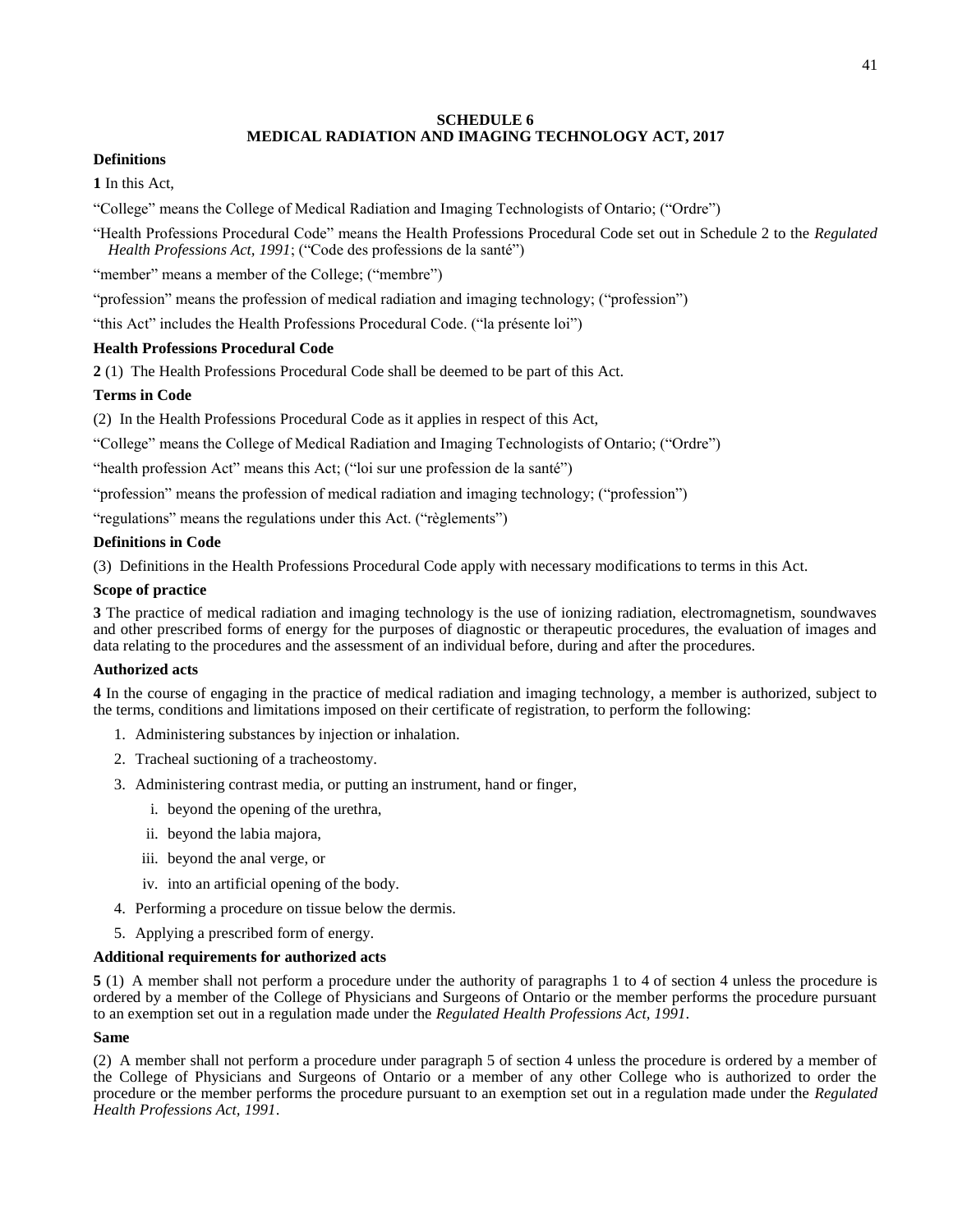### **Professional misconduct**

(3) In addition to the grounds set out in subsection 51 (1) of the Health Professions Procedural Code, a panel of the Discipline Committee shall find that a member has committed an act of professional misconduct if the member contravenes subsection (1) or (2) of this section.

### **College continued**

**6** The College of Medical Radiation Technologists of Ontario is continued under the name College of Medical Radiation and Imaging Technologists of Ontario in English and Ordre des technologues en radiation médicale et en imagerie médicale de l'Ontario in French.

## **Council**

**7** (1) The Council shall be composed of,

- (a) at least six and no more than nine persons who are members elected in accordance with the by-laws;
- (b) at least five and no more than eight persons appointed by the Lieutenant Governor in Council who are not,
	- (i) members,
	- (ii) members of a College as defined in the *Regulated Health Professions Act, 1991*, or
	- (iii) members of a Council as defined in the *Regulated Health Professions Act, 1991*; and
- (c) one or two persons selected, in accordance with a by-law made under section 13, from among members who are faculty members of an educational institution in Ontario that is authorized to grant diplomas or degrees in a specialty of the profession.

### **Who can vote in elections**

(2) Subject to the by-laws, every member who practises or resides in Ontario and who is not in default of payment of the annual membership fee is entitled to vote in an election of members of the Council.

### **President and Vice-President**

**8** The Council shall have a President and Vice-President who shall be elected annually by the Council from among the Council's members.

### **Restricted titles**

**9** (1) No person other than a member shall use the title "medical radiation and imaging technologist", "diagnostic medical sonographer", "radiological technologist", "radiation therapist", "nuclear medicine technologist", "magnetic resonance technologist", a variation or abbreviation or an equivalent in another language.

### **Representations of qualification, etc.**

(2) No person other than a member shall hold themself out as a person who is qualified to practise in Ontario as a medical radiation and imaging technologist or in a specialty of medical radiation and imaging technology.

### **Definition**

(3) In this section,

"abbreviation" includes an abbreviation of a variation.

### **Notice if suggestions referred to Advisory Council**

**10** (1) The Registrar shall give a notice to each member if the Minister refers to the Advisory Council, as defined in the *Regulated Health Professions Act, 1991*, a suggested,

- (a) amendment to this Act;
- (b) amendment to a regulation made by the Council; or
- (c) regulation to be made by the Council.

### **Requirements re notice**

(2) A notice mentioned in subsection (1) shall set out the suggestion referred to the Advisory Council and the notice shall be given within 30 days after the Council of the College receives the Minister's notice of the suggestion.

### **Offence**

**11** Every person who contravenes subsection 9 (1) or (2) is guilty of an offence and on conviction is liable to a fine of not more than \$25,000 for a first offence and not more than \$50,000 for a second or subsequent offence.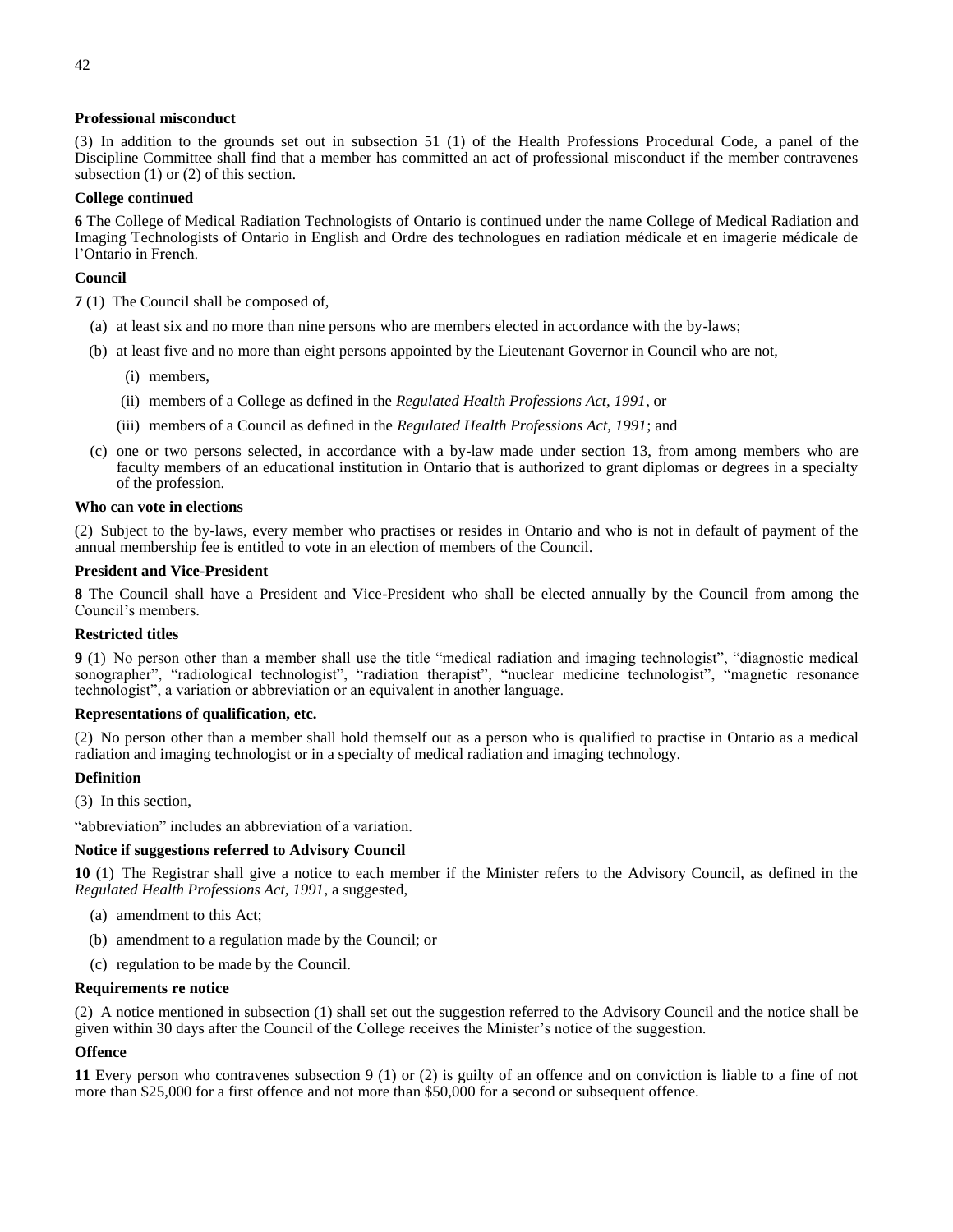## **Regulations**

**12** Subject to the approval of the Lieutenant Governor in Council, the Minister may make regulations prescribing forms of energy, other than ionizing radiation, electromagnetism and soundwaves, for the purposes of section 3.

### **By-laws**

**13** The Council may make by-laws respecting the qualifications, number, selection and terms of office of Council members who are selected.

### **Transition**

**14** (1) A person who, on the day before section 15 of this Act came into force, was registered under the *Medical Radiation Technology Act, 1991* shall be deemed to be the holder of a certificate of registration issued under this Act subject to any term, condition or limitation to which the registration was subject.

### **Same, Council members**

(2) A person who, on the day before section 15 of this Act came into force, was a member of the Council or the President or Vice-President under the *Medical Radiation Technology Act, 1991* continues in office under this Act until their term would otherwise expire.

### **Same, by-laws and regulations**

(3) By-laws and regulations made under the *Medical Radiation Technology Act, 1991* that were in force on the day before section 15 of this Act came into force remain in force until they are revoked or replaced under this Act.

### **Power of Council**

(4) The Council of the College of Medical Radiation Technologists of Ontario has the power to make by-laws and regulations under this Act to come into force on or after section 15 comes into force.

### **Repeal**

**15 The** *Medical Radiation Technology Act, 1991* **is repealed.**

### *Healing Arts Radiation Protection Act*

**16 Paragraph 7 of subsection 5 (2) of the** *Healing Arts Radiation Protection Act* **is amended by striking out "the College of Medical Radiation Technologists of Ontario" and substituting "the College of Medical Radiation and Imaging Technologists of Ontario".**

### *Regulated Health Professions Act, 1991*

**17 (1) Item 16 of the Table to the** *Regulated Health Professions Act, 1991* **is struck out and the following substituted:**

| 16. | person registered under the Radiological Technicians Act                                                                        | member of the College of Medical Radiation and Imaging<br><b>Technologists of Ontario</b> |
|-----|---------------------------------------------------------------------------------------------------------------------------------|-------------------------------------------------------------------------------------------|
| 17. | member of the College of Medical Radiation Technologists   member of the College of Medical Radiation and Imaging<br>of Ontario | <b>Technologists of Ontario</b>                                                           |

#### **(2) Schedule 1 to the Act is amended by striking out,**

| Medical Radiation Technology Act, 1991 | <b>Medical Radiation Technology</b> |
|----------------------------------------|-------------------------------------|
|                                        |                                     |

**and substituting the following:**

|  | . 201 $\tilde{ }$<br>Medical<br>Imaging<br>Technology<br>ana<br>Act.<br>Radiation | rechnology<br>. Imaging<br>Medical<br>Radiation<br>and |
|--|-----------------------------------------------------------------------------------|--------------------------------------------------------|
|--|-----------------------------------------------------------------------------------|--------------------------------------------------------|

### **Commencement**

**18 (1) Subject to subsection (2), the Act set out in this Schedule comes into force on a day to be named by proclamation of the Lieutenant Governor.**

**(2) Subsection 14 (4) and sections 18 and 19 come into force on the day the** *Strengthening Quality and Accountability for Patients Act, 2017* **receives Royal Assent.**

### **Short title**

**19 The short title of the Act set out in this Schedule is the** *Medical Radiation and Imaging Technology Act, 2017***.**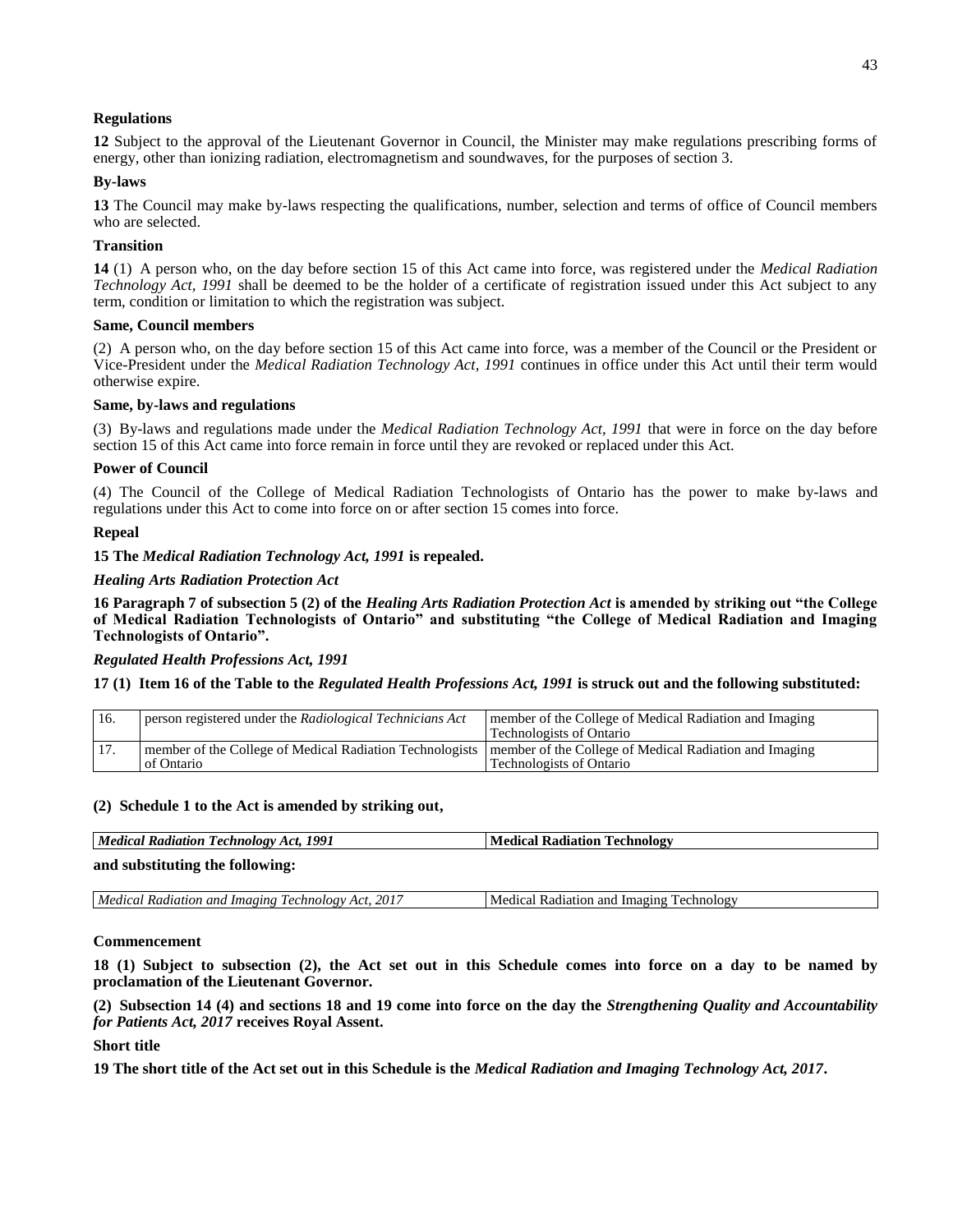### **SCHEDULE 7 ONTARIO DRUG BENEFIT ACT**

### **1 Subsection 13 (3) of the** *Ontario Drug Benefit Act* **is repealed and the following substituted:**

### **Disclosure**

(3) The Minister and the executive officer shall disclose personal information, subject to such conditions as may be prescribed, if the disclosure is necessary for purposes related to the administration of this Act or for such other purposes as may be prescribed, but shall not disclose the information if, in his or her opinion, the disclosure is not necessary for those purposes.

### **2 Clause 23 (3) (b) of the Act is repealed and the following substituted:**

(b) a requirement that the use of a drug product for particular patients or a particular class of patients require a prescription from a prescriber or member of a class of prescribers specified by the executive officer;

#### **Commencement**

**3 This Schedule comes into force on the day the** *Strengthening Quality and Accountability for Patients Act, 2017* **receives Royal Assent.**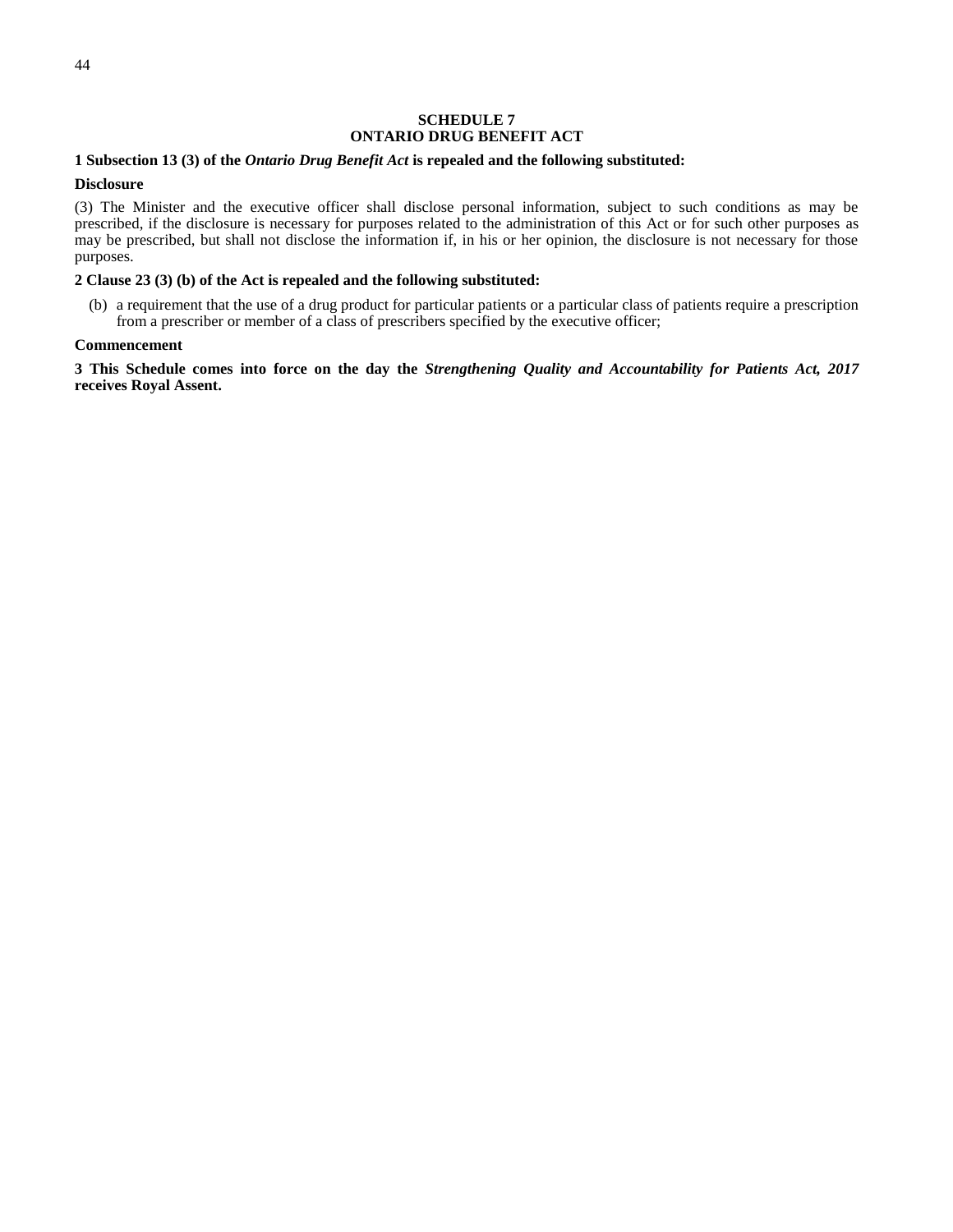### **SCHEDULE 8 ONTARIO MENTAL HEALTH FOUNDATION ACT**

*Ontario Mental Health Foundation Act*

**1 The** *Ontario Mental Health Foundation Act* **is repealed.**

*Pay Equity Act*

**2 Section 12 under the heading "Ministry of Health and Long-Term Care" in the Appendix to the** *Pay Equity Act* **is repealed.**

### *Substitute Decisions Act, 1992*

**3 The Schedule to the** *Substitute Decisions Act, 1992* **is amended by striking out "***Ontario Mental Health Foundation Act***".**

*Social Contract Act, 1993*

**4 Sections 11 and 17 under the heading "Ministry of Health and Long-Term Care" in the Appendix to the** *Social Contract Act, 1993* **are repealed.**

**Commencement**

**5 This Schedule comes into force on a day to be named by proclamation of the Lieutenant Governor.**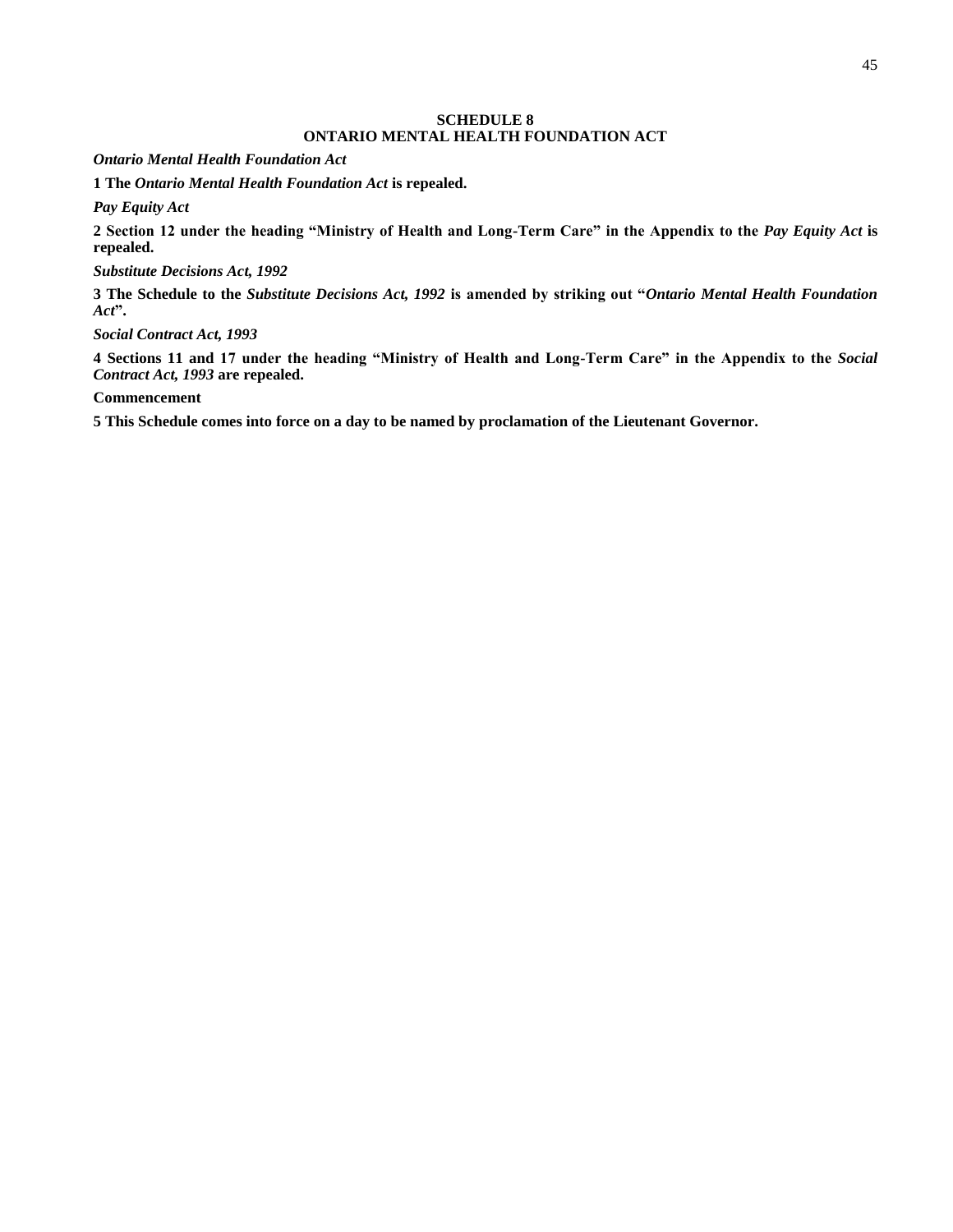### **SCHEDULE 9 OVERSIGHT OF HEALTH FACILITIES AND DEVICES ACT, 2017**

#### **CONTENTS**

#### **[PART I](#page-14-0) INTERPRETATION**

[1.](#page-14-1) Interpretation

### **[PART II](#page-15-0) EXECUTIVE OFFICER**

[2.](#page-15-1) Executive officer **[PART III](#page-16-0)**

### **LICENSING AND RELATED MATTERS**

- [3.](#page-16-1) Request for applications, community health facilities 4. Applications, general
- Applications, general
- [5.](#page-16-3) Issuance
- [6.](#page-17-0) Conditions, etc., time of issue
- [7.](#page-18-0) Conditions, etc. after issue executive officer
- 8. Conditions, community health facility that was formerly licensed under the Private Hospitals Act
- [9.](#page-18-1) Amendment of licence, on application<br>10. Transfer of licence
- Transfer of licence
- 11. Community health facility that was formerly licensed under the Private Hospitals Act
- [12.](#page-19-1) Licence subject to conditions, etc.<br>13. Term of licence
- Term of licence

#### **[PART IV](#page-19-3) CORPORATE LICENCES, COMMUNITY HEALTH FACILITIES**

- [14.](#page-19-4) Controlling interest<br>15. Gaining controlling
- Gaining controlling interest
- 16. Community health facility that was formerly licensed under the Private Hospitals Act
- [17.](#page-20-0) Duty of corporation to notify executive officer **[PART V](#page-20-1)**

### **PROHIBITIONS**

PROHIBITIONS, [COMMUNITY HEALTH FACILITY](#page-21-0)

- [18.](#page-21-1) Operation [19.](#page-60-0) Operation on an interim basis and exemptions
- [20.](#page-60-1) Payments, etc.<br>21. I icence not to
- Licence not to be used as security
- [22.](#page-61-1) Contracts
	- PROHIBITIONS, [ENERGY APPLYING AND DETECTING MEDICAL DEVICES](#page-61-2)
- [23.](#page-61-3) Prohibition, operating without licence
- [24.](#page-61-4) Prohibition, operating improperly

V[ICARIOUS](#page-61-5) LIABILITY

[25.](#page-61-6) Vicarious liability

#### **[PART VI](#page-62-0) REQUIREMENTS AND STANDARDS**

| 26.         | Requirements                                           |
|-------------|--------------------------------------------------------|
| 27.         | Truthfulness                                           |
| 28.         | Safety and quality standards                           |
| 29.         | Quality management programs                            |
| 30.         | Business practice standards                            |
| 31.         | Quality advisor                                        |
| 32.         | Quality committee                                      |
| 33.         | Safety officer                                         |
| 34.         | Monitoring of services                                 |
| 35.         | Complaints                                             |
| 36.         | Incident review process                                |
| 37.         | Posting                                                |
| 38.         | Provision of information, executive officer            |
| 39.         | Collection, use and disclosure of personal information |
|             | <b>PART VII</b>                                        |
|             | <b>INSPECTING BODIES</b>                               |
| 40.         | Inspecting bodies                                      |
|             | <b>PART VIII</b>                                       |
|             | <b>ENFORCEMENT</b>                                     |
| $\Lambda$ 1 | Ingressions, appointed by executive officer            |

[41.](#page-65-1) Inspectors, appointed by executive officer [42.](#page-65-2) Functions of inspectors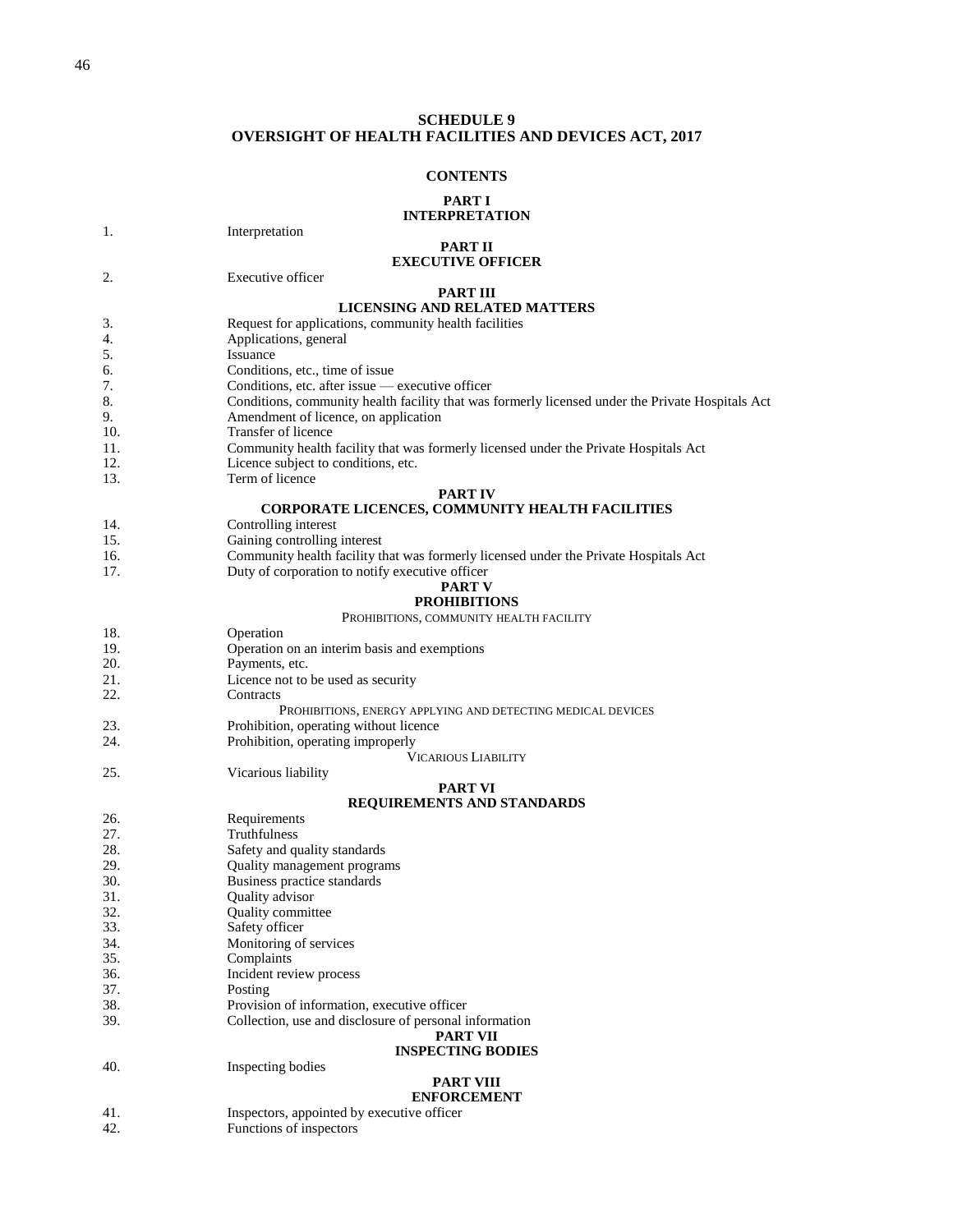| 43. |                                                                       |
|-----|-----------------------------------------------------------------------|
|     | Powers of inspector                                                   |
| 44. | Copy constitutes evidence                                             |
| 45. | Production order                                                      |
| 46. | Not compellable witness                                               |
| 47. | Protection of information                                             |
| 48. | Order for entry or inspection                                         |
| 49. | Reports                                                               |
| 50. | Requirements certain documents                                        |
| 51. | General matters re enforcement                                        |
| 52. | Person operating community health facility without a licence          |
| 53. | Actions if non-compliance found                                       |
| 54. | Compliance orders                                                     |
| 55. | <b>Cessation</b> orders                                               |
|     |                                                                       |
| 56. | Review of compliance order EADMD                                      |
| 57. | Supervisor                                                            |
| 58. | Notice of administrative penalty                                      |
| 59. | Suspension, revocation, etc.                                          |
| 60. | Health care system factors                                            |
| 61. | Health care system factors                                            |
| 62. | Due diligence, mistake do not prevent order, appointment or penalties |
| 63. | Forms and service of orders and notices                               |
| 64. | Forms and service of orders and notices                               |
|     | PART IX                                                               |
|     | <b>FUNDING</b>                                                        |
| 65. | Funding                                                               |
| 66. |                                                                       |
|     | Determinations by Minister                                            |
|     | <b>PART X</b>                                                         |
|     | <b>MISCELLANEOUS</b>                                                  |
| 67. | Publication                                                           |
| 68. | Protection from liability                                             |
| 69. | Limitations on remedies                                               |
| 70. | Not Crown agency                                                      |
| 71. | No Crown liability                                                    |
| 72. | Personal information                                                  |
| 73. | Directives by Minister                                                |
| 74. | Appeals                                                               |
| 75. | Funding not to be considered                                          |
| 76. | Service                                                               |
| 77. | Delegation                                                            |
| 78. | Regulations                                                           |
|     |                                                                       |
| 79. | <b>Offences</b>                                                       |
| 80. | Transition, community health facilities                               |
| 81. | Crown bound re EADMDs                                                 |
| 82. | Prohibition, providing in-patient medical and nursing care            |
|     | <b>PART XI</b>                                                        |
|     | <b>AMENDMENT AND REPEALS</b>                                          |
| 83. | Amendment                                                             |
| 84. | Repeals                                                               |
|     | <b>PART XII</b>                                                       |
|     | <b>CONSEQUENTIAL AND RELATED AMENDMENTS</b>                           |
|     | <b>CONSEQUENTIAL AMENDMENTS</b>                                       |
| 85. | Anti-Racism Act, 2017                                                 |
| 86. | Broader Public Sector Accountability Act, 2010                        |
| 87. | Child and Family Services Act                                         |
| 88. | Child, Youth and Family Services Act, 2017                            |
| 89. | City of Toronto Act, 2006                                             |
| 90. | Commitment to the Future of Medicare Act, 2004                        |
|     |                                                                       |
| 91. | Coroners Act                                                          |
| 92. | Drug and Pharmacies Regulation Act                                    |
| 93. | Electronic Cigarettes Act, 2015                                       |
| 94. | Freedom of Information and Protection of Privacy Act                  |
| 95. | Health Care Consent Act, 1996                                         |
| 96. | Health Facilities Special Orders Act                                  |
| 97. | Health Insurance Act                                                  |
| 98. | Health Protection and Promotion Act                                   |

[99](#page-90-1) . Local Food Act, 2013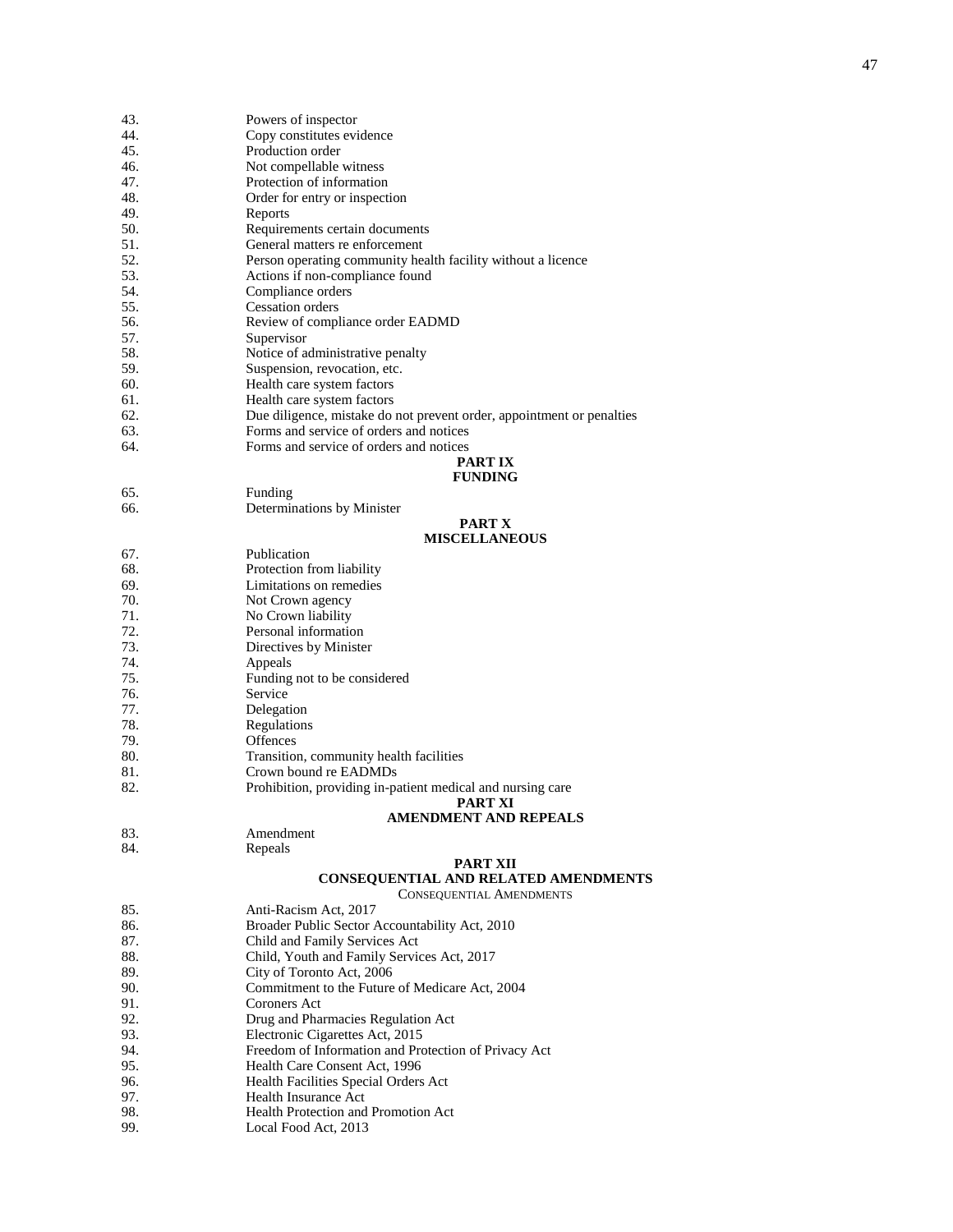| 100. | Local Health System Integration Act, 2006                                |
|------|--------------------------------------------------------------------------|
| 101. | Long-Term Care Homes Act, 2007                                           |
| 102. | Ministry of Health and Long-Term Care Appeal and Review Boards Act, 1998 |
| 103. | Municipal Act, 2001                                                      |
| 104. | Occupational Health and Safety Act                                       |
| 105. | Ontarians with Disabilities Act, 2001                                    |
| 106. | Ontario Energy Board Act, 1998                                           |
| 107. | Patient Restraints Minimization Act, 2001                                |
| 108. | Pay Equity Act                                                           |
| 109. | Personal Health Information Protection Act, 2004                         |
| 110. | Private Hospitals Act                                                    |
| 111. | Public Hospitals Act                                                     |
| 112. | Public Sector Labour Relations Transition Act, 1997                      |
| 113. | Public Sector Salary Disclosure Act, 1996                                |
| 114. | Quality of Care Information Protection Act, 2016                         |
| 115. | Regulated Health Professions Act, 1991                                   |
| 116. | Residential Tenancies Act, 2006                                          |
| 117. | Retirement Homes Act, 2010                                               |
| 118. | Smoke-Free Ontario Act                                                   |
| 119. | Social Contract Act, 1993                                                |
| 120. | Substitute Decisions Act, 1992                                           |
| 121. | Tobacco Damages and Health Care Costs Recovery Act, 2009                 |
|      | <b>RELATED AMENDMENT</b>                                                 |
| 122. | Independent Health Facilities Act                                        |
|      | <b>PART XIII</b><br><b>COMMENCEMENT AND SHORT TITLE</b>                  |

#### **PART I INTERPRETATION**

### **Interpretation**

**1** In this Act,

"Board" means the Health Services Appeal and Review Board under the *Ministry of Health and Long-Term Care Appeal and Review Boards Act, 1998*; ("Commission")

"business day" means a day on which Canada Post ordinarily delivers lettermail; ("jour ouvrable")

"cessation order" means an order made under section 55; ("ordre de cessation")

"community health facility" means,

123. Commencement<br>124. Short title

Short title

- (a) a place or a collection of places where one or more services prescribed in regulations made by the Minister are provided, and includes any part of such a place, and
- (b) a place or collection of places prescribed in regulations made by the Minister; ("établissement de santé communautaire")

"compliance order" means an order made under section 54; ("ordre de conformité")

"energy applying and detecting medical device" means a prescribed device that,

- (a) is an instrument, apparatus, contrivance or other similar article, including a component, part or accessory of any of them, that is manufactured, sold or represented for use in,
	- (i) diagnosing, treating, mitigating or preventing a disease, disorder or abnormal physical state, or any of their symptoms, in human beings, or
	- (ii) restoring, modifying or correcting the body structure of human beings or the functioning of any part of the bodies of human beings, and

(b) is used to,

- (i) apply to the body of a human being acoustic, electromagnetic or particle radiation, or
- (ii) detect acoustic, electromagnetic, or particle radiation emitted from or applied to the body of a human being pharmaceutically or by other means; ("instrument médical d'application et de détection d'énergie")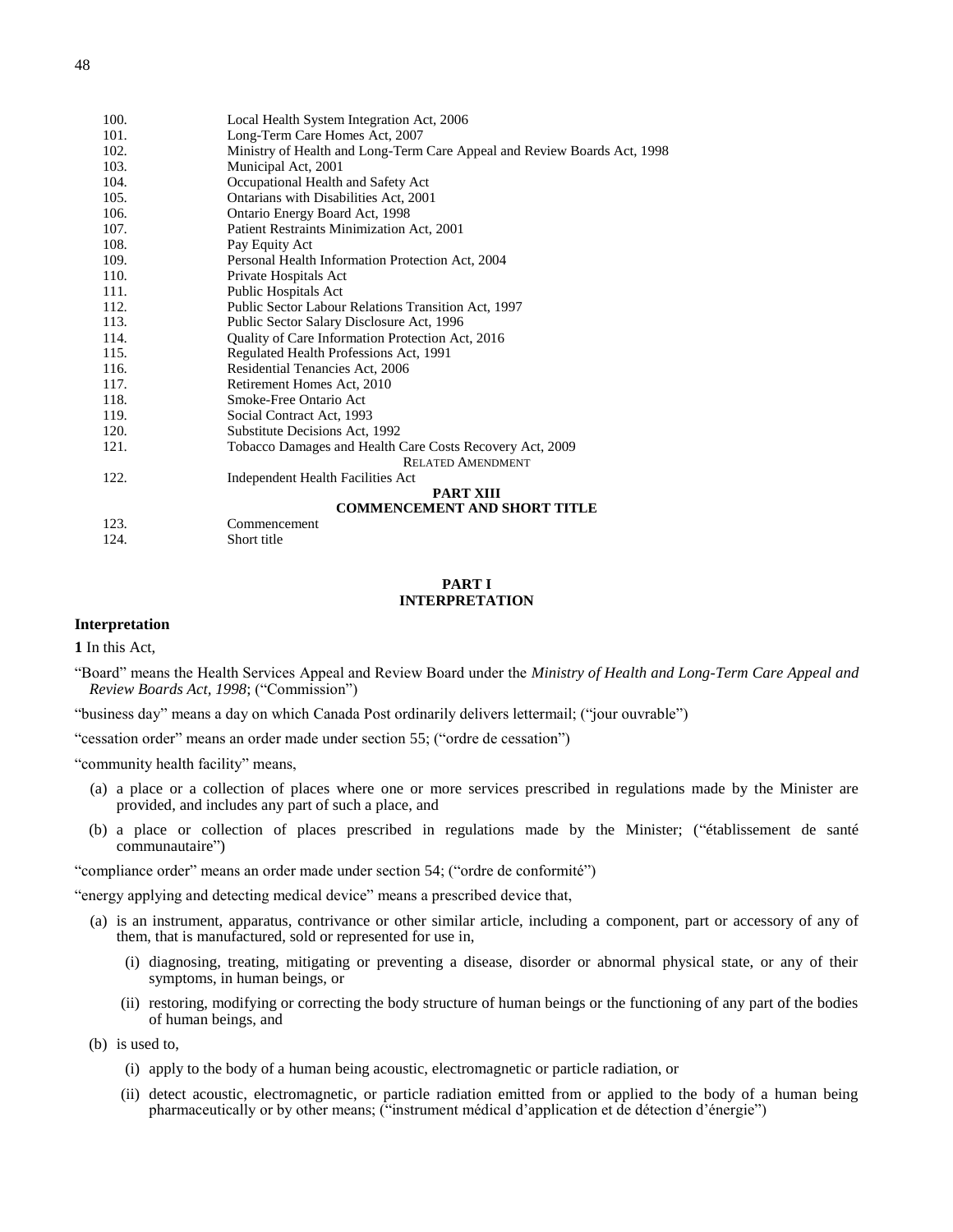- "executive officer" means the executive officer appointed under section 2, and where more than one executive officer has been appointed, means the person who is the executive officer for the purposes of the provision in which the term appears; ("administrateur")
- "facility cost" means,
	- (a) a charge, fee or payment for or in respect of a service or operating cost that supports, assists and is a necessary adjunct, or any of them, to an insured service but is not part of the insured service, and
	- (b) anything else that is prescribed as a facility cost; ("coût d'établissement")
- "inspecting body" means an organization designated as an inspecting body in accordance with the regulations; ("organisme d'inspection")
- "inspector" means an inspector appointed by an inspecting body under section 40 or by the executive officer under section 41; ("inspecteur")

"insured person" has the same meaning as in the *Health Insurance Act*; ("assuré")

"insured service" means, subject to the regulations, a service rendered in Ontario to an insured person by a physician or practitioner where the service is an insured service under the *Health Insurance Act* and the regulations made under it; ("service assuré")

"justice" has the same meaning as in the *Provincial Offences Act*; ("juge")

"licence" means a licence issued under this Act, and "licensed" has a corresponding meaning; ("permis")

"licensee" means,

- (a) in respect of a community health facility, the holder of a licence to operate the facility, and
- (b) in respect of an energy applying and detecting medical device in respect of which a licence has been issued, the owner or other person having management and control of the device; ("titulaire de permis")
- "local health integration network" means a local health integration network as defined in section 2 of the *Local Health System Integration Act, 2006*; ("réseau local d'intégration des services de santé")
- "Minister" means the Minister of Health and Long-Term Care or such other member of the Executive Council as may be assigned the administration of this Act under the *Executive Council Act*; ("ministre")

"Ministry" means the ministry of the Minister; ("ministère")

- "personal health information" has the same meaning as in the *Personal Health Information Protection Act, 2004*; ("renseignements personnels sur la santé")
- "personal information" means personal information as defined in the *Freedom of Information and Protection of Privacy Act* and includes personal health information; ("renseignements personnels")
- "physician" means a legally qualified medical practitioner who is lawfully entitled to practice medicine in Ontario; ("médecin")
- "practitioner" means a person other than a physician who is lawfully entitled to render insured services in Ontario; ("praticien")
- "prescribed" means prescribed in the regulations; ("prescrit")
- "procedure" means either or both of the services prescribed in regulations made by the Minister for the purposes of a community health facility and the procedures performed in the course of operating an energy applying and detecting medical device; ("acte")
- "prospective licensee" means a person who is permitted to operate a community health facility under section 19 pending a decision of the executive officer as to whether to issue a licence; ("titulaire éventuel d'un permis")

"provincial offences officer" has the same meaning as in the *Provincial Offences Act*; ("agent des infractions provinciales")

- "regulated health College" means a College of a health profession or group of health professions established or continued under an Act named in Schedule 1 to the *Regulated Health Professions Act, 1991*; ("ordre de santé réglementé")
- "regulations" means the regulations made under this Act; ("règlements")
- "requirement under this Act" means a requirement contained in this Act or its regulations, or set out in a compliance order, cessation order or other order authorized under this Act or in a notice of administrative penalty under section 58 or in any directive of the Minister under section 73, or a requirement that is a condition of a licence or of receiving funding. ("exigence que prévoit la présente loi")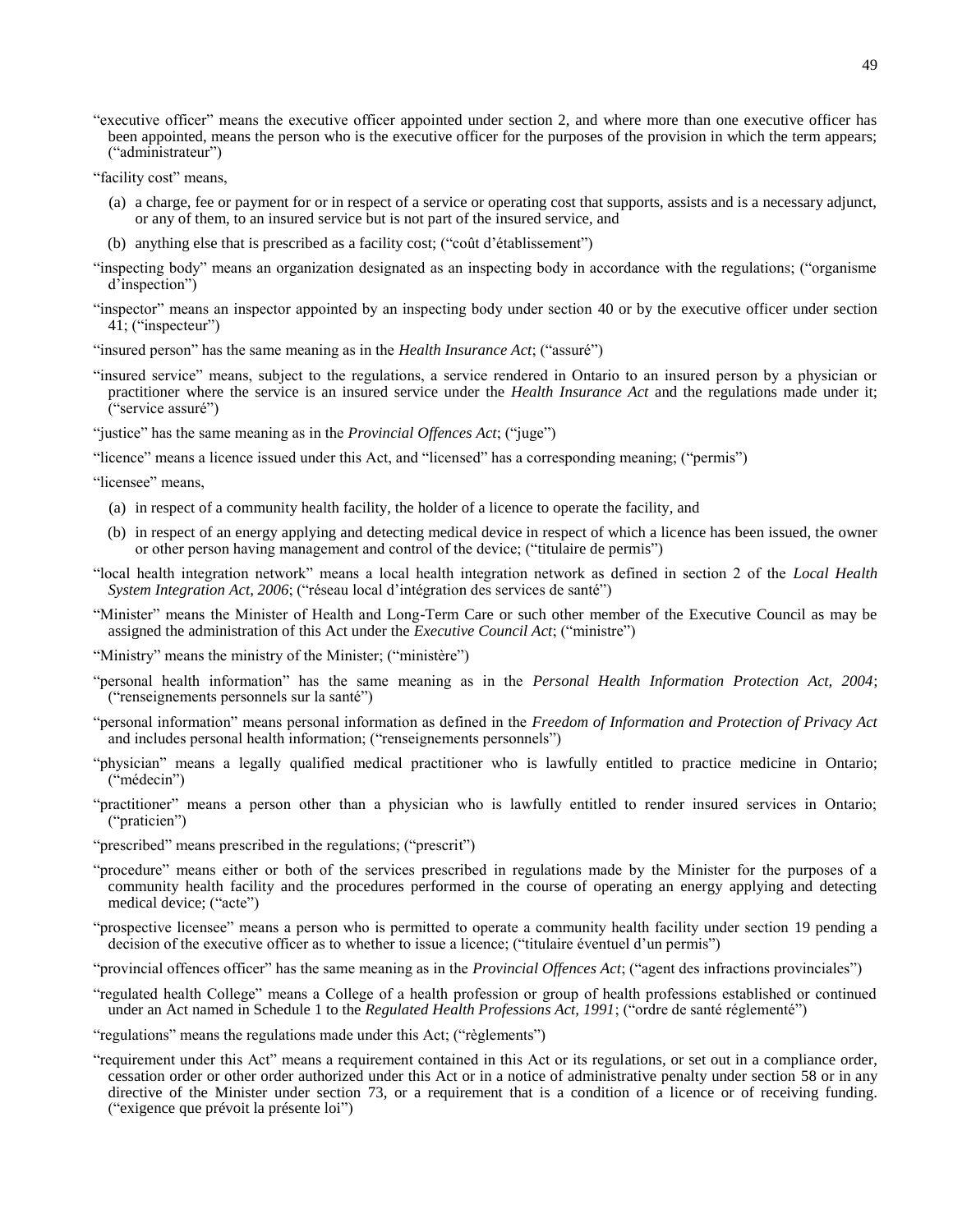### **PART II EXECUTIVE OFFICER**

### **Executive officer**

**2** (1) The Lieutenant Governor in Council shall appoint one or more persons as the executive officer for community health facilities and energy applying and detecting medical devices.

## **Functions and powers**

(2) Subject to this Act and the regulations, it is the function of the executive officer, and the executive officer has the power, to perform any functions or duties that he or she may have under this Act and the regulations.

## **Appointment**

(3) Where more than one person is appointed as executive officer, the appointment may provide for the functions and duties of each person who is appointed.

### **PART III LICENSING AND RELATED MATTERS**

## **Request for applications, community health facilities**

**3** (1) The executive officer may, at any time, request one or more applications for the operation of one or more community health facilities.

### **How made**

(2) The executive officer may request applications,

- (a) by sending an application form to one or more specified persons; or
- (b) by publishing a request for applications in any manner that the executive officer considers appropriate.

### **Submission**

(3) A person interested in operating a community health facility may respond to a request for applications by submitting an application form that complies with subsection 4 (3).

### **Additional information**

(4) The executive officer may request additional information in respect of any application.

### **No obligation to accept**

(5) The executive officer is under no obligation to accept any application.

# **Cancellation**

(6) The executive officer may cancel a request for applications at any time, and for any reason.

# **Applications, general**

### **Community health facilities**

**4** (1) Any person may apply for a licence to operate a community health facility, subject to any prescribed conditions or prohibitions, whether or not the executive officer has requested applications, but the executive officer is under no obligation to accept or consider an application that has not been requested.

### **Energy applying and detecting medical devices**

(2) Any person may apply for a licence to operate an energy applying and detecting medical device, subject to any prescribed conditions or prohibitions.

### **Application**

(3) Every application for a licence shall be in a form acceptable to the executive officer and contain any information, which may include personal information, that the executive officer considers necessary or advisable.

### **Issuance**

**5** (1) The executive officer may issue a licence to an applicant where the following conditions are met:

- 1. The applicant has applied in a manner that complies with the requirements under subsection 4 (3).
- 2. The applicant has paid any fee established in a regulation made by the Minister.
- 3. In the case of an application with respect to a proposed community health facility, including a community health facility operating under section 19,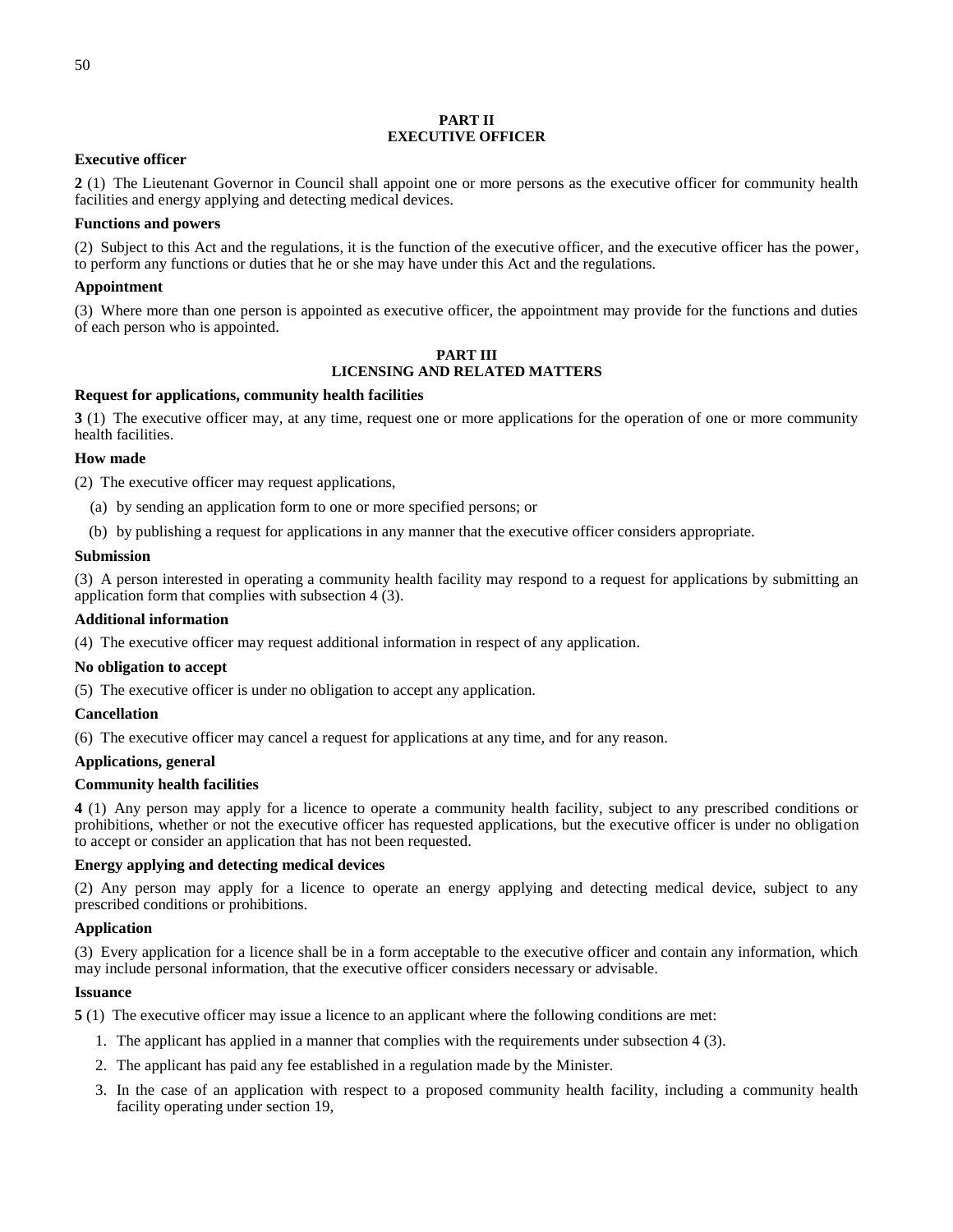- i. where there has been a request for applications, the applicant and the proposed community health facility meet the requirements of the request, in addition to making the application in accordance with subsection 4 (3),
- ii. where a person has submitted an application under subsection 4 (1), the applicant and the proposed community health facility meet any requirements set out in the form referred to in subsection 4 (3),
- iii. the applicant and the proposed community health facility meet all applicable prescribed requirements,
- iv. the executive officer is satisfied that the applicant will operate the proposed community health facility in compliance with this Act and the regulations and any other applicable Act or regulation,
- v. the applicant and the proposed community health facility have passed any inspection that the executive officer has requested, or that an inspecting body has initiated,
- vi. the applicant has complied, to the satisfaction of the executive officer, with any orders that have been issued by the executive officer or an inspecting body in respect of a community health facility that is permitted to operate under section 19 pending a licensing decision,
- vii. the executive officer is satisfied that the applicant or, where the applicant is a corporation, its officers and directors and the persons with a controlling interest in it, will operate the community health facility with honesty and integrity,
- viii. the executive officer is satisfied that the past conduct relating to the operation of a community health facility or any other matter or business of a person listed in subsection (2) affords reasonable grounds to believe that the persons are competent to operate a community health facility in a responsible manner,
- ix. the executive officer is satisfied that the past conduct relating to the operation of a community health facility or any other matter or business of a person listed in subsection (2) affords reasonable grounds to believe that the facility will be operated in accordance with the law, and
- x. the applicant has paid any fee required to be paid under clause 78 (3) (t).
- 4. In the case of an application with respect to an energy applying and detecting medical device,
	- i. the applicant and the device meet all prescribed requirements,
	- ii. the executive officer is satisfied that the applicant is competent to operate the device and would operate the device in a competent and responsible manner, after considering, as the executive officer may consider appropriate, anything concerning the applicant's history and qualifications that are relevant to the provision of the procedures that will be provided and to the operation of the device,
	- iii. the applicant and the device have passed any inspection that the executive officer has requested, and
	- iv. the executive officer is satisfied that a licence should be issued, after having considered,
		- A. the proposed use of the device,
		- B. the extent to which the proposed use of the device is already available in Ontario or any part of Ontario,
		- C. the need for the proposed use of the device in Ontario or any part of Ontario,
		- D. the future need for the proposed use of the device in Ontario or any part of Ontario, and
		- E. any other matter that the executive officer considers relevant to the management of the health care system.

#### **Relevant persons**

(2) The following are the persons listed for the purposes of subparagraphs 3 viii and ix of subsection (1):

- 1. The applicant.
- 2. If the applicant is a corporation, the officers and directors of the corporation and any other person with a controlling interest in the corporation.
- 3. If the person with a controlling interest is a corporation, the officers and directors of the corporation.

#### **Additional requirement, community health facilities**

(3) In the case of an application that contemplates the provision at the community health facility of insured services or services for which the applicant may receive funding from the Minister, the executive officer shall not issue a licence unless the executive officer is satisfied that a licence should be issued, after having considered,

- (a) the nature of the services to be provided in the community health facility;
- (b) the extent to which the services are already available in Ontario or in any part of Ontario;
- (c) the need for the services in Ontario or any part of Ontario;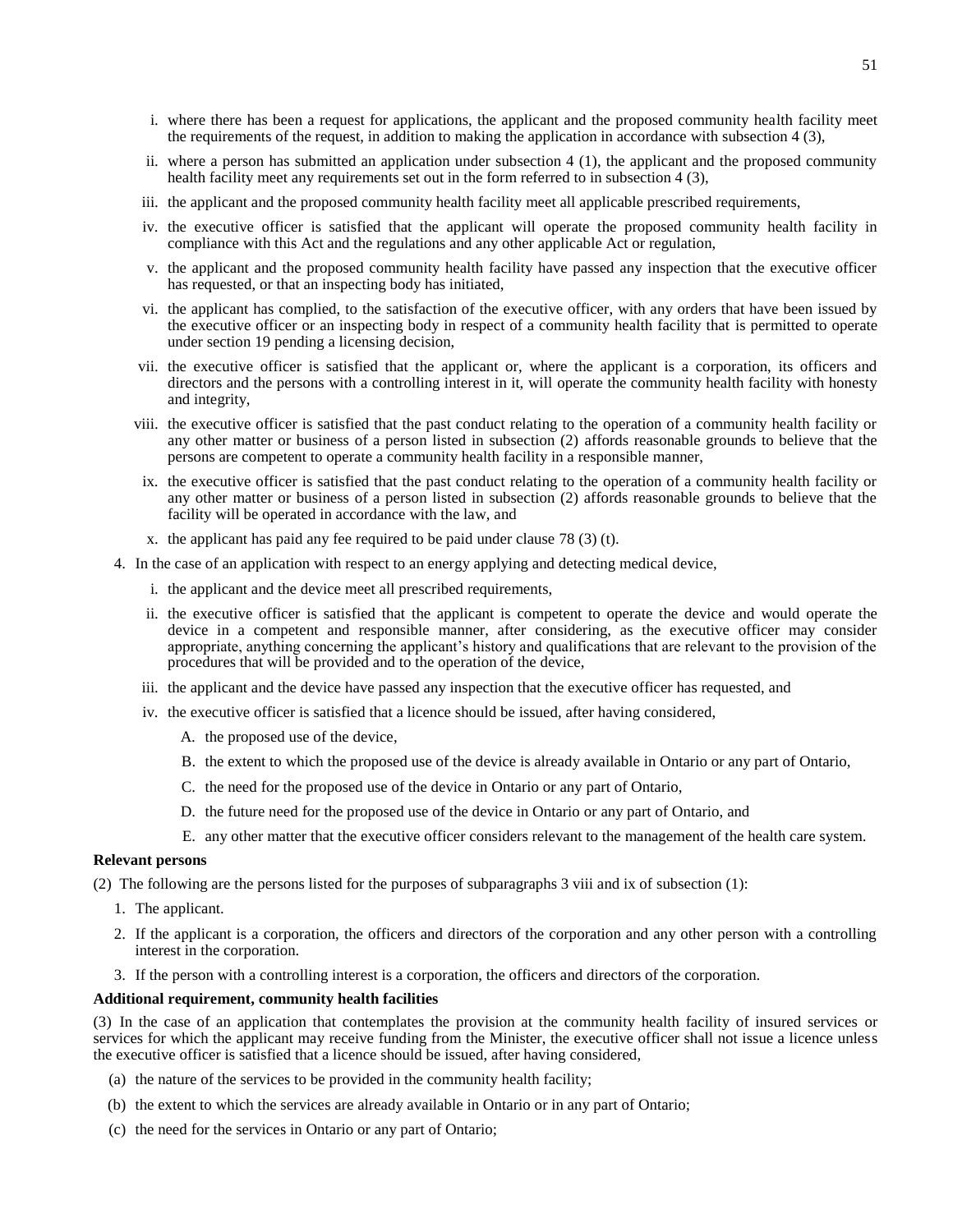- (d) the future need for the services in Ontario or any part of Ontario;
- (e) the projected cost in public money for the establishment and operation of the community health facility;
- (f) the availability of public money to pay for the establishment and operation of the community health facility;
- (g) the concentration of ownership, control or management of community health facilities in Ontario or any part of Ontario; and
- (h) any other matter that the executive officer considers relevant to the management of the health care system.

### **Discretion**

(4) The executive officer may, in the executive officer's absolute discretion, decide not to issue a licence even where all the requirements of this section have been met, and in the case of an application in respect of a community health facility, may prefer one application over others.

### **Conditions, etc., time of issue**

**6** The executive officer may specify conditions that apply to a licence at the time it is issued.

### **Conditions, etc. after issue — executive officer**

**7** (1) The executive officer may, at any time after the issuance of a licence, amend the licence or the conditions of a licence, including imposing new conditions or removing existing ones.

### **Notice of amendment**

(2) The executive officer shall serve notice of an amendment under subsection (1), together with brief written reasons, on the licensee.

### **When effective**

(3) An amendment under subsection (1) takes effect upon the date specified by the executive officer in the notice of amendment.

### **Conditions, community health facility that was formerly licensed under the** *Private Hospitals Act*

**8** A license issued or amended under this Act with respect to a community health facility that was formerly licensed under the *Private Hospitals Act* shall include the following conditions:

- 1. The facility shall only provide the same services that it provided when the facility was licensed under the *Private Hospitals Act*.
- 2. The facility shall only operate in the same location that it operated in when the facility was licensed under the *Private Hospitals Act*.
- 3. The patient bed capacity of the facility shall be no greater than what it was when the facility was licensed under the *Private Hospitals Act*.

### **Amendment of licence, on application**

**9** (1) Without restricting the executive officer's powers under section 7, a licensee may, at any time, apply to the executive officer to amend the licence or the conditions of a licence.

### **Restriction, community health facility**

(2) A licensee in respect of a community health facility may only make an application under subsection (1) with respect to the services that may be provided under the licence, the location or locations where services may be performed or any other condition of a licence provided for in the regulations.

### **Form and manner**

(3) An application for an amendment shall be made in a form and manner that is acceptable to the executive officer.

### **Response of executive officer**

(4) Where a licensee has applied to the executive officer for an amendment, the executive officer may,

- (a) amend the licence or the conditions of the licence in accordance with the application;
- (b) amend the licence or the conditions of the licence subject to any further conditions; or
- (c) deny the application for amendment.

### **Written reasons, etc.**

(5) Where the executive officer amends the licence subject to further conditions or denies the application, the executive officer shall provide brief written reasons for the decision.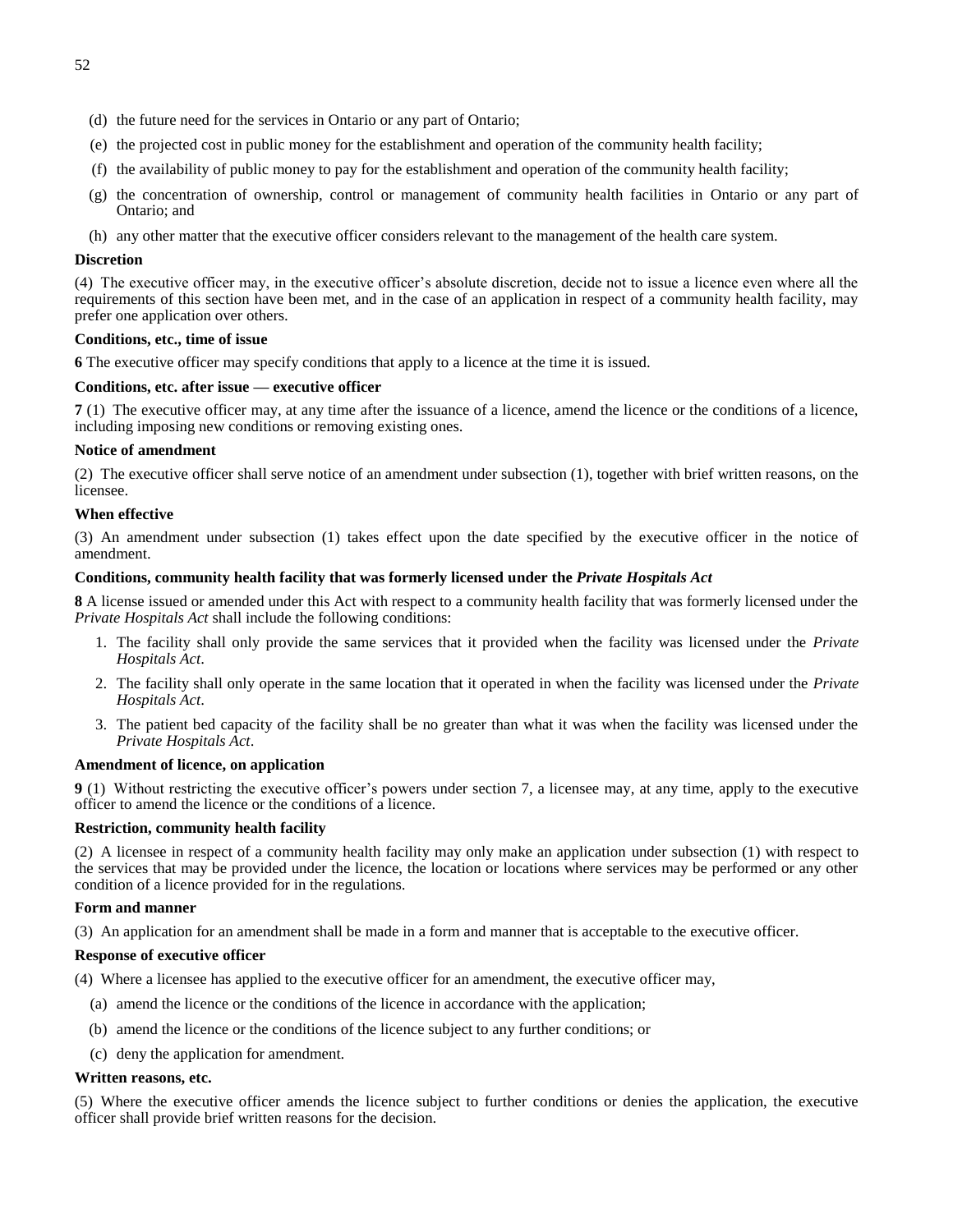### **Transfer of licence**

**10** (1) Subject to section 11, a licence in respect of a community health facility is not transferable without the prior written consent of the executive officer.

### **No transfer if unpaid fees**

(2) The executive officer shall not consent to transfer a licence unless the current holder of the licence has paid any fee required to be paid under clause 78 (3) (t).

## **Criteria**

(3) Subject to section 11, in deciding whether to consent to the transfer of a licence, the executive officer,

- (a) shall treat the proposed transferee of the licence as if the proposed transferee were an applicant for a licence, and for that purpose section 5 applies with necessary modifications; and
- (b) shall also consider whether the current holder of the licence is complying with the requirements under this Act, and may refuse to consent, or consent subject to conditions on the consent, where either or both of the Minister and executive officer have identified a failure to comply with any requirement under this Act by the current holder of the licence.

### **Conditions**

(4) Subject to section 11, the executive officer's consent to the transfer of a licence may be made subject to conditions, and in consenting to the transfer of a licence, the executive officer may attach to the licence any conditions that the executive officer considers necessary in the circumstances.

### **Prohibition, transfer of EADMD licence**

(5) A licence in respect of an energy applying and detecting medical device is not transferable.

### **Community health facility that was formerly licensed under the** *Private Hospitals Act*

### **Transfer of licence**

**11** (1) A licence in respect of a community health facility that was formerly licensed under the *Private Hospitals Act* is not transferable without the prior written consent of the Minister.

### **No transfer if unpaid fees**

(2) The Minister shall not consent to transfer a licence unless the current holder of the licence has paid any fee required to be paid under clause 78 (3) (t).

### **Criteria**

(3) In deciding whether to consent to the transfer of a licence in respect of a community health facility that was formerly licensed under the *Private Hospitals Act*, the Minister,

- (a) shall treat the proposed transferee of the licence as if the proposed transferee were an applicant for a licence, and for that purpose section 5 applies with necessary modifications; and
- (b) shall also consider whether the current holder of the licence is complying with the requirements under this Act, and may refuse to consent, or consent subject to conditions on the consent, where the Minister has identified a failure to comply with any requirement under this Act or under the *Private Hospitals Act* by the current holder of the licence.

### **Interpretation**

(4) For the purposes of clause (3) (a), all references to the executive officer in section 5 shall be read as references to the Minister.

### **Conditions**

(5) The Minister's consent to the transfer of a licence may be made subject to conditions, and in consenting to the transfer of a licence, the Minister may attach to the licence any conditions that the Minister considers necessary in the circumstances.

### **Licence subject to conditions, etc.**

**12** A licence is subject,

- (a) to every condition that may be specified by the executive officer; and
- (b) to every condition that may be prescribed.

### **Term of licence**

**13** A licence expires on the date, if any, specified in the licence in accordance with the regulations, if any, unless it is revoked or surrendered sooner, and may be renewed at the discretion of the executive officer.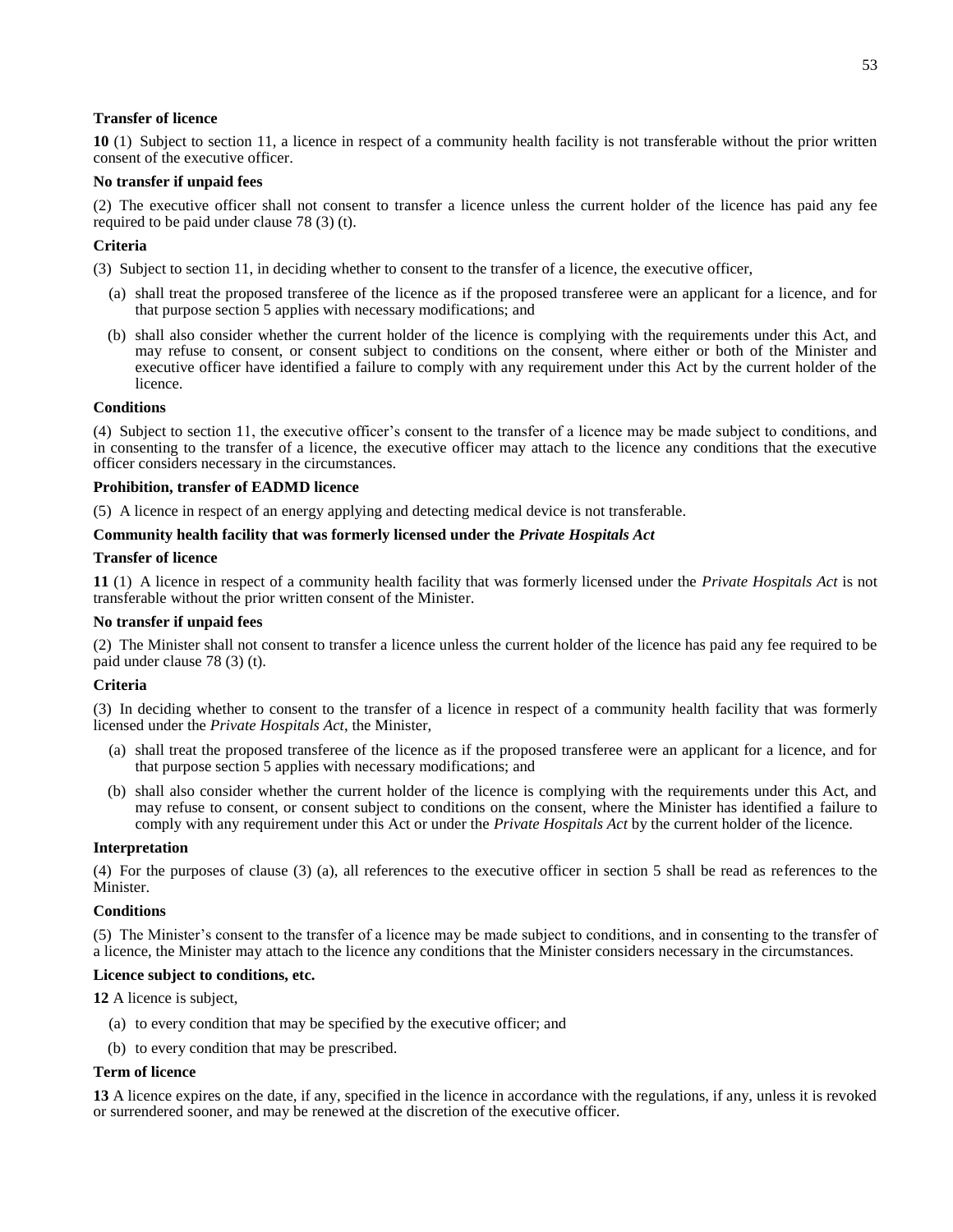#### **PART IV**

# **CORPORATE LICENCES, COMMUNITY HEALTH FACILITIES**

### **Controlling interest**

**14** (1) Without limiting the meaning of controlling interest, a person shall be deemed to have a controlling interest in a licensee in respect of a community health facility if the person, either alone or with one or more associates, directly or indirectly,

- (a) owns or controls, beneficially or otherwise, with respect to a licensee that is a corporation,
	- (i) 10 per cent or more of the issued and outstanding equity shares, and
	- (ii) voting rights sufficient, if exercised, to direct the management and policies of the licensee; or
- (b) has the direct or indirect right or ability, beneficially or otherwise, to direct the management and policies of a licensee that is not a corporation.

#### **Same**

(2) Without restricting the generality of subsection (1), a person shall be deemed to have a controlling interest in a licensee in respect of a community health facility if that person, either alone or with one or more associates, has a controlling interest in a person who has a controlling interest in a licensee, and so on.

### **Associates**

(3) For the purposes of subsection (1), one person shall be deemed to be an associate of another person if,

- (a) one person is a corporation of which the other person is an officer or director;
- (b) one person is a partnership of which the other person is a partner;
- (c) one person is a corporation that is controlled directly or indirectly by the other person;
- (d) both persons are corporations and one person is controlled directly or indirectly by the same individual or corporation that directly or indirectly controls the other person;
- (e) both persons are members of a voting trust where the trust relates to shares of a corporation;
- (f) one person is the father, mother, brother, sister, child or spouse of the other person or is another relative who has the same home as the other person; or
- $(g)$  both persons are associates within the meaning of clauses (a) to (f) of the same person.

#### **Calculating shares**

(4) In calculating the total number of equity shares of a corporation beneficially owned or controlled for the purposes of this Act, the total number shall be calculated as the total of all the shares actually owned or controlled, but each share that carries the right to more than one vote shall be calculated as having the number of shares equal to the total number of votes it carries.

### **Gaining controlling interest**

**15** (1) Subject to section 16, a person who by any method gains a controlling interest in a licensee in respect of a community health facility shall obtain the approval of the executive officer.

#### **Executive officer's approval**

(2) Subject to section 16, the approval by the executive officer is subject to any conditions that would apply with respect to the licensee if the person had already gained a controlling interest in the licensee.

#### **Attachment of conditions**

(3) Subject to section 16, the executive officer may attach conditions to an approval.

### **Regulations may provide for timing, process**

(4) The regulations may provide for when the approval of the executive officer must be obtained and for the process for obtaining the approval.

#### **Community health facility that was formerly licensed under the** *Private Hospitals Act*

#### **Gaining controlling interest**

**16** (1) A person who by any method gains a controlling interest in a licensee in respect of a community health facility that was formerly licensed under the *Private Hospitals Act* shall obtain the approval of the Minister.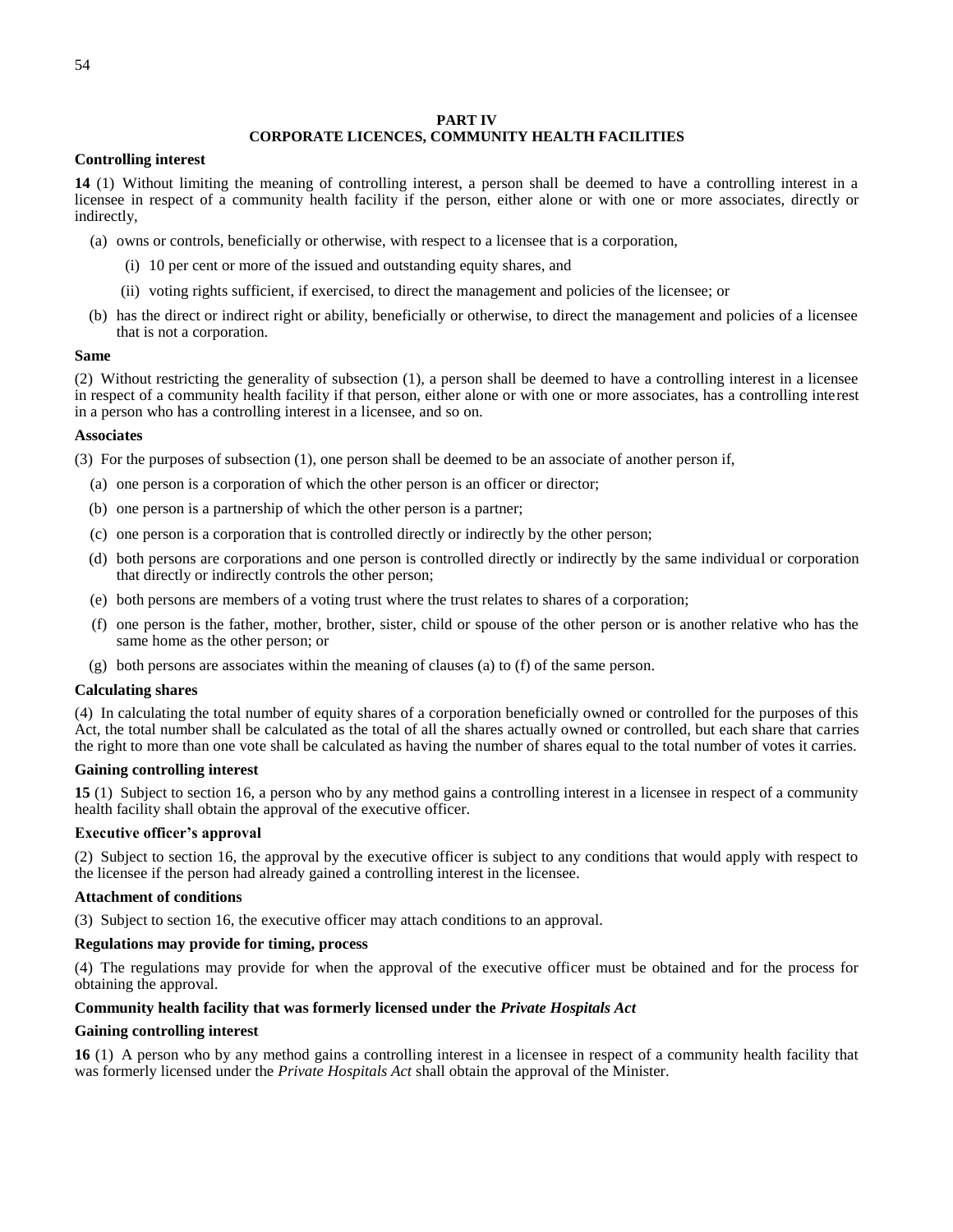#### **Minister's approval**

(2) The approval by the Minister is subject to any conditions that would apply with respect to the licensee in respect of a community health facility that was formerly licensed under the *Private Hospitals Act* if the person had already gained a controlling interest in the licensee.

#### **Attachment of conditions**

(3) The Minister may attach conditions to an approval under subsection (2).

#### **Regulations may provide for timing, process**

(4) The regulations may provide for when the approval of the Minister must be obtained and for the process for obtaining the approval.

#### **Duty of corporation to notify executive officer**

**17** (1) A licensee in respect of a community health facility that is a corporation shall notify the executive officer in writing, within the time provided for in the regulations, of any change in the officers or directors of the corporation.

#### **Same**

(2) Where a corporation has an interest in a licence of a community health facility and there is reasonable ground for belief that an event will occur by which a person would acquire an interest or increase an interest affecting the control of the corporation while the corporation has an interest in the licence, the corporation shall notify the executive officer of the possible event within the time provided for in the regulations.

### **PART V PROHIBITIONS**

#### PROHIBITIONS, COMMUNITY HEALTH FACILITY

### **Operation**

**18** (1) No person shall operate a community health facility except under the authority of a licence, unless section 19 applies.

### **Holding out**

(2) No person shall hold themself out as operating a community health facility if the person is not operating a community health facility under the authority of a licence or by virtue of section 19.

#### **Operation on an interim basis and exemptions**

<span id="page-60-0"></span>**19** Section 18 does not prohibit a person from operating a community health facility without a licence where any of the following apply:

- 1. Where the person is already operating a facility at the time that it becomes a community health facility for the purposes of this Act, the person may continue to operate it without a licence for up to 120 days after the day the facility becomes a community health facility, or a longer period specified by the executive officer, as long as any conditions specified by the executive officer are complied with.
- 2. Where the person submits an application for a licence for the community health facility to the executive officer during the period mentioned in paragraph 1, the person may continue to operate the community health facility until the executive officer has made a decision, as long as all applicable provisions of this Act, the regulations and any conditions specified by the executive officer are complied with.
- 3. Where the regulations provide for an exemption from section 18, the facility may be operated without a licence, subject to compliance with any conditions provided for in the regulations.
- 4. Where a person is issued an order under clause 52 (1) (a) to apply for a licence for a community health facility, the person may continue to operate the community health facility without a licence up to the date specified in the order, as long as any conditions specified in the order are complied with.
- 5. Where the person submits an application for a licence for the community health facility to the executive officer during the period mentioned in paragraph 4, the person may continue to operate the community health facility until the executive officer has made a decision, as long as all applicable provisions of this Act, the regulations and any conditions specified by the executive officer are complied with.

### **Payments, etc.**

<span id="page-60-1"></span>**20** (1) No person shall charge or accept payment of a facility cost unless,

- (a) the facility cost is charged and accepted with respect to an insured service provided to an insured person at a community health facility that is approved for funding under this Act; and
- (b) the facility cost is charged to, and accepted from, the Minister or a prescribed person.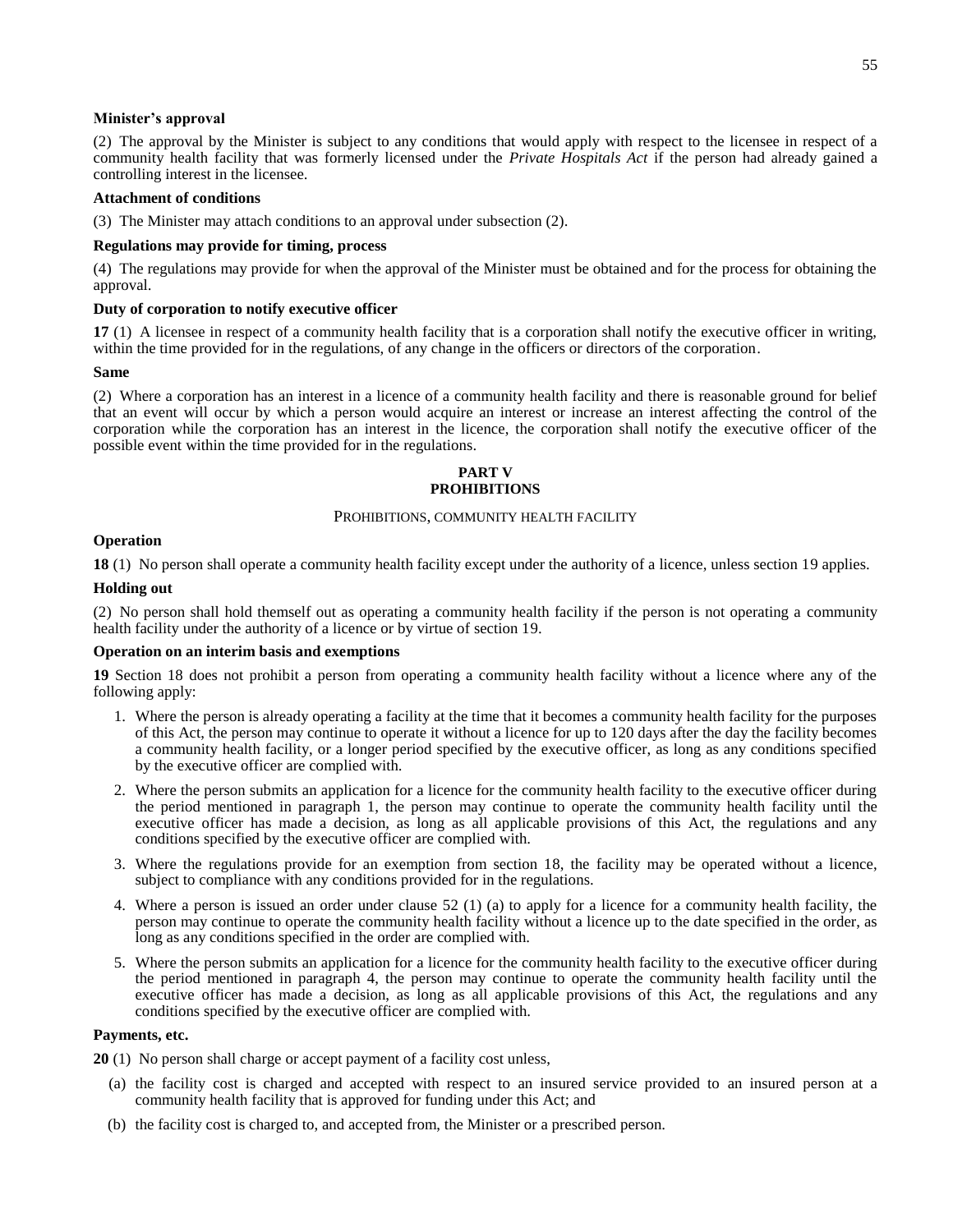### **Access**

(2) No person shall, except as permitted under subsection (1),

- (a) charge or accept payment for providing an insured person with access to an insured service at a community health facility;
- (b) obtain or accept a benefit, direct or indirect, for providing an insured person with access to an insured service at a community health facility; or
- (c) offer to do anything referred to in clause (a) or (b).

#### **Non-discrimination**

(3) No person shall, in respect of a community health facility, refuse to provide or continue providing an insured service to an insured person for any reason relating to the insured person's choice not to,

- (a) pay an amount requested or charged in connection with the provision of an insured service at the community health facility; or
- (b) provide the licensee or another person or entity with any benefit, direct or indirect, in connection with the provision of an insured service at the community health facility.

#### **Obtaining funding to which not entitled**

(4) No person shall obtain, receive or attempt to obtain or receive funding or facility costs or any payment for or in respect of a service that the person is not entitled to obtain pursuant to the conditions, rules and restrictions of funding provided for under this Act or the regulations, if any.

### **Aiding and abetting**

(5) No person shall aid or abet another person in obtaining, receiving or attempting to obtain or receive funding or facility costs or any payment for or in respect of a service that the person is not entitled to obtain pursuant to the conditions, rules and restrictions of funding provided under this Act or the regulations, if any.

#### **Licence not to be used as security**

<span id="page-61-0"></span>**21** A licence for a community health facility shall not be used as security for the payment or performance of an obligation, and any transaction purporting to use such a licence as security for the payment or performance of an obligation is void.

#### **Contracts**

<span id="page-61-1"></span>**22** (1) A licensee in respect of a community health facility shall not enter into a contract that may result in,

- (a) a change in the beneficial ownership of the licence without a corresponding transfer of the licence in accordance with section 10; or
- (b) in the case of a licensee that is a corporation, a person acquiring or increasing an interest affecting the control of the corporation while it is a licensee.

### **Exception**

<span id="page-61-2"></span>(2) Subsection (1) does not apply if the licence includes a condition as to the ownership or control of the licensee and the contract would not result in a breach of the condition.

# PROHIBITIONS, ENERGY APPLYING AND DETECTING MEDICAL DEVICES

#### **Prohibition, operating without licence**

<span id="page-61-3"></span>**23** No person shall operate an energy applying and detecting medical device except under the authority of a licence that has been issued with respect to the device.

#### **Prohibition, operating improperly**

<span id="page-61-5"></span><span id="page-61-4"></span>**24** No person shall operate an energy applying and detecting medical device except in accordance with this Act and the regulations and in accordance with the terms and conditions of the licence for the device.

## VICARIOUS LIABILITY

#### **Vicarious liability**

<span id="page-61-6"></span>**25** If the executive officer or an inspector appointed by the executive officer is of the opinion that any person working in connection with anything regulated by this Act is failing to comply with this Part, the licensee shall be deemed to have not complied with the relevant provision, and the executive officer or inspector may take any action permitted under this Act in consequence.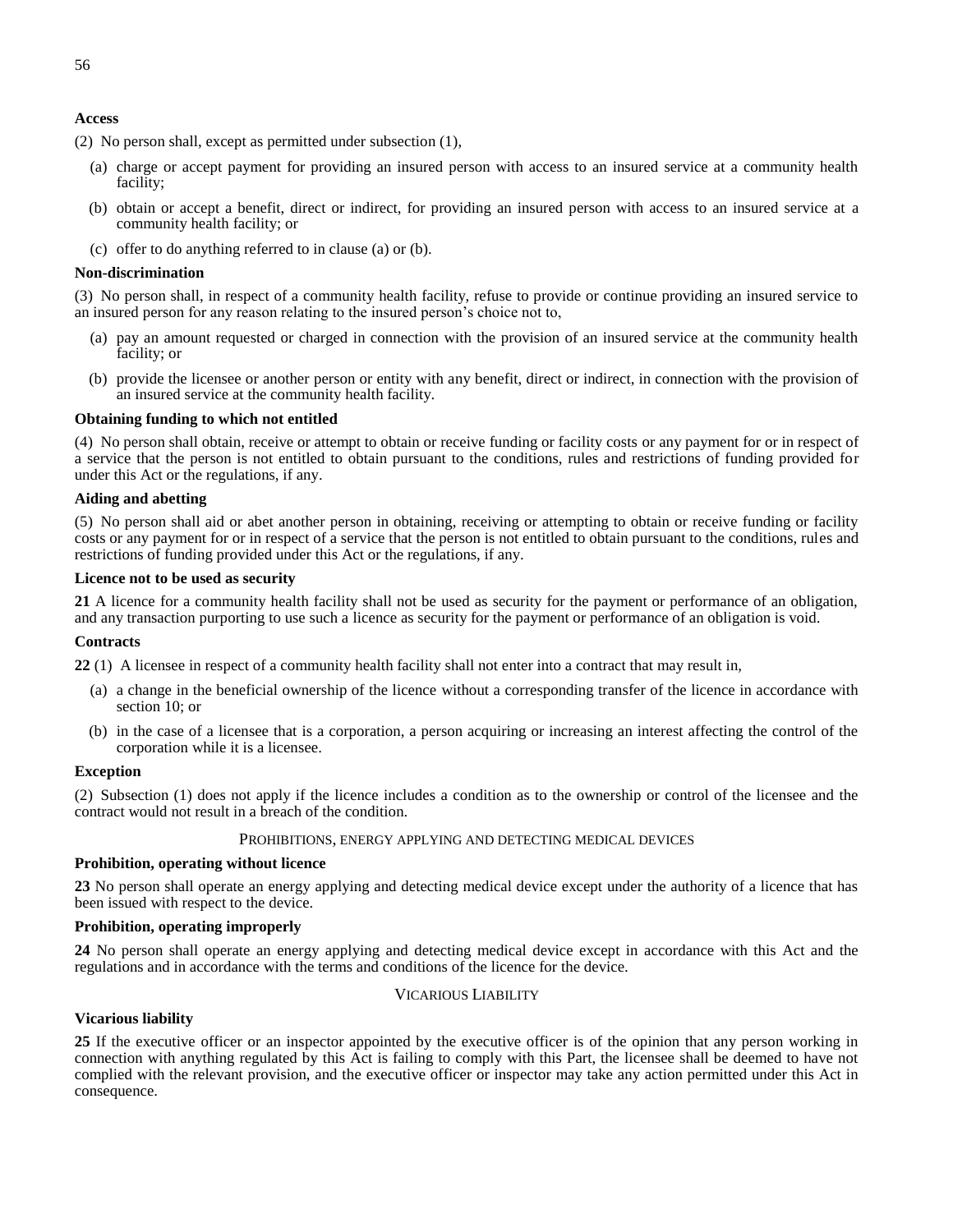### **PART VI REQUIREMENTS AND STANDARDS**

### <span id="page-62-0"></span>**Requirements**

<span id="page-62-1"></span>**26** (1) Every licensee shall comply with every condition of the licensee's licence.

## **Same**

(2) Every licensee and prospective licensee shall comply with every requirement under this Act.

## **Truthfulness**

<span id="page-62-2"></span>**27** Every licensee and prospective licensee shall provide truthful, complete and accurate information in any application, report, document or any other information required or requested under this Act or the regulations or as a condition of a licence or of receiving funding.

## **Safety and quality standards**

<span id="page-62-3"></span>**28** Every licensee and prospective licensee shall comply with all safety and quality standards provided for in the regulations.

## **Quality management programs**

<span id="page-62-4"></span>**29** Every licensee and prospective licensee shall participate in every quality management program provided for in the regulations.

## **Business practice standards**

<span id="page-62-5"></span>**30** Every licensee and prospective licensee in respect of a community health facility shall comply with all business practice standards provided for in the regulations.

## **Quality advisor**

<span id="page-62-6"></span>**31** (1) Every licensee and prospective licensee in respect of a community health facility shall, in accordance with the requirements provided for in the regulations, if any, ensure that there is a quality advisor for the community health facility.

## **Requirements**

(2) The quality advisor,

- (a) must be a member of a regulated health College;
- (b) must be approved by the executive officer;
- (c) must not be a licensee or prospective licensee, except with the prior written approval of the executive officer; and
- (d) must meet any other requirements provided for in the regulations.

### **Responsibilities**

(3) The quality advisor is responsible for,

- (a) advising the licensee on how to provide services in the community health facility in compliance with the safety and quality standards provided for in the regulations;
- (b) promptly informing the executive officer and any inspecting body designated for the community health facility where the quality advisor has reasonable grounds to believe that the licensee is not providing services in compliance with the safety and quality standards provided for in the regulations; and
- (c) any other functions provided for in the regulations.

### **Quality committee**

<span id="page-62-7"></span>**32** (1) Every licensee and prospective licensee in respect of a community health facility shall ensure that there is an interprofessional quality committee for the community health facility that complies with the requirements provided for in the regulations, if any.

### **Same**

(2) The quality committee shall,

- (a) provide advice to the quality advisor on the quality and standards of services provided in the community health facility; and
- (b) perform any other functions provided for in the regulations.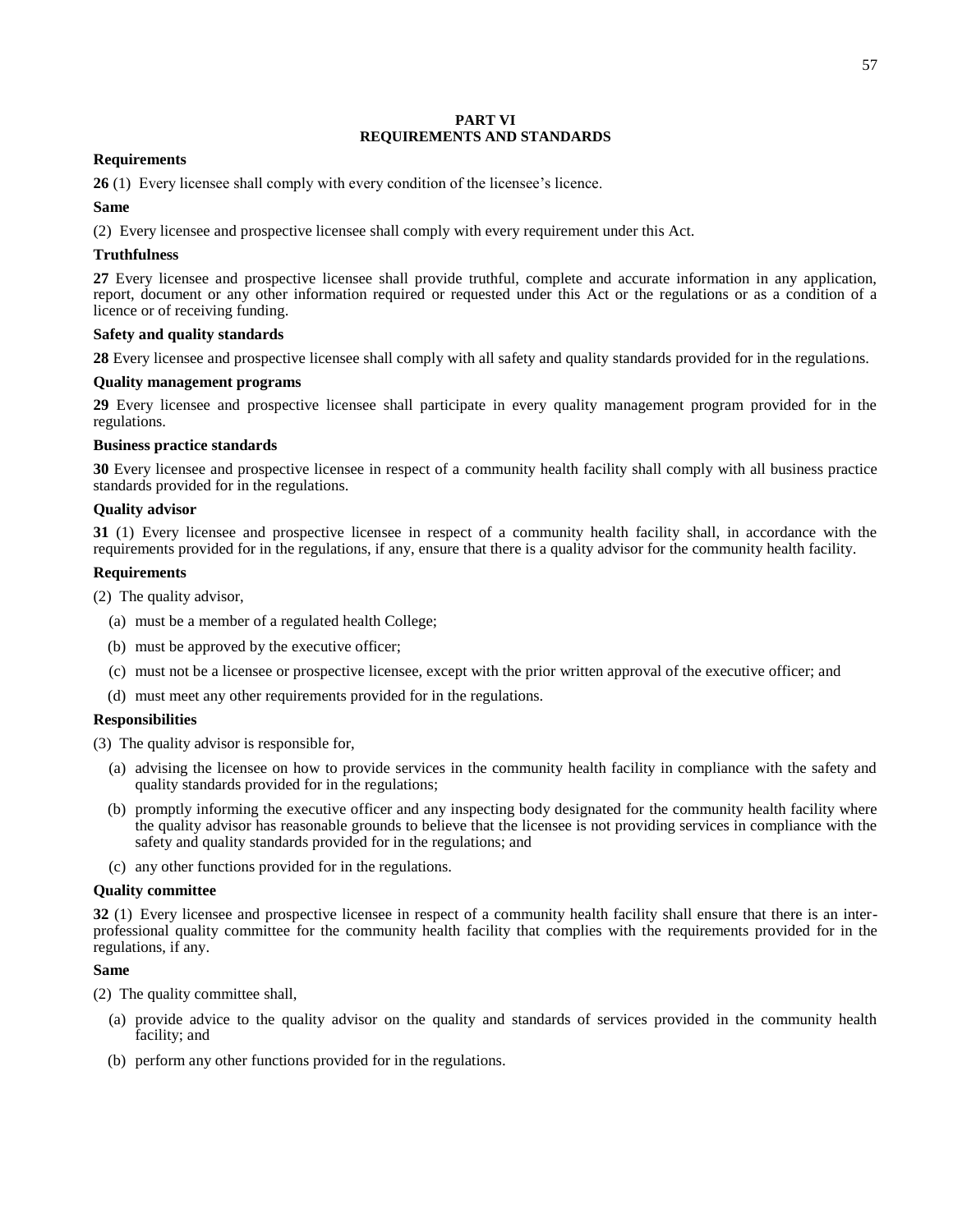### **Safety officer**

<span id="page-63-0"></span>**33** (1) Every licensee in respect of an energy applying and detecting medical device shall, in accordance with the requirements provided for in the regulations, if any, ensure that there is a safety officer for the energy applying and detecting medical device.

## **Responsibilities**

(2) The safety officer is responsible,

- (a) for ensuring that the energy applying and detecting medical device is maintained in safe operating condition; and
- (b) for any other matters related to the safe operation of energy applying and detecting medical devices that are provided for in the regulations.

#### **Monitoring of services**

<span id="page-63-1"></span>**34** Every licensee and prospective licensee in respect of a community health facility shall establish and maintain a system to monitor the results of services provided in the community health facility in accordance with the requirements provided for in the regulations, if any.

### **Complaints**

<span id="page-63-2"></span>**35** Every licensee and prospective licensee in respect of a community health facility shall establish and maintain a process for receiving and responding to complaints from patients and service providers in accordance with the requirements provided for in the regulations, if any.

#### <span id="page-63-3"></span>**Incident review process**

**36** (1) Every licensee and prospective licensee shall, in accordance with the requirements provided for in the regulations, if any, establish and maintain a process for the review of prescribed incidents and the disclosure of information, which may include personal information, if necessary, related to such incidents.

### **Disclosure of information related to prescribed incidents**

(2) If information related to a prescribed incident is required to be disclosed, the information may only be disclosed to prescribed persons or entities.

### **Posting**

<span id="page-63-4"></span>**37** (1) Every licensee and prospective licensee in respect of a community health facility shall post, in a prominent place clearly visible to members of the public, at or near the entrance of the community health facility, and in compliance with the requirements provided for in the regulations, if any,

- (a) a copy of the licence for the facility in the case of a licensee;
- (b) the name of the licensee or prospective licensee;
- (c) copies of the last two inspection reports in respect of the community health facility or, if two inspection reports have not been issued in respect of the facility, a copy of any inspection report with respect to the facility;
- (d) the facility's procedure for initiating complaints to the licensee or prospective licensee;
- (e) the executive officer's procedure for making complaints to the executive officer, together with the contact information of the executive officer, or the contact information of a person designated by the executive officer to receive complaints;
- (f) a copy of each compliance order made under section 54 in respect of the facility and each cessation order made under section 55 in respect of the facility, for as long as the order is in effect; and
- (g) any other prescribed documents.

#### **No personal health information**

(2) No personal health information may be posted under subsection (1).

### **Provision of information, executive officer**

<span id="page-63-5"></span>**38** (1) Every licensee, prospective licensee and any other prescribed person shall, for the purposes provided for in subsection (2), provide reports, notices and other information, which may include personal information if necessary, to the executive officer or any other prescribed person,

- (a) as may be required by the executive officer from time to time; and
- (b) as provided for in the regulations, if any.

#### **Purposes**

(2) The purposes under subsection (1) are,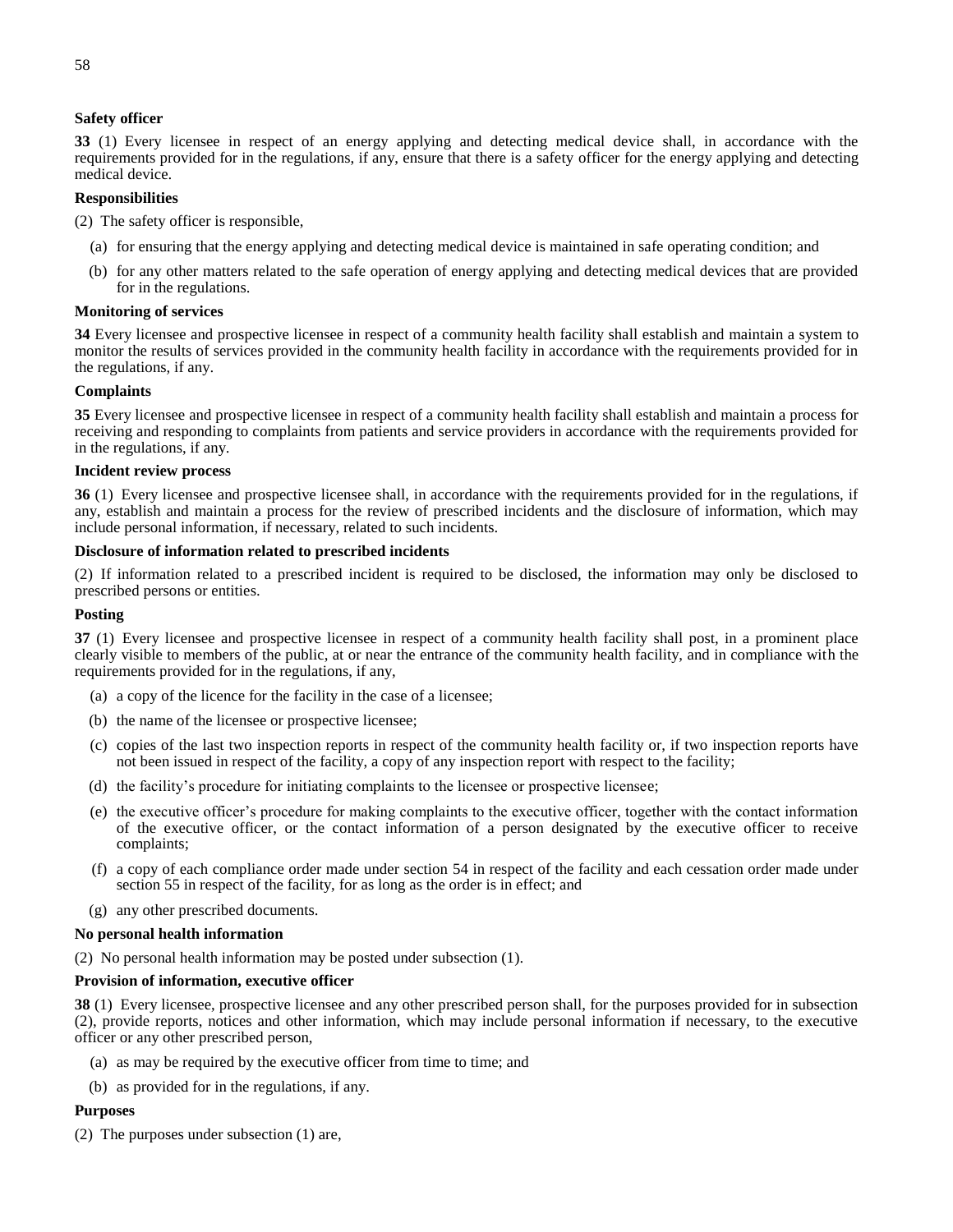- (b) purposes related to the *Commitment to the Future of Medicare Act, 2004*;
- (c) purposes related to the *Health Insurance Act*; and
- (d) any other prescribed purposes.

#### **Collection, use and disclosure of personal information**

**39** (1) In the course of performing a duty or exercising a power under this Act or the regulations, no person shall,

- (a) collect, use or disclose personal information if other information will serve the purpose of the collection, use or disclosure; and
- (b) collect, use or disclose more personal information than is reasonably necessary to meet the purposes of the collection, use or disclosure.

### **Recipient of personal information**

(2) Unless a person or entity is subject to the *Personal Health Information Protection Act, 2004*, the *Freedom of Information and Protection of Privacy Act* or the *Municipal Freedom of Information and Protection of Privacy Act* or is otherwise permitted or required by law to use or disclose the information and subject to any exceptions and additional requirements prescribed by regulation, a person or entity that receives personal information under subsection 38 (1), paragraph 5 of subsection 40 (3) and paragraph 4 of subsection 65 (5), shall not use or disclose the information for any purpose other than,

- (a) the purposes for which the information was authorized to be disclosed under this Act or the regulations; and
- <span id="page-64-0"></span>(b) the purposes of carrying out a statutory or legal duty.

### **PART VII INSPECTING BODIES**

#### **Inspecting bodies**

<span id="page-64-1"></span>**40** (1) The regulations may designate one or more organizations as inspecting bodies of community health facilities for the purposes of this Act and the regulations.

#### **Power to act**

(2) Every organization that is designated as an inspecting body is deemed to have among its objects all the powers necessary to act as an inspecting body for the purposes of this Act and the regulations.

### **Responsibilities of inspecting bodies**

(3) Subject to the regulations, an inspecting body has the following powers and responsibilities with respect to the community health facilities provided for in the regulations:

- 1. Developing safety and quality standards for the community health facilities and updating existing standards either as the inspecting body considers appropriate or as requested by the executive officer.
- 2. Establishing schedules for the regular inspection of the community health facilities.
- 3. Providing for the inspection of community health facilities as the inspecting body considers advisable or as requested by the executive officer.
- 4. Appointing inspectors to carry out the responsibilities of inspectors under this Act and the regulations. In the appointment the inspecting body may limit the authority of an inspector in such manner as the inspecting body considers necessary or advisable.
- 5. Submitting reports of inspections and other information, which may include personal information, to the executive officer and to other prescribed persons or entities.
- 6. Making reports of inspections available to the public.
- 7. Making orders under sections 54 and 55.
- 8. Making orders issued under sections 54 and 55 available to the public.
- 9. Establishing committees to carry out any functions of the inspecting body, or any function required by the executive officer.
- 10. Establishing and collecting fees for any activity that the inspecting body is required or permitted to carry out under this Act or the regulations, including fees for administrative and overhead costs related to the activity, from the following persons:
	- i. applicants for a licence,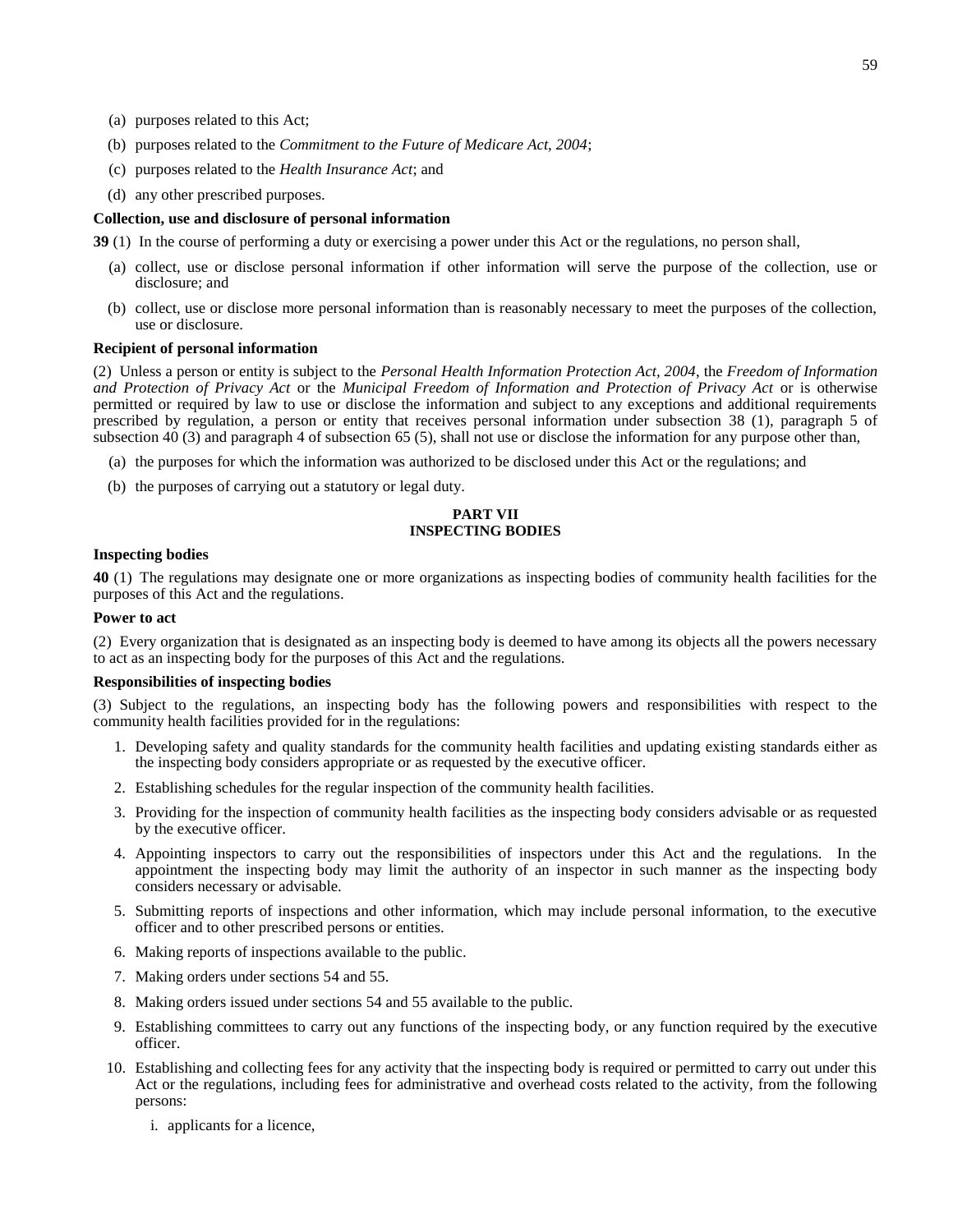- ii. prospective licensees, and
- iii. licensees.
- 11. Exercising any power and carrying out any responsibility provided for in the regulations.

### **No personal health information**

(4) Before making a report or order available to the public under subsection (3), the inspecting body shall remove all personal health information from the copy of the report or order that it intends to make public.

#### **Shall carry out responsibilities**

(5) Every inspecting body shall exercise its powers and carry out its responsibilities according to the requirements provided for in this Act and in the regulations.

#### **Requiring information**

(6) An inspecting body may request a licensee, prospective licensee or other prescribed person to provide the inspecting body with any information or reports that the inspecting body considers necessary for the purpose of carrying out its functions and the licensee, prospective licensee or prescribed person shall comply with the request in the manner and within the time set by the inspecting body.

### **Confidentiality**

(7) Every inspecting body and every inspector appointed by an inspecting body shall keep confidential all information that comes into their possession in the course of carrying out their functions under this Act, except,

- (a) where the executive officer requests the information from the inspecting body in the course of carrying out the executive officer's functions under this Act;
- (b) where the inspecting body is required under this Act or the regulations to post the information or to make the information public;
- (c) where the regulations require the inspecting body to provide the information;
- (d) where the person to whom the information relates has consented to the disclosure;
- (e) where the disclosure is for purposes related to,
	- (i) the *Regulated Health Professions Act, 1991*, a health profession Act, or the *Drug and Pharmacies Regulation Act*,
	- (ii) the *Commitment to the Future of Medicare Act, 2004*,
	- (iii) the *Health Insurance Act*, or
	- (iv) the *Health Protection and Promotion Act*;
- (f) where the disclosure is to a police officer to aid an investigation undertaken with a view to a law enforcement proceeding or from which a law enforcement proceeding is likely to result;
- (g) where disclosure of the information is required by a law of Ontario or Canada;
- (h) where disclosure is required in a proceeding before the Board;
- (i) where there are reasonable grounds to believe that the disclosure is necessary for the purpose of eliminating or reducing a significant risk of serious bodily harm to a person or group of persons; or
- <span id="page-65-0"></span>(j) as provided for in the regulations.

#### **PART VIII ENFORCEMENT**

### **Inspectors, appointed by executive officer**

<span id="page-65-1"></span>**41** The executive officer may appoint, in writing, inspectors or classes of inspectors for the purposes of this Act, whether or not an inspecting body has been given the responsibility of appointing inspectors, and in the appointment may limit the authority of an inspector in such manner as the executive officer considers necessary or advisable.

#### **Functions of inspectors**

<span id="page-65-2"></span>**42** The following applies with respect to inspectors:

1. The function of an inspector appointed by an inspecting body is to conduct inspections to ensure compliance with sections 28, 29, 31, 32, 34, 35 and 37 and with any other prescribed requirements. Without restricting the generality of this function, it may also include conducting inspections to assist the executive officer to determine whether a licence should be issued under section 5.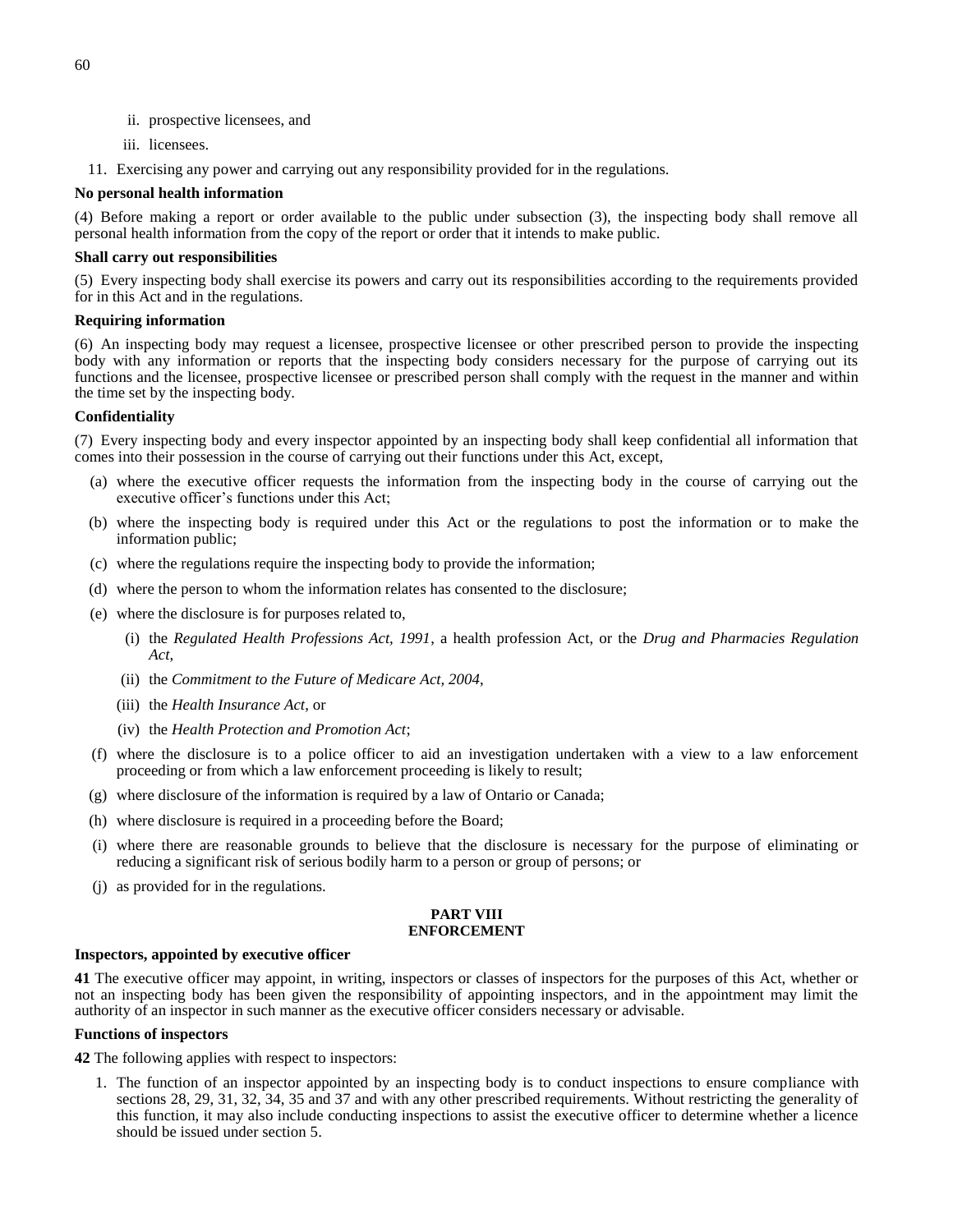2. The function of an inspector appointed by the executive officer is to conduct inspections to ensure compliance with all requirements under this Act, including, but not limited to anything mentioned in paragraph 1.

### **Powers of inspector**

<span id="page-66-0"></span>**43** (1) For the purpose of carrying out an inspector's function under this Act an inspector may, without a warrant or other order and without notice, enter and inspect,

- (a) a licensed community health facility or a place in respect of which an application for a licence for a community health facility has been made;
- (b) any business premises of a company that owns, operates or franchises one or more community health facilities;
- (c) any place that the inspector reasonably believes is operating as a community health facility; and
- (d) any premises at which an energy applying and detecting medical device is located or where the inspector reasonably believes an energy applying and detecting medical device is located.

### **Time of entry**

(2) The power under this section to enter and inspect without a warrant or other order may be exercised at any reasonable time.

### **Dwellings**

(3) No inspector shall enter a place or a part of a place that is being used as a dwelling, except with the consent of the occupier of the place or under the authority of an order under section 48.

### **Use of force**

(4) An inspector is not entitled to use force to enter and inspect a community health facility, business premises, place or premises.

### **Identification**

(5) An inspector conducting an inspection shall produce, on request, evidence of the inspector's appointment.

### **Powers of inspector while inspecting**

(6) An inspector conducting an inspection may, if the inspector considers it relevant to the inspection,

- (a) examine records or anything else;
- (b) demand the production of a record or any other thing;
- (c) upon providing a receipt, if someone is available to provide it to, remove a record or any other thing for copying, review, examination or testing;
- (d) in order to produce a record in readable form, use data storage, information processing or retrieval devices or systems that are normally used in carrying on business in the place;
- (e) take photographs or make any other kind of recording;
- (f) question a person about a matter relevant to the inspection;
- (g) directly observe the practice of, and the performance of procedures by, any person performing a procedure on a patient, in accordance with subsection (8); and
- (h) call upon experts who may enter the premises and provide assistance to the inspector in carrying out the inspection in any manner that the inspector considers necessary.

#### **EADMDs**

(7) In addition to the powers set out in subsection (6) an inspector conducting an inspection of a premises at which an energy applying and detecting medical device is located may,

- (a) require the licensee to cease the operation of the device and to dismantle the device for the purpose of an examination or test;
- (b) affix stickers, labels or other things to an energy applying and detecting medical device for purposes of ensuring that the device is not used without the use being detected;
- (c) make tests and examinations to determine whether or not the energy applying and detecting medical device is installed and used in compliance with this Act and the regulations; and
- (d) require the production of proof that any person who operates an energy applying and detecting medical device meets the prescribed qualifications and requirements to ensure that this Act and the regulations are complied with.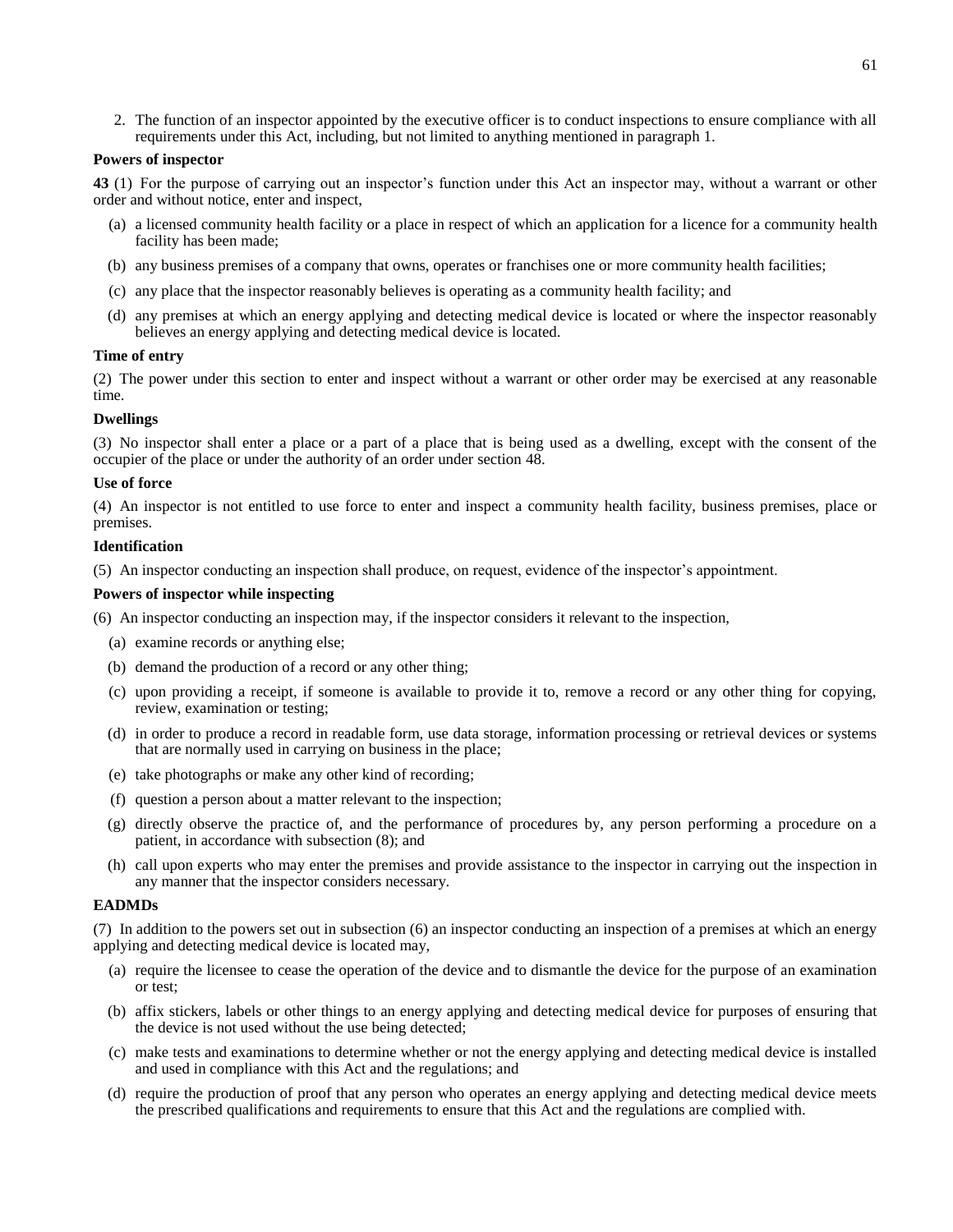### **Where inspector observes patient**

(8) Where, as part of the inspection, an inspector directly observes a person performing a procedure on a patient, before the observation occurs, the inspector shall,

- (a) identify themself to the patient as an inspector appointed under this Act;
- (b) explain the purpose of the direct observation to the patient;
- (c) inform the patient that information obtained from the direct observation, including personal information, may be used in proceedings under the laws of Ontario;
- (d) answer any questions that the patient asks about a matter relevant to the inspection; and
- (e) obtain the patient's written consent to the direct observation of the patient by the inspector.

### **Written demand**

(9) A demand under clause (6) (b) that a record or any other thing be produced must be in writing and must include,

- (a) a statement of the nature of the record or thing required; and
- (b) a statement of when the records and other things are to be produced.

### **Obligation to produce and assist**

(10) If an inspector demands that a record or any other thing be produced under this section, the person who has custody of the record or thing shall produce it and, in the case of a record, shall on request provide any assistance that is reasonably necessary to interpret the record or to produce it in a readable form.

### **Records and things removed from place**

(11) A record or other thing that has been removed for review, examination, copying or testing,

- (a) shall be made available to the person from whom it was removed on request and at a time and place that are convenient for the person and for the inspector; and
- (b) shall be returned to the person within a reasonable time.

### **Confidentiality**

(12) Except as otherwise provided for in the regulations, an inspector appointed by the executive officer shall keep confidential all information that comes to the inspector's knowledge in the course of an inspection and shall not communicate any information to any other person except as required by law or except where the communication is to the executive officer or the Minister or a person employed in or performing services for the Ministry.

#### **Co-operation**

(13) Every person shall give all reasonable assistance to an inspector in the exercise of the inspector's powers or the performance of the inspector's duties under this Act or the regulations.

#### **Obstruction**

- (14) No person shall,
	- (a) hinder, obstruct or interfere with an inspector conducting an inspection, or otherwise impede an inspector in carrying out their duties;
	- (b) destroy or alter a record or other thing that has been demanded under clause (6) (b); or
	- (c) fail to do anything required under subsection (10) or (13) or under subsection 45 (7).

### **Definition of record**

(15) In this section,

"record" means any document or record of information, in any form, including a record of personal information.

#### **Copy constitutes evidence**

<span id="page-67-0"></span>**44** (1) In any proceeding, other than a prosecution, a copy of an order, decision or inspection report made under this Act or the regulations that appears to be signed by an inspector, an inspecting body or the executive officer is admissible as evidence of the order, decision or inspection report and of the facts appearing in the document without further proof.

#### **Same**

(2) In any proceeding, other than a prosecution, a copy of a record or thing made under clause 43 (6) (c) that appears to be certified as a true copy of the original by an inspector, an inspecting body or the executive officer is admissible as evidence of the record or thing and of the facts appearing in it without further proof.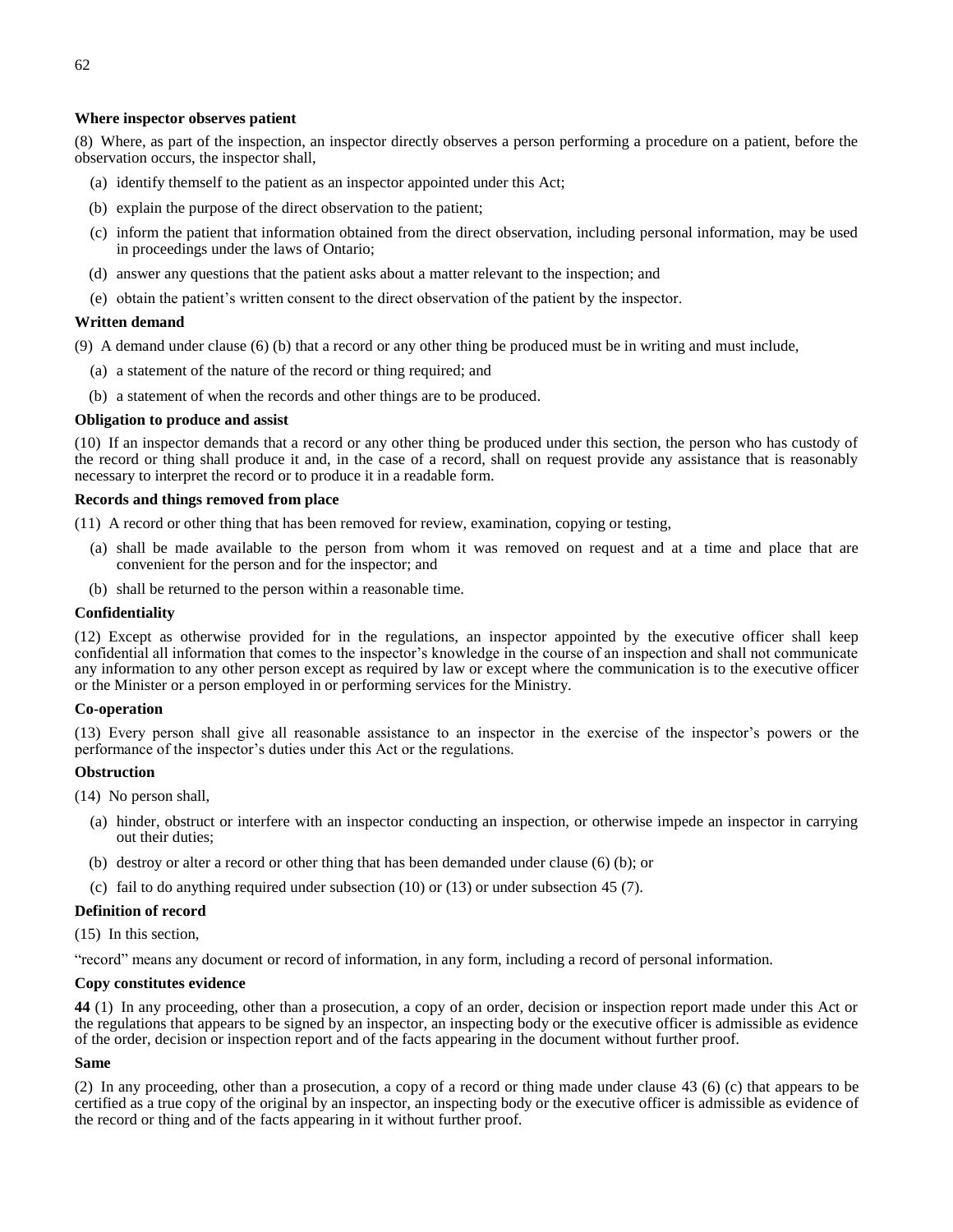#### **Same, prosecution**

(3) In any prosecution, a copy of an order, decision or inspection report made under this Act or the regulations that appears to be signed by an inspector, an inspecting body or the executive officer is admissible as evidence, in the absence of evidence to the contrary, of the order, decision or inspection report and of the facts appearing in the document without further proof.

#### **Same**

(4) In any prosecution, a copy of a record or thing made under clause 43 (6) (c) that appears to be certified as a true copy of the original by an inspector, an inspecting body or the executive officer is admissible as evidence, in the absence of evidence to the contrary, of the record or thing and of the facts appearing in it without further proof.

#### **Admissibility of certain documents**

(5) In any proceeding, a certificate as to the result of an examination or test conducted under subsection 43 (6) or (7) that states the name and qualifications of the person who conducted the examination or test and that appears to be signed by that person is, without further proof of the office or signature of that person, admissible as evidence, in the absence of evidence to the contrary, of the facts stated in the certificate, if the certificate has been served on the other parties to the proceeding within a reasonable time before the certificate is adduced.

#### **Production order**

<span id="page-68-0"></span>**45** (1) On application without notice by a provincial offences officer, a justice may issue a production order to a person, other than a person under investigation for an offence, requiring the person to,

- (a) produce documents or copies of documents, certified by affidavit to be true copies, or produce data; or
- (b) prepare a document based on documents or data already in existence and produce it.

#### **Contents of order**

(2) A production order must stipulate when, where and how the documents or data are to be produced and to whom they are to be produced.

#### **Grounds**

(3) A justice may make a production order if satisfied by information given under oath or affirmation that there are reasonable grounds to believe that,

- (a) an offence under this Act has been or is being committed;
- (b) the document or data will provide evidence respecting the offence or suspected offence; and
- (c) the person who is subject to the order has possession or control of the document or data.

#### **Conditions**

(4) A production order may contain any conditions the justice considers advisable.

#### **Evidence**

(5) A copy of a document produced under this section, on proof by affidavit that it is a true copy, is admissible in evidence in proceedings under this Act and has the same probative force as the original document would have if it had been proved in the ordinary way.

#### **No return of copies**

(6) Copies of documents produced under this section are not required to be returned to the person who provided them.

#### **Compliance required**

(7) A person to whom a production order is directed shall comply with the order according to its terms.

#### **Not compellable witness**

<span id="page-68-1"></span>**46** An inspector or person who, at the request of an inspector, accompanies an inspector doing anything authorized under this Act is not a compellable witness in a civil suit or any proceeding respecting any information or material furnished, obtained, made or received by them under this Act while acting within the scope of their employment.

#### **Protection of information**

<span id="page-68-2"></span>**47** In a prosecution for an offence under this Act or where documents or materials are filed with a court under section 45 of this Act or sections 158 to 160 of the *Provincial Offences Act* in relation to an inspection or an investigation into an offence under this Act, the court may, at any time, take precautions to avoid the disclosure by the court or any person of any personal information about an individual, including, where appropriate,

(a) removing the identifying information of any person whose personal information is referred to in any documents or materials;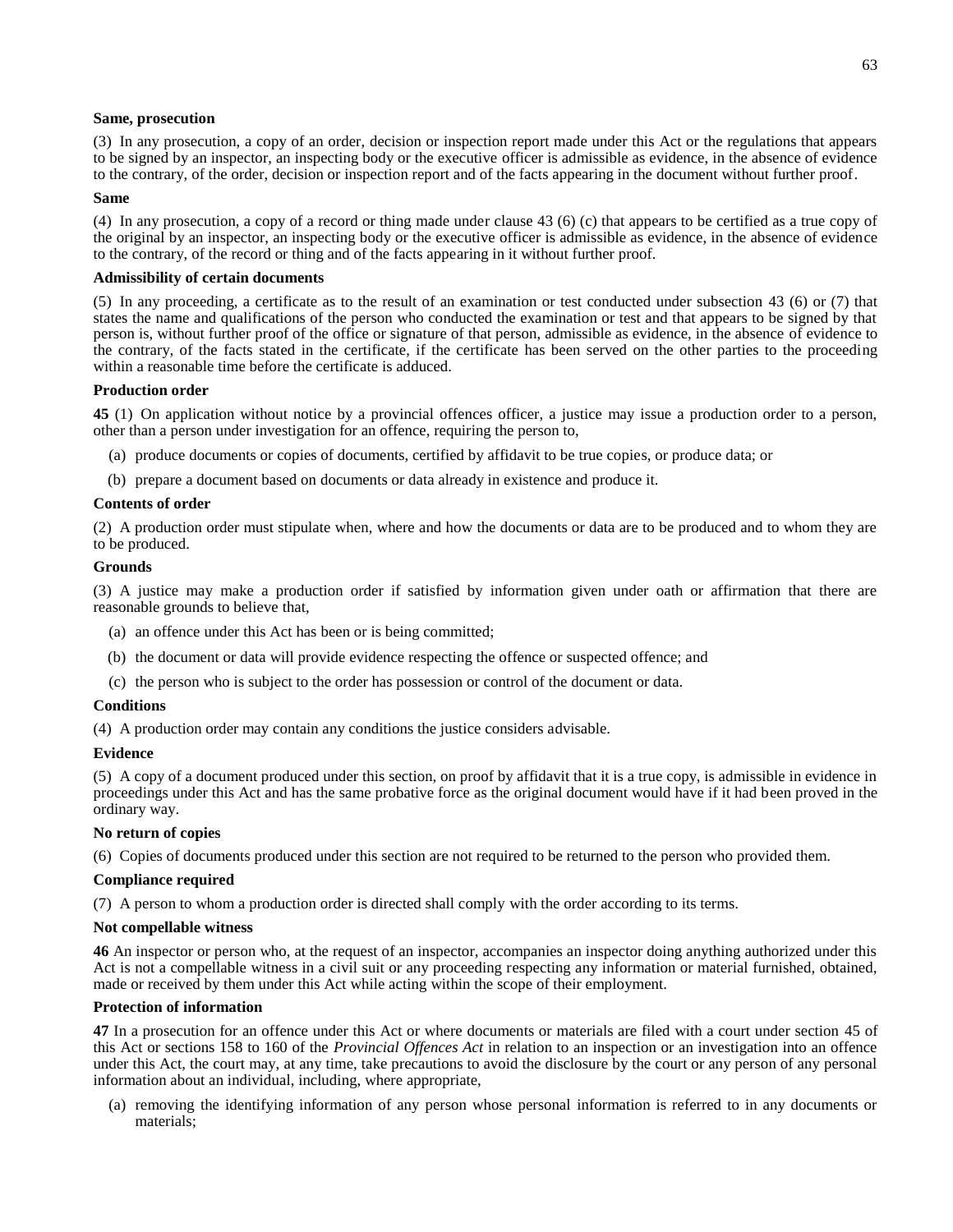- (b) receiving representations without notice;
- (c) conducting hearings or parts of hearings in private; or
- (d) sealing all or part of the court files.

### **Order for entry or inspection**

<span id="page-69-0"></span>**48** (1) A justice may issue an order authorizing an inspector to do anything set out in section 43, including to enter a place or a part of a place that is being used as a dwelling, if the justice is satisfied, on evidence under oath by an inspector, that there are reasonable grounds to believe that,

- (a) it is appropriate for the inspector to do anything set out in section 43 for the purpose of determining any person's compliance with this Act or the regulations; or
- (b) the inspector may not be able to carry out their duties effectively without an order under this section because,
	- (i) no occupier is present to grant access to a place that is locked or otherwise inaccessible,
	- (ii) a person has prevented or may prevent the inspector from doing anything set out in section 43,
	- (iii) it is impractical, because of the remoteness of the place to be inspected or for any other reason, for an inspector to obtain an order under this section without delay if access is denied, or
	- (iv) an attempt by an inspector to do anything set out in section 43 might not achieve its purpose without the order.

#### **Same**

(2) Subsections 43 (2), (3) and (5) to (15) apply to an inspection carried out under an order issued under this section.

### **Use of force**

(3) An inspector named in an order under this section may use whatever force is necessary to execute the order and may call upon a police officer for assistance in executing the order.

### **Expiry**

(4) Unless renewed, an order under this section expires on the earlier of the day specified for the purpose in the order and the day that is 30 days after the date on which the order is made.

#### **Renewal**

(5) An order under this section may be renewed in the circumstances in which an order may be made under subsection (1), before or after expiry, for one or more periods, each of which is not more than 30 days.

#### **When to be executed**

(6) Everything that an order under this section authorizes must be done at a reasonable time.

### **Application without notice**

(7) An order under this section may be issued or renewed on application without notice.

### **Reports**

- <span id="page-69-1"></span>**49** (1) Promptly after completing an inspection of a community health facility,
	- (a) an inspector appointed by an inspecting body shall make a written report to the inspecting body; and
	- (b) an inspector appointed by the executive officer shall make a written report to the executive officer.

#### **Same**

(2) An inspecting body shall, on request, provide to the executive officer, in the form and at times satisfactory to the executive officer, copies of,

- (a) every report made by an inspector under clause  $(1)$   $(a)$ ;
- (b) a written summary of every report made under clause (1) (a); and
- (c) every order made by the inspecting body or an inspector appointed by the inspecting body under this Act.

#### **Requirements certain documents**

<span id="page-69-2"></span>**50** Every report, summary of a report and order made by an inspector or by an inspecting body under this Act must comply with the requirements provided for in the regulations, if any.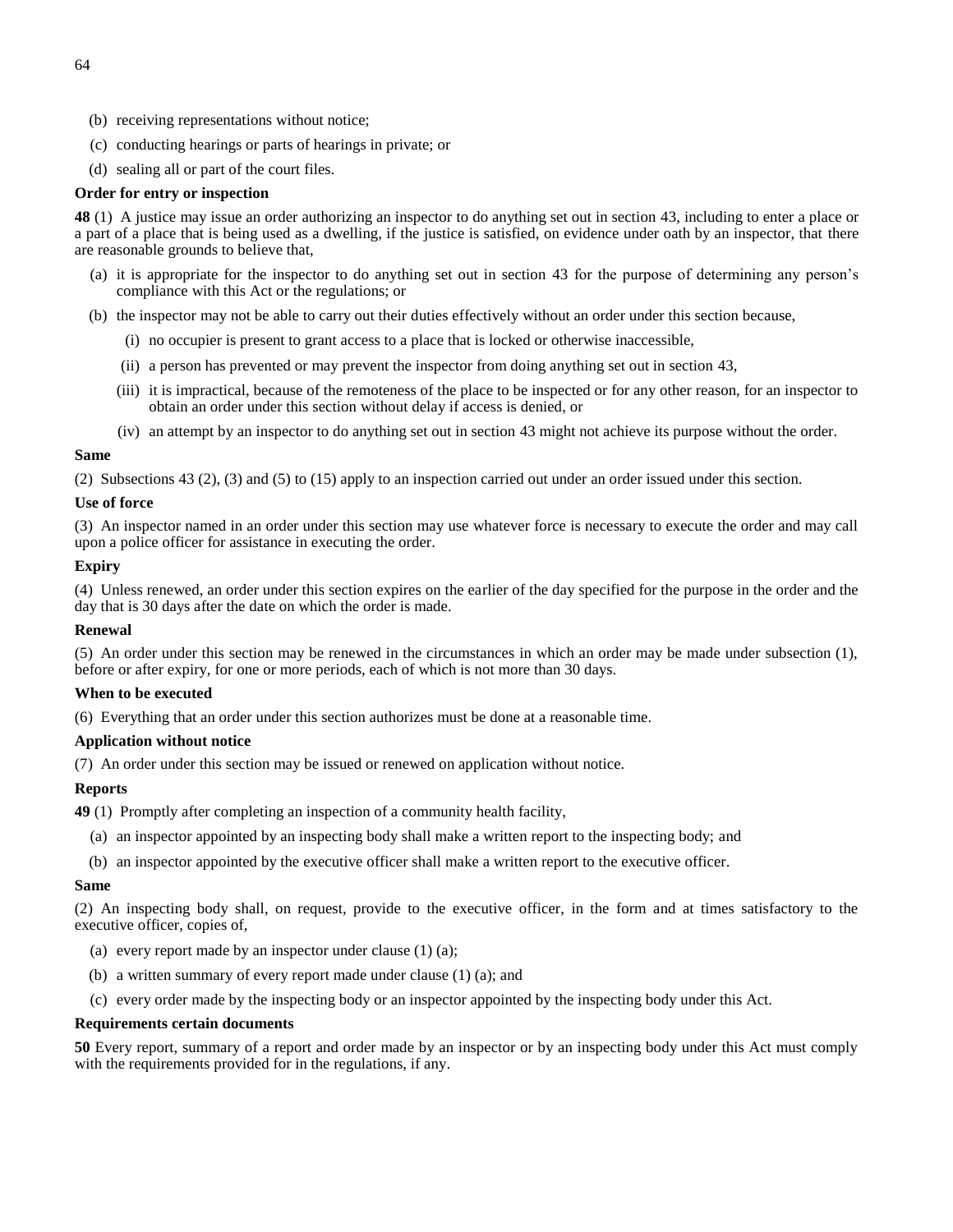#### **General matters re enforcement**

<span id="page-70-0"></span>**51** (1) The use of any measure provided for in this Act in respect of a contravention of a requirement under this Act does not prohibit the use, at the same time or different times, of any other measure provided for in this Act or otherwise available in law in respect of the same contravention.

### **Consideration of past conduct**

(2) Where the executive officer, an inspecting body or an inspector makes a decision under this Act, they may consider any person's current or past failures to comply with a requirement under this Act or under any other Act that they may consider relevant.

### **Person operating community health facility without a licence**

<span id="page-70-1"></span>**52** (1) If the executive officer or an inspector appointed by the executive officer believes on reasonable grounds that a person is operating a community health facility without a licence, except as permitted under section 19, the executive officer or inspector may serve an order on the person ordering the person to,

- (a) apply for a licence under this Act by a date specified on the order or cease operating the community health facility; or
- (b) cease operating the community health facility.

### **Person operating EADMD without a licence**

(2) If the executive officer or an inspector appointed by the executive officer believes on reasonable grounds that a person is operating an energy applying and detecting medical device without a licence, the executive officer or inspector may serve an order on the person ordering the person to cease operating the energy applying and detecting medical device.

### **Conditions**

(3) An order under clause (1) (a) may contain any conditions the executive officer or inspector, as the case may be, considers advisable.

### **Actions if non-compliance found**

<span id="page-70-2"></span>**53** (1) If an inspector or inspecting body or the executive officer finds that a licensee or a prospective licensee in respect of a community health facility has not complied with a requirement under this Act, the inspector or inspecting body or executive officer shall do at least one of the following as they consider appropriate and as provided for in this Act:

- 1. Issue a written notification to the licensee or prospective licensee.
- 2. Issue a written request to the licensee or prospective licensee to prepare a written plan of correction for achieving compliance, to be implemented voluntarily.
- 3. Make an order in accordance with section 54 or 55.
- 4. Issue a notice of administrative monetary penalty in accordance with section 58.

#### **Restriction, inspecting body**

(2) An inspecting body and an inspector appointed by an inspecting body may only take an action under subsection (1) with respect to a requirement under this Act for which the inspecting body is responsible under its designation by the regulations or that is reasonably connected to such a requirement.

#### **Compliance orders**

### **Compliance orders, EADMD**

<span id="page-70-3"></span>**54** (1) An inspector or the executive officer may order a licensee in respect of an energy applying and detecting medical device,

- (a) to do anything, or refrain from doing anything, to achieve compliance with a requirement under this Act;
- (b) to do anything, or refrain from doing anything, that is necessary or advisable to protect the health or safety of any patient or any other person in or near the premises where the energy applying and detecting medical device is operated; or
- (c) to stop operating the device and to ensure that no one else is operating the device.

#### **Grounds**

(2) A compliance order under subsection (1) may be made if, in the opinion of the inspector or the executive officer, after considering any factors provided for in this Act or the regulations, the licensee has not complied with a requirement under this Act or, if in the opinion of the inspector or the executive officer, it is necessary or advisable to protect the health or safety of any person in or near the premises where the energy applying and detecting medical device is operating.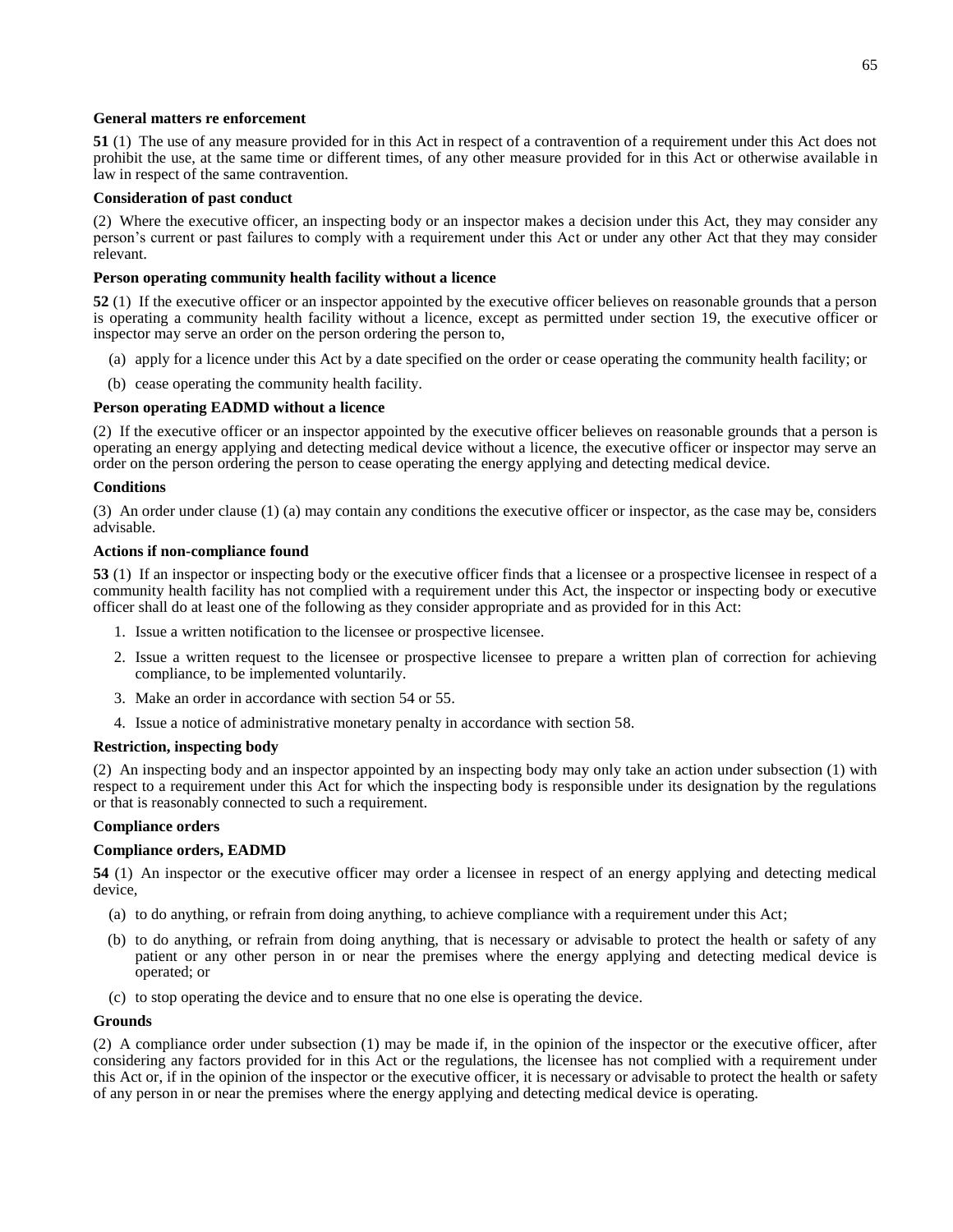### **Compliance orders, community health facilities**

(3) An inspector appointed by the executive officer, an inspecting body or the executive officer may order a licensee or a prospective licensee in respect of a community health facility to,

- (a) do anything, or refrain from doing anything, to achieve compliance with a requirement under this Act; or
- (b) prepare, submit and implement a plan to the inspecting body or the executive officer, depending upon who is making the order, for achieving compliance with a requirement under this Act.

### **Grounds**

(4) A compliance order under subsection (3) may be made if, in the opinion of the inspector, inspecting body or the executive officer, after considering any factors provided for in this Act or the regulations, the licensee or prospective licensee has not complied with a requirement under this Act or, if in the opinion of the inspector, inspecting body or the executive officer, it is necessary or advisable to protect the health or safety of any person.

### **Restrictions**

(5) A compliance order made by an inspecting body may only be made with regard to a requirement under this Act respecting the functions for which the inspecting body is responsible under its designation in the regulations or that is reasonably connected to such a requirement.

### **Time of validity**

(6) A compliance order issued under clause (1) (c) is valid until the date set out in the order or until the conditions specified in the order have been met, whichever is earlier.

### **Cessation orders**

<span id="page-71-0"></span>**55** (1) An inspector or inspecting body or the executive officer may order a licensee or a prospective licensee in respect of a community health facility to cease from operating or to cease from providing a service.

### **Grounds, cessation order**

(2) A cessation order may be made if, in the opinion of the inspector, inspecting body or the executive officer, after considering any factors provided for in this Act or the regulations, the licensee or prospective licensee has not complied with a requirement under this Act and the non-compliance poses a serious risk of harm to the health and safety of any person.

#### **Restrictions**

(3) A cessation order made by an inspecting body or an inspector appointed by an inspecting body may only be with regard to requirements under this Act respecting the functions for which the inspecting body is responsible under its designation in the regulations or that is reasonably connected to such a requirement.

### **Cessation order by certain inspectors**

(4) The following applies with respect to a cessation order made by an inspector appointed by an inspecting body:

- 1. The order must be reviewed by the inspecting body within the time provided for in the regulations and the inspecting body must make a decision with respect to the order within a time provided for in the regulations. If the inspecting body does not make a decision within that time, the order ceases to be valid.
- 2. The licensee or prospective licensee may make submissions in writing to the inspecting body within the time specified by the inspecting body.
- 3. In its review, the inspecting body must consider the cessation order made by the inspector, the inspector's report and any submissions received from the licensee or prospective licensee.
- 4. In its decision, the inspecting body may confirm, alter or rescind the order made by the inspector and may also,
	- i. substitute another order for that of the inspector, including issuing a compliance order in accordance with section 54, and
	- ii. require an additional inspection to be carried out in accordance with its instructions.
- 5. The inspecting body shall serve the licensee or prospective licensee with notice of the decision, which shall include written reasons if the order is confirmed or altered or another order is substituted.

### **Copy**

(5) An inspector or inspecting body that issues a cessation order shall promptly provide the executive officer with a copy of the order.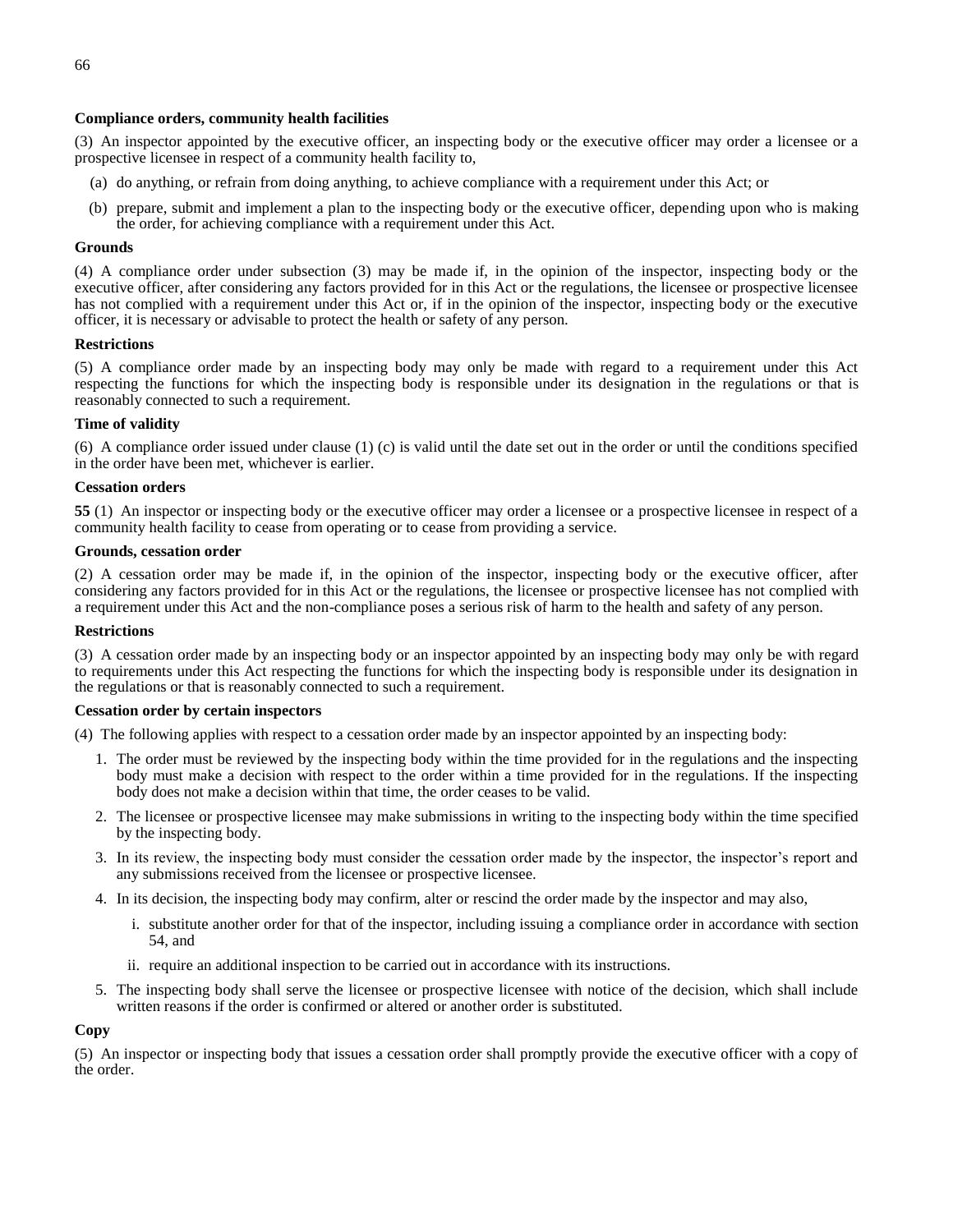# **Funding**

(6) Where, under a cessation order, a licensee or prospective licensee is required to cease providing any service, no funding shall be provided by the Minister or any other person out of public money with respect to the service that was the subject of the cessation order until the cessation order is terminated by an order issued under subsection (7).

# **Order valid**

(7) A cessation order is valid until terminated by further order of the inspector, inspecting body or executive officer.

# **Copy**

(8) An inspector or inspecting body that terminates a cessation order shall promptly provide the executive officer with a copy of the order.

# **Review of compliance order EADMD**

**56** (1) A licensee against whom a compliance order is made by an inspector under subsection 54 (1) may request the executive officer to review the order.

# **When and how request to be made**

(2) The request for review must be in writing and shall be served on the executive officer within 28 days from the day the order was served on the licensee.

# **Contents of request for review**

(3) The request for review must include,

- (a) the portions of the order in respect of which the review is requested;
- (b) any submissions that the licensee wishes to be considered; and
- (c) an address for service for the licensee.

# **No automatic stay pending review**

(4) Despite section 25 of the *Statutory Powers Procedure Act*, a request for a review does not stay an order unless the executive officer orders otherwise, in writing, upon being satisfied that a stay will not cause harm or a risk of harm to any person.

# **Decision**

(5) On a review of an order, the executive officer may rescind, confirm or alter the order, and may substitute another order for that of an inspector.

# **Notice of decision**

(6) The executive officer shall serve the licensee with notice of the decision, which shall include brief written reasons if the order is confirmed or altered.

# **Automatic confirmation of order**

(7) If the executive officer does not serve the licensee with a copy of a decision within 28 days of receiving the request for review, the order shall be deemed to have been confirmed.

# **Supervisor**

**57** (1) The executive officer may appoint a person as a community health facility supervisor in respect of a community health facility that receives public funds where the executive officer considers it in the public interest to do so.

# **Notice of appointment**

(2) The executive officer shall give the licensee in respect of a community health facility at least 14 days notice before appointing a supervisor.

# **Term of office**

(3) The appointment of a community health facility supervisor is valid until terminated by order of the executive officer.

# **Powers of supervisor**

(4) Unless the appointment provides otherwise, a community health facility supervisor has the exclusive right to exercise all of the powers of the licensee of the facility.

# **Same**

(5) The executive officer may specify the powers and duties of a community health facility supervisor appointed under this section and the terms and conditions governing those powers and duties.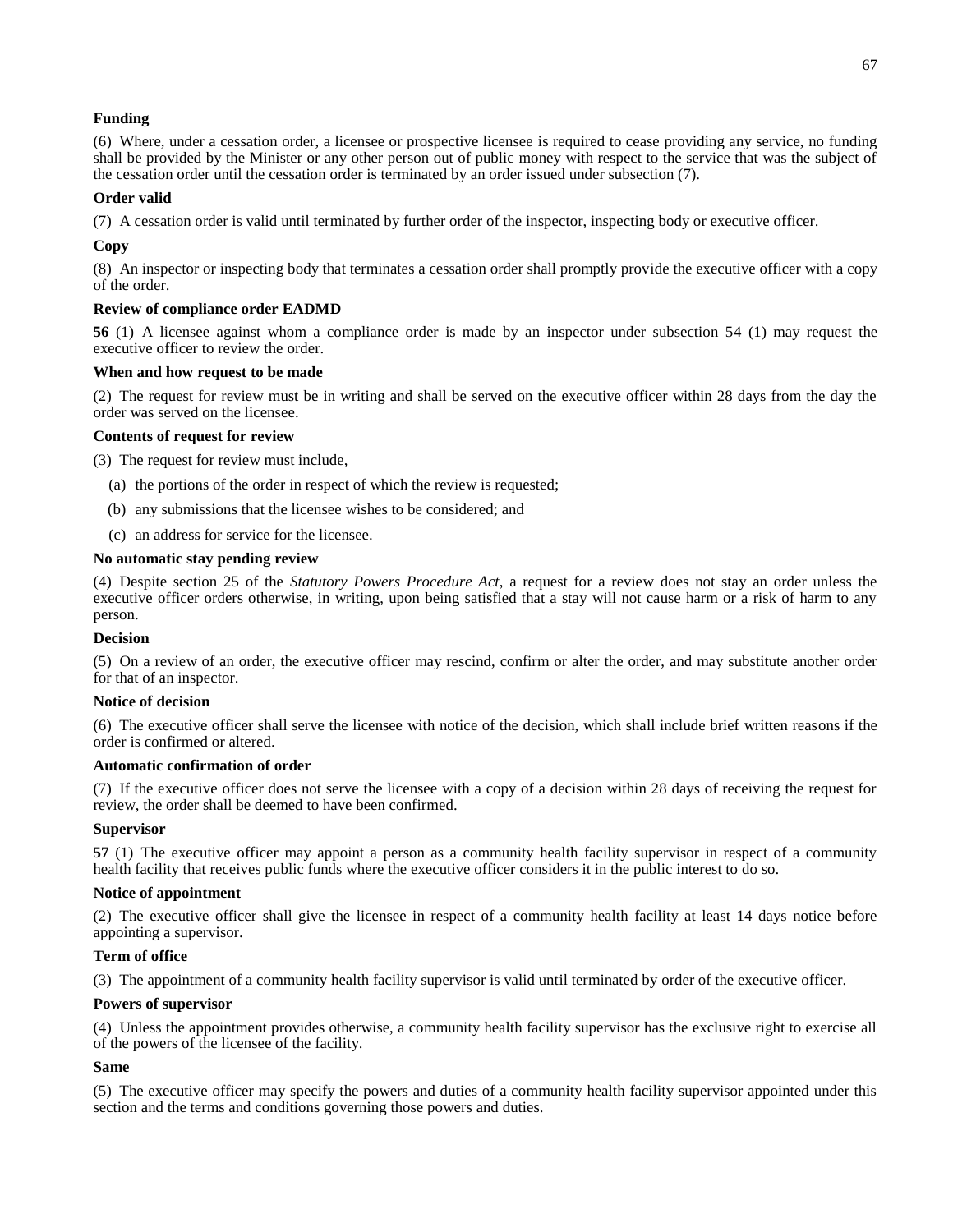# **Additional powers of supervisor**

(6) If, under the order of the executive officer, the licensee continues to have the right to act with regard to any matters, any such act of the licensee is valid only if approved in writing by the community health facility supervisor.

# **Report to executive officer**

(7) A community health facility supervisor shall report to the executive officer as required by the executive officer.

# **Disclosure**

(8) The executive officer shall make any report provided to the executive officer under subsection (7) public.

# **Personal health information to be removed**

(9) Before making the report available to the public, the executive officer shall ensure that all personal health information in the report is removed.

# **Directions**

(10) The executive officer may issue directions to a community health facility supervisor with regard to any matter within the jurisdiction of the supervisor.

# **Directions to be followed**

(11) A community health facility supervisor shall carry out every direction of the executive officer.

# **Notice of administrative penalty**

**58** (1) An inspector appointed by the executive officer or the executive officer may issue a notice in writing requiring a licensee or prospective licensee in respect of a community health facility to pay an administrative penalty in the amount set out in the notice if the inspector or executive officer is of the opinion that the licensee or prospective licensee has not complied with a requirement under this Act.

# **Purpose of administrative penalty**

(2) A notice of administrative penalty may be issued under this section for the purpose of,

- (a) encouraging compliance with a requirement under this Act; or
- (b) preventing a licensee or prospective licensee from deriving, directly or indirectly, any economic benefit as a result of not complying with a requirement under this Act.

# **Amount of administrative penalty**

(3) Subject to subsection (4), the amount of an administrative penalty in respect of a failure to comply,

- (a) shall be in the amount prescribed for the purposes of the contravention; and
- (b) shall reflect the purpose referred to in subsection (2).

# **Same, reduction**

(4) The inspector or executive officer shall reduce the amount of an administrative penalty determined under subsection (3) if the inspector or executive officer determines that the amount is excessive in the circumstances or is, by its magnitude, punitive in nature having regard to all the circumstances.

# **Two-year limitation**

(5) A notice of administrative penalty shall not be issued under this section more than two years after the day the most recent failure to comply on which the notice is based first came to the knowledge of an inspector or executive officer.

# **Contents of notice of administrative penalty**

(6) A notice of administrative penalty served on a licensee or prospective licensee shall,

- (a) contain or be accompanied by information setting out the nature of the contravention including, if relevant, the date on which and location where the contravention occurred;
- (b) set out the amount of the penalty to be paid and specify the time and manner of payment; and
- (c) inform the licensee or prospective licensee of their right to request an appeal of the notice by the Board.

# **Review of inspector's notice**

(7) A licensee or prospective licensee who is required by a notice issued by an inspector under subsection (1) to pay an administrative penalty may, within 20 days after service of the notice, by written notice served on the executive officer, request that the executive officer review whether the contravention or failure to which the notice relates occurred.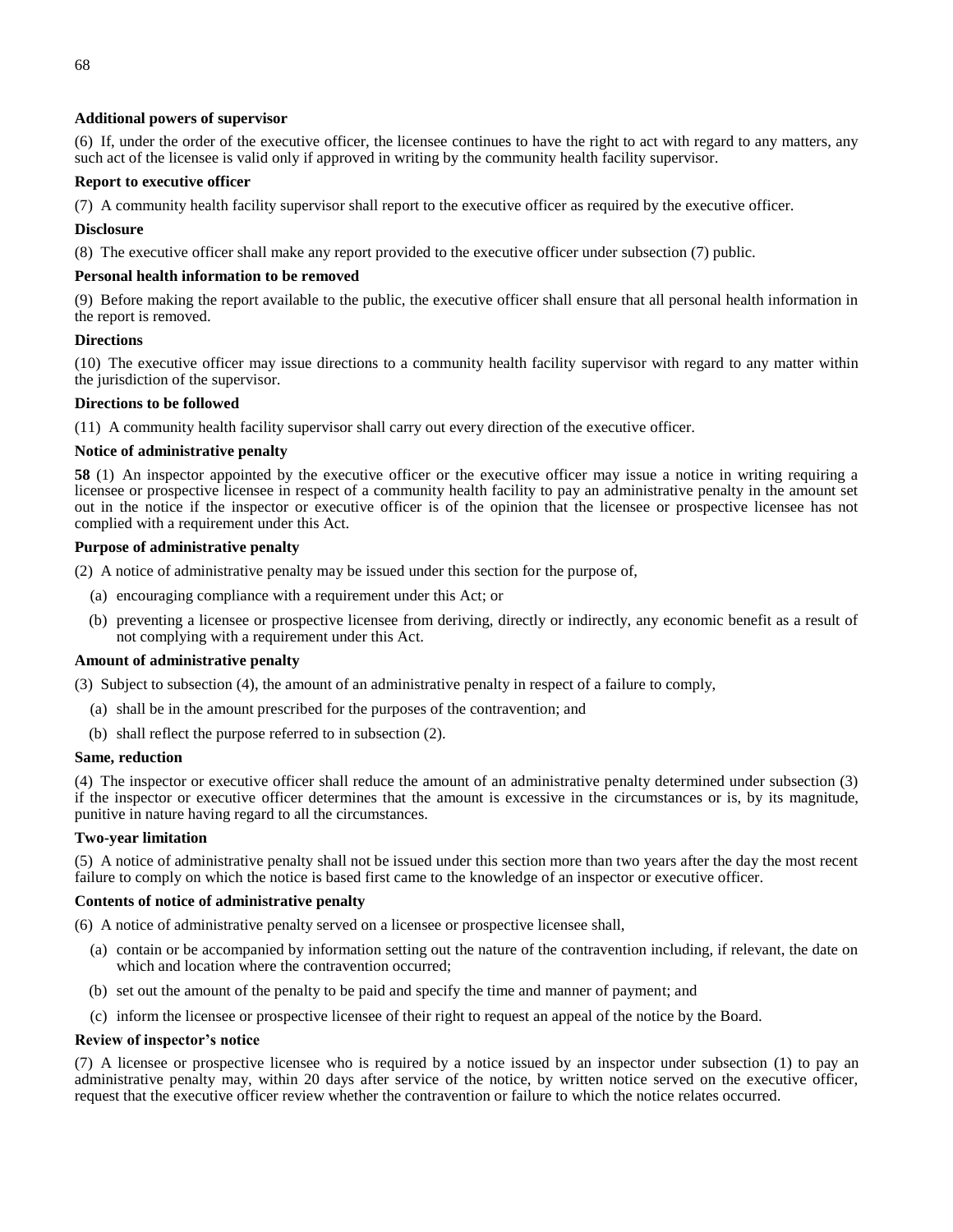### **Contents of request for review**

(8) A request for review under subsection (7) must include,

- (a) the portions of the notice of administrative penalty in respect of which the review is requested;
- (b) any submissions that the licensee or prospective licensee wishes to be considered; and
- (c) an address for service for the licensee or prospective licensee.

### **Stay**

(9) If a licensee or prospective licensee requests a review under subsection (7), the requirement to pay is stayed until the disposition of the review.

### **Decision**

(10) On a review of a notice of administrative penalty, the executive officer may rescind, confirm or alter the notice and may substitute another notice for that of an inspector.

## **Reductions of administrative penalty**

(11) In confirming or altering a notice of administrative penalty, the executive officer may find that the penalty is excessive in the circumstances or is, by its magnitude, punitive in nature having regard to all the circumstances and in that case shall reduce the amount of the penalty.

#### **Notice of decision**

(12) The executive officer shall serve the licensee or prospective licensee with notice of the decision, which shall include reasons if the notice of administrative penalty is confirmed or altered.

# **Automatic confirmation of notice**

(13) If the executive officer does not serve the licensee with a copy of a decision within 28 days of receiving the request for review, the notice of administrative penalty shall be deemed to have been confirmed and, for the purposes of an appeal to the Board by the licensee or prospective licensee, the executive officer shall be deemed to have served the licensee with a copy of that decision on the expiry of the 28 day period.

### **Hearing**

(14) A licensee or prospective licensee who is required by a notice issued by the executive officer under subsection (1) to pay an administrative penalty may appeal the decision of the executive officer to the Board in accordance with section 74.

#### **Payment to Minister of Finance**

(15) A licensee or prospective licensee who is required to pay an administrative penalty under this Act shall pay the penalty to the Minister of Finance.

#### **Enforcement of administrative penalty**

(16) Subject to subsection (17), if a licensee or prospective licensee who is required to pay an administrative penalty fails to pay it within the time specified in the notice, a copy of any of the following may be filed with a local registrar of the Superior Court of Justice and on filing is deemed to be an order of that court and is enforceable as an order of that court:

- 1. A notice of administrative penalty under subsection (1).
- 2. A decision of the Board with respect to the notice under section 74.

#### **Same**

(17) The notice of administrative penalty or decision filed under subsection (16) may only be filed upon the expiry of the period for appealing the notice or decision.

### **Post-judgment interest**

(18) Section 129 of the *Courts of Justice Act* applies in respect of a notice of administrative penalty or decision filed with the Superior Court of Justice under subsection (16) and, for the purpose, the date on which the notice of administrative penalty or decision is filed under subsection (16) is deemed to be the date of the order that is referred to in section 129 of the *Courts of Justice Act*.

#### **Crown debt**

(19) An administrative penalty issued under this Act that is not paid within the time set out in the notice of administrative penalty is a debt due to the Crown and enforceable as such.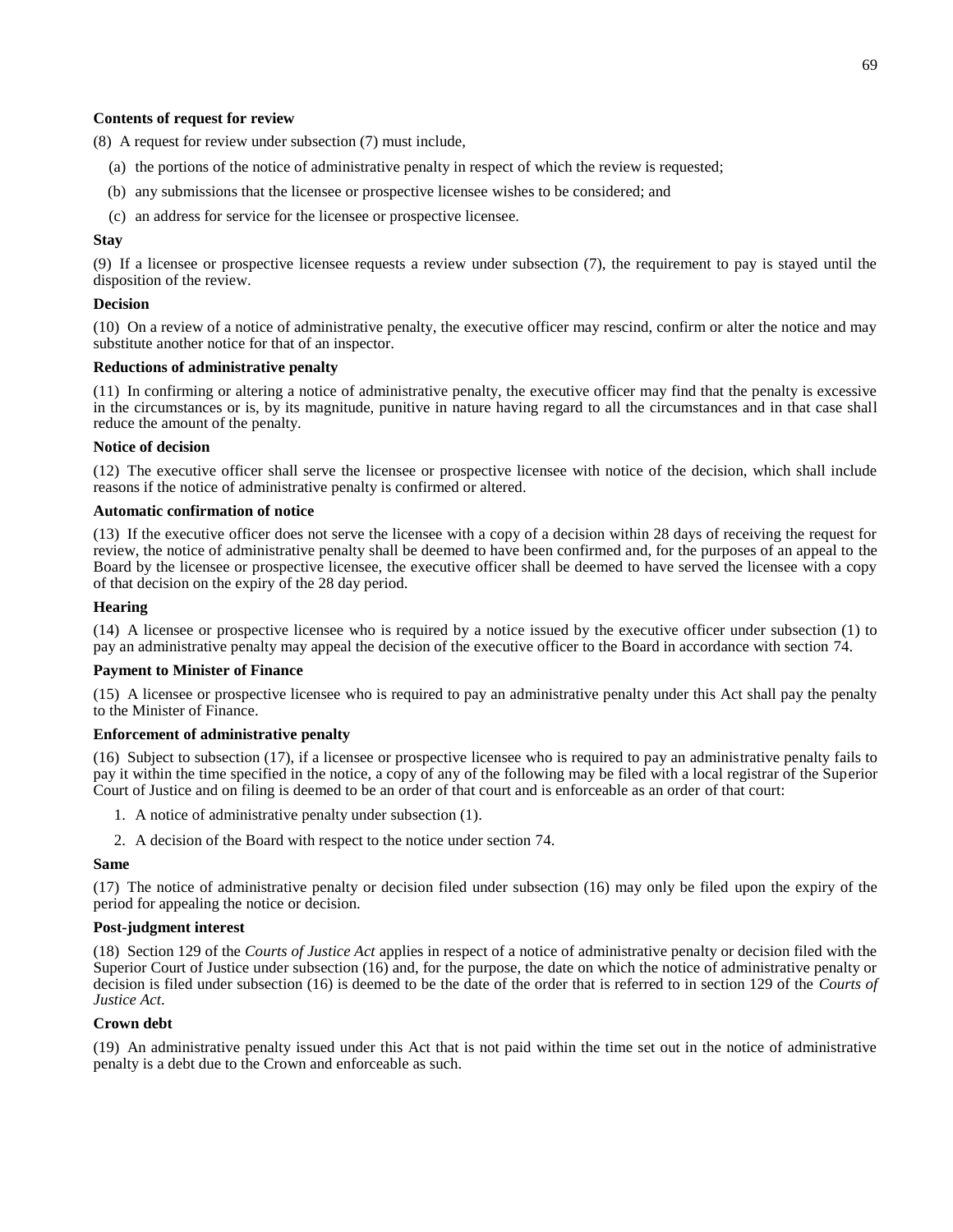# **Suspension, revocation, etc.**

### **Community health facilities**

**59** (1) With respect to a community health facility, the executive officer may suspend, revoke or refuse to renew a licence or suspend or revoke a licensee's authorization to provide one or more services under a licence where the executive officer has reasonable grounds to believe that,

- (a) the requirements under section 5 for the issuance of a licence were not met at the time of issuance, or are no longer being met;
- (b) the community health facility does not meet the prescribed safety and quality standards, having regard to any factors the executive officer considers relevant, including, without being limited to,
	- (i) the nature of risks revealed in the course of inspections, and
	- (ii) the actions taken by the licensee in response to compliance orders;
- (c) the licensee or anyone else operating or working at the community health facility has failed to comply with a requirement under this Act, or with any other relevant Act or law; or
- (d) the licensee has not provided services provided for in the licence for a period of at least six months and is not taking reasonable steps to provide the services.

#### **Licence renewal, community health facilities**

(2) The executive officer shall refuse to renew a licence unless the licensee has paid any fee required to be paid under clause 78 (3) (t).

#### **Energy applying and detecting medical devices**

(3) With respect to an energy applying and detecting medical device, the executive officer may suspend, revoke or refuse to renew a licence, where the executive officer has reasonable grounds to believe that,

- (a) the requirements under section 5 for the issuance of a licence were not met at the time of issuance, or are no longer being met;
- (b) the licensee does not meet the prescribed standards, having regard to any factors the executive officer considers relevant, including, without being limited to,
	- (i) the nature of risks revealed in the course of inspections, or
	- (ii) the actions taken by the licensee in response to compliance orders; or
- (c) the licensee or anyone else operating an energy applying and detecting medical device has failed to comply with a requirement under this Act, or with any other relevant Act or law.

#### **Notice**

(4) The executive officer shall give notice of every action taken under this section in accordance with section 63.

#### **Health care system factors**

#### **Community health facilities**

**60** (1) Subject to section 61, with respect to a community health facility, at any time the executive officer may suspend, revoke or refuse to renew a licence or suspend or revoke a licensee's authorization to provide one or more services under a licence where the executive officer has reasonable grounds to believe that there has been a change in any factors related to the management of the health care system, including any of the following:

- 1. The nature of the services provided in the community health facility.
- 2. The extent to which the services are available in Ontario or in any part of Ontario.
- 3. The need for the services in Ontario or any part of Ontario.
- 4. The future need for the services in Ontario or any part of Ontario.
- 5. The projected cost in public money for the operation of the community health facility.
- 6. The availability of public money to pay for the operation of the community health facility.
- 7. The concentration of ownership, control or management of community health facilities in the area in which the licensee operates the facility.
- 8. Any other matter that the executive officer considers relevant to the management of the health care system.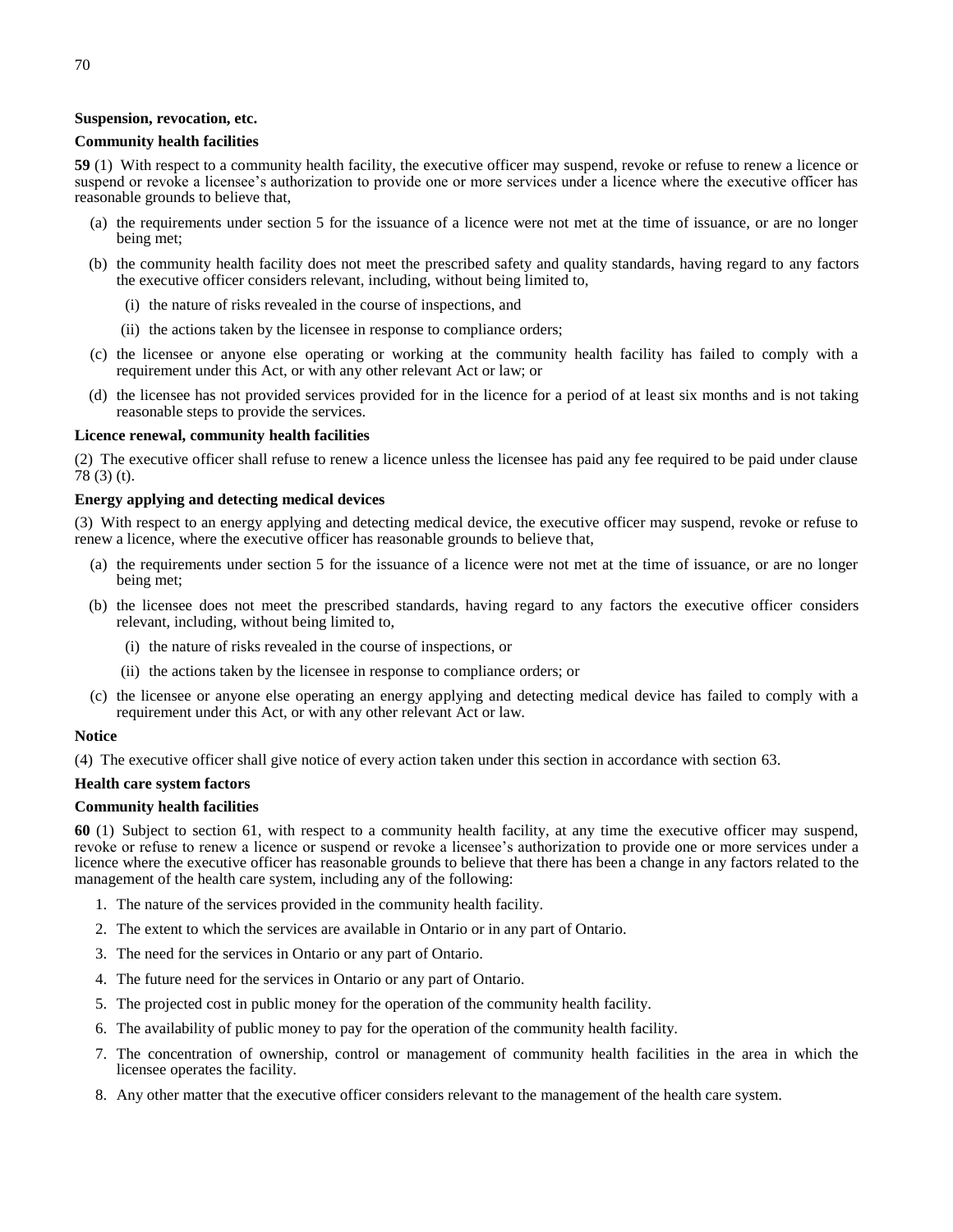### **Energy applying and detecting medical device**

(2) With respect to an energy applying and detecting medical device, at any time the executive officer may suspend, revoke or refuse to renew a licence where the executive officer has reasonable grounds to believe that there has been a change in any factors related to the management of the health care system, including any of the following:

- 1. The proposed use of the device.
- 2. The extent to which the proposed use of the device is already available in Ontario or any part of Ontario.
- 3. The need for the proposed use of the device in Ontario or any part of Ontario.
- 4. The future need for the proposed use of the device in Ontario or any part of Ontario.
- 5. Any other matter that the executive officer considers relevant to the management of the health care system.

#### **Health care system factors**

#### **Community health facilities that were formerly licensed under the** *Private Hospitals Act*

**61** (1) With respect to a community health facility that was formerly licensed under the *Private Hospitals Act*, at any time the Minister may revoke or refuse to renew a licence where the Minister is of the opinion that it is in the public interest to do so.

### **Same, public interest**

(2) In making a decision in the public interest under subsection (1), the Minister may consider any matter he or she regards as relevant including, without limiting the generality of the foregoing, the integrity of the publicly funded health care system, the proper management of the health care system in general, and the availability of financial resources for the management of the health care system and for the delivery of health care services.

### **Due diligence, mistake do not prevent order, appointment or penalties**

**62** The authority to make an order under clause 52 (1) (a) or section 54 or 55, make an appointment under section 57, issue a notice under section 58 or take an action under section 59 against a licensee or prospective licensee who has not complied with a requirement under this Act may be exercised whether or not,

- (a) the licensee or prospective licensee took all reasonable steps to prevent the non-compliance; or
- (b) at the time of the non-compliance, the licensee had an honest and reasonable belief in a set of facts that, if true, would have resulted in there not being any non-compliance.

### **Forms and service of orders and notices**

**63** (1) An order under section 54 or 55, or the notice of taking an action under section 59 or 60,

- (a) must be in writing;
- (b) must set out the grounds upon which it is made;
- (c) must set out, if there is a right of review under section 56, a statement of that right and an explanation of how to exercise that right, including the deadline for requesting the review;
- (d) must set out, if there is a right under section 74 to appeal the order, a statement of that right and an explanation of how to exercise that right, including the deadline for exercising the right; and
- (e) subject to subsection (2), must be served on the licensee or prospective licensee against whom the order is made or the action is taken.

# **Service of orders under s. 55**

(2) An order made under section 55 may be served on a person engaged in the administration or operation of a community health facility but, where an order is served on an administrator or operator, a copy of the order must be delivered to the licensee or prospective licensee of the community health facility.

#### **Forms and service of orders and notices**

**64** The notice of taking an action under section 61,

- (a) must be in writing;
- (b) must set out the grounds upon which it is made;
- (c) must be served on the licensee against whom the action is taken; and
- (d) may include directions to the licensee of a community health facility that was formerly licensed under the *Private Hospitals Act* providing for the actions the licensee must take to ensure the health and safety of patients.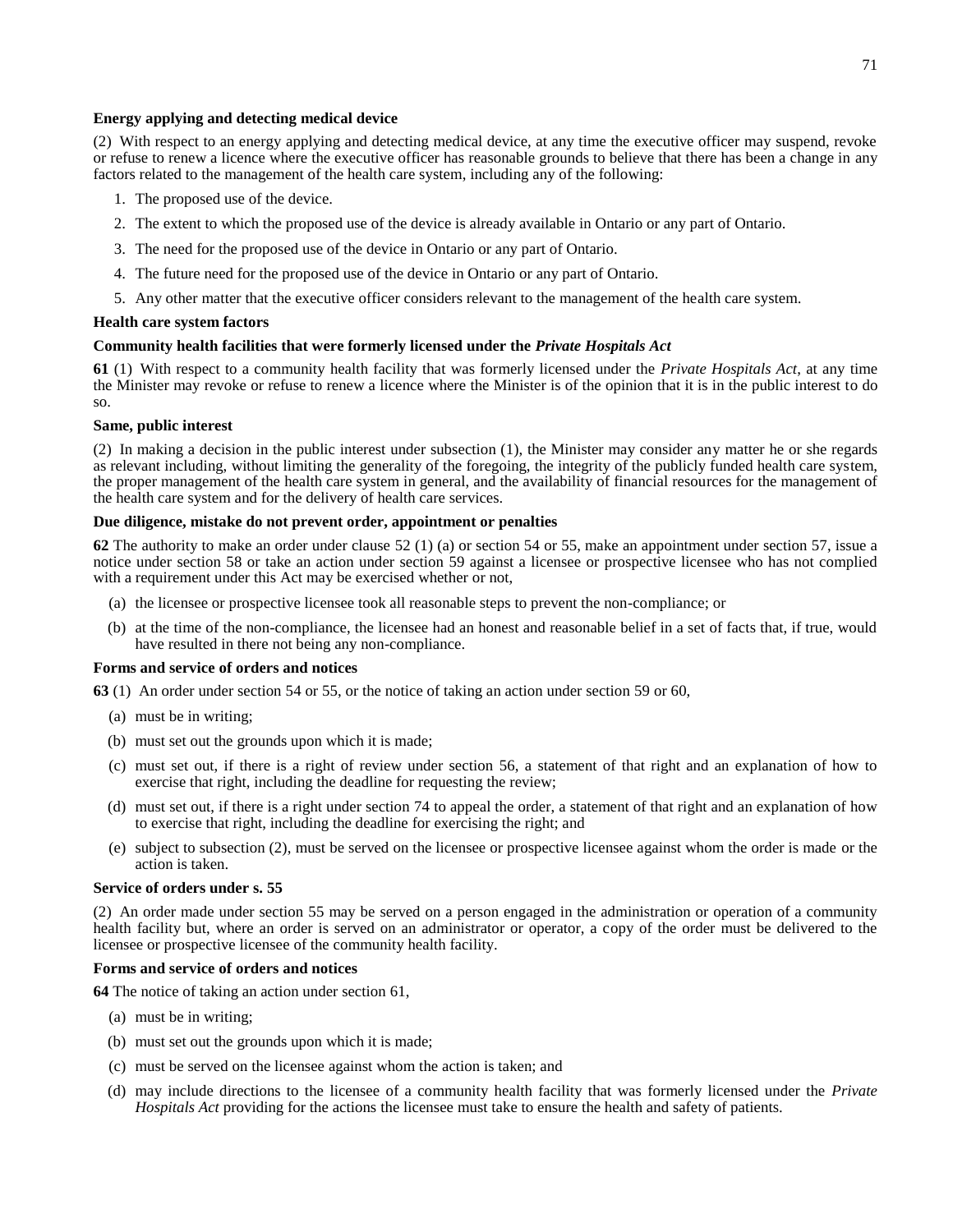# **PART IX FUNDING**

# **Funding**

**65** (1) The Minister may,

- (a) provide funding for community health facilities that may include, but is not limited to, facility costs; and
- (b) provide funding for inspecting bodies.

# **Conditions**

(2) The Minister may attach conditions to funding provided under subsection (1), including how funding may be used.

# **Restrictions**

(3) The provision of funding under subsection (1) is subject to any other conditions, rules and restrictions that may be provided for in the regulations, including requirements relating to eligibility to receive funding.

# **Set-off**

(4) Amounts owed to the Crown may be set off against funding that would otherwise be provided under subsection (1).

# **Other persons and entities**

(5) The Minister may make regulations that designate one or more persons or entities to provide funding under clause (1) (a) to community health facilities provided for in those regulations and, where the Minister makes such regulations, the following applies:

- 1. The Minister and the designated person or entity shall enter into an accountability agreement.
- 2. The designated person or entity may provide the funding on the terms and conditions that the person or entity considers appropriate, subject to the accountability agreement entered into under paragraph 1 and any requirements that may be set out in the regulations made by the Minister for the purposes of this subsection.
- 3. The Minister may assign to the designated person or entity the Minister's rights and obligations under all or part of an agreement between the Minister and a community health facility, including an agreement to which a person or entity that is not a community health facility is also a party.
- 4. The designated person or entity shall provide the reports, notices and other information, which may include personal information, if necessary, to the Minister or such other person prescribed in a regulation made under this section,
	- i. as may be required by the Minister from time to time for purposes related to the administration of the Act and regulations, and
	- ii. as may be provided for in the regulations made by the Minister under this subsection.
- 5. The designated person or entity is deemed to have among its objects all the powers necessary to act as a designated person or entity under this Act.
- 6. Section 66 does not apply to the funding provided by the designated person or entity.

# **Regulations**

(6) The Minister may make regulations prescribing persons or entities that may receive information under paragraph 4 of subsection (5).

# **Determinations by Minister**

**66** (1) Subject to paragraph 6 of subsection 65 (5), the Minister shall determine all issues relating to payment of funds for services provided in accordance with this Act.

# **Actions of Minister**

(2) The Minister may take an action described in subsection (3), in respect of a service provided by a licensee or prospective licensee and for which the Minister provides or has provided funding under this Act or a predecessor to this Act,

- (a) if the Minister is of the opinion that all or part of the service was not in fact rendered;
- (b) if the Minister is of the opinion that the nature of the service is misrepresented, whether deliberately or inadvertently;
- (c) if the Minister is of the opinion that the charge or claim for the service has not been submitted in accordance with this Act and the regulations;
- (d) if the Minister is of the opinion that all or part of the service was not provided in accordance with prescribed safety and quality standards;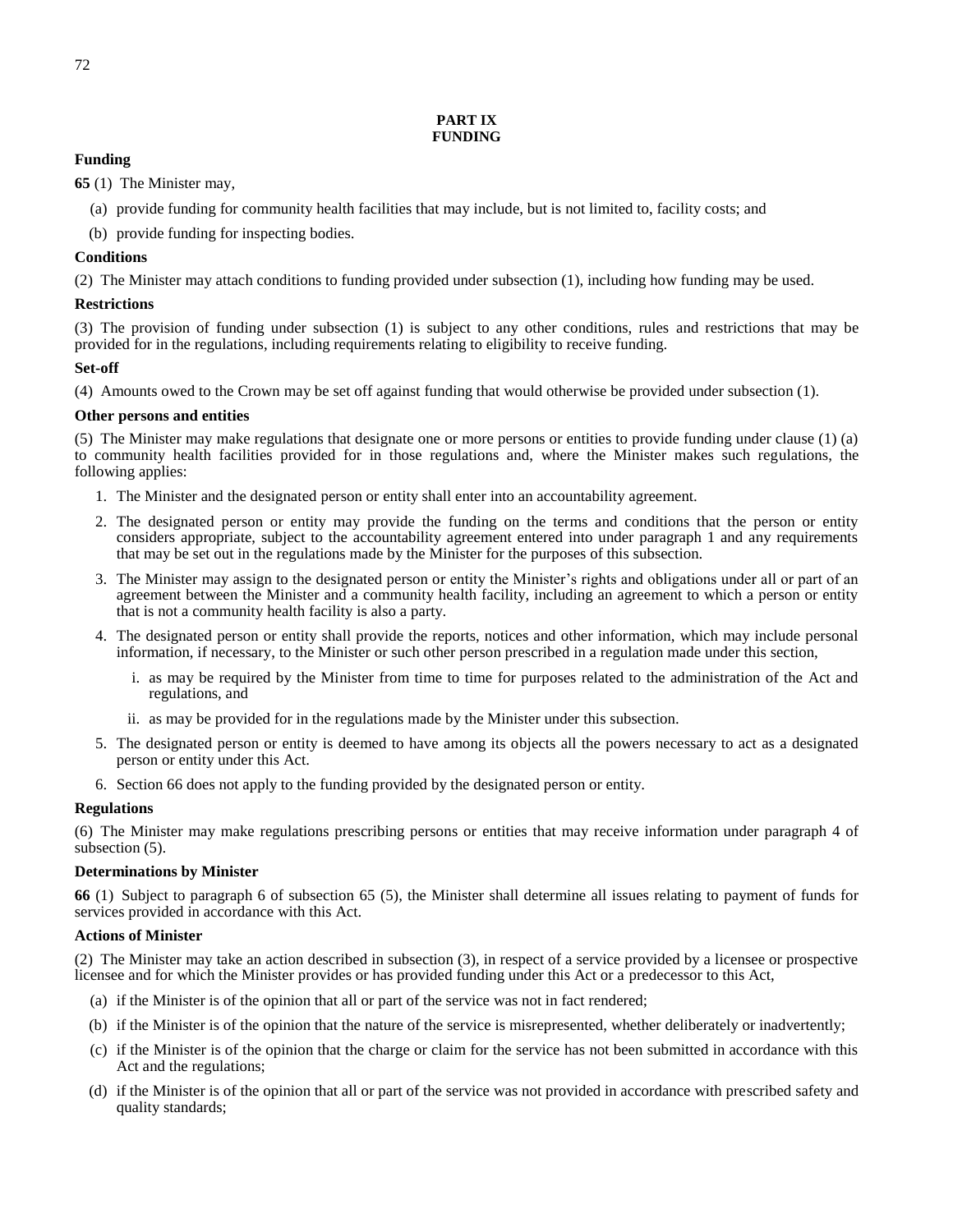- (e) if the Minister is of the opinion that a licensee's or prospective licensee's records do not support a claim, invoice or report for payment; and
- (f) in such other circumstances as may be prescribed.

### **Same**

- (3) Under the circumstances described in in subsection (2), the Minister may,
	- (a) suspend the making of payments for any time;
	- (b) reduce the amount of payments for any time; or
	- (c) recover payments by,
		- (i) deduction or set-off from any money owing under this Act or the *Health Insurance Act*, or
		- (ii) demand for repayment of amount the Minister has determined is owing and every licensee or prospective licensee shall comply with any such demand issued by the Minister.

#### **Notice**

(4) Before taking any action under subsection (3), the Minister shall provide the licensee or prospective licensee with notice of the Minister's initial opinion and provide a reasonable time set by the Minister to respond and, where the Minister provides such a notice, the following applies:

- 1. The notice of initial opinion must,
	- i. provide a brief statement of the facts giving rise to the Minister's initial opinion,
	- ii. advise the licensee or prospective licensee of the rights under paragraph 2, how to provide the information contemplated by that paragraph to the Minister and that the licensee or prospective licensee could be subject to a direction under paragraph 4, and
	- iii. advise the licensee or prospective licensee whether the Minister has applied statistical inference to calculate the amount that the licensee or prospective licensee may be required to reimburse the Minister and how statistical inference was used to calculate the amount.
- 2. A licensee or prospective licensee who receives a notice of initial opinion may, within 20 business days of receiving the notice, provide the Minister in writing with any information that the licensee or prospective licensee believes is relevant to the Minister's opinion.
- 3. Where the licensee or prospective licensee has provided information under paragraph 2, the Minister shall review the information.
- 4. Following the Minister's review under paragraph 3, or where more than 20 business days have passed without the licensee or prospective licensee acting under paragraph 2, the Minister shall issue a direction to the licensee or prospective licensee that,
	- i. confirms the initial opinion,
	- ii. alters the initial opinion, or
	- iii. rescinds the initial opinion.
- 5. A direction under paragraph 4 must,
	- i. inform the licensee or prospective licensee of the Minister's reasons for the direction, if the Minister has confirmed or altered the initial opinion,
	- ii. where subparagraph 4 i or ii applies, set out the amount of the payment that will be suspended, reduced or recovered, as the case may be, and the date on which such action will be taken or the times within which payment must be made by the licensee or prospective licensee, as the case may be, and
	- iii. inform the licensee or prospective licensee whether statistical inference was used to calculate the amount of the reimbursement and how statistical inference was used to calculate the amount.
- 6. Despite section 25 of the *Statutory Powers Procedure Act*, an application for judicial review of the Minister's direction under paragraph 4 does not have the effect of staying the direction.

### **Persons who receive services not to pay**

(5) For greater certainty, no licensee or prospective licensee shall charge or accept payment from a person who receives services from a community health facility for a service with respect to which the Minister has refused to pay or for which the Minister has taken action under subsection (3).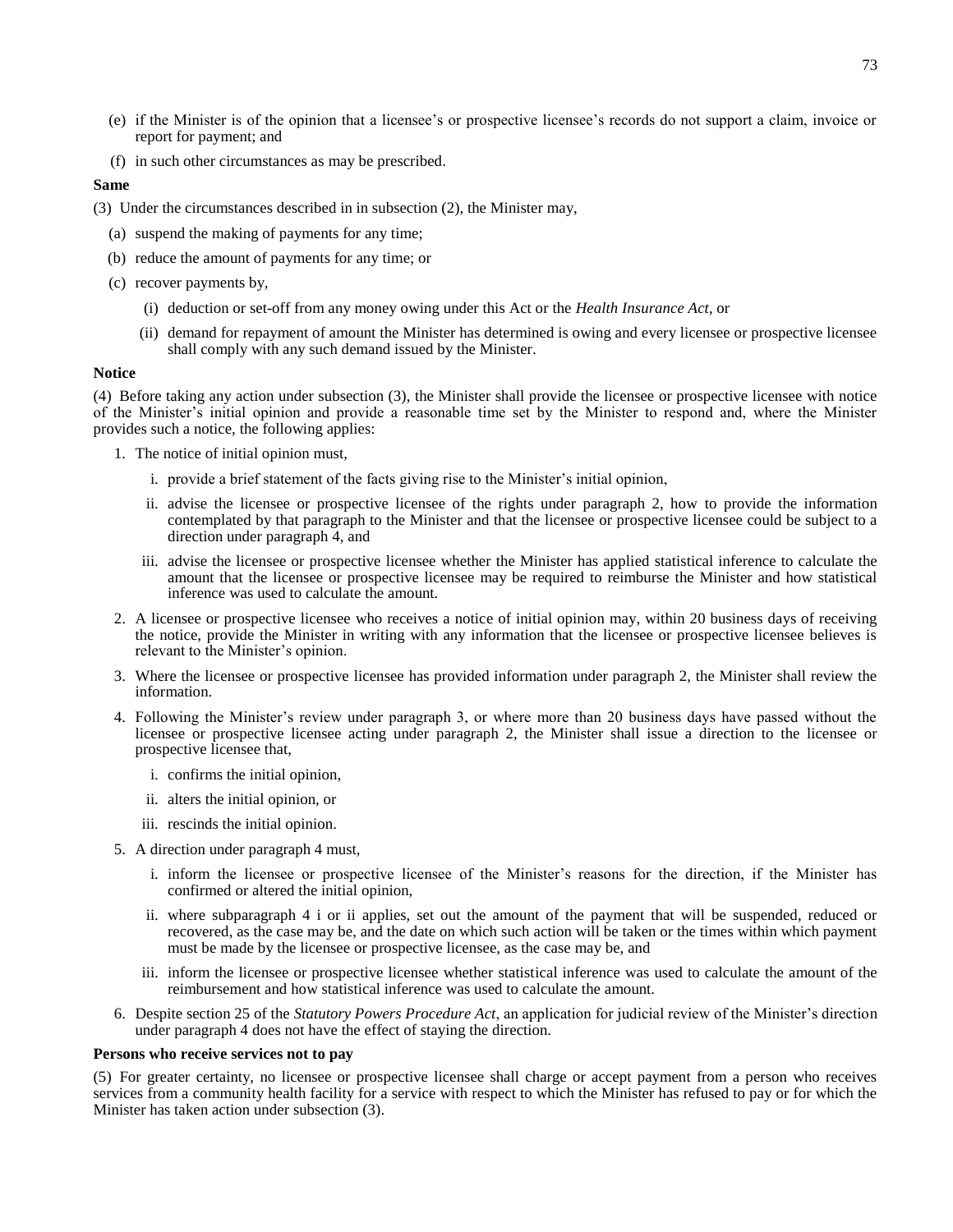# **PART X MISCELLANEOUS**

# **Publication**

**67** (1) The executive officer shall make available to the public,

- (a) every order made by the executive officer under this Act that is in relation to a community health facility; and
- (b) anything that is prescribed as something that the executive officer must make available to the public.

# **Personal health information to be removed**

(2) Before making an order, or anything provided for in the regulations, available to the public, the executive officer shall ensure that all personal health information is removed.

# **Protection from liability**

**68** (1) No action or other proceeding, other than an application for judicial review under the *Judicial Review Procedure Act* or any right of appeal or review that is permitted under this Act, shall be commenced against the Crown, the Minister, the executive officer or any employee or agent of the Crown, including a local health integration network, or any officer, director or employee of a local health integration network or an inspector appointed by the executive officer or an inspecting body or any employee or agent of an inspecting body or person appointed by an inspecting body or a member of the board of directors of an inspecting body or a member of a committee of an inspecting body, for anything done or omitted to be done in good faith in the execution or intended execution of a power or duty under this Act.

# **No remedy**

(2) Despite any other Act or law, no costs, compensation or damages are owing or payable to any person and no remedy, including but not limited to a remedy in contract, restitution, tort or trust, is available to any person against the Crown, the Minister, the executive officer or any employee or agent of the Crown, including a local health integration network, or any officer, director or employee of a local health integration network or an inspector appointed by the executive officer or an inspecting body or any employee or agent of an inspecting body or person appointed by an inspecting body or a member of the board of directors of an inspecting body or a member of a committee of an inspecting body, in connection with anything referred to in subsection (1) except as otherwise provided under this Act.

# **Limitations on remedies**

**69** (1) No cause of action arises as a direct or indirect result of,

- (a) the enactment or repeal of any provision of this Act; or
- (b) the making or revocation of any provision of the regulations made under this Act.

# **No remedy**

(2) No costs, compensation or damages are owing or payable to any person and no remedy, including but not limited to a remedy in contract, restitution, tort or trust, is available to any person in connection with anything referred to in clause (1) (a) or (b).

# **Proceedings barred**

(3) No proceeding, including but not limited to any proceeding in contract, restitution, tort or trust, that is directly or indirectly based on or related to anything referred to in subsection (1) may be brought or maintained against any person.

# **Same**

(4) Subsection (3) applies regardless of whether the cause of action on which the proceeding is purportedly based arose before or after the coming into force of this section.

# **Proceedings set aside**

(5) Any proceeding referred to in subsection (3) commenced before the day this section comes into force shall be deemed to have been dismissed, without costs, on the day this section comes into force.

# **No expropriation or injurious affection**

(6) Nothing done or not done in accordance with this Act or the regulations made under it constitutes an expropriation or injurious affection for the purposes of the *Expropriations Act* or otherwise at law.

# **Person defined**

(7) In this section,

"person" includes the Crown and its employees and agents and members of the Executive Council.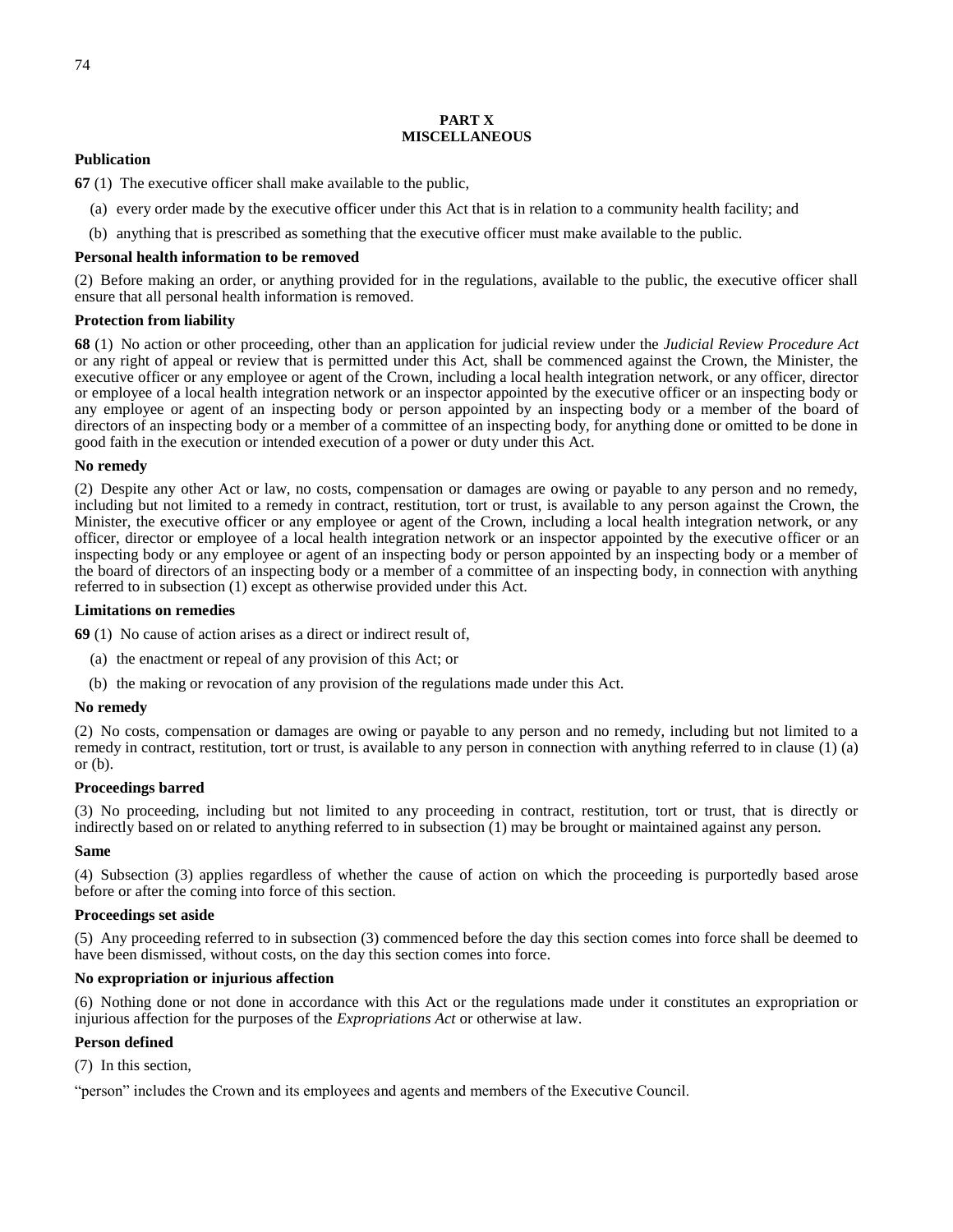# **Not Crown agency**

**70 (**1) Despite the *Crown Agency Act*, an inspecting body is not an agent of the Crown for any purpose and shall not hold itself out as such.

# **Same**

(2) The following persons are not agents of the Crown and shall not hold themselves out as such:

- 1. Persons who are employed or whose services are retained by an inspecting body.
- 2. Members, officers and agents of an inspecting body.
- 3. Members of the board of an inspecting body, including those appointed by the Minister, if any.

# **No Crown liability**

**71** (1) No cause of action arises against the Crown, a minister of the Crown, a Crown employee or a Crown agent as a result of any act or omission of a person who is not a minister of the Crown, a Crown employee or a Crown agent if the act or omission is related, directly or indirectly, to the activities or affairs of an inspecting body or to the administration of this Act.

# **No proceeding**

(2) No proceeding for damages, including but not limited to a proceeding for a remedy in contract, restitution, tort or trust, shall be instituted against the Crown, a minister of the Crown, a Crown employee or a Crown agent by a person who has suffered any damages, injury or other loss based on or related to any act or omission described in subsection (1).

### **Personal information**

**72** (1) The Minister or the executive officer may directly or indirectly collect personal information, subject to such conditions as may be prescribed, for purposes related to the administration of this Act, the *Health Insurance Act* or the *Commitment to the Future of Medicare Act, 2004* or for other prescribed purposes.

### **Use of personal information**

(2) The Minister or the executive officer may use personal information, subject to such conditions as may be prescribed, for purposes related to the administration of this Act, the *Health Insurance Act* or the *Commitment to the Future of Medicare Act, 2004* or for any other prescribed purposes.

### **Disclosure**

(3) Despite anything else in this Act, the Minister or the executive officer shall disclose personal information subject to such conditions as may be prescribed, where the disclosure is necessary for purposes related to the administration of this Act, the *Health Insurance Act* or the *Commitment to the Future of Medicare Act, 2004* or for any other prescribed purposes, but shall not disclose the information if, in the Minister or executive officer's opinion, as the case may be, the disclosure is not necessary for those purposes.

# **Disclosure to College**

(4) Where the Minister or the executive officer is of the opinion that it is advisable to do so, the Minister or the executive officer, as the case may be, shall disclose personal information to a College within the meaning of the *Regulated Health Professions Act, 1991* for the purpose of the administration of that Act or an Act named in Schedule 1 to that Act.

# **Directives by Minister**

**73** (1) The Minister may issue operational or policy directives to a community health facility where the Minister considers it to be in the public interest to do so.

# **Binding**

(2) The licensee or operator of a community health facility shall comply with every directive of the Minister.

#### **General or particular**

(3) An operational or policy directive of the Minister may be general or particular in its application.

# **Non-application of** *Legislation Act, 2006*

(4) Part III (Regulations) of the *Legislation Act, 2006* does not apply to operational or policy directives.

# **Public availability**

(5) The Minister shall make every directive under this section available to the public.

# **Law prevails**

(6) For greater certainty, in the event of a conflict between a directive issued under this section and a provision of any applicable Act or rule of any applicable law, the Act or rule prevails.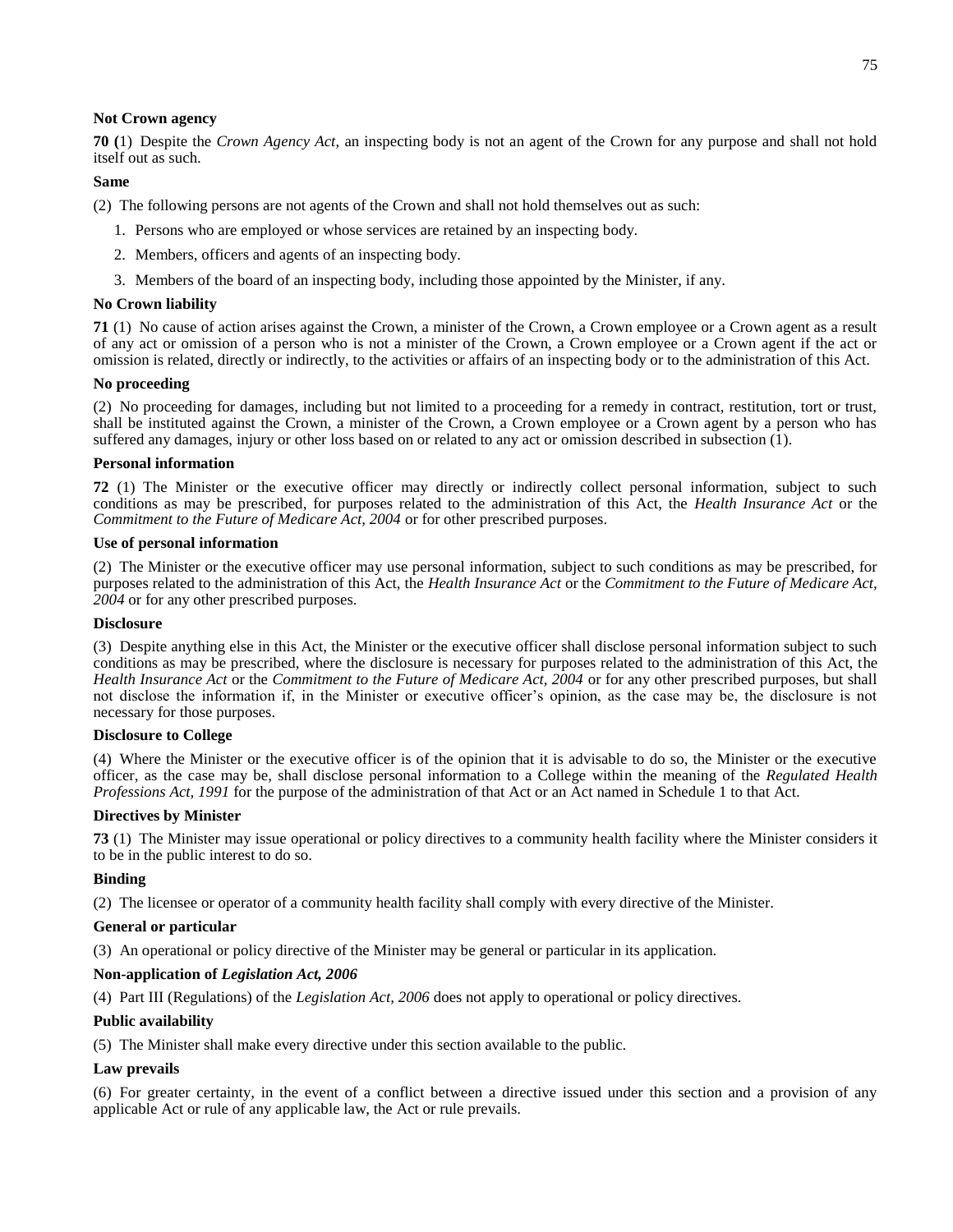76

**74** (1) Except with respect to a decision based on factors related to the management of the health care system, a licensee, prospective licensee or an applicant for a licence may appeal to the Board,

- (a) a decision of the executive officer to refuse to issue a licence to an applicant who has been operating a community health facility without a licence by virtue of section 19;
- (b) a decision of the executive officer to refuse to issue a licence to an applicant that is in respect to an energy applying and detecting medical device;
- (c) a decision of the executive officer to specify conditions that apply to a licence in respect to an energy applying and detecting medical device under section 6;
- (d) a decision of the executive officer to amend a licence or the conditions of a licence in respect to an energy applying and detecting medical device under section 7 or 9 or to deny an application for an amendment of a licence in respect to an energy applying and detecting medical device;
- (e) a decision of the executive officer with regard to the transfer of a licence under section 10;
- (f) a decision of the executive officer under subsection 56 (5) to confirm or alter an order in respect to an energy applying and detecting medical device;
- (g) a decision of the executive officer to issue a compliance order under subsection 54 (1) or to substitute a compliance order under subsection 56 (5);
- (h) a decision of the executive officer, an inspector appointed by the executive officer or of an inspecting body to issue a cessation order under section 55;
- (i) a decision of an inspecting body to confirm or alter a cessation order under subsection 55 (4);
- (j) a decision of the executive officer to issue a notice of administrative penalty under section 58; and
- (k) a decision of the executive officer to suspend, revoke or refuse to renew a licence or suspend or revoke a licensee's authorization to provide one or more services under a licence under section 59.

### **Time limit**

(2) An appeal must be commenced within 15 days of the executive officer's or inspecting body's decision.

#### **Stay**

(3) Subject to subsection (4), an appeal respecting a licence has the effect of staying a decision of the executive officer with respect to the licence, but not any other act of the executive officer or any other person or entity based on the same set of facts.

#### **No stay of cessation order**

(4) Despite section 25 of the *Statutory Powers Procedure Act*, the appeal of a cessation order does not have the effect of staying the order.

# **Stay, administrative monetary penalty**

(5) If a licensee or prospective licensee appeals to the Board a notice of administrative penalty issued by the executive officer under subsection 58 (1) or a decision of the executive officer under subsection 58 (10) respecting a notice of administrative penalty, the requirement to pay is stayed until the disposition of the appeal.

#### **Parties**

(6) The parties to an appeal are,

- (a) the applicant, licensee or prospective licensee;
- (b) the executive officer, where the decision being appealed is with respect to a decision or an action taken by the executive officer or an order of the executive officer or an inspector appointed by the executive officer;
- (c) the inspecting body, where the decision being appealed is based on a finding or order of an inspecting body or an inspector appointed by an inspecting body; and
- (d) any other person that the Board, in its discretion, designates as a party.

#### **Hearing**

(7) After receiving a notice of appeal, the Board shall promptly appoint a time and place for a hearing.

#### **Notice of hearing**

(8) The Board shall give each of the parties at least seven days notice of the time and place of the hearing.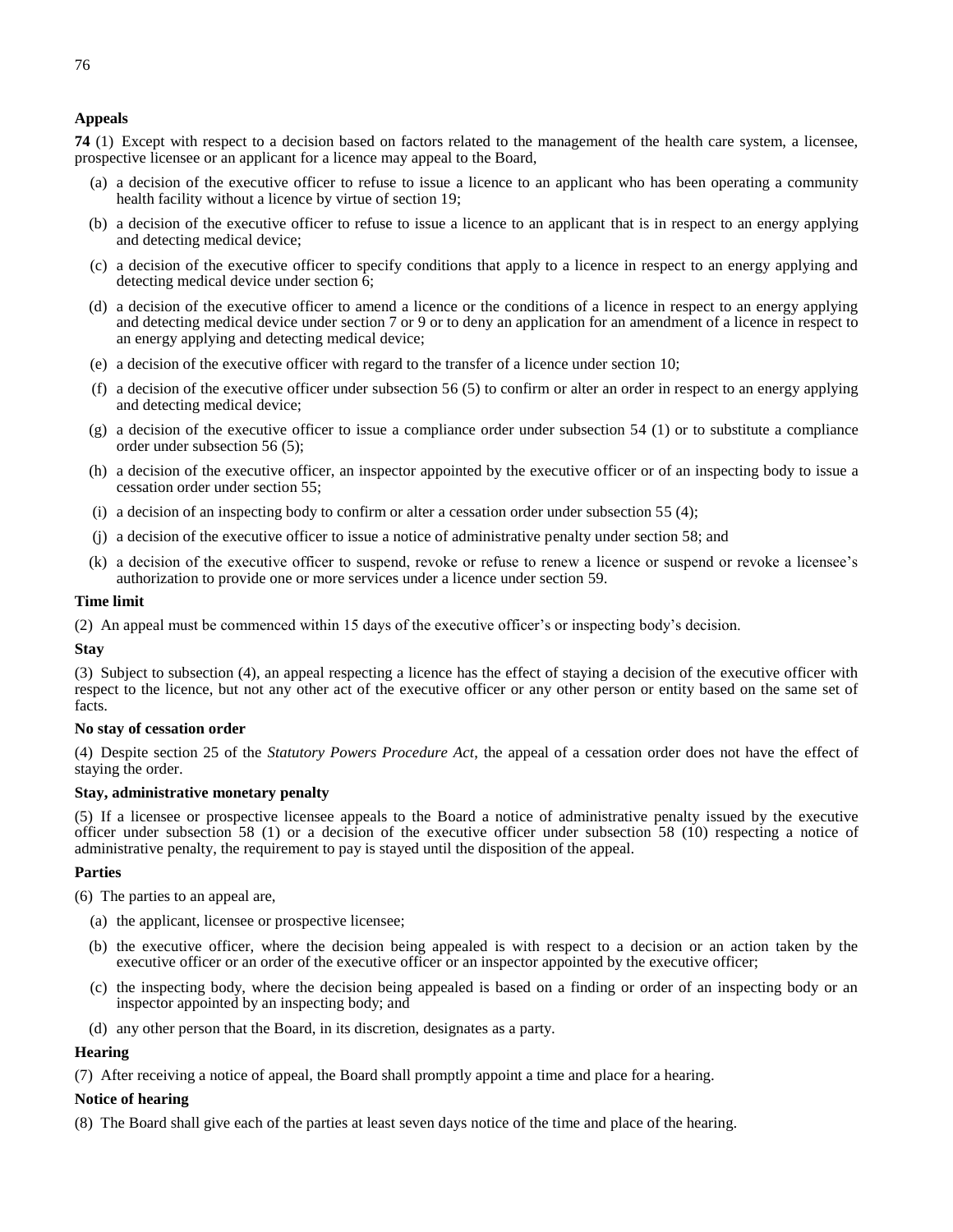# **Recording of evidence**

(9) The oral evidence taken before the Board at a hearing shall be recorded and, if required, copies of a transcript of the evidence shall be furnished.

# *Health Insurance Act*

(10) Subsections 23 (1), (2), (4) and (6) of the *Health Insurance Act* apply to the proceedings and decisions of the Board under this Part.

# **Onus**

(11) In any appeal under this section, the onus is on the appellant to establish why any decision or order should not have been made.

# **Decision of Board**

(12) After a hearing, the Board may rescind, confirm or alter the order or decision appealed from and may substitute its own opinion and may direct the person or organization that made the decision to take any action that the Board considers ought to be taken in accordance with this Act and the regulations.

# **Same, administrative monetary penalty**

(13) Despite subsection (12), after a hearing the Board may rescind, confirm or alter a notice of administrative penalty issued by the executive officer under subsection  $\overline{58}$  (1) or a decision of the executive officer under subsection  $\overline{58}$  (10) respecting a notice of administrative penalty according to what it considers reasonable in the circumstances, but the Board shall not vary the amount of the penalty unless it considers the amount to be unreasonable.

# **Appeal to court**

(14) Any party to the proceedings before the Board may appeal from its decision to the Divisional Court in accordance with the rules of court.

# **Stay, administrative monetary penalty**

(15) If a party appeals a decision of the Board made under subsection (13) to Divisional Court, the requirement to pay is stayed until the disposition of the appeal.

# **Record to be filed in court**

(16) Where any party appeals from a decision of the Board, the Board shall forthwith file in the Divisional Court the record of the proceedings before it in which the decision was made which, together with the transcript of evidence if it is not part of the Board's record, shall constitute the record in the appeal.

# **Powers of court on appeal**

(17) An appeal under this section may be made on questions of law or fact or both and the court may affirm or may rescind the decision of the Board and may exercise all powers of the Board to direct the executive officer to take any action which the Board may direct the executive officer to take and as the court considers proper and for such purposes the court may substitute its opinion for that of the executive officer or of the Board or the court may refer the matter back to the Board for rehearing, in whole or in part, in accordance with such directions as the court considers proper.

# **Funding not to be considered**

**75** The sufficiency of the funding provided to a licensee or prospective licensee from any source shall not be considered in any review or appeal under this Act.

# **Service**

**76** (1) Any notice that is required to be served under this Act may be served,

- (a) by personal service;
- (b) by sending the notice by registered mail addressed to the person or entity to be served at their last address appearing on the records of the executive officer if the executive officer is serving notice or of the inspecting body if the inspecting body is serving notice;
- (c) by sending the notice by fax to the person or entity to be served at their last fax number appearing on the records of the executive officer if the executive officer is serving notice or of the inspecting body if the inspecting body is serving notice;
- (d) by sending the notice by commercial courier to the person or entity to be served at their last address appearing on the records of the executive officer if the executive officer is serving notice or of the inspecting body if the inspecting body is serving notice; or
- (e) by any other prescribed method of delivery.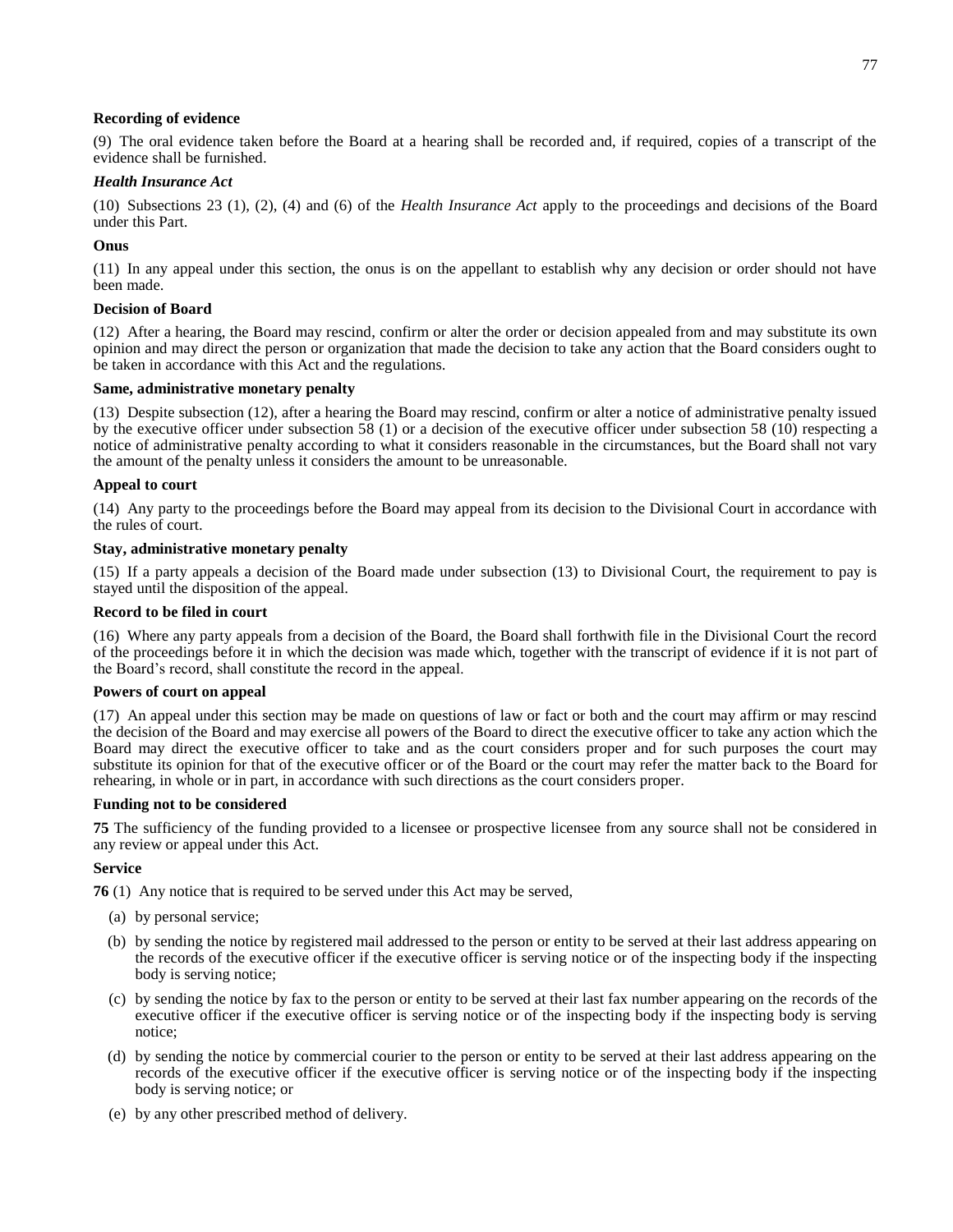### **Deemed receipt**

(2) Where notice is served in a manner described in subsection (1), the person or entity shall be deemed to have received the notice,

- (a) in the case of a notice sent by registered mail, on the fifth business day after the day is was mailed;
- (b) in the case of a notice sent by personal delivery or fax, on the first business day after the day it was sent;
- (c) in the case of a notice sent by commercial courier, on the second business day after the commercial courier received the document; or
- (d) in the case of a notice sent by any other prescribed methods, on a day provided for in the regulations.

#### **Delegation**

**77** The executive officer may delegate in writing any of the executive officer's powers under this Act to a prescribed person or entity, subject to any conditions or restrictions that the executive officer considers advisable, and the exercise of such a power by the person or entity is deemed to be the exercise of the power by the executive officer for all purposes.

### **Regulations**

**78** (1) The Lieutenant Governor in Council may make regulations for carrying out the purposes and provisions of this Act.

#### **Same**

- (2) Without limiting the generality of subsection (1), the Lieutenant Governor in Council may make regulations,
	- (a) providing for and governing anything that this Act refers to as being prescribed or provided for in the regulations, or as being required to be done in accordance with the regulations, other than a matter for which the Minister is empowered to make regulations;
	- (b) defining or clarifying the meaning of any word or expression used in this Act that is not otherwise defined in this Act;
	- (c) providing for additional powers, functions and duties of the executive officer;
	- (d) governing the service of any document or information that is required to be served under this Act or the regulations;
	- (e) designating inspecting bodies and governing the exercise of their responsibilities under this Act;
	- (f) governing inspections, including the actions to be taken by an inspector or inspecting body;
	- (g) providing for exemptions from this Act or any provision of this Act, subject to any conditions that may be set out in the regulation;
	- (h) providing for and governing any transitional matters the Lieutenant Governor in Council considers necessary or advisable in connection with the implementation of this Act and with the repeal of the *Healing Arts Radiation Protection Act*, the *Independent Health Facilities Act* and the *Private Hospitals Act*.

# **Same, community health facilities**

(3) The Lieutenant Governor in Council may make regulations governing community health facilities and their licensing and, without restricting the generality of the foregoing, may make regulations,

- (a) respecting and governing the operation of community health facilities;
- (b) respecting and governing the care, treatment and services provided in community health facilities;
- (c) respecting and governing the quality and standards of services provided in community health facilities;
- (d) respecting and governing the quality and standards of community health facilities;
- (e) respecting and governing the qualifications of persons providing services in community health facilities;
- (f) respecting and governing the requirements for persons working in community health facilities;
- (g) respecting and governing conditions and requirements that apply to licensees and prospective licensees in respect of community health facilities, and requiring compliance with those conditions and requirements;
- (h) respecting and governing the construction, establishment, location, equipment, maintenance and repair of community health facilities;
- (i) respecting and governing books, records and accounts that are required to be kept by licensees and prospective licensees;
- (j) respecting and governing information that a licensee, prospective licensee and any other person is required to provide to the executive officer or other prescribed persons;
- (k) respecting and governing the requirements for posting reports, information and documents;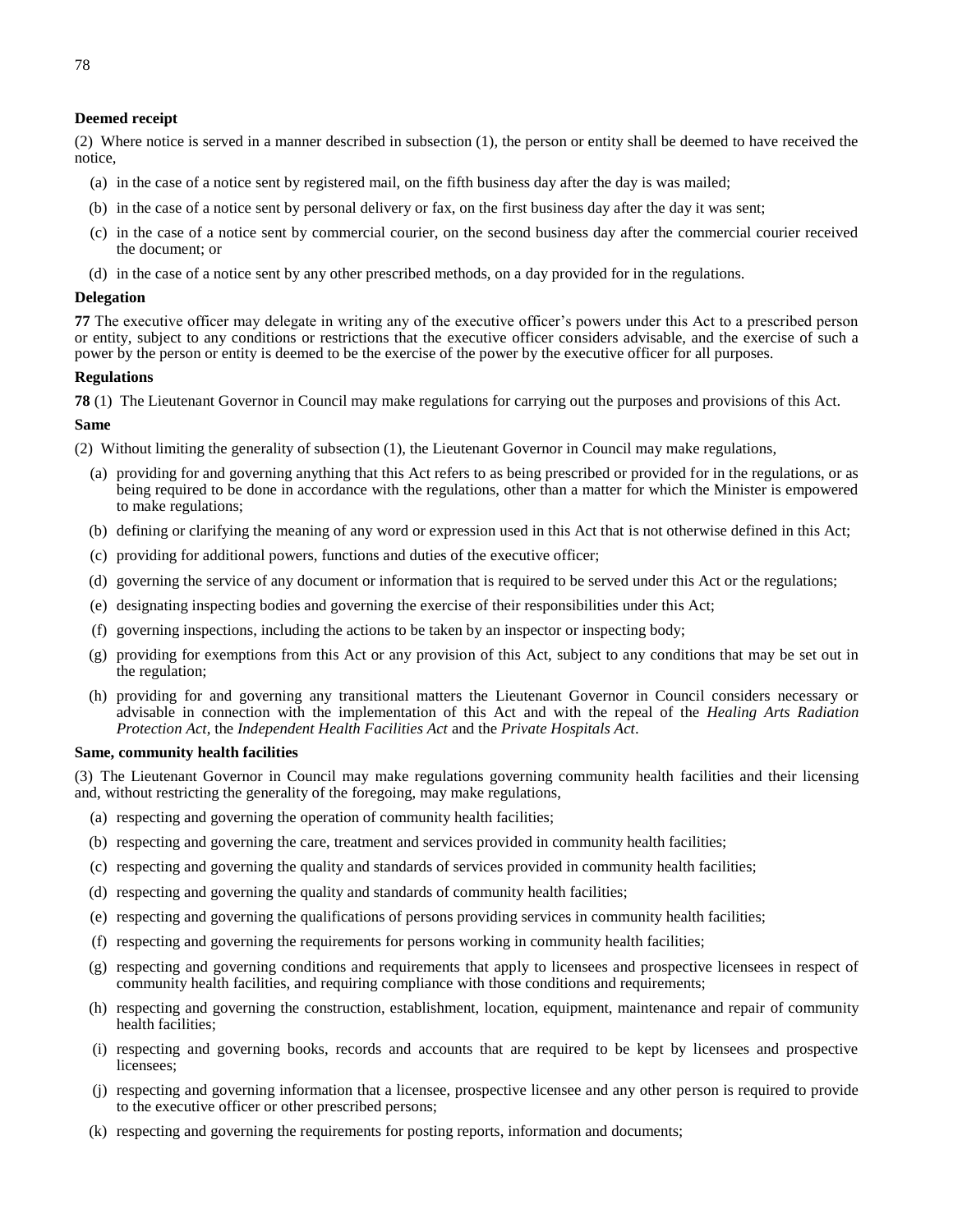- (l) respecting and governing reports, decisions and orders that are required to be made publicly available and the persons responsible for making such reports, decisions and orders available;
- (m) respecting and governing administrative penalties under this Act and respecting all matters concerning the administration of a system of administrative penalties under this Act;
- (n) respecting and governing the provision of funding under this Act, including providing for the amounts payable, which may be set at nil;
- (o) governing claims made for purposes of payment under this Act, including requiring claims to be made in the prescribed manner and at the prescribed time and prescribing conditions for the making of claims;
- (p) prescribing services, classes of services and operating costs that are not part of an insured service and that do not support, assist and are not a necessary adjunct, or any of them, to an insured service;
- (q) prescribing services, classes of services and operating costs that are part of an insured service;
- (r) governing the admission and discharge of patients;
- (s) respecting and governing the requirements and duties that apply to a licensee that is a corporation, including prescribing additional requirements;
- (t) requiring applicants for a license, prospective licensees and licensees to pay fees established by an inspecting body for any activity the inspecting body is required or permitted to carry out under this Act or the regulations, including fees for administrative and overhead costs related to the activity.

# **Same, EADMDs**

(4) The Lieutenant Governor in Council may make regulations governing energy applying and detecting medical devices and their licensing and, without restricting the generality of the foregoing, may make regulations,

- (a) respecting and governing the places and areas where energy applying and detecting medical devices are located, and associated places;
- (b) respecting communication of information to patients with respect to the use of energy applying and detecting medical devices;
- (c) respecting and governing standards of design, construction, operation and performance for energy applying and detecting medical devices and their components;
- (d) respecting and governing the installation of energy applying and detecting medical devices;
- (e) respecting and governing the monitoring and maintenance of energy applying and detecting medical devices and their component parts;
- (f) respecting and governing qualifications for the operators of energy applying and detecting medical devices;
- (g) respecting and governing the operation of energy applying and detecting medical devices;
- (h) providing for requirements, standards and procedures related to the radiation exposure by energy applying and detecting medical devices for patients, operators and the public;
- (i) respecting, governing and limiting the purposes for which any person or class of persons may operate an energy applying and detecting medical device or any class of energy applying and detecting medical devices;
- (j) respecting and governing requirements and standards for evaluating the performance of procedures and quality management programs regarding energy applying and detecting medical devices;
- (k) respecting and governing requirements and duties that apply to licensees in respect of energy applying and detecting medical devices and requiring compliance with those requirements;
- (l) respecting and governing books, records and accounts that are required to be kept by licensees;
- (m) respecting and governing information that licensees in respect of energy applying and detecting medical devices are required to provide to the executive officer;
- (n) providing for the position of an energy applying and detecting medical device safety officer, and governing qualifications for that position and its responsibilities.

#### **Minister regulations**

- (5) The Minister may make regulations,
	- (a) establishing the fees to be paid by applicants for licences;
	- (b) except for fees established by an inspecting body, requiring applicants for licences and licensees to pay other fees, and establishing those fees;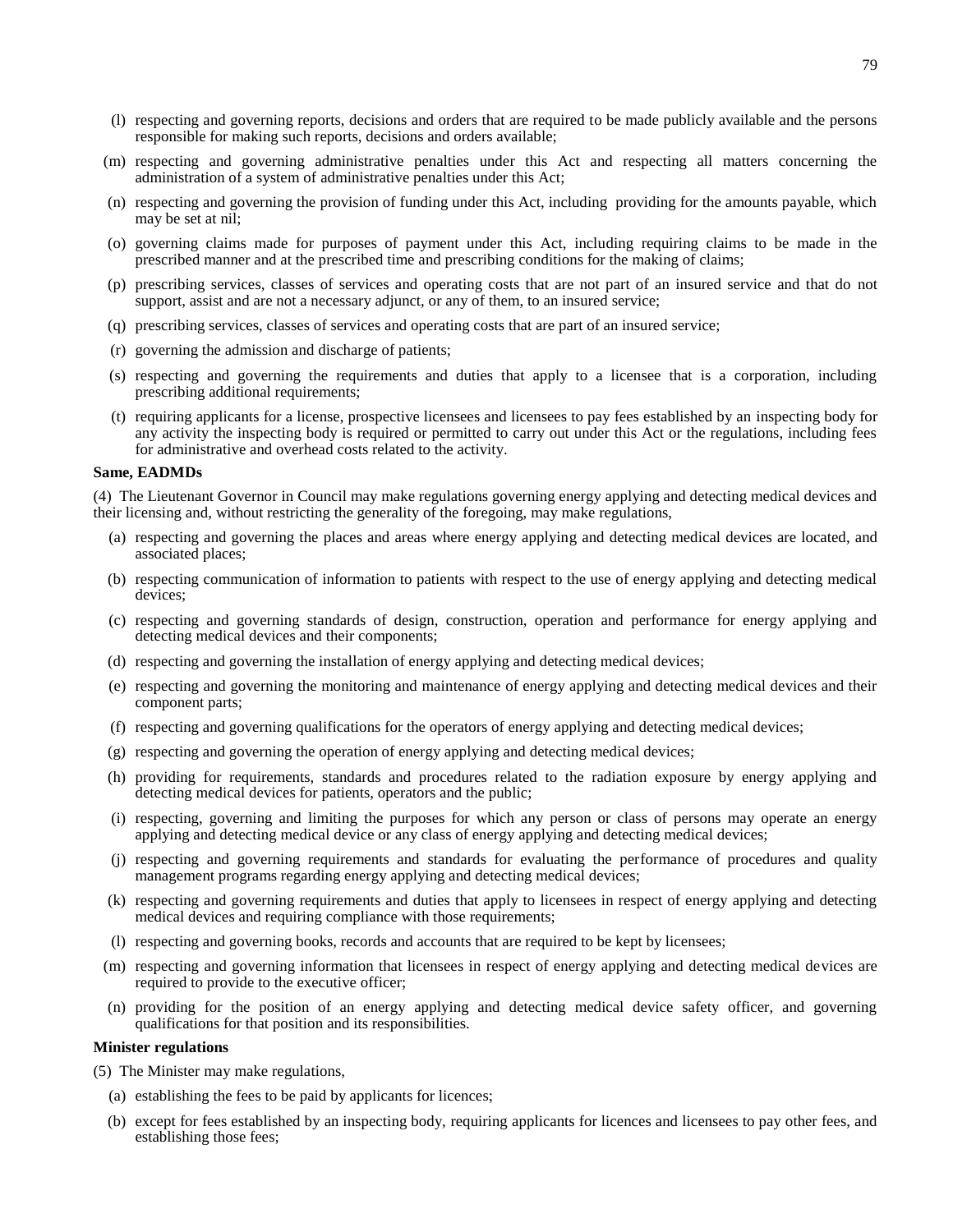- (c) prescribing services for the purpose of the definition of "community health facility" in section 1;
- (d) prescribing a place or collection of places for the purpose of the definition of "community health facility" in section 1.

# **Retroactivity**

(6) A regulation is, if it so provides, effective with reference to a period before it is filed.

# **Scope**

(7) A regulation may be general or specific in its application to any person, organization, licence, place or thing or any class of them, may impose different requirements, conditions or restrictions on or in respect of any class and may be limited as to time and place.

# **Classes**

(8) A class described in a regulation may be described according to any characteristic or combination of characteristics and may be described to include or exclude any specified member, whether or not with the same characteristics.

# **Rolling incorporation by reference**

(9) If a regulation adopts by reference any code, standard, guideline or similar document, the regulation may require compliance with the code, standard or guideline, as amended from time to time, whether the amendment was made before or after the regulation was made.

# **Offences**

**79** (1) Every person is guilty of an offence who,

- (a) transfers a licence contrary to section 10;
- (b) transfers a licence contrary to section 11;
- (c) contravenes any requirement under Part IV;
- (d) does anything prohibited under Part V;
- (e) contravenes any requirement under Part VI;
- (f) contravenes subsection 43 (14);
- (g) fails to comply with an order under clause  $52(1)(a)$ ;
- (h) fails to comply with an order under clause  $52(1)$  (b) or subsection  $52(2)$ ;
- (i) fails to comply with a direction of the Minister under clause 64 (d);
- (j) does anything prohibited in section 82; or
- (k) fails to comply with a compliance order or cessation order.

# **No imprisonment or probation**

(2) Despite anything else in this Act, a person convicted of an offence under clause (1) (g) or (k) is not liable to imprisonment or to a probation order under subsection 72 (1) of the *Provincial Offences Act* as a result of the conviction or as a result of default in payment of the fine resulting from the conviction.

# **Due diligence, mistake not a defence**

(3) It is not a defence to a charge under clause (1) (g) or (k) that the person took all reasonable steps to prevent any failure to comply with this Act or, at the time of the failure, the person had an honest and reasonable belief in a set of facts that, if true, would have resulted in there not being any non-compliance.

# **Penalty, individual**

(4) Every individual who is convicted of an offence under this section is liable for each day or part of a day on which the offence occurs or continues,

- (a) for a first offence, to a fine of not more than \$50,000 or to imprisonment for a term of not more than 12 months, or to both; or
- (b) for a subsequent offence, to a fine of not more than \$75,000 or to imprisonment for a term of not more than 12 months, or to both.

# **Same, corporation**

(5) Every corporation that is convicted of an offence under this section is liable, for each day or part of a day on which the offence occurs or continues, to a fine of not more than \$100,000 for a first offence and to a fine of not more than \$250,000 for a subsequent offence.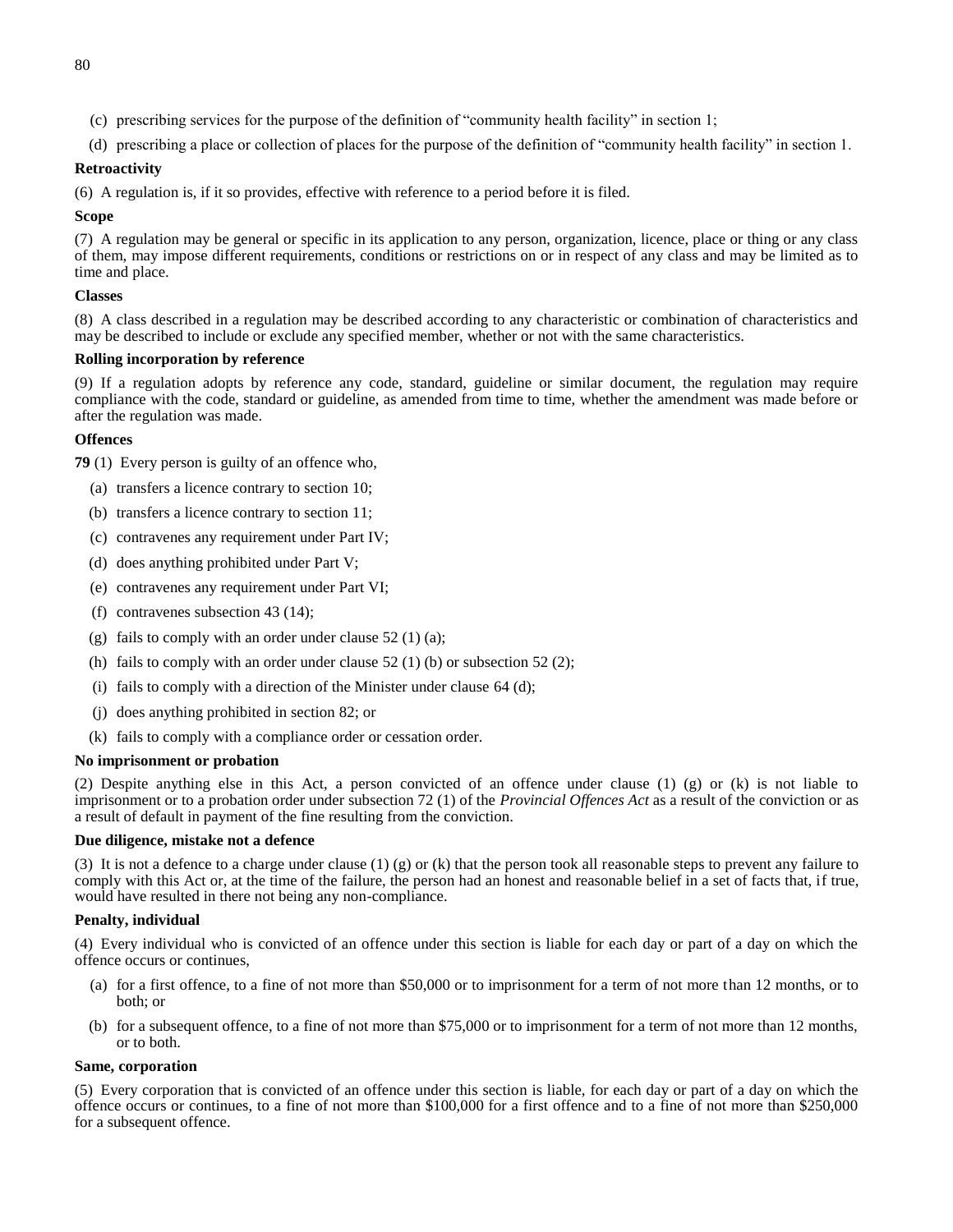# **Compensation or restitution**

(6) The court that convicts a person of an offence under this section may, in addition to any other penalty, order that the person pay compensation or make restitution to any person who suffered a loss as a result of the offence.

# **No limitation**

(7) Section 76 of the *Provincial Offences Act* does not apply to a prosecution under this section.

# **Transition, community health facilities**

**80** The following occurs when this section comes into force:

- 1. Subject to paragraphs 3 and 4, every licence for an independent health facility under the *Independent Health Facilities Act* that was in force immediately before this section came into force is replaced by a licence under this Act to provide the same services at the same locations for a term, determined by the executive officer, that shall be set out in the replacement licence.
- 2. The conditions and limitations that otherwise applied to the licence under the *Independent Health Facilities Act*, other than those respecting the services and locations mentioned in paragraph 1, cease to apply, but the licensee must still comply with all of the requirements of this Act, and the executive officer may make the replacement licence subject to new conditions in accordance with this Act and the regulations.
- 3. Where, immediately before this section came into force, the independent health facility was subject to a notice from the Director of Independent Health Facilities under either subsection 18 (1) or (2) of the *Independent Health Facilities Act*, the licence for the facility is revoked and the facility must cease operating until the executive officer issues a licence under this Act with respect to the facility. The executive officer may issue the licence without applying the requirements under section 5 if,
	- i. the facility undergoes an inspection by an inspector appointed by an inspecting body within six months after this section comes into force, and
	- ii. within one year of the coming into force of this section, or a longer period set by the executive officer, the facility passes the inspection under subparagraph i.
- 4. Where the executive officer determines that one or more services authorized by the licence under the *Independent Health Facilities Act* have not been provided at the location in the six-month period immediately before the coming into force of this section, the executive officer may decline to provide for those services under the replacement licence and if those services are the only services that were provided under the licence may decline to issue a replacement licence.
- 5. In the case of premises that were subject to inspection under Part XI of Ontario Regulation 114/94 (General) under the *Medicine Act, 1991* and that are community health facilities for the purposes of this Act, but that were not independent health facilities under the *Independent Health Facilities Act*, section 19 of this Act applies.

# **Crown bound re EADMDs**

**81** The requirements of this Act respecting energy applying and detecting medical devices bind the Crown.

# **Prohibition, providing in-patient medical and nursing care**

**82** (1) Only the persons and entities specified in subsection (2) may accept a person as an in-patient and provide treatment to that person.

# **Entities specified for the purposes of subs. (1)**

(2) The following persons and entities are specified for the purposes of subsection (1):

- 1. A person or entity that is licensed under the *Private Hospitals Act*.
- 2. A community health facility that was formerly licensed under the *Private Hospitals Act*.
- 3. A public hospital within the meaning of the *Public Hospitals Act*.
- 4. The University of Ottawa Heart Institute/Institut de cardiologie de l'Université d'Ottawa.
- 5. A psychiatric facility within the meaning of the *Mental Health Act*.

# **Application**

(3) The prohibition in subsection (1) only applies with respect to insured services.

# **Definitions**

(4) In this section,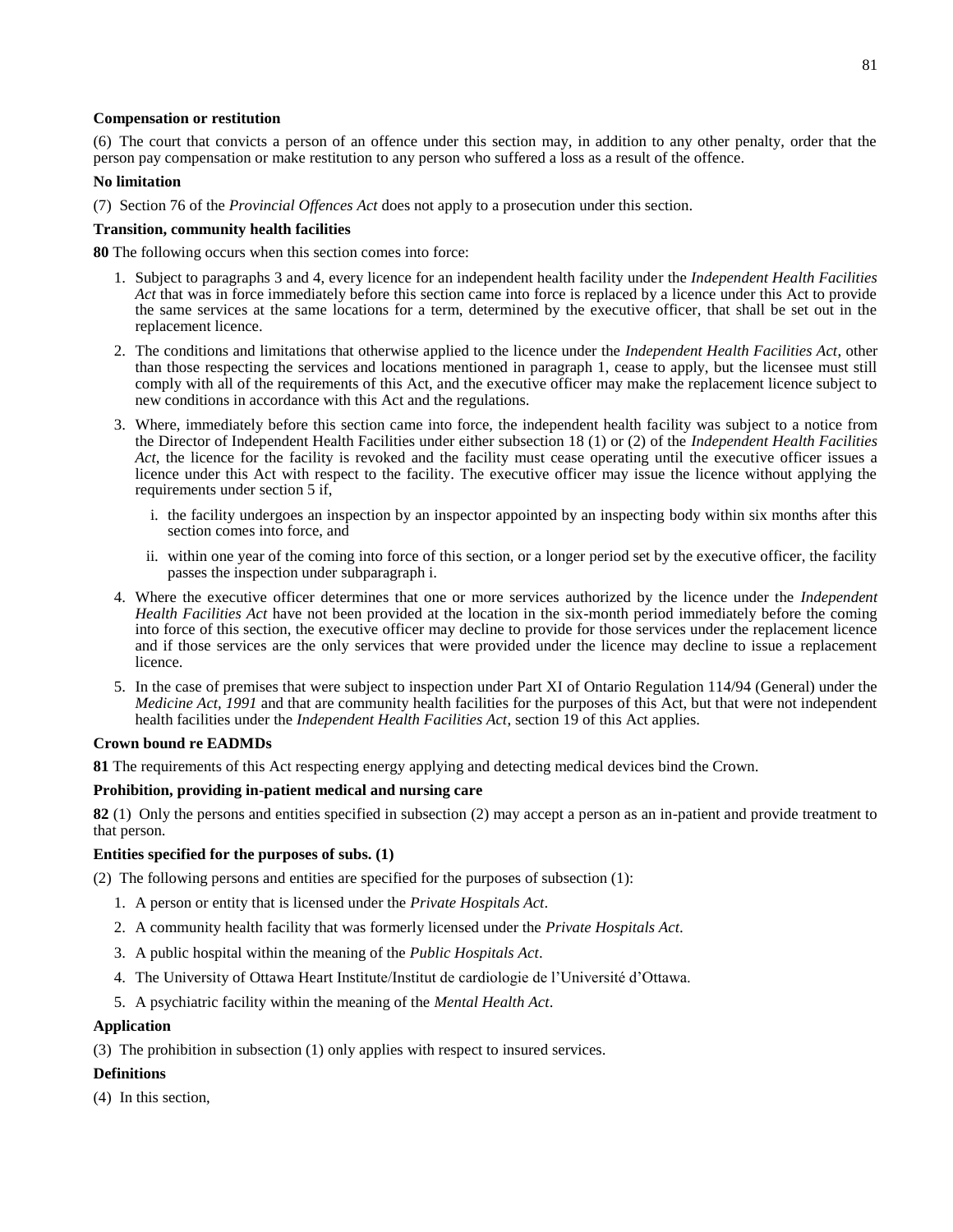- "in-patient" means a person admitted to and assigned a bed for overnight accommodation in any type of health care facility; ("malade hospitalisé")
- "treatment" means medical and nursing care including the maintenance, observation and supervision of an in-patient. ("traitement")

# **PART XI AMENDMENT AND REPEALS**

#### **Amendment**

**83 Paragraph 1 of subsection 82 (2) of this Act is repealed.**

#### **Repeals**

- **84 (1) The** *Independent Health Facilities Act* **is repealed.**
- **(2) The** *Healing Arts Radiation Protection Act* **is repealed.**
- **(3) The** *Private Hospitals Act* **is repealed.**

### **PART XII CONSEQUENTIAL AND RELATED AMENDMENTS**

#### **CONSEQUENTIAL AMENDMENTS**

#### *Anti-Racism Act, 2017*

**85 Clause (h) of the definition of "public sector organization" in subsection 1 (1) of the** *Anti-Racism Act, 2017* **is repealed and the following substituted:**

- (h) a health service provider within the meaning of the *Local Health System Integration Act, 2006*,
- (h.1) a community health facility within the meaning of the *Oversight of Health Facilities and Devices Act, 2017* that was formerly licensed under the *Private Hospitals Act* and that received public funds in the previous fiscal year of the Government of Ontario,

#### *Broader Public Sector Accountability Act, 2010*

#### **86 (1) Clause (b) of the definition of "hospital" in subsection 1 (1) of the** *Broader Public Sector Accountability Act, 2010* **is repealed and the following substituted:**

- (b) a community health facility within the meaning of the *Oversight of Health Facilities and Devices Act, 2017* that was formerly licensed under the *Private Hospitals Act* and that received public funds in the previous fiscal year of the Government of Ontario, and
- **(2) The definition of "private hospital" in subsection 1 (1) of the Act is repealed.**

### **(3) Subsection 6 (1) of the Act is repealed and the following substituted:**

#### **Reporting by hospitals**

(1) Every hospital shall prepare reports concerning the use of consultants by the hospital that are approved by the hospital's board.

#### **(4) Subsection 15 (2) of the Act is repealed and the following substituted:**

### **Who shall make attestations**

(2) An attestation must be approved by the hospital's board and shall be made by,

- (a) in the case of a public hospital, the administrator; and
- (b) in the case of a community health facility or the University of Ottawa Heart Institute/Institut de cardiologie de l'Université d'Ottawa, the chief executive officer.

# **(5) Subsection 20 (2) of the Act is amended by striking out "or the superintendent of a private hospital" after "local health integration network" and by striking out "or superintendent" after "where the board".**

#### *Child and Family Services Act*

#### **87 Clause (c) of the definition of the definition of "children's residence" in section 192 of the** *Child and Family Services Act* **is repealed and the following substituted:**

(c) a community health facility within the meaning of the *Oversight of Health Facilities and Devices Act, 2017* that was formerly licensed under the *Private Hospitals Act*,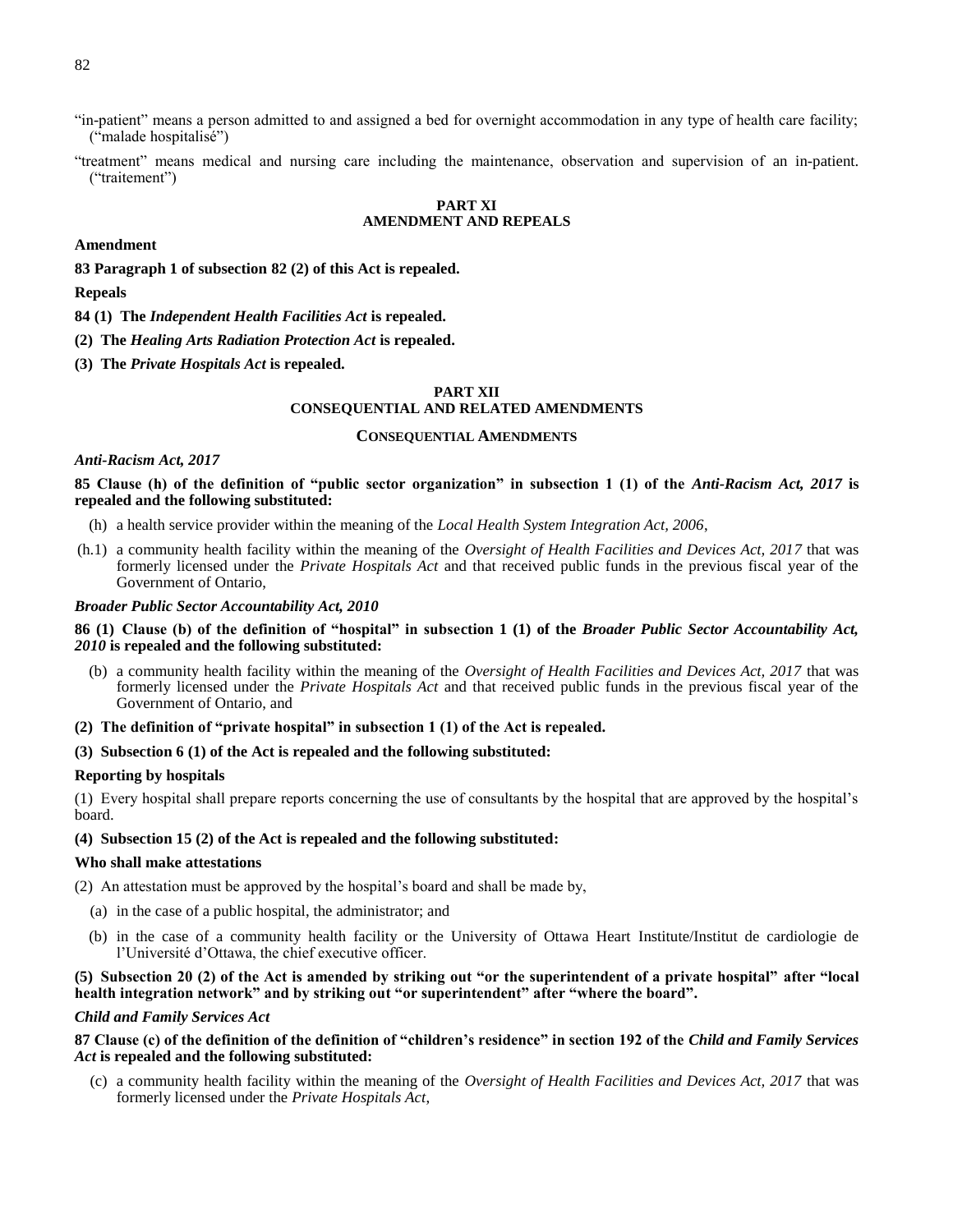### *Child, Youth and Family Services Act, 2017*

**88 Paragraph 4 of the definition of "children's residence" in section 243 of the** *Child, Youth and Family Services Act, 2017* **is repealed and the following substituted:**

4. A community health facility within the meaning of the *Oversight of Health Facilities and Devices Act, 2017* that was formerly licensed under the *Private Hospitals Act*.

#### *City of Toronto Act, 2006*

**89 Paragraph 4 of section 268 of the** *City of Toronto Act, 2006* **is amended by striking out "every private hospital operated under the authority of a licence issued under the** *Private Hospitals Act***" at the end and substituting "every community health facility within the meaning of the** *Oversight of Health Facilities and Devices Act, 2017* **that was formerly licensed under the** *Private Hospitals Act***".**

#### *Commitment to the Future of Medicare Act, 2004*

**90 (1) Subsection 13 (5) of the** *Commitment to the Future of Medicare Act, 2004* **is amended by striking out "the**  *Independent Health Facilities Act***" and substituting "the** *Oversight of Health Facilities and Devices Act, 2017***".**

**(2) Subsections 15 (1) to (3) of the Act are amended by striking out "the** *Independent Health Facilities Act***" wherever it occurs and substituting "the** *Oversight of Health Facilities and Devices Act, 2017***" in each case.**

**(3) Paragraph 3 of subsection 16 (1) of the Act is repealed and the following substituted:**

3. Section 20 of the *Oversight of Health Facilities and Devices Act, 2017*.

**(4) Paragraph 3 of subsection 16 (1) of the Act, as re-enacted by subsection 1 (3) of the** *Regulated Health Professions Statute Law Amendment Act, 2009***, is repealed and the following substituted:**

3. Section 20 of the *Oversight of Health Facilities and Devices Act, 2017*.

**(5) Subsections 16 (5) and (6) of the Act are amended by striking out "the** *Independent Health Facilities Act***" wherever it occurs and substituting "the** *Oversight of Health Facilities and Devices Act, 2017***" in each case.**

**(6) Subsections 16 (5) and (6) of the Act, as re-enacted by subsection 1 (3) of the** *Regulated Health Professions Statute Law Amendment Act, 2009***, are amended by striking out "the** *Independent Health Facilities Act***" wherever it occurs and substituting "the** *Oversight of Health Facilities and Devices Act, 2017***" in each case.** 

#### *Coroners Act*

**91 (1) Clause 10 (2) (h) of the** *Coroners Act* **is amended by striking out "public or private hospital" and substituting "hospital".**

# **(2) Section 10 of the Act is amended by adding the following subsection:**

#### **Definition**

(7) In this section,

"hospital" means a public hospital within the meaning of the *Public Hospitals Act* or a community health facility within the meaning of the *Oversight of Health Facilities and Devices Act, 2017* that was formerly licensed under the *Private Hospitals Act*.

#### *Drug and Pharmacies Regulation Act*

### **92 The definitions of "hospital" and "hospital patient" in subsection 1 (1) of the** *Drug and Pharmacies Regulation Act* **are repealed and the following substituted:**

"hospital" means a hospital within the meaning of the *Public Hospitals Act* or a community health facility within the meaning of the *Oversight of Health Facilities and Devices Act, 2017* that was formerly licensed under the *Private Hospitals Act*; ("hôpital")

"hospital patient" means,

- (a) a patient within the meaning of the *Public Hospitals Act*, or
- (b) a patient of a community health facility within the meaning of the *Oversight of Health Facilities and Devices Act, 2017* that was formerly licensed under the *Private Hospitals Act*; ("malade d'un hôpital")

#### *Electronic Cigarettes Act, 2015*

# **93 Paragraph 2 of subsection 5 (1) of the** *Electronic Cigarettes Act, 2015* **is repealed and the following substituted:**

2. A community health facility within the meaning of the *Oversight of Health Facilities and Devices Act, 2017* that was formerly licensed under the *Private Hospitals Act*.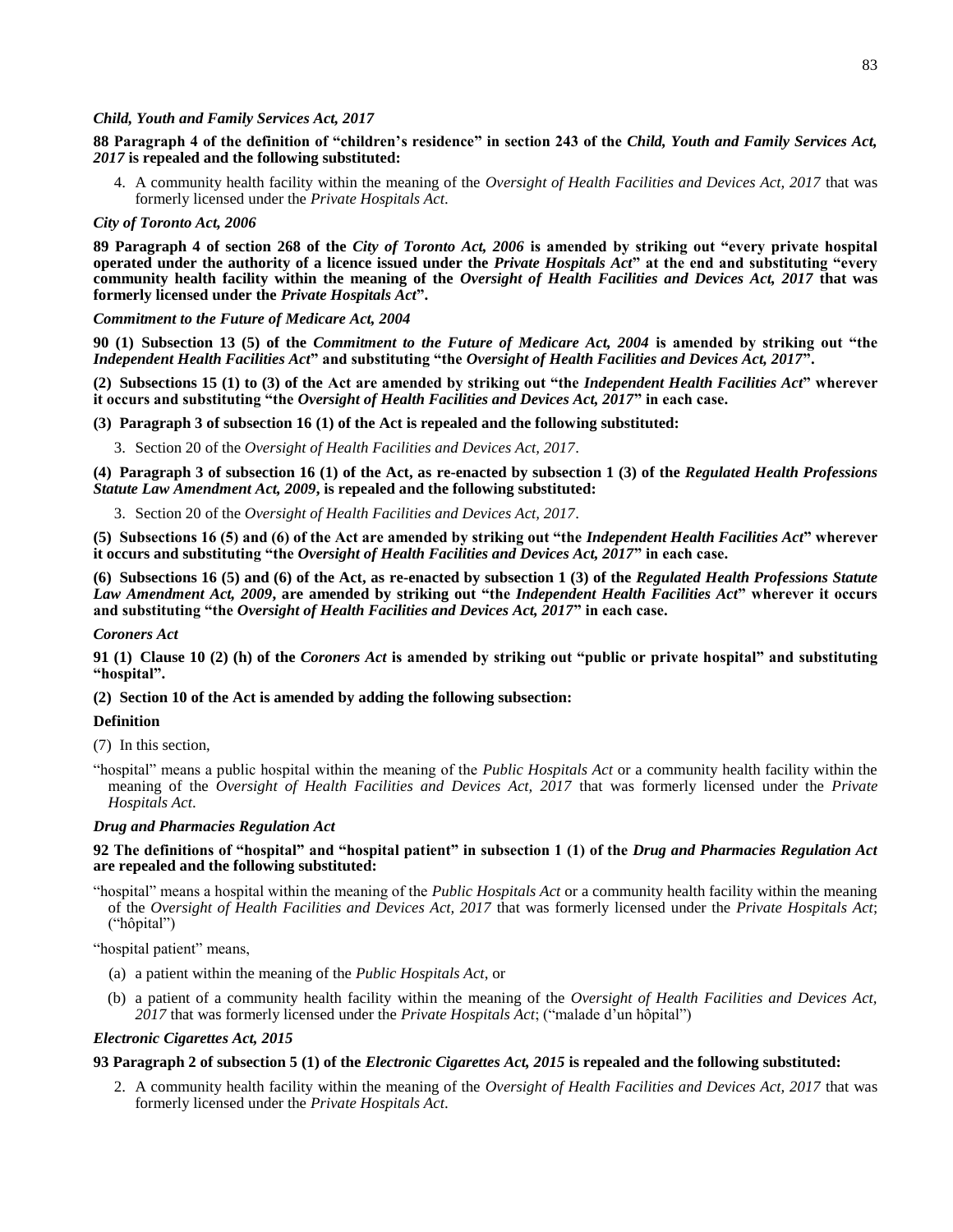### *Freedom of Information and Protection of Privacy Act*

# **94 (1) Subsection 2 (1) of the** *Freedom of Information and Protection of Privacy Act* **is amended by adding the following definition:**

"community health facility" means a community health facility within the meaning of the *Oversight of Health Facilities and Devices Act, 2017* that was formerly licensed under the *Private Hospitals Act*; ("établissement de santé communautaire")

### **(2) Clause (a.2) of the definition of "head" in subsection 2 (1) of the Act is repealed and the following substituted:**

- (a.2) in the case of a community health facility, the chair of the board,
- **(3) Clause (b) of the definition of "hospital" in subsection 2 (1) of the Act is repealed and the following substituted:**
	- (b) a community health facility, and
- **(4) The definition of "private hospital" in subsection 2 (1) of the Act is repealed.**

# **(5) Clause 60 (1) (j.1) of the Act is amended by striking out "private hospitals" and substituting "community health facilities".**

#### *Health Care Consent Act, 1996*

# **95 The definition of "hospital" in subsection 2 (1) of the** *Health Care Consent Act, 1996* **is repealed and the following substituted:**

"hospital" means,

- (a) a hospital as defined in the *Public Hospitals Act*, or
- (b) a community health facility within the meaning of the *Oversight of Health Facilities and Devices Act, 2017* that was formerly licensed under the *Private Hospitals Act*; ("hôpital")

#### *Health Facilities Special Orders Act*

**96 (1) Clause (c) of the definition of "health facility" in section 1 of the** *Health Facilities Special Orders Act* **is repealed.**

- **(2) Paragraph 2 of the definition of "licence" in section 1 of the Act is repealed.**
- **(3) The definition of "private hospital" in section 1 of the Act is repealed.**
- **(4) Section 19 of the Act is amended by striking out "the** *Private Hospitals Act***".**

#### *Health Insurance Act*

**97 (1) Section 1 of the** *Health Insurance Act* **is amended by adding the following definition:**

"community health facility" means a community health facility within the meaning of the *Oversight of Health Facilities and Devices Act, 2017*; ("établissement de santé communautaire")

**(2) The definition of "general requisition number" in section 1 of the Act, as enacted by subsection 11 (1) of the**  *Regulated Health Professions Statute Law Amendment Act, 2009***, is amended by striking out "independent health facility" and substituting "community health facility".**

**(3) The definition of "independent health facility" in section 1 of the Act, as enacted by subsection 11 (1) of the**  *Regulated Health Professions Statute Law Amendment Act, 2009***, is repealed.** 

**(4) Subsections 4.1 (1) to (3) of the Act are amended by striking out "***Independent Health Facilities Act***" wherever it occurs and substituting "***Oversight of Health Facilities and Devices Act, 2017***" in each case.**

**(5) Section 18.2 of the Act is amended by striking out "independent health facility" wherever it occurs and substituting "community health facility" in each case.**

**(6) Section 18.2.1 of the Act, as enacted by subsection 11 (3) of the** *Regulated Health Professions Statute Law Amendment Act, 2009* **is amended by striking out "independent health facility" wherever it occurs and substituting "community health facility" in each case.**

**(7) Subsection 36.1 (3) of the Act is amended by striking out "or an independent health facility as defined in the**  *Independent Health Facilities Act***" at the end and substituting "or a community health facility within the meaning of the** *Oversight of Health Facilities and Devices Act, 2017***".**

**(8) Subsection 37 (1) of the Act, as amended by subsection 11 (5) of the** *Regulated Health Professions Statute Law Amendment Act, 2009***, is amended by striking out "independent health facility" in the portion before clause (a) and substituting "community health facility".**

**(9) Clause 37 (1) (a) of the Act is amended by striking out "***Independent Health Facilities Act***" at the end and substituting "***Oversight of Health Facilities and Devices Act, 2017***".**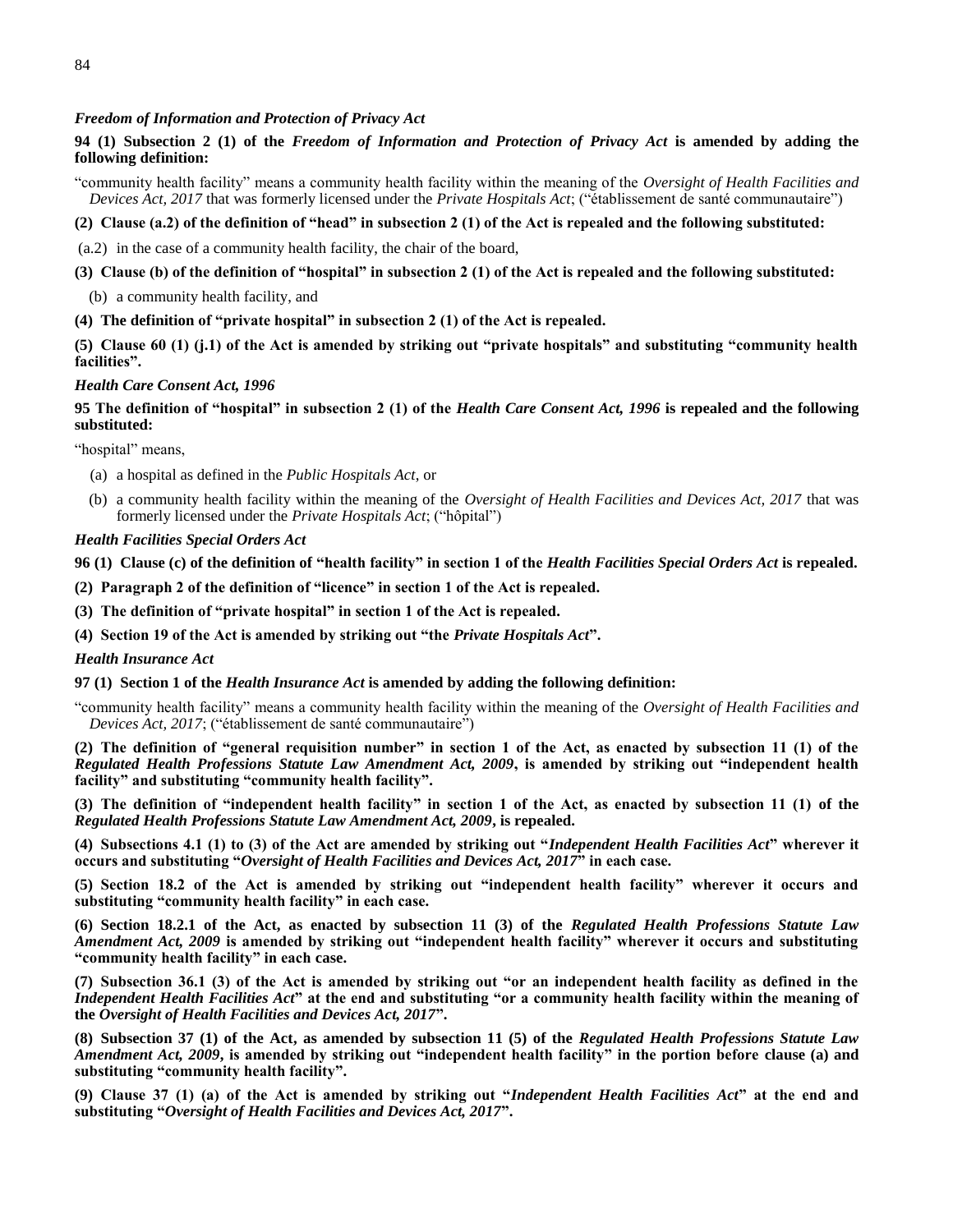#### **(10) Clause 37.1 (6.1) (b) of the Act, as enacted by subsection 11 (9) of the** *Regulated Health Professions Statute Law Amendment Act, 2009***, is repealed and the following substituted:**

(b) in the case of a service rendered by another practitioner or health facility, or by a physician, hospital or community health facility, the practitioner, health facility, physician, hospital or community health facility shall provide the General Manager with all relevant information within his, her or its control.

# **(11) Subsection 45 (5) of the Act is repealed.**

### *Health Protection and Promotion Act*

**98 (1) Clause (n) of the definition of "institution" in subsection 21 (1) of the** *Health Protection and Promotion Act* **is repealed and the following substituted:**

(n) a community health facility within the meaning of the *Oversight of Health Facilities and Devices Act, 2017* that was formerly licensed under the *Private Hospitals Act*.

**(2) Paragraph 4 of the definition of "health care provider or health care entity" in subsection 77.7 (6) of the Act is amended by striking out "a private hospital within the meaning of the** *Private Hospitals Act***".**

**(3) Paragraph 4 of the definition of "health care provider or health care entity" in subsection 77.7 (6) of the Act is amended by striking out "or an independent health facility within the meaning of the** *Independent Health Facilities Act***" at the end and substituting "a community health facility within the meaning of the** *Oversight of Health Facilities and Devices Act, 2017***".**

### *Local Food Act, 2013*

# **99 Clause (b) of the definition of "hospital" in section 2 of the** *Local Food Act, 2013* **is repealed and the following substituted:**

(b) a community health facility within the meaning of the *Oversight of Health Facilities and Devices Act, 2017* that was formerly licensed under the *Private Hospitals Act* and that received public funds in the previous fiscal year of the Government of Ontario, and

### *Local Health System Integration Act, 2006*

**100 (1) Paragraph 1 of the definition of "health service provider" in subsection 2 (2) of the** *Local Health System Integration Act, 2006* **is amended by striking out "or a private hospital within the meaning of the** *Private Hospitals Act***" at the end and substituting "a community health facility within the meaning of the** *Oversight of Health Facilities and Devices Act, 2017* **that was formerly licensed under the** *Private Hospitals Act***".**

**(2) Clause 21.2 (2) (a) of the Act is amended by striking out "or a private hospital within the meaning of the** *Private Hospitals Act***" and substituting "a community health facility within the meaning of the** *Oversight of Health Facilities and Devices Act, 2017* **that was formerly licensed under the** *Private Hospitals Act***".**

**(3) Subsection 27 (3.1) of the Act is repealed and the following substituted:**

# **Exceptions**

(3.1) Subsection (3) does not apply to an integration that requires a decision of the Minister, a director or the executive officer under the *Oversight of Health Facilities and Devices Act, 2017* or the *Long-Term Care Homes Act, 2007*.

# *Long-Term Care Homes Act, 2007*

# **101 Subclause 95 (2) (a) (iii) of the** *Long-Term Care Homes Act, 2007* **is repealed and the following substituted:**

(iii) the *Oversight of Health Facilities and Devices Act, 2017*,

*Ministry of Health and Long-Term Care Appeal and Review Boards Act, 1998*

**102 (1) Paragraph 3 of subsection 6 (1) of the** *Ministry of Health and Long-Term Care Appeal and Review Boards Act, 1998* **is repealed.**

- **(2) Paragraph 10 of subsection 6 (1) of the Act is repealed.**
- **(3) Subsection 6 (1) of the Act is amended by adding the following paragraph:**
	- 13. The *Oversight of Health Facilities and Devices Act, 2017*.
- **(4) Paragraph 14 of subsection 6 (1) of the Act is repealed.**

#### *Municipal Act, 2001*

**103 Paragraph 4 of section 400.2 of the** *Municipal Act, 2001***, as enacted by section 11 of Schedule 19 to the** *Stronger, Healthier Ontario Act (Budget Measures), 2017* **is amended by striking out "every private hospital operated under the authority of a licence issued under the** *Private Hospitals Act***" and substituting "every community health facility within**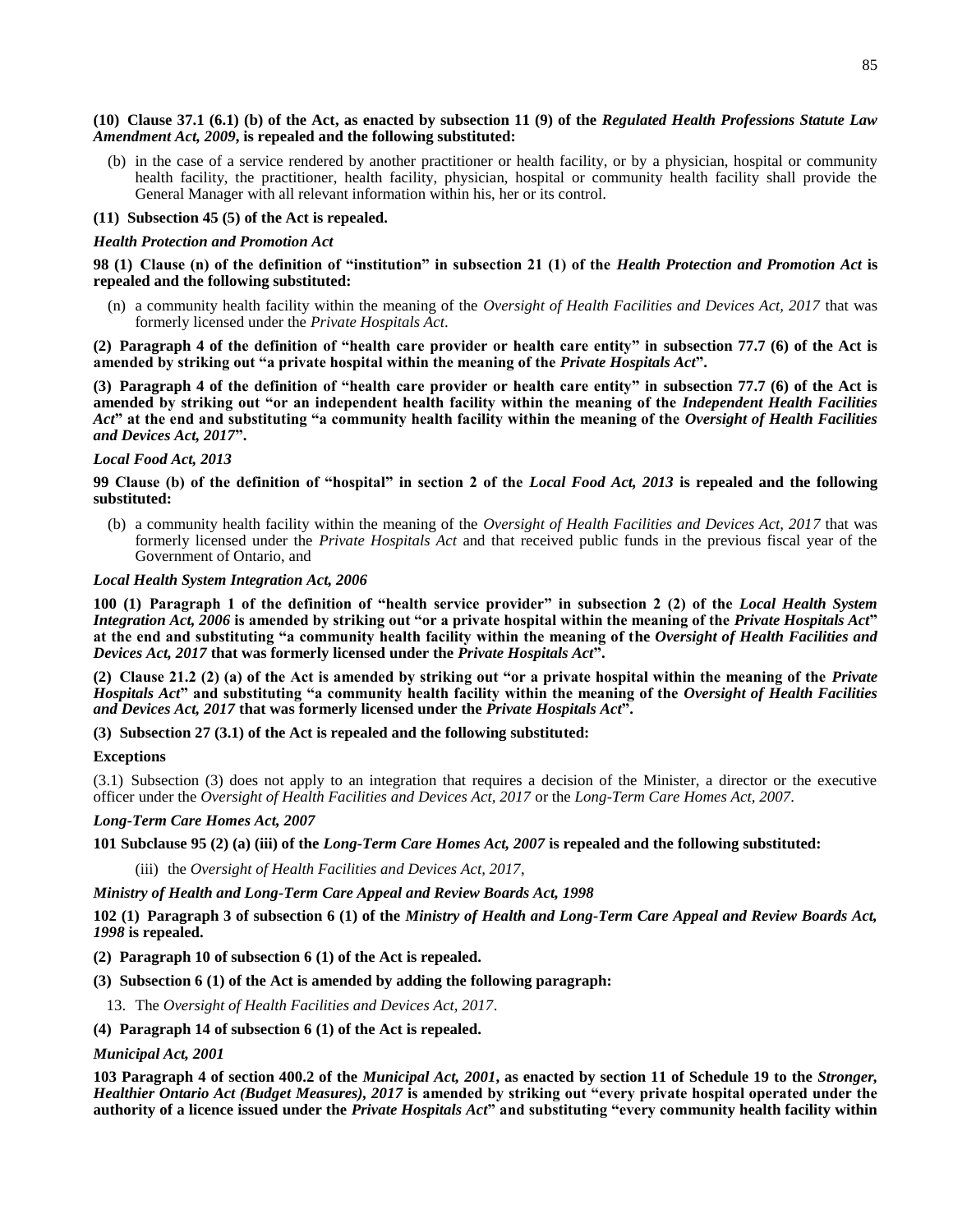# **the meaning of the** *Oversight of Health Facilities and Devices Act, 2017* **that was formerly licensed under the** *Private Hospitals Act***".**

### *Occupational Health and Safety Act*

### **104 Subclause (b) (i) of the definition of "factory" in subsection 1 (1) of the** *Occupational Health and Safety Act* **is repealed and the following substituted:**

(i) a public hospital or a community health facility within the meaning of the *Oversight of Health Facilities and Devices Act, 2017* that was formerly licensed under the *Private Hospitals Act*,

#### *Ontarians with Disabilities Act, 2001*

### **105 Item 2 of the Schedule to the** *Ontarians with Disabilities Act, 2001* **is repealed and the following substituted:**

2. Every hospital as defined in the *Public Hospitals Act* and a community health facility within the meaning of the *Oversight of Health Facilities and Devices Act, 2017* that was formerly licensed under the *Private Hospitals Act*.

#### *Ontario Energy Board Act, 1998*

# **106 Clause (d) of the definition of "designated consumer" in section 56 of the** *Ontario Energy Board Act, 1998* **is repealed and the following substituted:**

(d) is a hospital as defined in the *Public Hospitals Act*, a long-term care home within the meaning of the *Long-Term Care Homes Act, 2007* or a community health facility within the meaning of the *Oversight of Health Facilities and Devices Act, 2017* that was formerly licensed under the *Private Hospitals Act*,

### *Patient Restraints Minimization Act, 2001*

**107 Subsection 2 (1) of the** *Patient Restraints Minimization Act, 2001* **is amended by striking out "every hospital that is licensed as a private hospital under the** *Private Hospitals Act***" and substituting "every community health facility within the meaning of the** *Oversight of Health Facilities and Devices Act, 2017* **that was formerly licensed under the**  *Private Hospitals Act***".**

## *Pay Equity Act*

**108 Clause 1 (d) of the Schedule to the** *Pay Equity Act* **is repealed and the following substituted:**

(d) every hospital referred to in the list of hospitals and their grades and classifications maintained by the Minister of Health and Long-Term Care under the *Public Hospitals Act* and every community health facility within the meaning of the *Oversight of Health Facilities and Devices Act, 2017* that was formerly licensed under the *Private Hospitals Act*;

# *Personal Health Information Protection Act, 2004*

**109 (1) Subparagraph 4 i of subsection 3 (1) of the** *Personal Health Information Protection Act, 2004* **is amended by striking out "a private hospital within the meaning of the** *Private Hospitals Act***".**

**(2) Subparagraph 4 i of subsection 3 (1) of the Act is amended by striking out "an independent health facility within the meaning of the** *Independent Health Facilities Act***" at the end and substituting "a community health facility within the meaning of the** *Oversight of Health Facilities and Devices Act, 2017***".**

### *Private Hospitals Act*

**110 (1) Clause (a) of the definition of "private hospital" in section 1 of the** *Private Hospitals Act* **is amended by striking out "an independent health facility within the meaning of the** *Independent Health Facilities Act***" at the beginning and substituting "a community health facility within the meaning of the** *Oversight of Health Facilities and Devices Act, 2017***".**

# **(2) Subsection 15.1 (1) of the Act is repealed and the following substituted:**

# **Revocation**

- (1) The Minister may revoke a licence issued under this Act if the Minister,
	- (a) wishes to make the licensee subject to the licensing requirements under another Act; or
	- (b) is of the opinion that it is in the public interest to do so.

#### **(3) Section 15.6 of the Act is amended by adding the following subsection:**

#### **No remedy**

(2) Despite any other Act or law, no costs, compensation or damages are owing or payable to any person and no remedy, including but not limited to a remedy in contract, restitution, tort or trust, is available to any person against the Crown, the Minister or any employee or agent of the Crown, including a local health integration network, or any officer, director or employee of a local health integration network, in connection with anything referred to in subsection (1).

# **(4) The Act is amended by adding the following section:**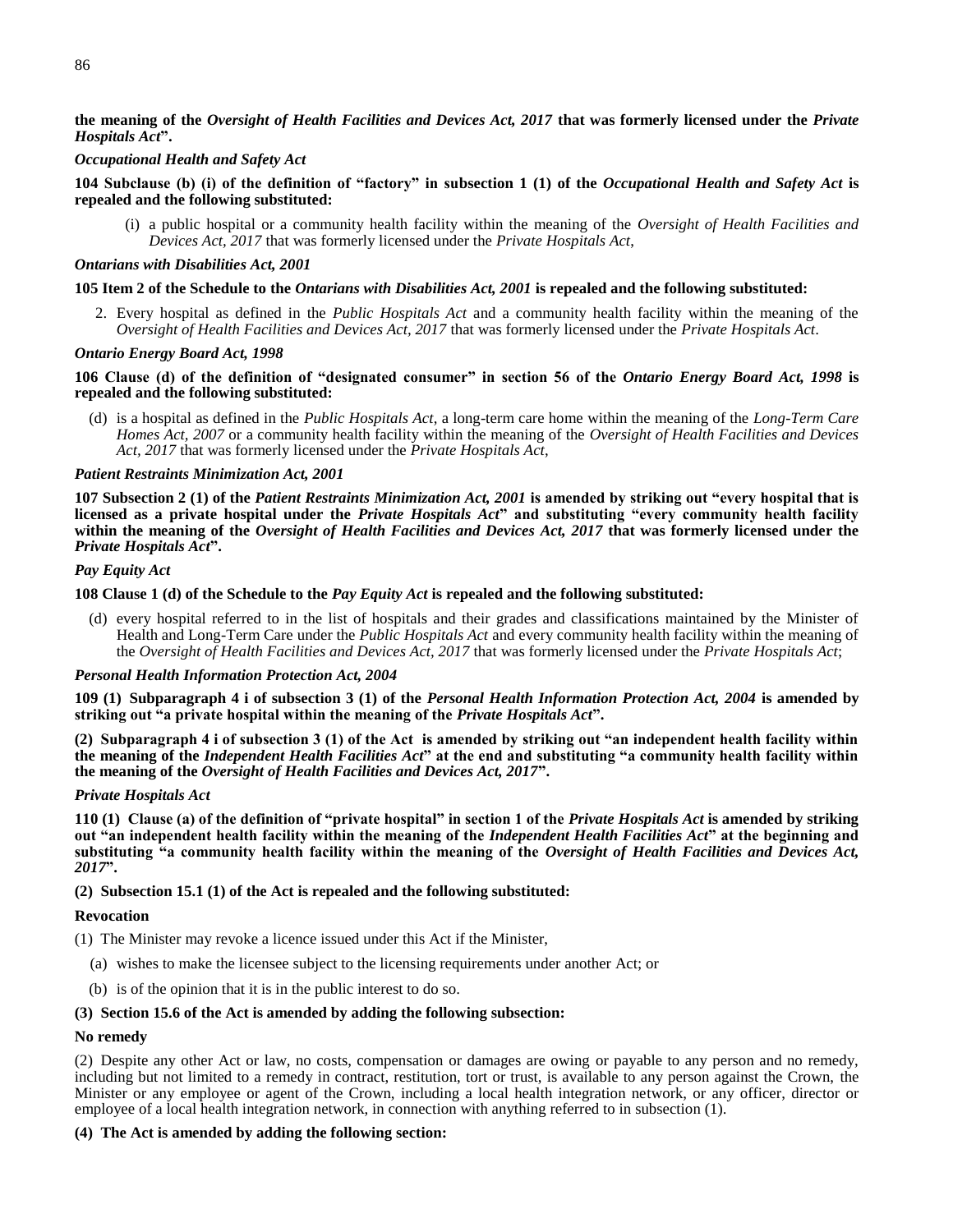#### **Transition — deemed community health facilities formerly licenced under this Act**

**34** (1) A private hospital is deemed to be a community health facility that was formerly licenced under this Act for the purposes of the following provisions:

- 1. Clause (h.1) of the definition of "public sector organization" in subsection 1 (1) of the *Anti-Racism Act, 2017*.
- 2. Clause (c) of the definition of "children's residence" in section 192 of the *Child and Family Services Act*.
- 3. Paragraph 4 of the definition of "children's residence" in section 243 of the *Child, Youth and Family Services Act, 2017*.
- 4. Paragraph 4 of section 268 of the *City of Toronto Act, 2006*.
- 5. Subsection 10 (7) of the *Coroners Act*.
- 6. The definitions of "hospital" and "hospital patient" in subsection 1 (1) of the *Drug and Pharmacies Regulation Act*.
- 7. Paragraph 2 of subsection 5 (1) of the *Electronic Cigarettes Act, 2015*.
- 8. Clause (a.2) of the definition of "head" and clause (b) of the definition of "hospital" in subsection 2 (1) and clause 60 (1) (j.1) of the *Freedom of Information and Protection of Privacy Act*.
- 9. Clause (b) of the definition of "hospital" in subsection 2 (1) of the *Health Care Consent Act, 1996*.
- 10. Clause (n) of the definition of "institution" in subsection 21 (1) of the *Health Protection and Promotion Act*.
- 11. Clause (b) of the definition of "hospital" in section 2 of the *Local Food Act, 2013*.
- 12. Paragraph 13 of subsection 6 (1) of the *Ministry of Health and Long-Term Care Appeal and Review Boards Act, 1998*.
- 13. Paragraph 4 of section 400.2 of the *Municipal Act, 2001*, as enacted by section 11 of Schedule 19 to the *Stronger, Healthier Ontario Act (Budget Measures), 2017*.
- 14. Subclause (b) (i) of the definition of "factory" in subsection 1 (1) of the *Occupational Health and Safety Act*.
- 15. Item 2 of the Schedule to the *Ontarians with Disabilities Act, 2001*.
- 16. Clause (d) of the definition of "designated consumer" in section 56 of the *Ontario Energy Board Act, 1998*.
- 17. Subsection 2 (1) of the *Patient Restraints Minimization Act, 2001*.
- 18. Clause 1 (d) of the Schedule to the *Pay Equity Act*.
- 19. Clause (b) of the definition of "hospital" in section 2 of the *Public Sector Labour Relations Transition Act, 1997*.
- 20. Clause (f) of the definition of "public sector" in subsection 2 (1) of the *Public Sector Salary Disclosure Act, 1996*.
- 21. Paragraph 2 of subsection 4 (2) and paragraph 2 of subsection 13 (4) of the *Smoke-Free Ontario Act*.
- 22. Clause 1 (e) of the Schedule to the *Social Contract Act, 1993*.

#### **Transition — deemed community health facilities**

(2) A private hospital is deemed to be a community health facility for the purposes of the following provisions:

- 1. Paragraph 4 of subsection 77.7 (6) of the *Health Protection and Promotion Act*.
- 2. Paragraph 1 of the definition of "health service provider" in subsection 2 (2) and clause 21.2 (2) (a) of the *Local Health System Integration Act, 2006*.
- 3. Subclause 95 (2) (a) (iii) of the *Long-Term Care Homes Act, 2007*.
- 4. Subparagraph 4 i of subsection 3 (1) of the *Personal Health Information Protection Act, 2004*.
- 5. Section 2 of the *Public Hospitals Act*.
- 6. Clause (d) of the definition of "health facility" in subsection 2 (1) of the *Quality of Care Information Protection Act, 2016*.

### **Transition — deemed living accommodation**

(3) A private hospital is deemed to be a living accommodation that is subject to the *Oversight of Health Facilities and Devices Act, 2017* for the purposes of clause 5 (e) of the *Residential Tenancies Act, 2006*.

### **Transition — deemed premises**

(4) A private hospital is deemed to be a premises governed by or funded under the *Oversight of Health Facilities and Devices Act, 2017* for the purposes of definition of "retirement home" in subsection 2 (1) of the *Retirement Homes Act, 2010*.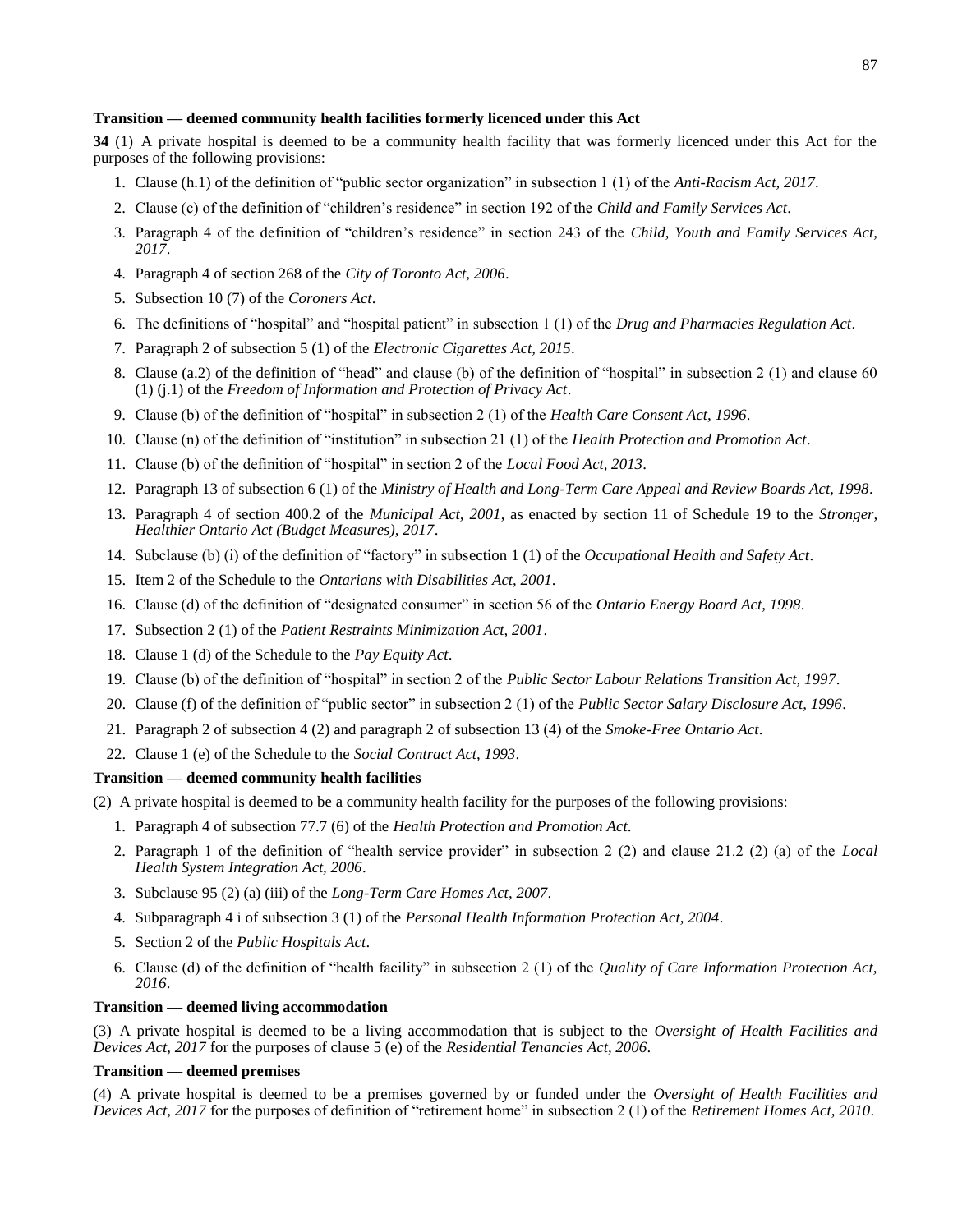### **Transition — deemed facility**

(5) A private hospital is deemed to be a facility governed or funded under the *Oversight of Health Facilities and Devices Act, 2017* for the purposes of the Schedule to the *Substitute Decisions Act. 1992*.

### **Transition — superintendent**

(6) A superintendent of a private hospital is deemed to be,

- (a) the board of a hospital for the purposes of subsections 6 (1), 15 (2) and 20 (2) of the *Broader Public Sector Accountability Act, 2010*;
- (b) the chief executive officer of a community health facility for the purposes of clause 15 (2) (b) of the *Broader Public Sector Accountability Act, 2010*; and
- (c) the chair of a board of a community health facility for the purposes of clause (a.2) of the definition of "head" in subsection 2 (1) of the *Freedom of Information and Protection of Privacy Act*.

### *Public Hospitals Act*

### **111 (1) Section 2 of the** *Public Hospitals Act* **is repealed and the following substituted:**

# **Community health facilities not affected**

**2** Nothing in this Act in any way relates to or affects a community health facility within the meaning of the *Oversight of Health Facilities and Devices Act, 2017*.

**(2) Section 2 of the** *Public Hospitals Act***, as re-enacted by subsection (1), is repealed and the following substituted:**

# **Community health facilities not affected**

**2** (1) Subject to subsection (2), nothing in this Act in any way relates to or affects a community health facility under the *Oversight of Health Facilities and Devices Act, 2017*.

### **Prohibition, identifying as or holding self out as hospital**

(2) Persons and entities that are not hospitals approved by the Minister under this Act shall not,

- (a) identify themselves as hospitals; or
- (b) hold themselves out as providing hospital services.

### *Public Sector Labour Relations Transition Act, 1997*

# **112 The definition of "hospital" in section 2 of the** *Public Sector Labour Relations Transition Act, 1997* **is repealed and the following substituted:**

"hospital" means,

- (a) a hospital as defined in section 1 of the *Public Hospitals Act*,
- (b) a community health facility within the meaning of the *Oversight of Health Facilities and Devices Act, 2017* that was formerly licensed under the *Private Hospitals Act*,
- (c) a psychiatric facility listed in Schedule 1 to Regulation 741 of the Revised Regulations of Ontario, 1990 ("Application of Act") made under the *Mental Health Act*, or
- (d) the Alcoholism and Drug Addiction Research Foundation; ("hôpital")

#### *Public Sector Salary Disclosure Act, 1996*

**113 Clause (f) of the definition of "public sector" in subsection 2 (1) of the** *Public Sector Salary Disclosure Act, 1996* **is amended by striking out "every private hospital operated under the authority of a licence issued under the** *Private Hospitals Act***" at the end and substituting "every community health facility within the meaning of the** *Oversight of Health Facilities and Devices Act, 2017* **that was formerly licensed under the** *Private Hospitals Act***".**

## *Quality of Care Information Protection Act, 2016*

**114 (1) Clause (b) of the definition of "health facility" in subsection 2 (1) of the** *Quality of Care Information Protection Act, 2016* **is repealed.**

**(2) Clause (d) of the definition of "health facility" in subsection 2 (1) of the Act is repealed and the following substituted:**

(d) a community health facility within the meaning of the *Oversight of Health Facilities and Devices Act, 2017*, or

#### *Regulated Health Professions Act, 1991*

**115 (1) Clause 36 (1) (d) of the** *Regulated Health Professions Act, 1991* **is amended by striking out "the** *Healing Arts Radiation Protection Act***".**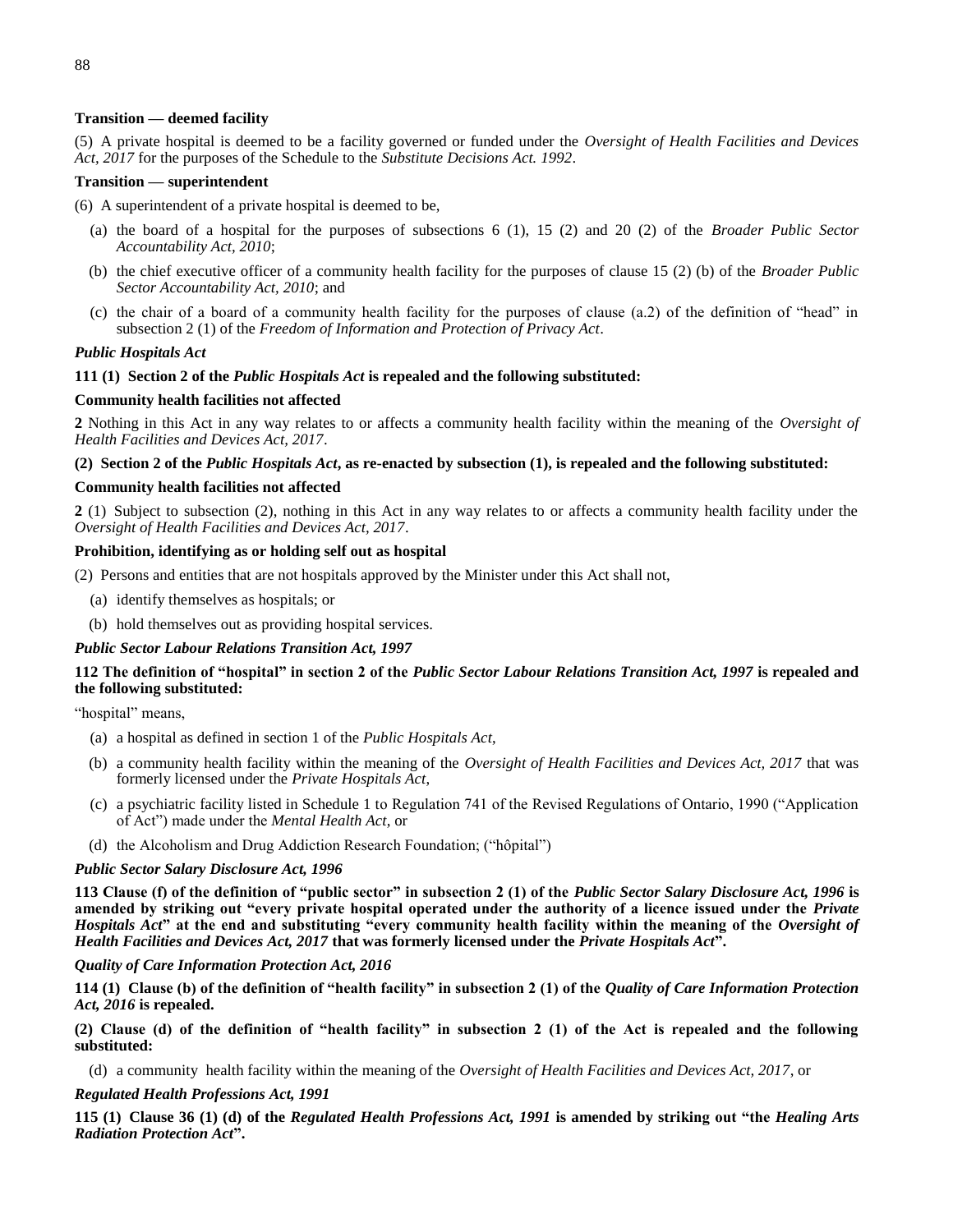**(2) Clause 36 (1) (d) of the Act is amended by striking out "the** *Independent Health Facilities Act***".**

**(3) Clause 36 (1) (d) of the Act is amended by adding "the** *Oversight of Health Facilities and Devices Act, 2017***" after "the** *Long-Term Care Homes Act, 2007***".**

*Residential Tenancies Act, 2006*

**116 Clause 5 (e) of the** *Residential Tenancies Act, 2006* **is amended by striking out "***Private Hospitals Act***" and substituting "***Oversight of Health Facilities and Devices Act, 2017***".**

### *Retirement Homes Act, 2010*

# **117 Subclause (d) (viii) of the definition of "retirement home" in subsection 2 (1) of the** *Retirement Homes Act, 2010* **is repealed and the following substituted:**

(viii) the *Oversight of Health Facilities and Devices Act, 2017* in the case of premises that were formerly governed by the *Private Hospitals Act*,

### *Smoke-Free Ontario Act*

# **118 (1) Paragraph 2 of subsection 4 (2) of the** *Smoke-Free Ontario Act* **is repealed and the following substituted:**

2. A community health facility within the meaning of the *Oversight of Health Facilities and Devices Act, 2017* that was formerly licensed under the *Private Hospitals Act*.

# **(2) Paragraph 2 of subsection 13 (4) of the Act is repealed and the following substituted:**

2. A community health facility within the meaning of the *Oversight of Health Facilities and Devices Act, 2017* that was formerly licensed under the *Private Hospitals Act*.

### *Social Contract Act, 1993*

### **119 (1) Clause 1 (e) of the Schedule to the** *Social Contract Act, 1993* **is repealed and the following substituted:**

(e) every public hospital within the meaning of the *Public Hospitals Act* and every community health facility within the meaning of the *Oversight of Health Facilities and Devices Act, 2017* that was formerly licensed under the *Private Hospitals Act*;

# **(2) Section 15 under the heading "Ministry of Health and Long-Term Care" in the Appendix to the Act is repealed and the following substituted:**

15. A person operating a community health facility to which the *Oversight of Health Facilities and Devices Act, 2017* applies.

#### *Substitute Decisions Act, 1992*

**120 (1) The Schedule to the** *Substitute Decisions Act, 1992* **is amended by striking out "***Independent Health Facilities Act***" and adding "***Oversight of Health Facilities and Devices Act, 2017***".**

# **(2) The Schedule to the Act is amended by striking out "***Private Hospitals Act***".**

#### *Tobacco Damages and Health Care Costs Recovery Act, 2009*

# **121 Clause (e) of the definition of "health care benefits" in subsection 1 (1) of the** *Tobacco Damages and Health Care Costs Recovery Act, 2009* **is repealed and the following substituted:**

(e) payments under the *Oversight of Health Facilities and Devices Act, 2017*,

# **RELATED AMENDMENT**

# *Independent Health Facilities Act*

# **122 Subsection 37.1 (3) of the** *Independent Health Facilities Act* **is repealed and the following substituted:**

#### **Disclosure**

(3) Despite subsection 37 (2), the Minister shall disclose personal information, subject to such conditions as may be prescribed, if the disclosure is necessary for purposes related to the administration of this Act, the *Health Insurance Act* or the *Commitment to the Future of Medicare Act, 2004* or for such other purposes as may be prescribed, but shall not disclose the information if, in his or her opinion, the disclosure is not necessary for those purposes.

### **PART XIII COMMENCEMENT AND SHORT TITLE**

### **Commencement**

**123 (1) Subject to subsection (2), the Act set out in this Schedule comes into force on a day to be named by proclamation of the Lieutenant Governor.**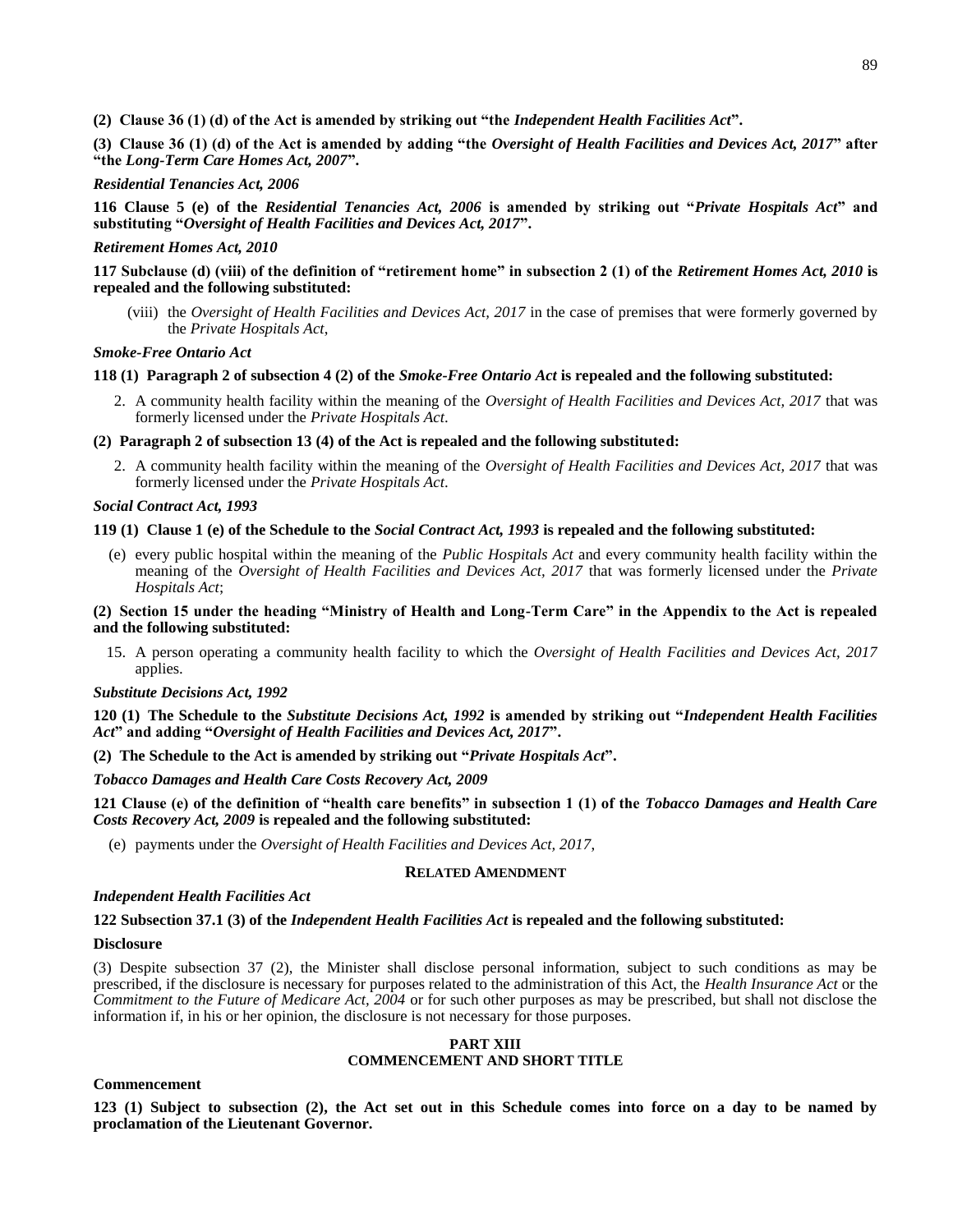**(2) Sections 122 to 124 come into force on the day the** *Strengthening Quality and Accountability for Patients Act, 2017* **receives Royal Assent.**

**Short title**

**124 The short title of the Act set out in this Schedule is the** *Oversight of Health Facilities and Devices Act, 2017***.**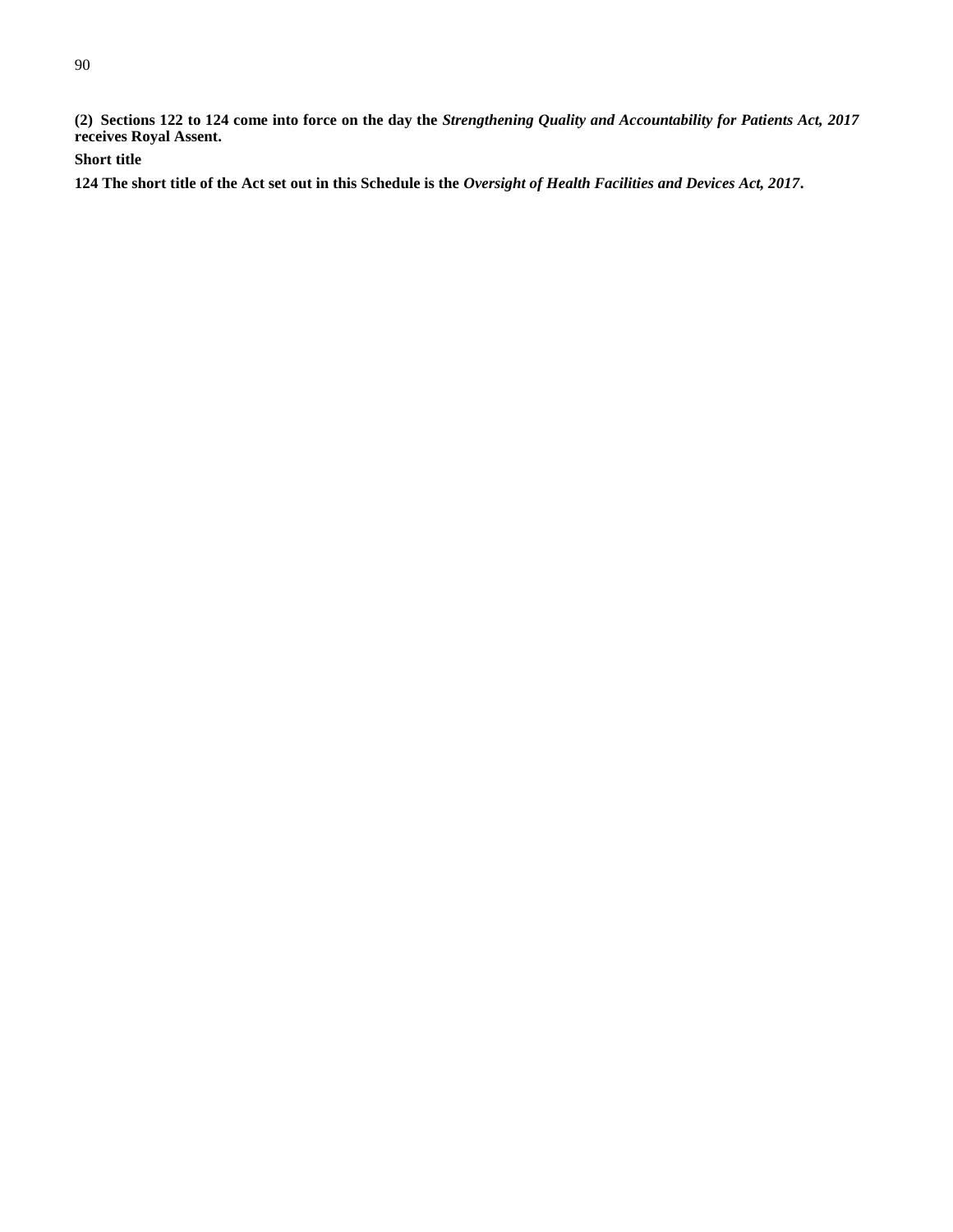### **SCHEDULE 10 RETIREMENT HOMES ACT, 2010**

### **1 (1) Subsection 2 (1) of the** *Retirement Homes Act, 2010* **is amended by adding the following definitions:**

"confine", except with respect to the common law duty of a caregiver to confine a person as mentioned in section 71, has the meaning provided in the regulations; ("confiner")

"memorandum of understanding" means the memorandum of understanding described in subsection 18 (1); ("protocole d'entente")

# **(2) The definition of "Minister" in subsection 2 (1) of the Act is amended by striking out "Minister Responsible for Seniors" and substituting "Minister of Seniors Affairs".**

**(3) The definition of "secure unit" in subsection 2 (1) of the Act is repealed.**

# **2 Section 18 of the Act is amended by adding the following subsection:**

### **Amendment by Minister**

(3) If the Minister considers it reasonable to do so in the public interest, the Minister may unilaterally amend the memorandum of understanding after giving the Authority the notice that the Minister considers reasonable in the circumstances.

#### **3 The Act is amended by adding the following sections:**

### **Advisory committees, advisory process**

**19.1** The Minister may require the Authority to,

- (a) establish one or more advisory committees;
- (b) include, as members of an advisory committee, at least one consumer representative of the retirement home sector and any other individuals that the board selects or that the Minister determines; or
- (c) undertake an advisory process in which it seeks advice from one or both of the public and persons with experience or knowledge relating to this Act.

### **Review**

#### **19.2** (1) The Minister may,

- (a) require that policy, legislative or regulatory reviews related to the powers and duties of the Authority under this Act, the regulations or the memorandum of understanding be carried out,
	- (i) by or on behalf of the Authority, or
	- (ii) by a person or entity specified by the Minister; or
- (b) require that reviews of the Authority, of its operations or of both, including, without limitation, performance, governance, accountability and financial reviews, be carried out,
	- (i) by or on behalf of the Authority, or
	- (ii) by a person or entity specified by the Minister.

#### **Access to records**

(2) If a review is carried out by a person or entity specified by the Minister, the Authority shall give the person or entity specified by the Minister and the employees of the person or entity access to all records and other information required to conduct the review.

# **4 Subsection 22 (1) of the Act is amended by striking out "entered into under section 18".**

# **5 The Act is amended by adding the following section:**

#### **Public access to compensation information**

**22.1** (1) The Authority shall make available to the public the prescribed information relating to the compensation for members of its board of directors or officers or employees of the Authority and relating to any other payments that it makes or is required to make to them, and shall do so in the prescribed manner.

#### **Processes and procedures**

(2) The Authority shall follow the prescribed processes and procedures with respect to providing access to the public to records of the Authority and with respect to managing personal information contained in those records.

# **6 The Act is amended by adding the following section:**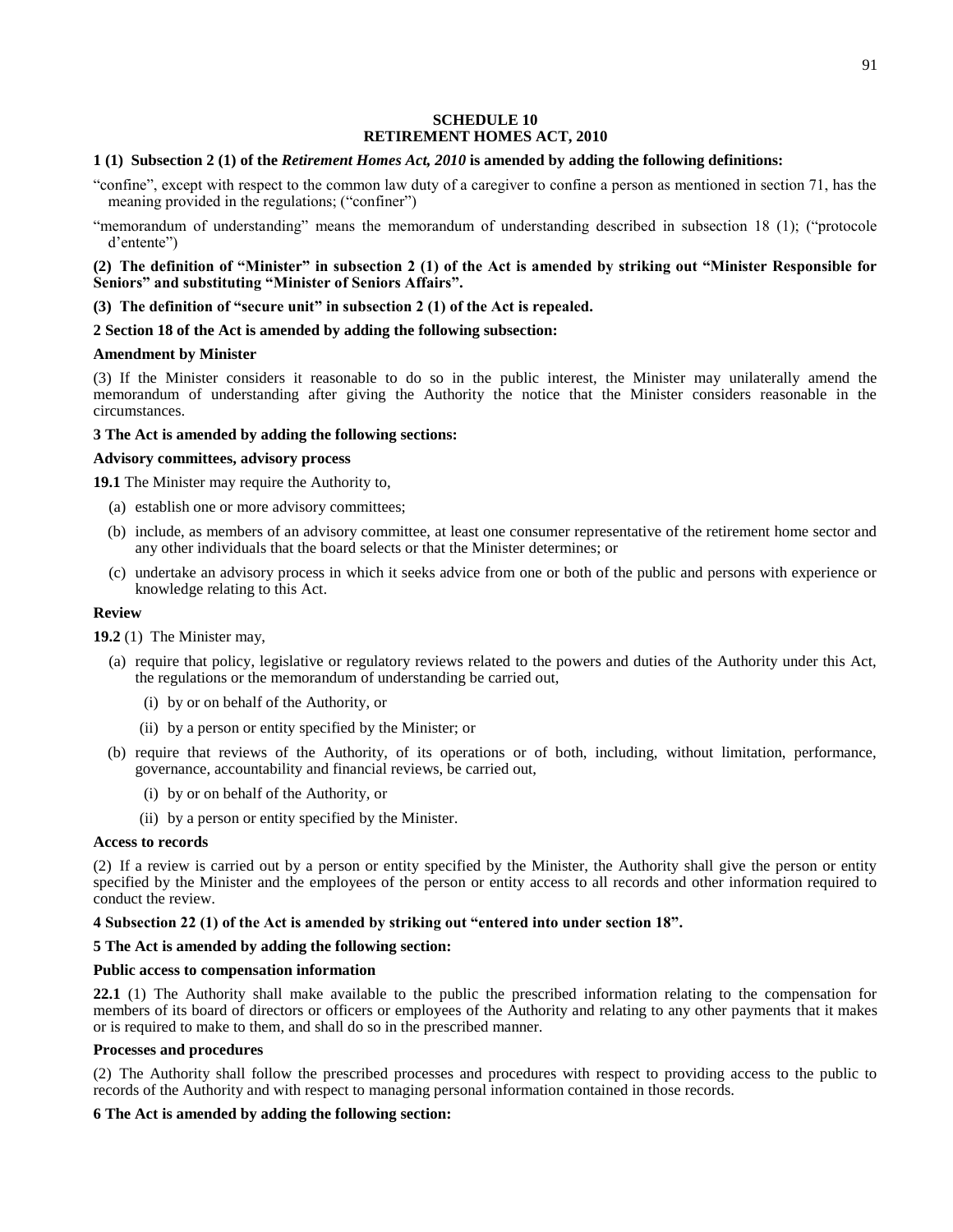# **Deputy Registrars**

**23.1** (1) The board may appoint a maximum of two Deputy Registrars who shall perform the duties that the Registrar assigns and shall act as the Registrar in the Registrar's absence.

# **If more than one Deputy Registrar**

(2) If more than one Deputy Registrar is appointed, only one Deputy Registrar may act as the Registrar under subsection (1) at any one time.

# **7 (1) The Act is amended by adding the following section:**

# **Audit**

**31.1** (1) The Auditor General appointed under the *Auditor General Act* may conduct an audit of the Authority, other than an audit required under the *Corporations Act*.

# **Access to records and information**

(2) If the Auditor General conducts an audit under subsection (1), the Authority shall give the Auditor General and employees of the Auditor General access to all records and other information required to conduct the audit.

**(2) Subsection 31.1 (1) of the Act, as enacted by subsection (1), is amended by striking out "the** *Corporations Act***" and substituting "the** *Not-for-Profit Corporations Act, 2010***".**

**8 (1) Clause 37 (1) (a) of the Act is amended by adding "any licensee or" after "competence of".**

# **(2) Clause 37 (1) (b) of the Act is repealed and the following substituted:**

(b) require any licensee or any person who is the subject of an inquiry or investigation to provide material or information that is relevant to the inquiry or investigation;

# **9 Paragraph 4 of subsection 50 (2) of the Act is amended by striking out "to a secure unit".**

# **10 (1) Subsection 51 (1) of the Act is amended by adding the following paragraph:**

6.1 The right not to be confined except in accordance with this Act or the common law.

# **(2) Subsection 51 (1) of the Act is amended by adding the following paragraph:**

11. The right to know if the home is also a care home within the meaning of the *Residential Tenancies Act, 2006*, and whether the residents therefore have rights and responsibilities as tenants under that Act.

# **11 Clause 54 (2) (e.1) of the Act is amended by striking out "to a secure unit of their retirement home".**

# **12 Clause 65 (2) (d.1) of the Act is amended by striking out "to a secure unit of the home" at the end.**

**13 (1) Section 66 of the Act is amended by adding "Subject to subsection (2) and the regulations" at the beginning and by adding "in accordance with the regulations" after "trained".**

# **(2) Section 66 of the Act is amended by adding the following subsection:**

# **Exception**

- (2) Subsection (1) does not apply to volunteers working in a retirement home if,
	- (a) they are occasional volunteers who do not provide direct care to residents of the home;
	- (b) their work in the home is monitored and supervised in accordance with written policies that the licensee of the home has prepared for that purpose; and
	- (c) they have received information about the matters covered by the training described in subsection (1).

# **14 (1) Subsection 68 (2) of the Act is repealed and the following substituted:**

# **Same, confinement**

(2) No licensee of a retirement home and no external care providers who provide services in the home shall confine a resident of the home, other than in accordance with section 70 or under the common law duty mentioned in section 71.

# **(2) Subsection 68 (4) of the Act is amended by striking out "to a secure unit of the home".**

# **15 (1) The following provisions of section 70 of the Act are amended by striking out "to a secure unit of the home by the use of barriers, locks or other devices or controls in the home" wherever that expression appears:**

- **1. Subsection (1).**
- **2. Subsection (2).**
- **3. Subsection (3), in the portion before clause (a).**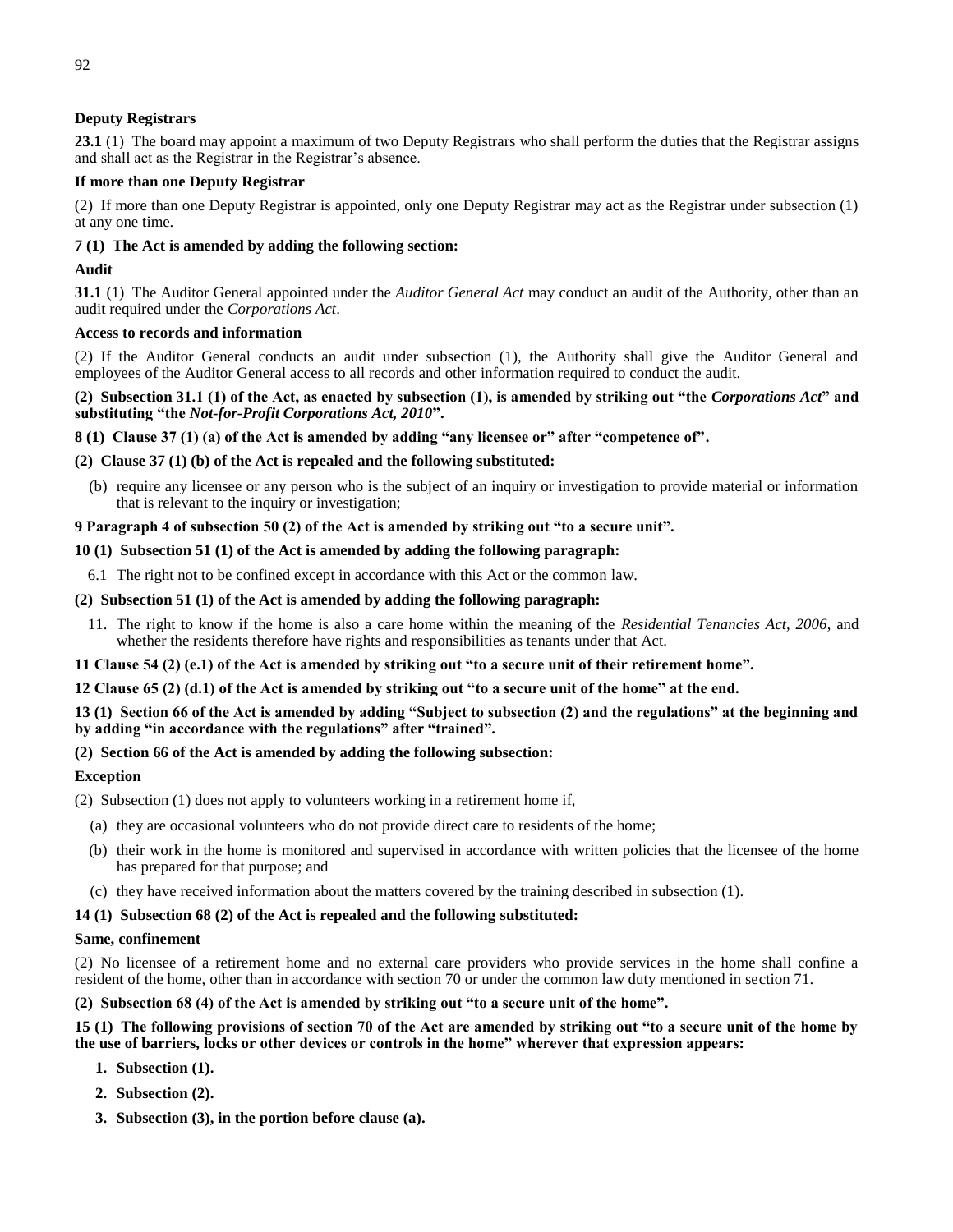### **(2) Clauses 70 (3) (b) and (c) of the Act are repealed and the following substituted:**

- (b) the licensee has considered, and tried where appropriate, alternatives to confining the resident but considers that they would not be, or has found that they have not been, effective to address the risk described in clause (a);
- (c) the method and degree of the confinement are reasonable, in light of the resident's physical and mental condition and personal history, and are the least restrictive of the reasonable methods and degrees that would be effective to address the risk described in clause (a);

# **(3) Clause 70 (3) (f) of the Act is amended by striking out "subsection (4)" at the end and substituting "subsection (14)".**

# **(4) The following provisions of section 70 of the Act are amended by striking out "to a secure unit of the home" wherever that expression appears:**

- **1. Subsection (4), in the portion before clause (a).**
- **2. Subsection (5), in the portion before clause (a).**

### **(5) Section 70 of the Act is amended by adding the following subsection:**

#### **Notice of right to withdraw consent**

(5.1) When obtaining consent to confine a resident of a retirement home, the licensee of the home shall ensure that the resident or the resident's substitute decision-maker is informed that consent may be withdrawn at any time.

### **(6) Subsection 70 (6) of the Act is repealed and the following substituted:**

### **Right to apply for review**

(6) If a substitute decision-maker of a resident of a retirement home has, on the resident's behalf, consented to the resident's confinement, the resident or any person acting on the resident's behalf has a right, which is exercisable in accordance with the regulations, to apply for a review described in the regulations.

# **(7) Subsection 70 (8) of the Act is repealed and the following substituted:**

#### **Notice to resident**

(8) If a substitute decision-maker of a resident of a retirement home has, on the resident's behalf, consented to the resident's confinement, the licensee of the home shall promptly, in accordance with the regulations, if any,

- (a) give the resident both written and verbal notice of the proposed confinement and a verbal explanation of the notice that complies with subsection (12); and
- (b) ensure that the resident is asked whether the resident wishes to meet with a rights adviser.

#### **(8) Clause 70 (9) (a) of the Act is amended by striking out "to a secure unit of the home" at the end.**

### **(9) Clause 70 (9) (b) of the Act is amended by striking out "the resident's right to a review" and substituting "the right of the resident or a person acting on behalf of the resident to apply for a review".**

# **(10) Subsections 70 (10), (11), (12) and (13) of the Act are repealed and the following substituted:**

#### **Contacting a rights adviser**

(10) If the resident indicates a wish to meet with a rights adviser or if the resident expresses disagreement with the proposed confinement, the licensee shall promptly, in accordance with the prescribed requirements, if any, assist the resident in contacting a rights adviser or contact a rights adviser on behalf of the resident.

#### **Assistance of rights adviser**

(11) If a rights adviser is contacted by the resident or by the licensee on behalf of the resident and if the resident does not refuse to meet with the rights adviser, the rights adviser shall, in accordance with the regulations, if any,

- (a) promptly meet with the resident and explain, in accordance with subsection (12),
	- (i) the right of the resident or a person acting on behalf of the resident to apply for a review under subsection (6), and
	- (ii) all other prescribed matters;
- (b) at the resident's request, assist the applicant in making an application for the review mentioned in subclause (a) (i) and in obtaining legal services; and
- (c) notify the licensee if the rights adviser is aware that,
	- (i) the resident or any person acting on the resident's behalf intends to apply for a review under subsection (6), or
	- (ii) another person intends to apply to be appointed as the representative to give or refuse consent to the proposed confinement on the resident's behalf.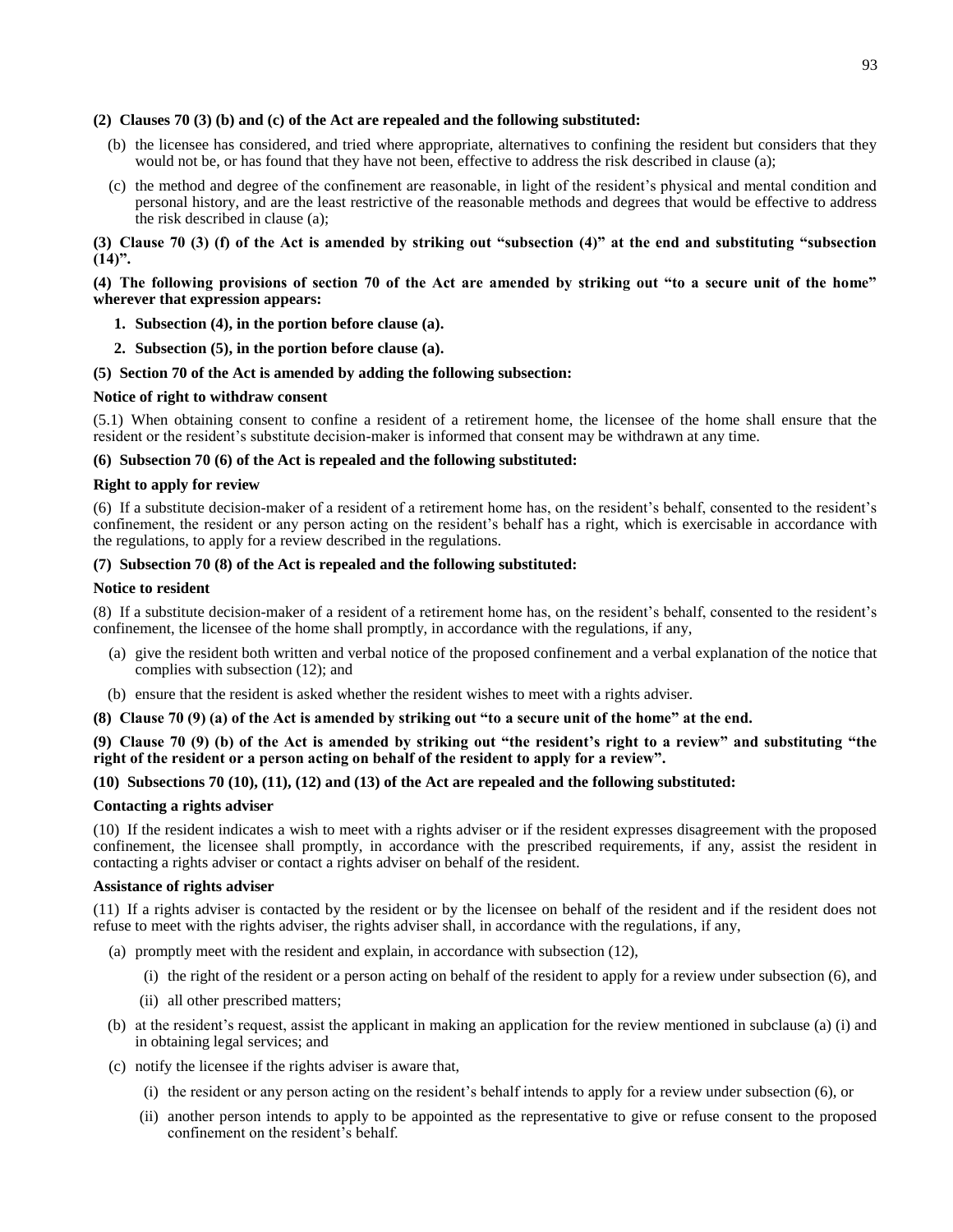# **Explanation to resident**

(12) An explanation that clause (8) (a) or (11) (a) requires a person to give to a resident shall explain the matters required by the applicable clause to the best of the ability of the person giving the explanation and in a manner that addresses the special needs of the resident, whether the resident understands it or not.

#### **Start of confinement**

(13) If a substitute decision-maker of a resident of a retirement home has, on the resident's behalf, consented to the resident's confinement, the licensee of the home shall not so confine the resident until after,

- (a) the licensee has given the notices required by subsection (8);
- (b) the resident has met with a rights adviser or the rights adviser has advised the licensee that the resident refuses to meet with the rights adviser; and
- (c) the other requirements, if any, that are prescribed have been satisfied.

**(11) Subsection 70 (14) of the Act is amended by striking out "to a secure unit of the home" in the portion before clause (a).**

- **(12) Subclause 70 (14) (c) (i) of the Act is amended by striking out "to a secure unit of the home" at the end.**
- **(13) Subclause 70 (14) (c) (ii) of the Act is amended by adding "or degree" after "method".**

### **(14) Section 70 of the Act is amended by adding the following subsection:**

### **Application of requirements**

(15) The licensee of a retirement home shall ensure that the requirements of this section are satisfied,

- (a) when a resident of the home is initially confined under subsection (1) or (2); and
- (b) at any other times and under any other circumstances provided for in the regulations.

### **16 (1) Subsection 71 (1) of the Act is amended by striking out "to a secure unit of a retirement home".**

### **(2) Section 71 of the Act is amended by adding the following subsection:**

#### **Limitations on confinement**

(3.1) A licensee of a retirement home who is having a resident of the home confined pursuant to the common law duty described in subsection (1) shall ensure that the confinement is done in accordance with the prescribed requirements, if any.

#### **17 The Act is amended by adding the following section:**

#### **Prohibited devices for restraint or confinement**

**71.1** A licensee of a retirement home shall ensure that no device prohibited for use in any applicable regulations is used to restrain or confine a resident of the home.

### **18 (1) Subsection 75 (5) of the Act is repealed and the following substituted:**

#### **Inspection or inquiries**

(5) If the Registrar receives a report indicating that any of the events described in subsection (1) may have occurred, the Registrar shall ensure that an inspector conducts an inspection of the retirement home or makes inquiries for the purpose of determining whether the licensee of the home is in compliance with the requirements under this Act.

#### **Immediate visit**

(5.1) In acting under subsection (5), the inspector shall immediately visit the retirement home if the report indicates that serious harm has occurred to a resident of the home or that there is a risk of serious harm occurring to a resident of the home.

**(2) Subsection 75 (6) of the Act is amended by striking out "subsection (1)" at the end and substituting "subsection (5) or (5.1)".**

# **19 (1) Subsection 77 (2) of the Act is repealed and the following substituted:**

#### **Same, residential complex**

(2) If an inspector has reasonable and probable grounds to believe that a residential complex or part of a residential complex is a retirement home being operated by a person who is not licensed to operate it, the inspector may at any reasonable time, without notice, enter and conduct an inspection of the complex or the part for the purpose of determining whether,

- (a) it is a retirement home;
- (b) the person is operating a retirement home for which the Registrar refused to issue a licence to the person under section 36;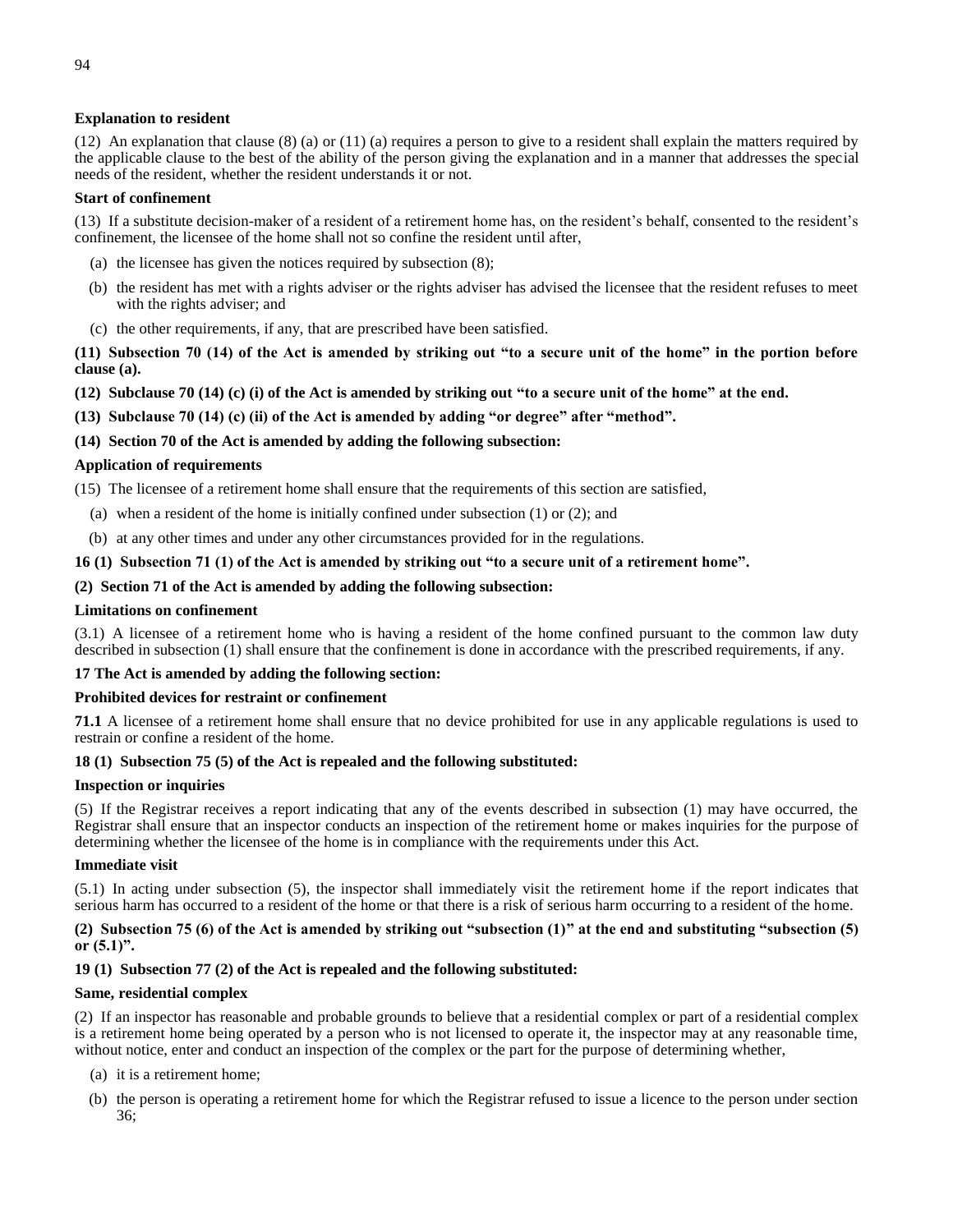- (c) the person is in compliance with an order made by the Registrar under section 89 or 95; or
- (d) there has been harm or there is a risk of harm to occupants resulting from the failure of the operator to comply with section 33 or any other requirement of this Act.

#### **(2) Subsection 77 (16) of the Act is repealed and the following substituted:**

#### **Report, if operator not licensed**

(16) If an inspector conducts an inspection under subsection (2) for any of the purposes set out in that subsection, the inspector, on completing the inspection, shall prepare an inspection report setting out the inspector's findings in the manner, if any, that the Registrar determines and shall give the report to the Registrar.

#### **20 Subsections 80 (4) and (5) of the Act are repealed.**

#### **21 The Act is amended by adding the following sections:**

### **Investigations with warrant**

**80.1** (1) Upon application made without notice by an investigator, a justice of the peace may issue a warrant, if satisfied on information under oath that there is reasonable ground for believing that,

- (a) a person has contravened or is contravening this Act or the regulations or has committed an offence that is relevant to the person's fitness for a licence; and
- (b) there is,
	- (i) in any building, dwelling, receptacle or place, anything relating to the contravention of this Act or the regulations or to the person's fitness for a licence, or
	- (ii) information or evidence relating to the contravention of this Act or the regulations or the person's fitness for a licence that may be obtained through the use of an investigative technique or procedure or the doing of anything described in the warrant.

### **Power to enter**

(2) Subject to any conditions contained in it, a search warrant issued under subsection (1) authorizes an investigator to enter or access the building, dwelling, receptacle or place specified in the warrant.

### **Other powers of investigator, etc.**

(3) Subject to any conditions contained in a search warrant issued under subsection (1), subsections 77 (4) to (12) apply, with necessary modifications, to an investigation under the warrant, reading references to an inspector as references to an investigator and references to a search warrant as references to a search warrant issued under subsection (1) of this section.

#### **Conditions on warrant**

(4) A warrant issued under subsection (1) shall contain the conditions that the justice of the peace considers advisable to ensure that any search authorized by the warrant is reasonable in the circumstances.

#### **Expiry of warrant**

(5) A warrant issued under subsection (1) shall name a date of expiry, which shall be no later than 30 days after the warrant is issued, but a justice of the peace may extend the date of expiry for an additional period of no more than 30 days, upon application without notice by an investigator.

#### **Time of execution**

(6) An entry or access under a warrant issued under subsection (1) shall be made between 8 a.m. and 8 p.m., unless the warrant specifies otherwise.

### **Use of force**

(7) An investigator may call upon police officers for assistance in executing the warrant and the investigator may use whatever force is reasonably necessary to execute the warrant.

### **Seizure of things not specified**

**80.2** An investigator who is lawfully present in a place, pursuant to a warrant or otherwise, in the execution of the investigator's duties may, without a warrant, seize anything in plain view that the investigator believes on reasonable grounds will afford evidence relating to a contravention of this Act or the regulations.

#### **Searches in exigent circumstances**

**80.3** (1) An investigator may enter or access, without a warrant, any building, dwelling, receptacle or place in which there is anything relating to the contravention of this Act or the regulations or to the person's fitness for a licence if the conditions for obtaining the warrant exist but, by reason of exigent circumstances, it would be impracticable to obtain the warrant.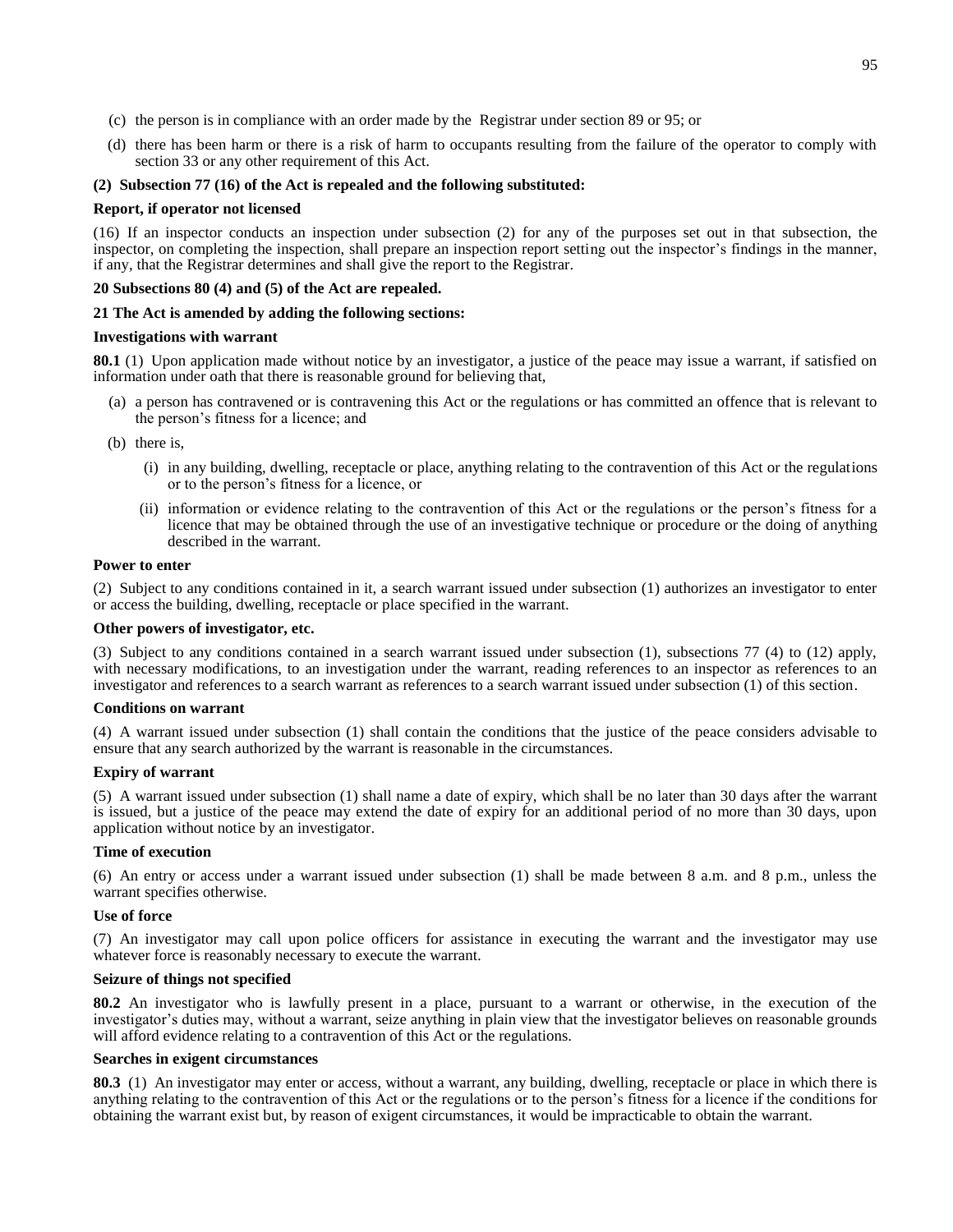# **Applicability of s. 77**

(2) Subsections 77 (4) to (12) apply, with necessary modifications, to a search under this section, reading references to an inspector as references to an investigator.

# **Use of force**

(3) The investigator may, in executing any authority given by this section, call upon police officers for assistance and use whatever force is reasonably necessary.

### **22 (1) Section 85 of the Act is amended by striking out "visits the home immediately" in the portion before paragraph 1 and substituting "conducts an inspection of the home or makes inquiries for the purpose of determining whether the licensee of the home is in compliance with the requirements under this Act".**

### **(2) Section 85 of the Act is amended by adding the following subsection:**

#### **Immediate visit**

(2) In acting under subsection (1), the inspector shall immediately visit the retirement home if the report indicates that serious harm has occurred to a resident of the home or that there is a risk of serious harm occurring to a resident of the home.

### **23 Section 89 of the Act is repealed and the following substituted:**

#### **Person operating without a licence**

**89** (1) If the Registrar believes on reasonable grounds that a person is operating a retirement home without a licence, the Registrar may serve an order on the person ordering the person to cease to operate the premises as a retirement home by a date that the Registrar specifies or to apply for a licence under this Act by a date that the Registrar specifies or both.

### **Contents of order**

(2) If the order requires the person to cease operating the premises as a retirement home, the order may require the person to comply, at the person's expense, with the requirements that are set out in the order and that the Registrar considers necessary for achieving the ceasing of the operation.

### **24 The Act is amended by adding the following section:**

### **Court order for compliance**

**96.1** The Registrar may apply to the Superior Court of Justice for an order directing a person to comply with a provision of this Act or the regulations or an order made under this Act and, upon the application, the court may make any order that the court thinks fit.

# **25 (1) Subsection 98 (2) of the Act is amended by adding the following paragraphs:**

- 7.1 Subsection 80.1 (3) as it relates to subsection 77 (7) (compliance with investigations).
- 7.2 Subsection 80.3 (2) as it relates to subsection 77 (7) (compliance with a search by an investigator without warrant).
- 7.3 Subsection 113 (3) (confidentiality of information).

#### **(2) Section 98 of the Act is amended by adding the following subsections:**

#### **Protection of information**

(8) In a prosecution for an offence under this Act or if documents or materials are filed with a court under sections 158 to 160 of the *Provincial Offences Act* in relation to an investigation into an offence under this Act, the court may, at any time, take precautions to avoid the disclosure by the court or any person of any personal health information about an individual, including, where appropriate,

- (a) removing the identifying information of any person whose personal health information is referred to in any documents or materials;
- (b) receiving representations without notice;
- (c) conducting hearings or parts of hearings in private; or
- (d) sealing all or part of the court files.

#### **Definition**

(9) In this section,

"personal health information" means personal health information as defined in the *Personal Health Information Protection Act, 2004*.

**26 Subsection 108 (1) of the Act is amended by striking out the portion before clause (a) and substituting the following:**